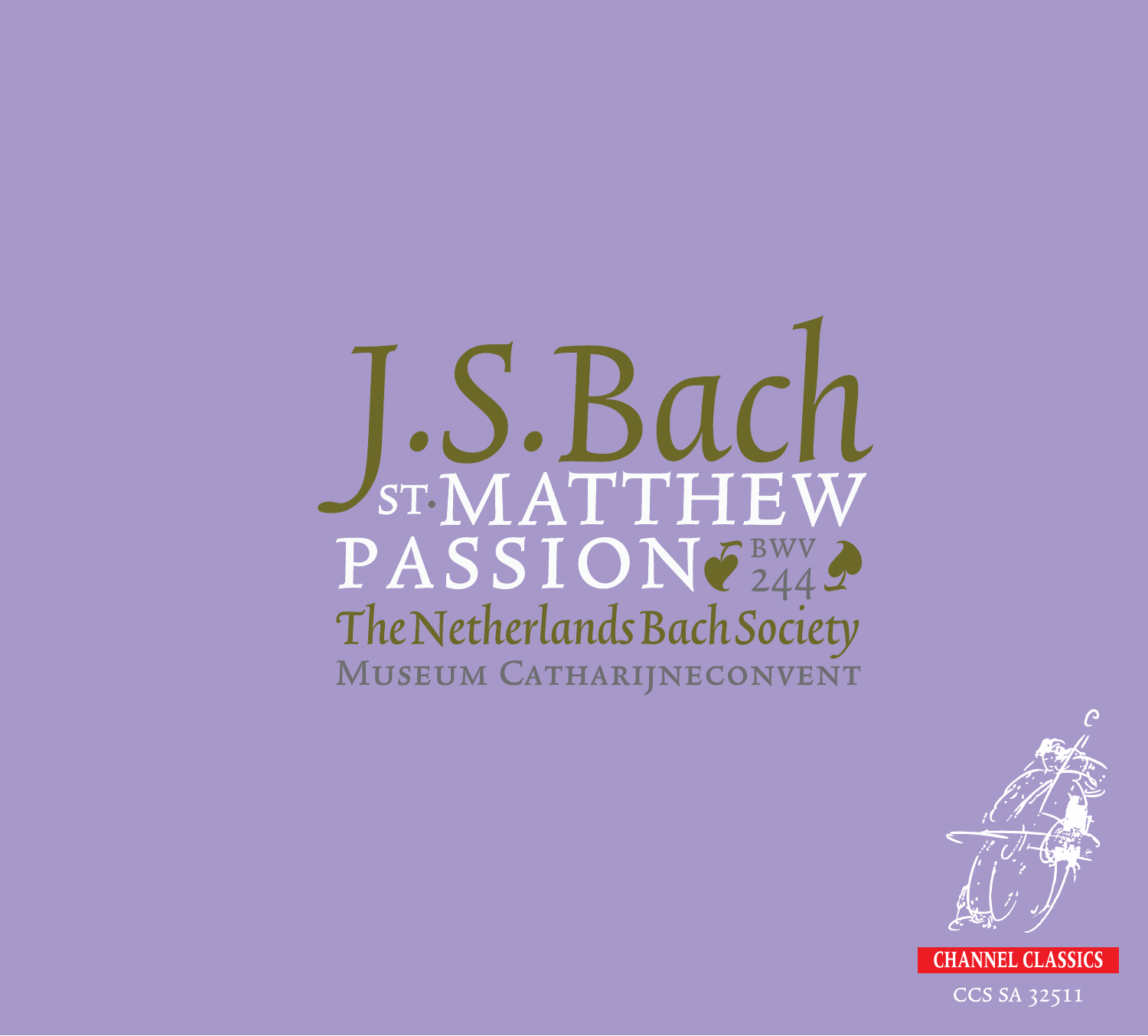## A single-choir passion?

ACH'S ST MATTHEW PASSION IS<br>almost always described as a doubled<br>choir composition for two choirs are<br>orchestras. Two large ensembles pl<br>dialogue, and the score presents a symmetr<br>structure. The scoring of the two groups o almost always described as a doublechoir composition for two choirs and two orchestras. Two large ensembles play in dialogue, and the score presents a symmetrical structure. The scoring of the two groups of singers and players is identical, and each ensemble has four soloists for the arias. On the stage one often sees two equal groups of singers, and an orchestra likewise divided exactly into two. The Evangelist and Jesus are often the only exceptions to this impressive symmetry.

There are reasons enough, however, to look at the score in another way. Firstly, there is the Bible story itself, which is told entirely in Coro I (Bach speaks of Coro, by which he means all the singers and players of one ensemble, not just the choir). In his score, Bach even distinguishes the Evangelist's part in Coro iby writing it in red ink. The role of Coro ii, besides its contribution to the cries of the crowd in the story and to the chorales, is limited to delivering commentary. In the organisation of the score as well there are considerable distinctions: almost all the important arias are to be found in

Coro i– and there are twice as many as in Coro ii– and the composition technique reveals major differences. In contrast to the great wealth of instrumental solos in Coro I, the writing for Coro II is much simpler: the instruments often double other parts, and instrumental solos are almost entirely absent. The score as a whole gives a strong impression of hierarchy, rather than equality or symmetry.

We know that the St Matthew Passion was not written all at once, but was the result of a long period of adaptation and polishing. Whether there was a first version for single choir, we can only guess, but an early version for double choir is documented. A notable aspect of the latter is the fact that Coro iand ii have a common bass line. In the definitive version, this umbilical chord was cut through and the children became independent. Consequently, it is interesting to raise the question whether we are dealing with identical twins, or two groups each with their own identity. In order to answer this question adequately, we must realise that Bach still deployed his singers in the typical eighteenth-century division of concertino and ripieno.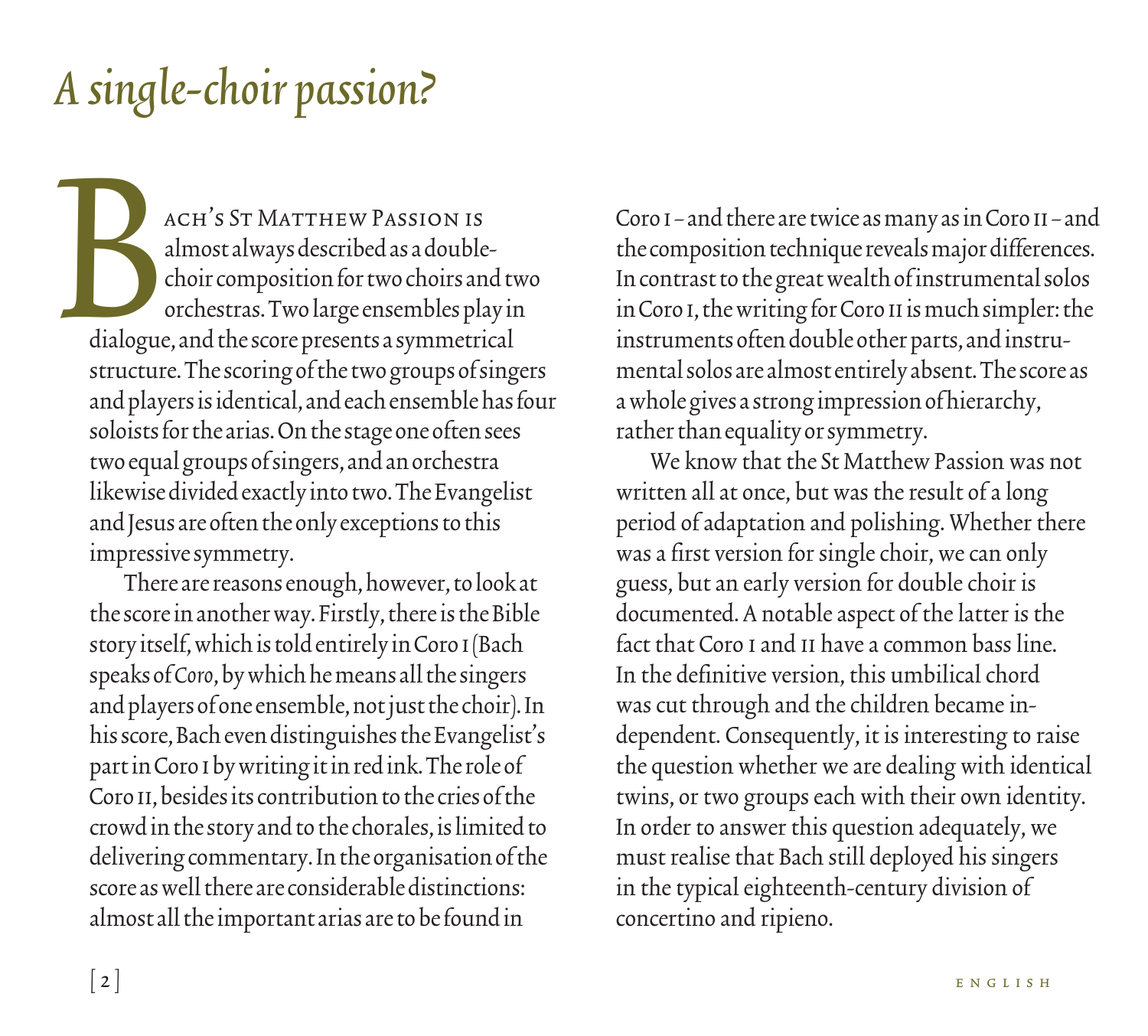The vocal soloists (concertists) form the nucleus of the ensemble, singing the arias, choruses and chorales, if necessary (or desired) reinforced by ripieno singers to strengthen or fill out the sound. The ripieno singers usually have no independent task and may even be omitted. In that case, the 'choir' consists entirely of soloists.

It is interesting to note precisely what Bach does with this tradition in his first large-scale Passion, the St John Passion. He writes parts for the concertists (arias, recitatives, choruses and chorales) and for the ripienists (only choruses and chorales). But then we suddenly have the intriguing example of the bass aria 'Mein teurer Heiland'. Beside the solo singer, Bach gives the ripienists an independent role, making it indispensable since it no longer simply reinforces the soloists. In this manner, at several points in the single-choir St John Passion a sort of doublechoir effect is created when two groups of singers and players enter into a dialogue. Bach makes a musical discovery, and in so doing he changes the traditional role of the ripienists, emancipating it and giving it independence.

In the case of the St Matthew Passion, it is interesting to look at Coro I as a soloists' choir and Coro II as a ripieno group. Rather than a symmetrical double-choir composition, the result is a complex, asymmetrical single-choir Passion.

Many believe that the reason for the complex organisation of the St Matthew Passion must be sought in the libretto by Christian Friedrich Henrici, alias Picander. His text employs two groups of people, the 'daughters of Zion' as distinct from 'the faithful'. Consequently, Bach translated this into two musical ensembles which enter into dialogue and react to one another, without being each other's equal. Genuine double-choir writing is found only at dramatic points such as 'Sind Blitze, sind Donner'.

We can now work out many details in our picture of a 'single-choir' St Matthew Passion. As already mentioned, the Bible story itself is almost entirely told in Coro i. At many points in the Passion, Bach has Coro II react with rhetorical questions or poetic commentary. Good examples are the interruptions 'Lasst ihn' and 'haltet' in the duet between the soprano and alto 'So ist mein Jesum nun gefangen', and the commentary with texts from the Song of Songs in the opening aria of the second part, 'Ach, nun ist mein Jesus hin'. But perhaps the finest example is the very opening of the Passion. It is a large-scale lament for Coro i, 'Kommt, ihr Töchter', in which Coro II is limited to dramatic cries such as 'Wen?' and 'Wie?', and further mainly doubling of the vocal and instrumental parts of Coro ias a true – though independent – ripieno.

It is quite clear that Coro I always takes the lead in the Passion, while Coro II interrupts and offers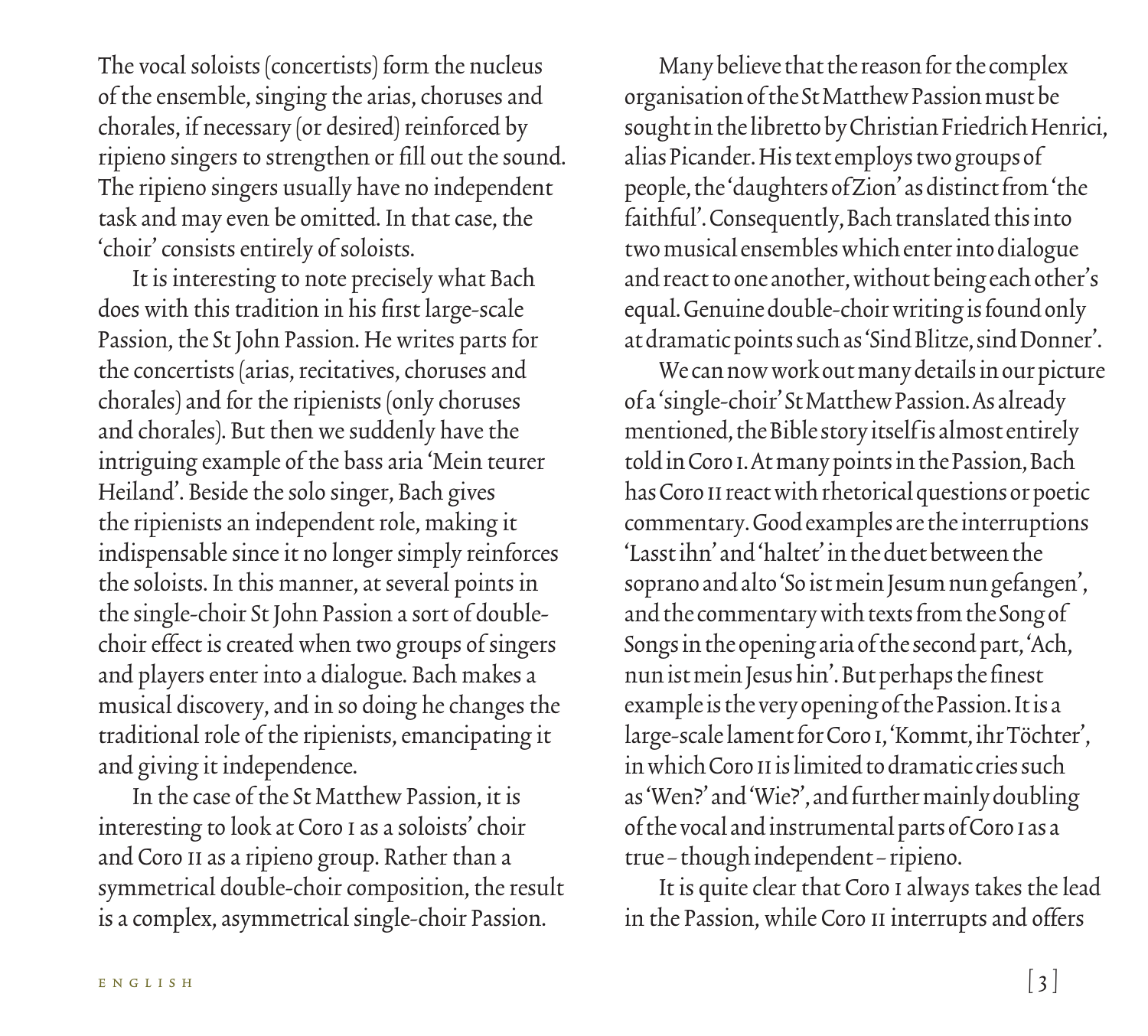commentary. When the two do sing and play together, Coro ii mainly doubles Coro I, as in the final movement of the first part, 'O Mensch, bewein dein Sünde gross'. At that moment, the singers and players of Coro ii form a genuine ripieno. Nowhere in the Passion is the music introduced by Coro ii. Genuine double-choir passages are limited to occasional opening bars of large-scale choruses and of course the previously mentioned 'Sind Blitze, sind Donner'. Once or twice Bach demonstrates his operatic side and employs real double-choir writing to intensify the drama, as in 'Er ist des Todes schuldig'.

The fact that the entire story is told in Coro i makes the St Matthew Passion comparable in many respects to the St John Passion. Doublechoir arias such as 'Ich will bei meinem Jesu wachen' and 'Sehet Jesus hat die hand' are really of the same type as 'Eilt nach Golgatha' and 'Mein teurer Heiland' in the single-choir St John Passion.

Some parts of the St Matthew Passion already existed before Bach adapted them for use in the Passion. The final movement 'Wir setzen uns mit Tränen nieder', for example, was once part of funeral music for one of Bach's previous employers. In that case, he wrote for a single group of singers and players. But it was hardly difficult for Bach to rearrange the piece for two groups by giving the echoes to Coro II and simply doubling

the parts elsewhere. Moreover, the singlechoir funeral music included a number of movements that were for 'double choir' from the very beginning, in the sense that commentary was provided by independent ripieno singers.

Finally, a short word about the concrete choices I had to make for the performances. My endeavour was to make the assymetry described above audible in the sound of the ensembles. I therefore decided to add eight ripieno singers to the soloists in Coro i, in order to create a fuller sound. Apart from several minor solo roles, these ripieno singers only sing in the choruses and chorales.

For Coro ii I opted for a group of soloists: just four singers perform everything that crosses their paths: arias, choruses and chorales. The fact that Bach frequently has the instruments in Coro ii double the singers perhaps indicates a smaller ensemble. It is thanks to the inventivity of Bach that the four singers in Coro ii have a double function: they are mostly (independent) ripieno singers, but a sudden solo upgrades them to genuine concertato singers.

#### Jos van Veldhoven

An important source of inspiration for this train of thought was the book Hearing Bach's Passions by Daniel Melamed (Oxford University Press 2005)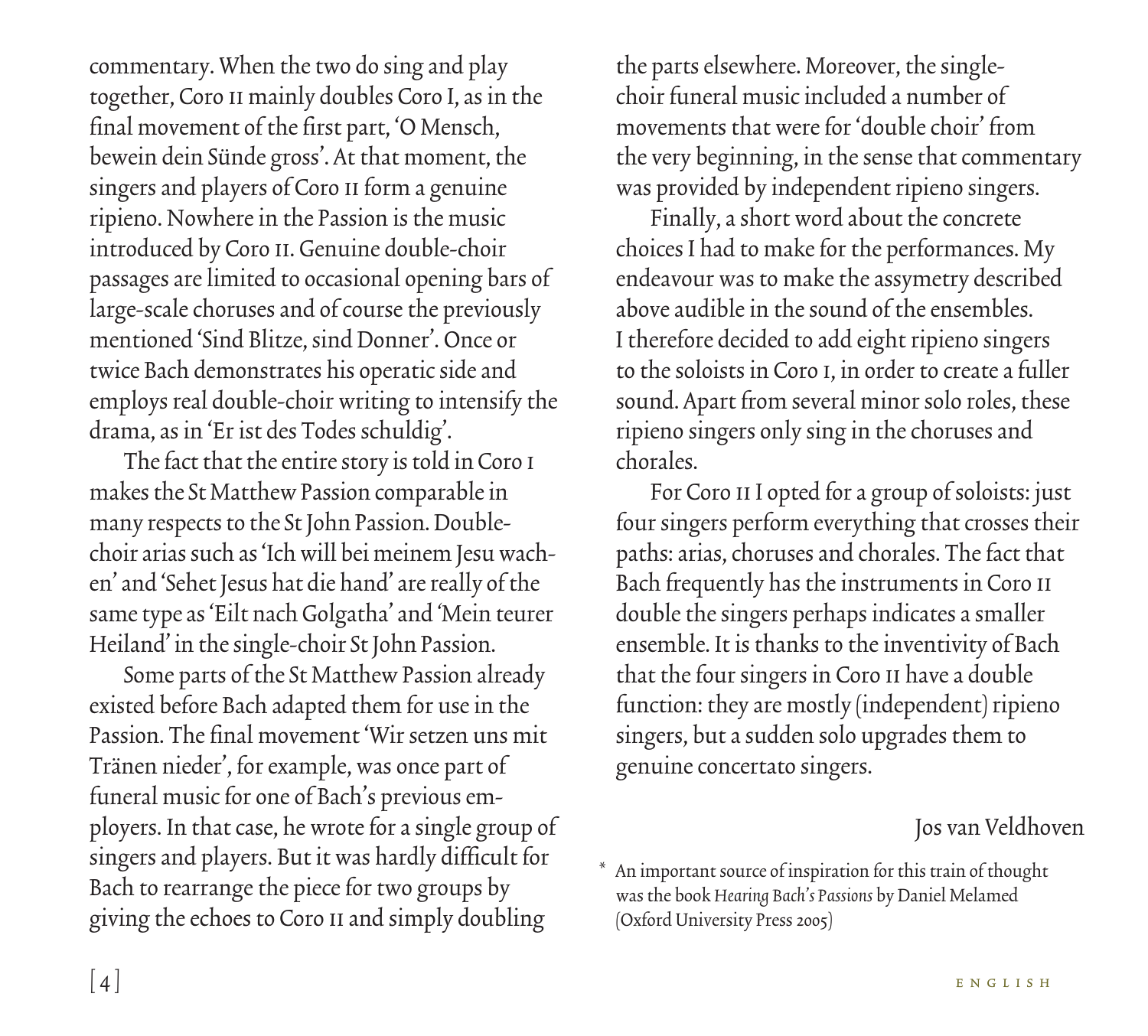## Een enkelkorige passie?

RIJWEL ALTIJD WORDT BACHS<br>
Matthäus-Passion beschreven als<br>
dubbelkorige compositie voor tw<br>
en twee orkesten. Twee grote ense<br>
gaan met elkaar in dialoog en de partituur<br>
het beeld zien van een symmetrisch bouw Matthäus-Passion beschreven als een dubbelkorige compositie voor twee koren en twee orkesten. Twee grote ensembles gaan met elkaar in dialoog en de partituur laat het beeld zien van een symmetrisch bouwwerk. De twee groepen zangers en spelers zijn volstrekt identiek van samenstelling en aan iedere kant worden door vier solisten aria's gezongen. Op het podium zijn vaak twee gelijke groepen zangers te zien en het orkest is precies in tweeën gedeeld. De Evangelist en Jezus zijn vaak de enige uitzonderingen op deze indrukwekkende symmetrie.

Toch zijn er goede argumenten om op een andere manier naar de partituur te kijken. Allereerst is er het Bijbelverhaal zelf dat helemaal in Coro I wordt verteld (Bach spreekt over Coro en bedoelt daarmee alle zangers en spelers in een ensemble tezamen, dus niet alleen het koor). In zijn partituur noteert Bach de Evangelistenpartij in Coro izelfs met rode inkt om deze te onderscheiden. De rol van Coro ii beperkt zich, naast de bijdrage aan de uitroepen van grote groepen

mensen in het verhaal en aan de koralen, tot het geven van commentaar.

Ook in de vormgeving van de partituur zijn grote verschillen: vrijwel alle belangrijke aria's zijn te vinden in Coro i – het zijn er bovendien tweemaal zo veel als in Coro ii – en er zijn grote verschillen in de muzikale schrijfwijze. Tegenover de grote rijkdom aan instrumentale solo's in Coro i staat een veel eenvoudiger schrijfwijze in Coro ii, waar de instrumenten vaak andere partijen verdubbelen en waar instrumentale solo's vrijwel ontbreken. Het lijkt er sterk op dat er, kijkend naar het geheel, sprake is van een hiërarchie en dat we niet op de eerste plaats moeten denken in termen van gelijkheid of symmetrie.

Het staat vast dat de Matthäus-Passion niet in één keer tot stand kwam, maar het resultaat was van een lange periode van schaven en bewerken. Naar het bestaan van een eerste eenkorige versie kunnen we slechts gissen, maar een vroege dubbelkorige versie is wel gedocumenteerd. Een opvallend kenmerk daarin is het feit dat Coro I en II nog een gemeenschappelijke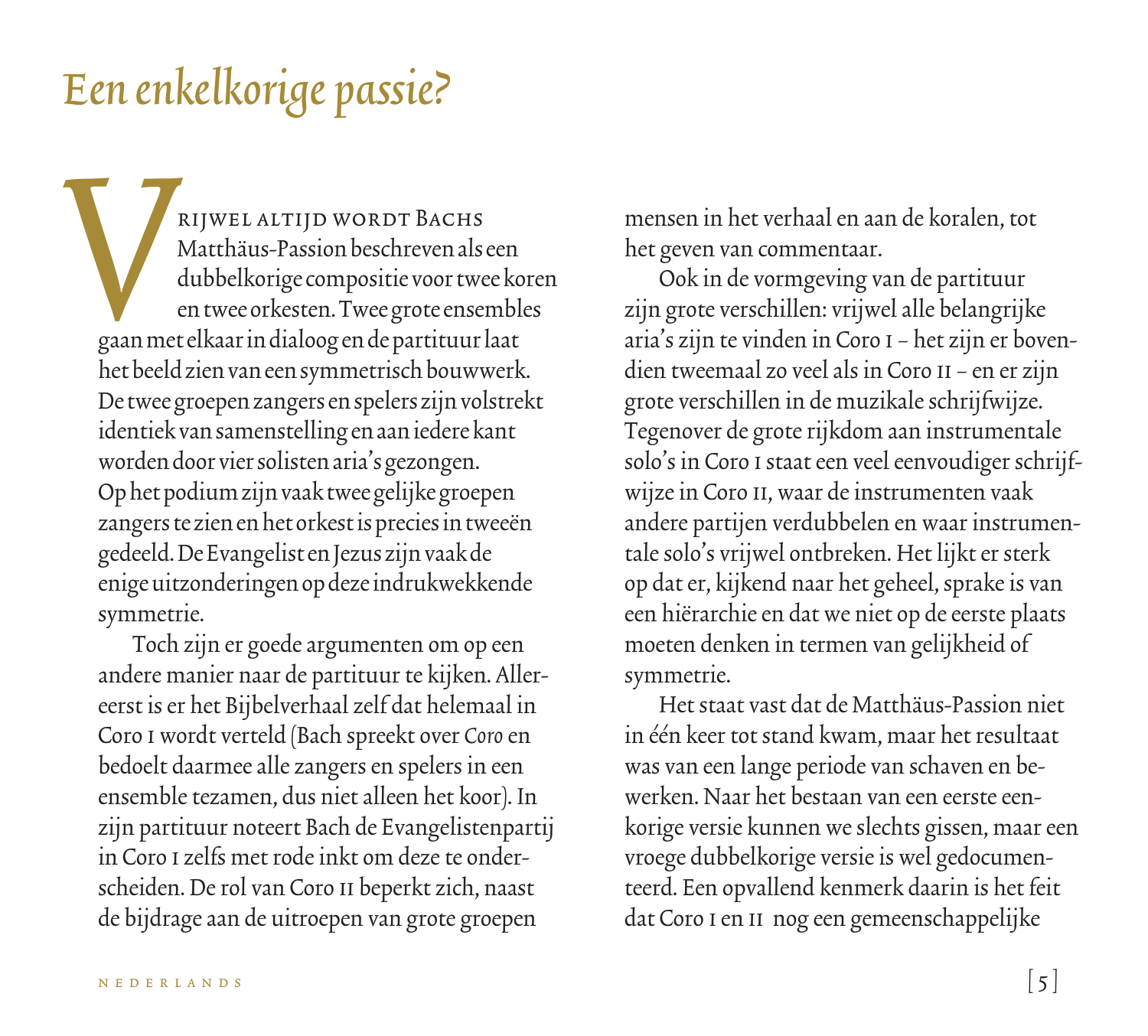baslijn hebben. In de definitieve versie is deze navelstreng doorgeknipt en zijn de kinderen zelfstandig geworden. En vervolgens wordt de vraag relevant of er hier sprake is van een eeneiige tweeling of dat het hier gaat om twee groepen met juist een eigen identiteit. Om deze vraag goed te kunnen beantwoorden, moeten we ons realiseren dat Bach bij zijn zangers nog de typisch achttiende-eeuwse indeling van concertisten en ripiënisten gebruikt. De vocale solisten (concertisten) vormen de kern van het ensemble, zingen zowel de aria's als de koren en koralen en worden, indien nodig (of gewenst), aangevuld met ripiënisten die de klank versterken, voller maken. Deze ripiënisten hebben doorgaans geen zelfstandige functie en kunnen zelfs worden weggelaten. In dat geval bestaat het 'koor' uitsluitend uit solisten.

Het is interessant wat Bach in zijn eerste grote passie, de Johannes-Passion, nu precies doet met deze traditie. Hij schrijft partijen voor concertisten (aria's, recitatieven, koren en koralen) en voor ripiënisten (alleen koren en koralen). Maar dan opeens is er het intrigerende voorbeeld van de basaria 'Mein teurer Heiland'. Naast de solozanger geeft Bach aan de ripiënisten een zelfstandige rol, waardoor zij onmisbaar worden en niet slechts de solisten versterken. Op een paar plaatsen in de enkelkorige Johannes-Passion

ontstaat op die manier een soort dubbelkorigheid, doordat twee groepen zangers en spelers met elkaar in dialoog gaan. Bach doet een muzikale uitvinding en hij verandert daarbij de traditionele rol van de ripiënisten. Zij emanciperen en worden onafhankelijk.

Het is boeiend om in het geval van de Matthäus-Passion naar Coro i te kijken als een solistenkoor en Coro ii te zien als een groep ripiënisten. Daarbij ontstaat niet zozeer het beeld van een dubbelkorige symmetrische compositie, maar van een complexe, asymmetrische enkelkorige passie.

Veel mensen geloven dat de aanleiding voor de complexe opzet van de Matthäus-Passion moet worden gezocht in het libretto van Christian Friedrich Henrici, alias Picander. Daarin is sprake van twee groepen mensen, de 'Töchter Zion' tegenover 'die Gläubigen'. Bach maakt vervolgens de vertaalslag naar twee muzikale ensembles die met elkaar in dialoog zijn en op elkaar reageren, maar niet gelijk zijn. Échte dubbelkorigheid is er alleen als er werkelijk 'iets aan de hand is', zoals in 'Sind Blitze, sind Donner'.

We kunnen nu het beeld van de 'enkelkorige' Matthäus-Passion met vele details opbouwen. Zoals al eerder gezegd, wordt het Bijbelverhaal zelf vrijwel volledig verteld in Coro i. Op veel plaatsen in de passie laat Bach Coro ii hierop reageren met retorische vragen of poëtisch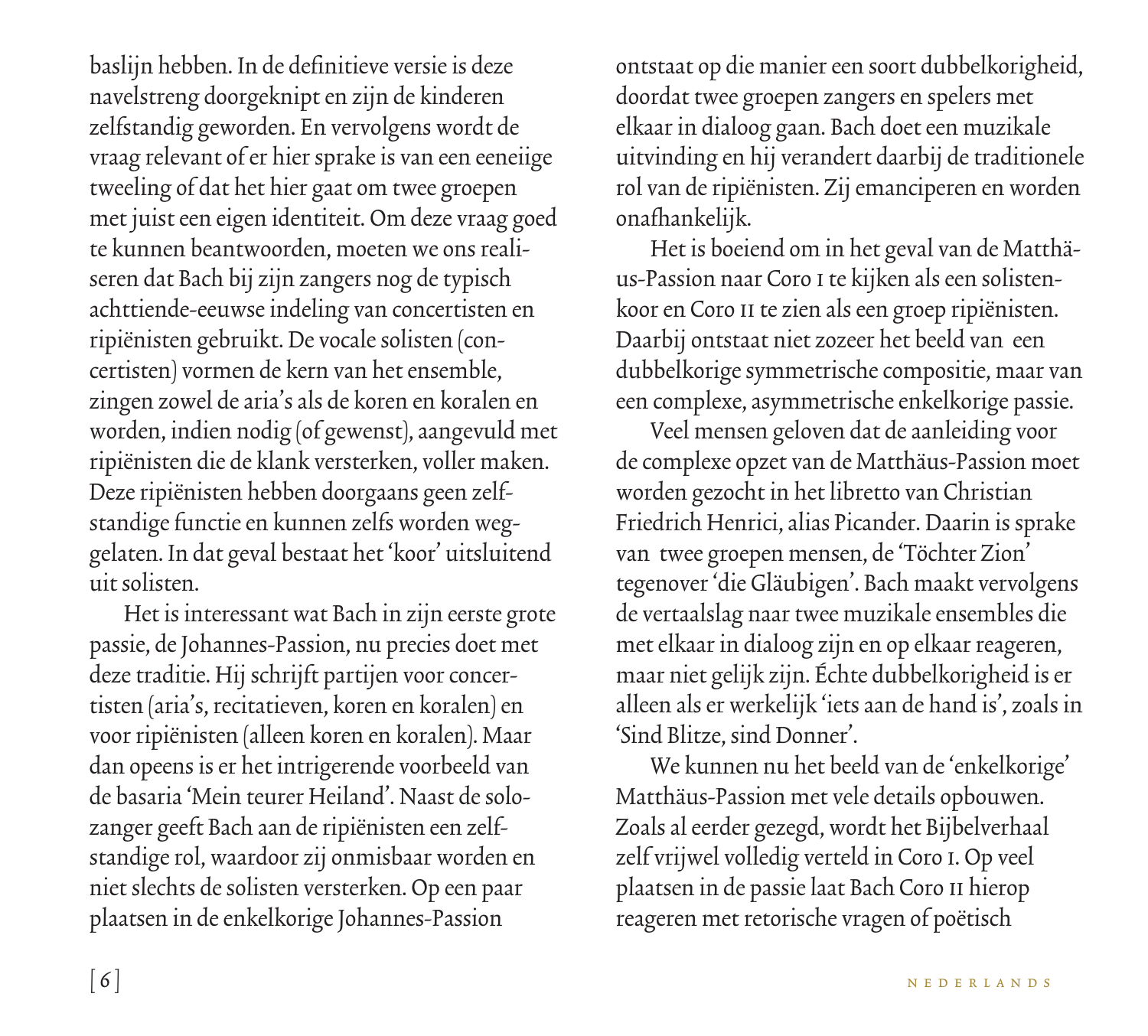commentaar. Goede voorbeelden zijn de onderbrekingen met 'Lasst ihn' en 'haltet' in het duet tussen sopraan en alt 'So ist mein Jesum nun gefangen' en ook het commentaar met teksten uit het Hooglied in de openingsaria van het tweede deel, 'Ach, nun ist mein Jesus hin'. Maar het mooiste voorbeeld is misschien wel de opening van de passie. Het is een groot lamento voor Coro I 'Kommt, ihr Töchter', waarbij Coro II zich beperkt tot dramatische uitroepen als 'Wen?' en 'Wie?' en verder voornamelijk de vocale en instrumentale partijen van Coro i dubbelt als echte, zij het, onafhankelijke ripiënisten.

Het is overduidelijk dat Coro I in de passie voortdurend het voortouw neemt. Coro ii onderbreekt en geeft commentaar. En als er al gezamenlijk wordt gezongen en gespeeld, dubbelt Coro ii voornamelijk Coro i, zoals in het slot van het eerste deel, 'O Mensch, bewein dein Sünde gross'. Op dat moment zijn de zangers en spelers van Coro II echte ripiënisten. Nergens klinkt in de passie muziek die wordt aangedragen door Coro ii. Échte dubbelkorigheid beperkt zich tot een paar beginmaten van grote koren en natuurlijk het reeds genoemde 'Sind Blitze, sind Donner'. Een enkele keer ook laat Bach zijn operakant zien en gebruikt hij échte dubbelkorigheid om het drama te intensiveren, bijvoorbeeld in 'Er ist des Todes schuldig'.

Het feit dat de hele verhaal in Coro i wordt verteld, maakt de Matthäus-Passion in veel opzichten vergelijkbaar met de Johannes-Passion. Dubbelkorige aria's als 'Ich will bei meinem Jesu wachen' en 'Sehet Jesus hat die hand' zijn eigenlijk van hetzelfde type als 'Eilt nach Golgatha' en 'Mein teurer Heiland' in de enkelkorige Johannes-Passion.

Sommige delen uit de Matthäus-Passion bestonden al, voordat Bach ze bewerkte voor hergebruik in de passie. Zo maakte het slotdeel 'Wir setzen uns mit Tränen nieder' ooit deel uit van een begrafenismuziek voor een van Bachs vroegere werkgevers. Alleen ging het in dat geval om muziek voor slechts één groep zangers en spelers. Zonder enig probleem kon Bach vervolgens de muziek over twee groepen verdelen door de echo's in Coro ii te laten klinken en op andere plaatsen slechts te laten verdubbelen. Bovendien omvatte de enkelkorige begrafenismuziek een aantal delen die vanaf het begin al 'dubbelkorig' klonken omdat er gebruik werd gemaakt van onafhankelijke ripiënisten die konden zorgen voor commentaar.

Een kort woord tenslotte over de concrete keuzes die ik voor de uitvoeringen moest maken. Mijn uitgangspunt daarbij was dat de hierboven beschreven assymetrie ook hoorbaar was in de klank van de ensembles. Daarom heb ik ervoor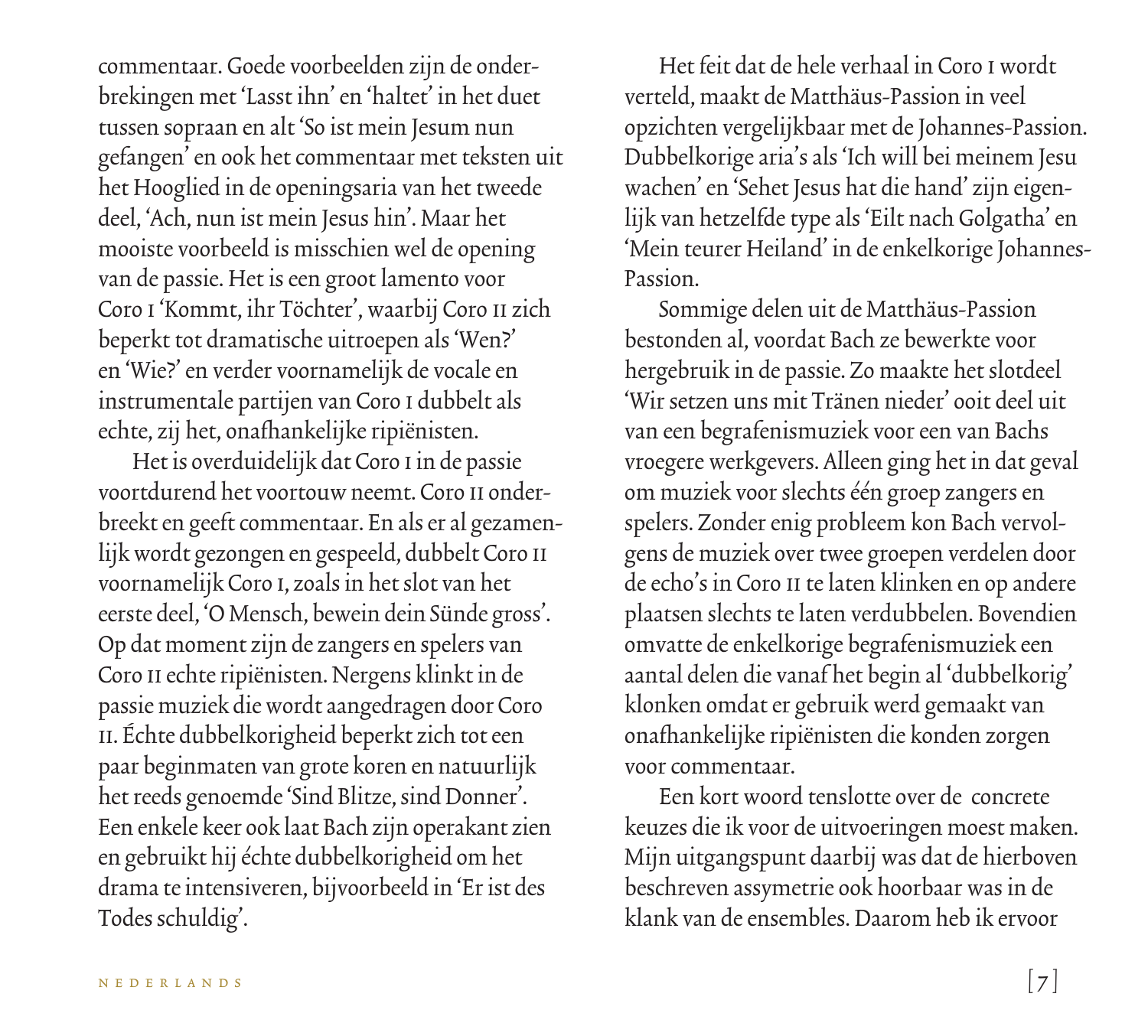gekozen om de solisten in Coro iaan te vullen met een achttal ripiënisten om de klank voller te maken. Deze ripiënisten zingen uitsluitend in de koren en koralen en nemen daarnaast een paar van de kleine rollen voor hun rekening.

Voor Coro ii heb ik gekozen voor een solistische bezetting. Slechts vier zangers zingen alles wat op hun weg komt: aria's, koren en koralen.

Het feit dat Bach de instrumenten in Coro ii heel vaak laat meespelen met de zangers, wijst wellicht op een kleine bezetting. Deze vier zangers van Coro ii hebben aan de inventiviteit van Bach hun dubbelfunctie te danken: meestal zijn het (onafhankelijke) ripiënisten, maar dan opeens moeten ze solo zingen en worden ze opgewaardeerd tot echte concertisten.

Jos van Veldhoven

\* Een belangrijke inspiratiebron voor deze gedachtegang was boek "Hearing Bach's passions" van Daniel Melamed (Oxford University Press 2005)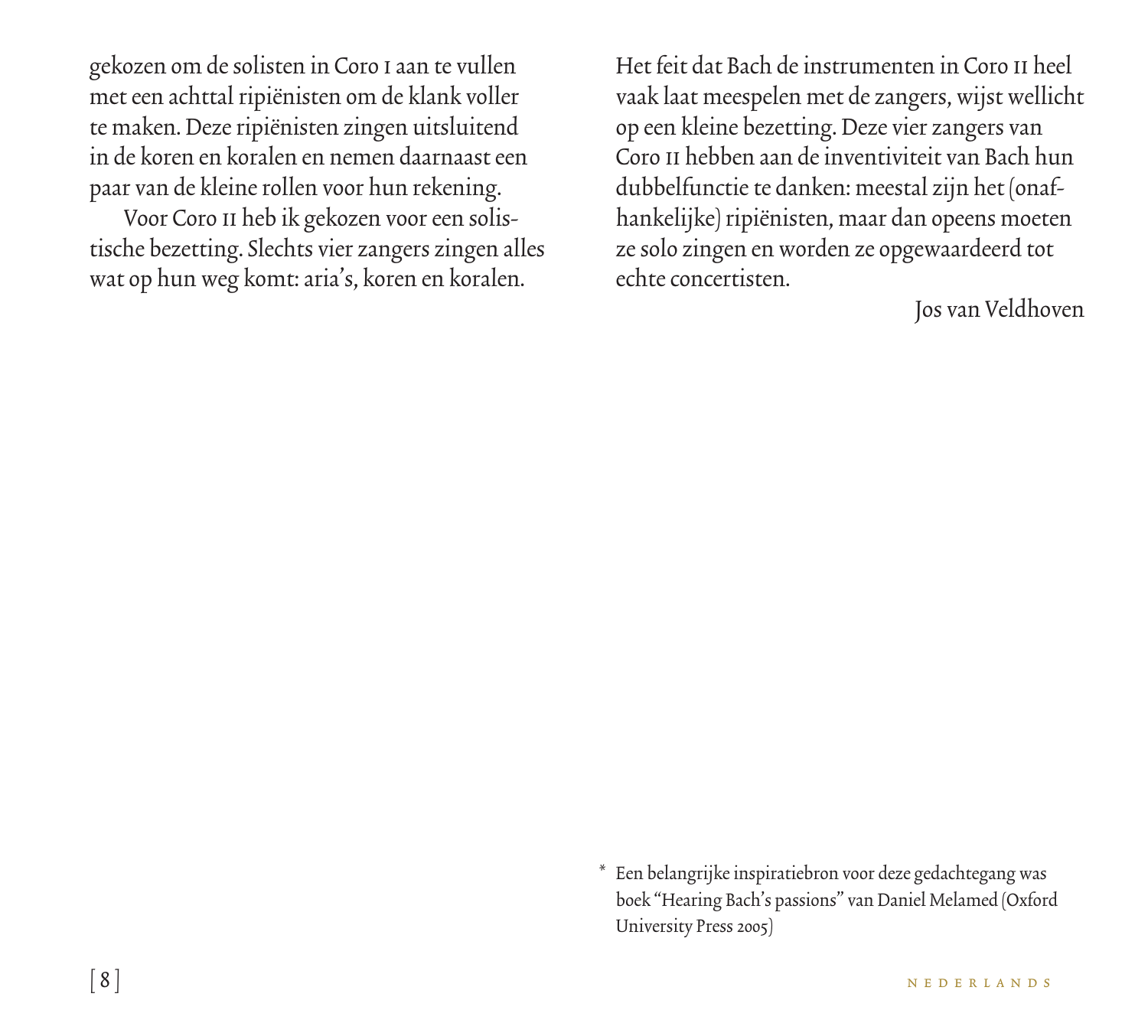## Eine Einchörige Passion?

Suite<br>Bild of o gut wie immer wird Bachs Matthäus-Passion als doppelchörige Komposition für zwei Chöre und zwei Orchester bezeichnet. Zwei große Ensembles führen miteinander Dialog, und die Partitur lässt das Bild eines symmetrischen Gebäudes erkennen. Die beiden Gruppen von Sängern und Musikern sind völlig identisch zusammengestellt, und auf jeder Seiten singen vier Solisten ihre Arien. Auf dem Podium sieht man oft zwei gleiche Gruppen von Sängern, und das Orchester ist genau in zwei geteilt. Der Evangelist und Jesus sind oft die einzigen Ausnahmen in dieser beeindruckenden Symmetrie.

Dennoch gibt es gute Argumente, die Partitur in einer anderen Weise zu betrachten. Zunächst ist da die biblische Geschichte selbst, die ganz im Coro ierzählt wird (Bach spricht von Coro und meint damit alle Sänger und Musiker in einem Ensemble zusammen, also nicht nur den Chor). In seiner Partitur notiert Bach die Evangelistenpartie in Coro iselbst mit roter Tinte, um den Unterschied anzuzeigen. Die Rolle des Coro ii beschränkt sich darauf, neben dem Beitrag zu den Ausrufen

großer Menschengruppen in der Geschichte und zu den Chorälen, Kommentar zu geben.

Auch in der Formgebung der Partitur gibt es große Unterschiede: nahezu alle wichtigen Arien findet man im Coro i – es sind überdies doppelt so viele wie im Coro ii -, und es gibt große Unterschiede in der musikalischen Schreibweise. Gegenüber dem großen Reichtum an instrumentalen Soli im Coro i steht ein viel einfacherer Schreibstil im Coro ii, in dem die Instrumente oftmals andere Partien verdoppeln, während instrumentale Soli fast ganz fehlen. Betrachtet man das Ganze, so sieht es sehr danach aus, dass es sich um eine Hierarchie handelt und dass wir nicht an erster Stelle in Begriffen von Gleichheit oder Symmetrie denken sollten.

Es steht fest, dass die Matthäus-Passion nicht in einem Wurf entstand, sondern dass sie das Resultat einer langen Periode von Feilen und Bearbeiten war. Die Existenz einer ersten einchörigen Fassung können wir nur vermuten, aber eine frühe doppelchörige Fassung ist wohl dokumentiert. Ein auffälliges Merkmal dieser ist der Umstand, dass Coro i und ii noch eine ge-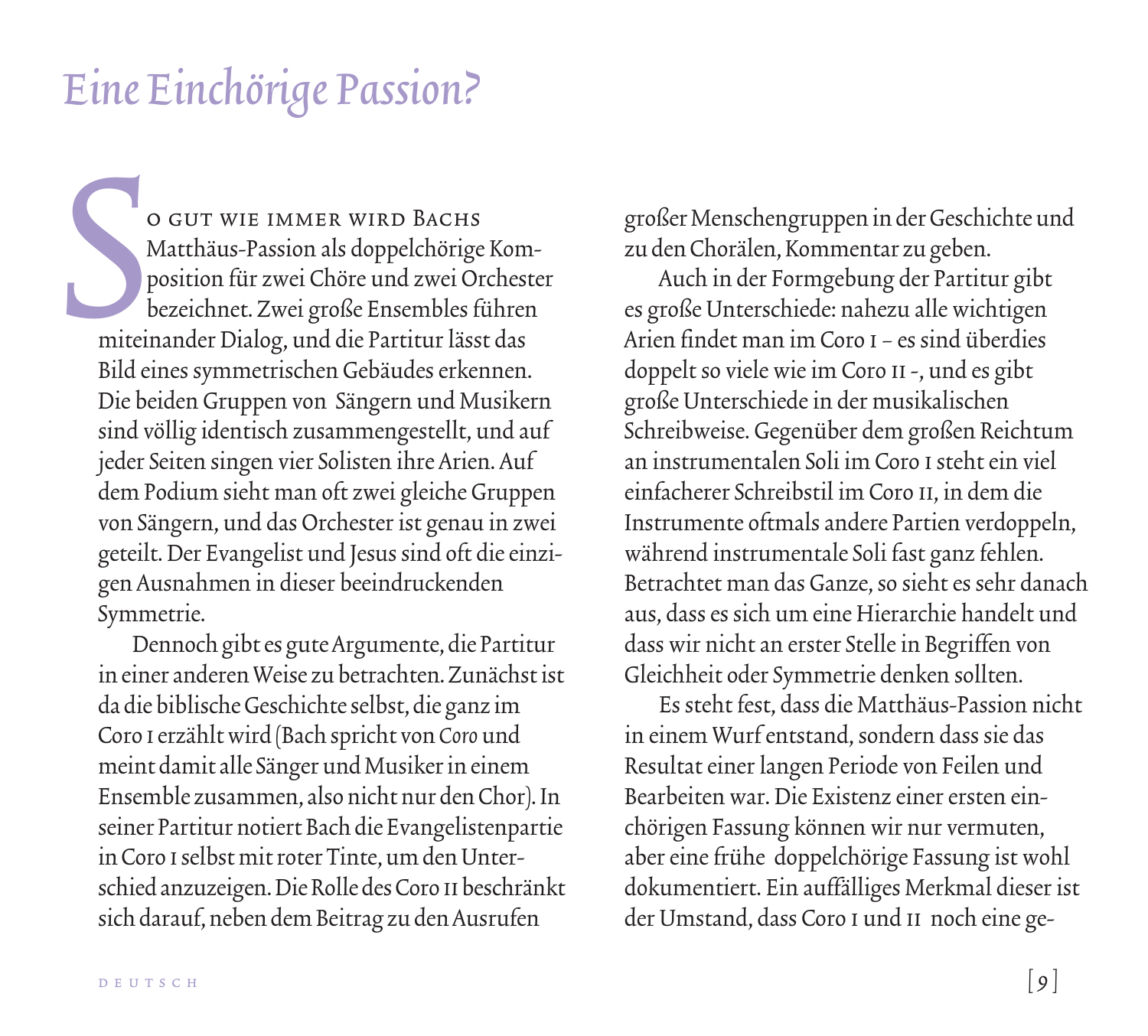meinsame Basslinie haben. In der endgültigen Fassung ist diese Nabelschnur durchschnitten, die Kinder sind selbständig geworden, und danach wird die Frage relevant, ob es sich hier um einen eineiigen Zwilling handelt oder um zwei Gruppen mit gerade einer eigenen Identität. Um diese Frage richtig beantworten zu können, müssen wir uns vor Augen halten, dass Bach bei seinen Sängern noch die für das achtzehnte Jahrhundert typische Einteilung von Concertisten und Ripienisten verwendet. Die vokalen Solisten (Concertisten) bilden den Kern des Ensembles, sie singen sowohl die Arien als auch die Chöre und Choräle und werden, sofern erforderlich (oder erwünscht), verstärkt durch Ripienisten, die den Klang voller machen. Diese Ripienisten haben im allgemeinen keine selbständige Funktion und können sogar weggelassen werden. In diesem Fall besteht der 'Chor' ausschließlich aus Solisten.

Es ist interessant, was Bach in seiner ersten großen Passion, der Johannes-Passion, nun mit eben dieser Tradition macht. Er schreibt Partien für Concertisten (Arien, Rezitative, Chöre und Choräle) und für Ripienisten (nur Chöre und Choräle). Aber dann erscheint plötzlich das faszinierende Beispiel der Bassarie 'Mein teurer Heiland'. Neben dem Solosänger gibt Bach den Ripienisten eine selbständige Rolle, durch die sie

unentbehrlich werden und nicht nur die Solisten verstärken. An ein paar Stellen in der einchörigen Johannes-Passion entsteht auf diese Weise eine Art von Doppelchörigkeit, indem zwei Gruppen von Sängern und Musikern miteinander einen Dialog führen. Bach macht eine musikalische Erfindung und verändert dabei die traditionelle Rolle der Ripienisten. Sie emanzipieren sich und werden unabhängig.

Es ist faszinierend, im Falle der Matthäus-Passion den Coro ials einen Solistenchor zu betrachten und den Coro II als eine Gruppe von Ripienisten aufzufassen. Dabei entsteht nicht so sehr das Bild einer doppelchörigen symmetrischen Komposition, sondern das einer komplexen, asymmetrischen einchörigen Passion.

Viele meinen, dass der Anlass zum komplexen Aufbau der Matthäus-Passion im Text von Christian Friedrich Henrici, alias Picander, zu suchen sei. Darin ist die Rede von zwei Gruppen von Menschen, die 'Töchter Zion' und denen gegenüber 'die Gläubigen'. Bach sorgt nun für den Übergang zu zwei musikalischen Ensembles, die miteinander im Dialog sind und aufeinander reagieren, aber nicht gleich sind. Echte Doppelchörigkeit gibt es nur, wenn wirklich 'etwas geschieht', wie in 'Sind Blitze, sind Donner'.

Wir können jetzt das Bild der 'einchörigen' Matthäus-Passion mit vielen Details aufbauen.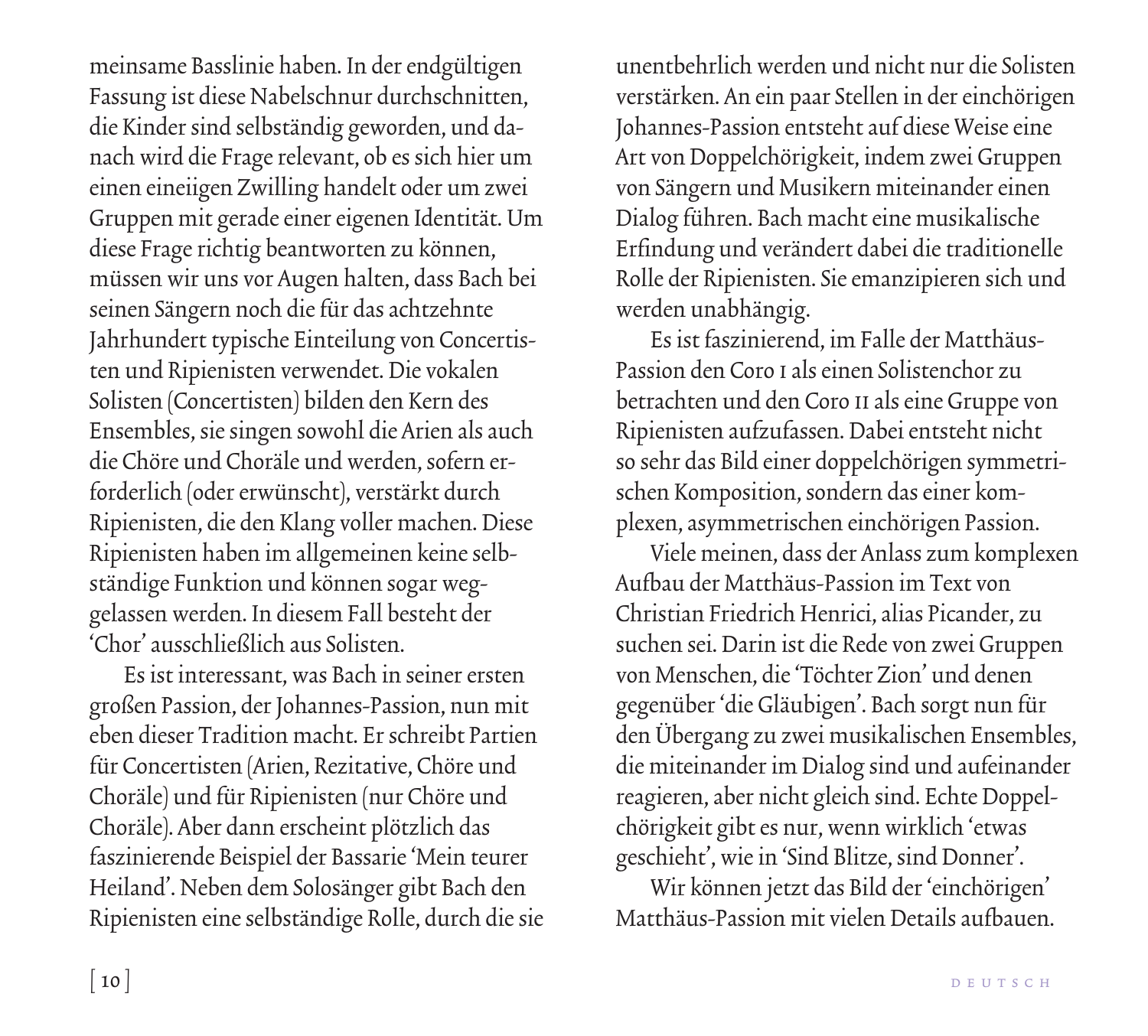Wie bereits gesagt, wird die Bibelgeschichte selbst fast vollständig im Coro I erzählt. An vielen Stellen der Passion lässt Bach den Coro ii darauf mit rhetorischen Fragen oder dichterischem Kommentar antworten. Deutliche Beispiele sind die Unterbrechungen mit 'Lasst ihn' und 'haltet' im Duett zwischen Sopran und Alt 'So ist mein Jesum nun gefangen' und auch der Kommentar mit Texten aus dem Hohelied in der Eröffnungsarie des zweiten Satzes, 'Ach, nun ist mein Jesus hin'. Aber das schönste Beispiel ist doch wohl die Eröffnung der Passion. Ein großes Lamento für Coro i 'Kommt, ihr Töchter', wobei Coro ii sich auf dramatische Rufe beschränkt, wie 'Wen?' und 'Wie?' und ferner hauptsächlich die vokalen und instrumentalen Partien des Coro I verdoppelt als echte, gewissermaßen unabhängige Ripienisten.

Es ist völlig klar, dass Coro iin der Passion ständig die Initiative ergreift. Coro ii unterbricht und kommentiert. Und wenn schon gemeinsam gesungen und gespielt wird, verdoppelt Coro ii vorwiegend den Coro i, wie im Schluss des ersten Satzes, 'O Mensch, bewein dein Sünde groß'. In diesem Moment sind die Sänger und Musiker des Coro II echte Ripienisten. Nirgendwo erklingt in der Passion Musik, die vom Coro II zugeführt wird. Echte Doppelchörigkeit beschränkt sich auf ein paar Anfangstakte der großen Chöre und natürlich das bereits erwähnte 'Sind Blitze, sind Donner'. Hin und wieder lässt Bach auch seine Opernbegabung erkennen, indem er echte Doppelchörigkeit verwendet, um das Drama zu intensivieren, zum Beispiel in 'Er ist des Todes schuldig'.

Der Umstand, dass die ganze Geschichte im Coro ierzählt wird, macht die Matthäus-Passion in vielerlei Hinsicht mit der Johannes-Passion vergleichbar. Doppelchörige Arien, wie 'Ich will bei meinem Jesu wachen' und 'Sehet Jesus hat die Hand', sind eigentlich von der gleichen Art, wie 'Eilt nach Golgatha' und 'Mein teurer Heiland' in der einchörigen Johannes-Passion.

Manche Teile aus der Matthäus-Passion bestanden schon, ehe Bach sie zur Wiederverwendung in der Passion bearbeitete. So war der Schlusssatz 'Wir setzen uns mit Tränen nieder' ursprünglich Bestandteil einer Trauermusik für einen früheren Arbeitgeber Bachs. Nur handelte es sich in diesem Fall um Musik für nur eine Gruppe von Sängern und Musikern. Ohne die geringsten Schwierigkeiten konnte Bach die Musik anschließend auf zwei Gruppen verteilen, indem er die Echos im Coro II erklingen ließ und sie an anderen Stellen nur verdoppelte. Überdies enthielt die einchörige Trauermusik eine Anzahl von Sätzen, die von Anfang an schon 'Doppelchörig' klangen, weil unabhängige Ripienisten eingesetzt wurden, die für Kommentar sorgen konnten.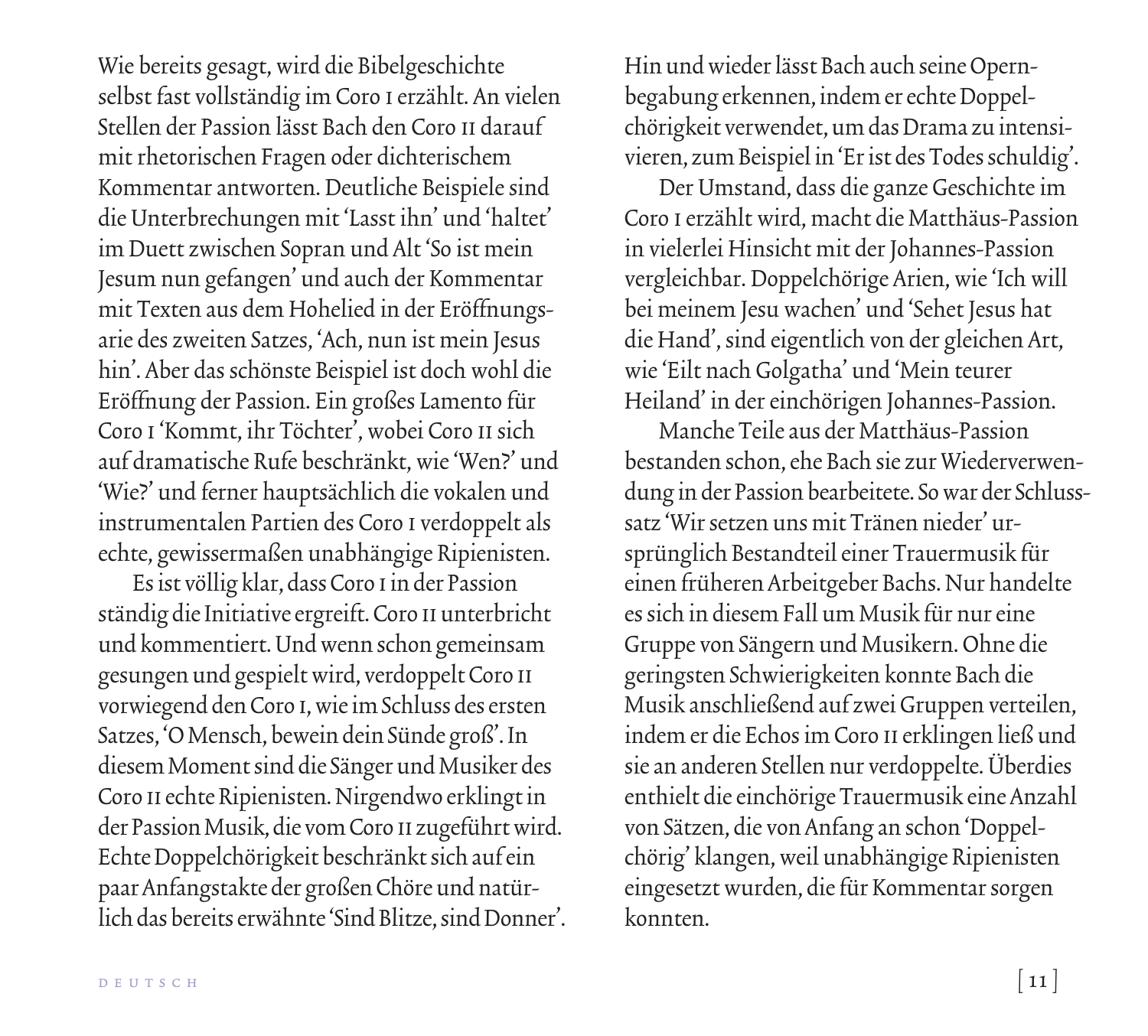Einige Worte schließlich noch über die konkreten Entscheidungen, die ich für die Ausführungen treffen musste. Mein Ausgangspunkt war dabei, dass die zuvor beschriebene Asymmetrie auch im Klang der Ensembles hörbar werden sollte. Deshalb habe ich entschieden, die Solisten im Coro i um acht Ripienisten zu bereichern, um einen volleren Klang zu erhalten. Diese Ripienisten singen ausschließlich in den Chören und Chorälen und übernehmen daneben ein paar der kleinen Rollen.

Beim Coro ii habe ich mich für eine solistische Besetzung entschieden. Nur vier Sänger singen alles, worauf sie treffen: Arien, Chöre und Choräle. Der Umstand, dass Bach die Instrumente im Coro ii sehr oft mit den Sängern zusammen spielen lässt, weist womöglich auf eine kleine Besetzung hin. Diese vier Sänger des Coro II verdanken ihre Doppelfunktion dem Einfallsreichtum Bachs: meist sind sie (unabhängige) Ripienisten, aber dann müssen sie plötzlich solo singen, so dass sie zu echten Concertisten aufgewertet werden.

Jos van Veldhoven

\* Eine wichtige Inspirationsquelle zu diesem Gedankengang war das Buch "Hearing Bach's passions" von Daniel Melamed (Oxford University Press 2005).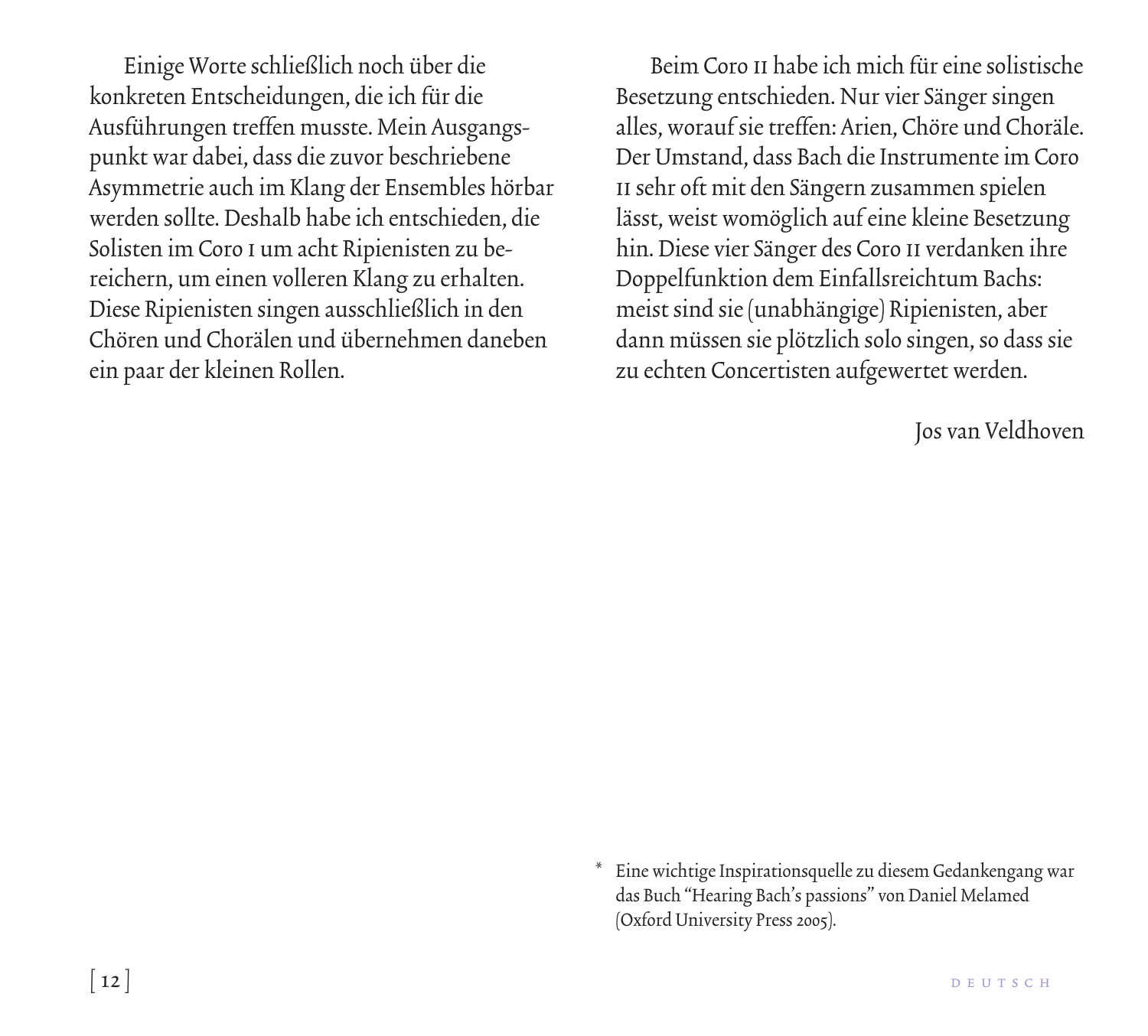## 'Quite bitter and yet sweet' Lutheran theology and mystical love in the St Matthew Passion

THE LIBRETTO OF BACH'S ST MATTHEW<br>
Passion contains many references to<br>
mysticism. In the opening chorus, the<br>
daughters of Zion – from the Song of<br>
Songs – call for a lament for the heavenly bride-<br>
groom, who is describe Passion contains many references to mysticism. In the opening chorus, the daughters of Zion – from the Song of Songs– call for a lament for the heavenly bridegroom, who is described as the heavenly lover in the aria 'Ach, nun ist mein Jesus hin' [no. 30]. In the arias 'Ich will dir mein Herze schenken' [no. 13] and 'Können Tränen meiner Wangen' [no. 52], the faithful soul sings the praises of her most sensual love for Jesus. In 'Sehet, Jesus hat die Hand' [no. 60], the Crucifixion leads to a mystical, loving embrace. The texts of these movements, and Bach's settings, frequently raise questions. Does Picander's textual imagery betray the 'bad taste' of the Baroque? Do Bach's rather secular settings reveal his interest in Pietism?

If we place the libretto of the St Matthew Passion in its theological-historical context, it becomes clear that the idea of combining gospel texts with personal metaphors, relating to the bridegroom and the Song of Songs, issues from the devotional practice of Lutheran mysticism. From this perspective, we may listen to and

interpret afresh the texts and music of the arias mentioned.

#### Bittersweet emotions

From the late sixteenth century, Lutheran<br>theology laid increasing emphasis on the<br>numeral densities on demonstration of rom the late sixteenth century, Lutheran personal devotion and emotional experience of the individual believer. Texts from medieval mysticism were rediscovered, reread and translated by Lutheran theologians. Among the most cherished texts were those by Bernard of Clairvaux on his fervent love for Christ, and by Thomas à Kempis on the physical imitation of the suffering Christ. Characteristic of the work of both medieval theologians are sensual descriptions of the love between man and God, or between man and Christ. To describe them, they employed the expressive imagery of the Song of Songs, and metaphors of marriage.

Medieval imagery was integrated into Lutheran devotional texts, giving rise in the German Baroque to a new school of mysticism. The main difference between medieval and Lutheran mystics concerned the unio mystica,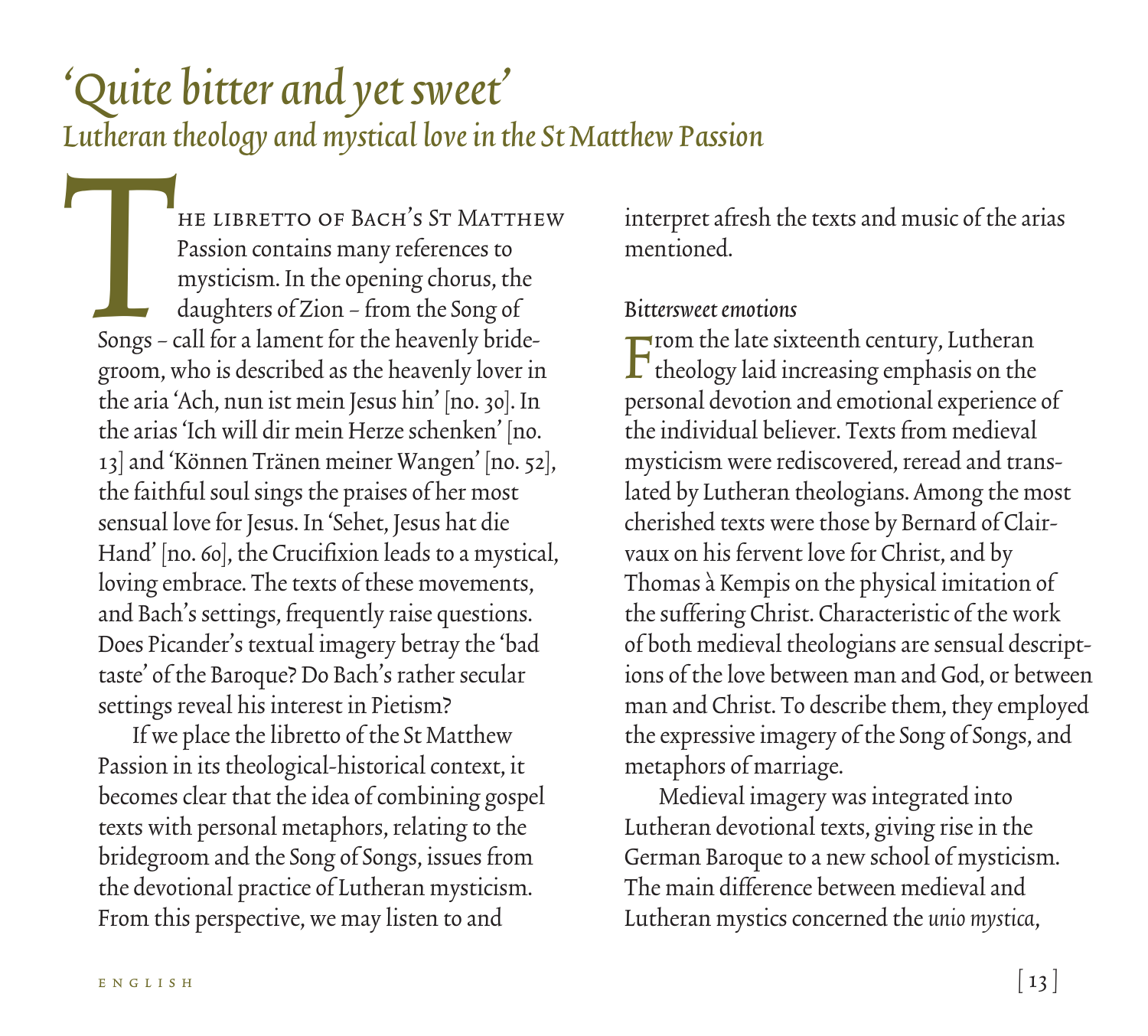the mystical union between God and man. While the medieval mystic, in a state of mystical ecstasy ('raptus mysticus'), could achieve a temporary union with Jesus, the Lutheran unio mystica retained a dialectic inequality between God and man. By reason of his fundamentally sinful nature, even the justified Lutheran believer could not be wholly united with the Godman Christ. A unio mysticaas proposed in Catholic theology – a transcendantal union in which the boundaries between God and man are temporarily removed – was unattainable in Lutheran mysticism: even in this mystical union, humankind remained human and the Divinity divine. These theological concepts lay at the basis of the ambivalent emotions that marked Lutheran mysticism. Although the prospect of a unio mystica with Jesus was joyful, the union could be attained only after a Christian life and a repentant death. Lutheran mystical literature differs from its Catholic medieval pendant through its darker, sadder tone, caused by the ambivalent longing to 'reconcile the irreconcilable'.

In order to express these feelings, imagery of the bride and bridegroom, and metaphors from the Song of Songs, deriving from medieval mysticism, were combined with the Baroque amatory poetry of Petrarchism. The most important theme of the Petrarchistic love idiom, based on the lyric

poetry of Francesco Petrarca (1304-1374), was the impossible love for an unattainable woman. For the Petrarchists, love was dolce amaro, both sweet and bitter, and the lover was a voluntary prisoner of his own conflicting emotions. Jesus, the heavenly bridegroom, was as much an unattainable love for the faithful as Laura was for the Petrarchists. In expressing the bittersweet love for Christ, Lutheran mystics therefore employed not only motifs from the Song of Songs and mystical metaphors, but also Petrarchistic metaphors and stylistic devices including paradoxes and oxymorons, such as 'pleasant evil', 'ice-cold fire' and 'sweet suffering'. In this manner, the love between the faithful soul and Christ was described as a bittersweet emotion, and Jesus as a longing lover who died of love on the cross.

#### 'Aus Liebe'

Bach's St Matthew Passion is quite clearly conceived from the viewpoint of Lutheran Passion theology. The Passion story, in both text and music, is presented as proof of the overwhelming love of Jesus. This interpretation is intensified with mystical imagery, bringing the accent to lie on the personal feelings of the individual believer.

An exceptional movement in this respect is the soprano aria 'Aus Liebe will mein Heiland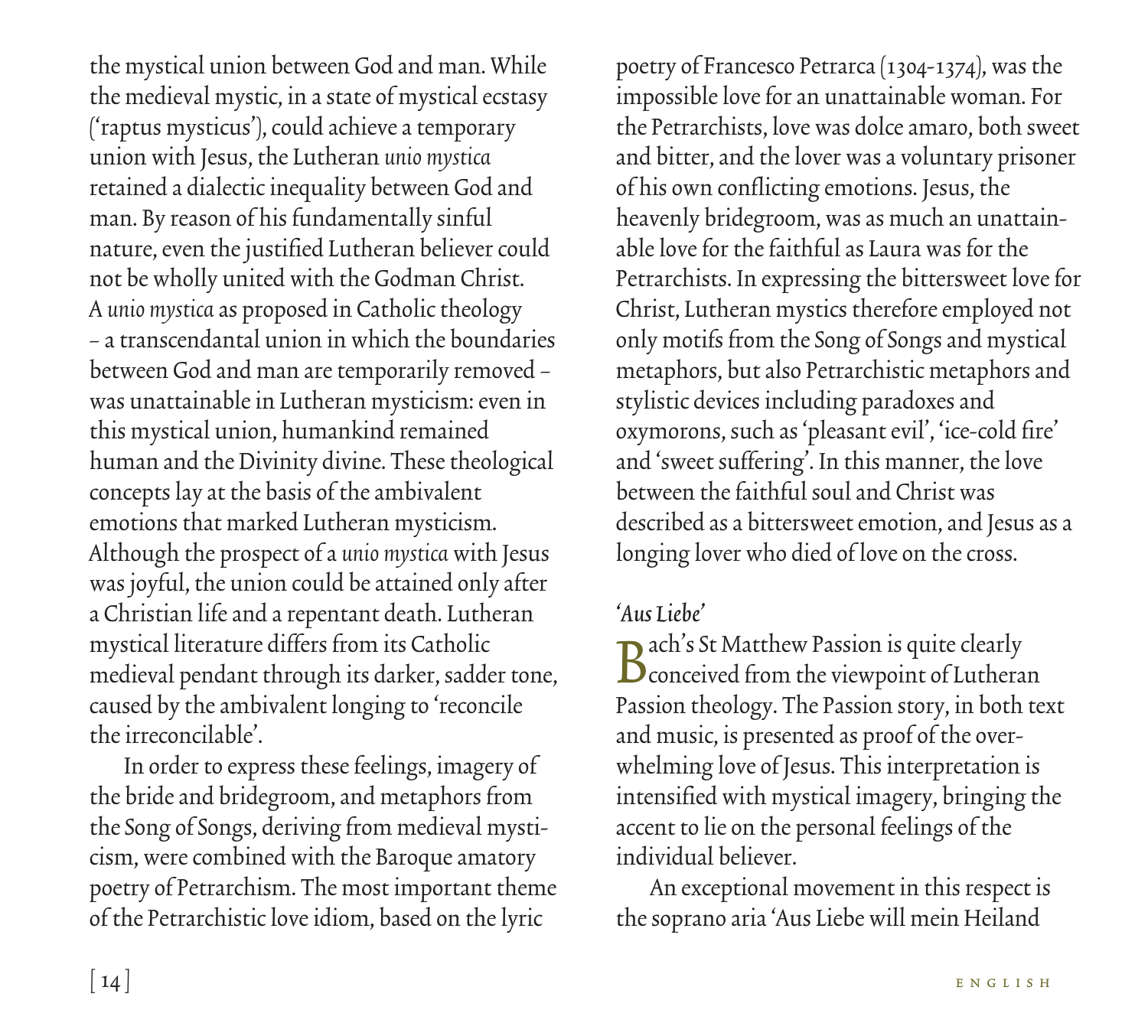

sterben' [no. 49], which expresses the reaction to the fact that Christ undergoes his punishment with resignation (see Example 1). The text concentrates entirely on the love of Christ, which, according to Lutheran theology, is the basis of the Passion story and the reason for Jesus' sacrifice. In his setting of this text, Bach brings this love to the fore by blending sad and joyful affects. Musical parameters in this aria that are associated with sad affects in Baroque music theory are the minor key (A minor), the slow tempo, retarding syncopations and an almost static melody in the voice part. At the same time, however, the 3/4 time, the harmonic consonance, parallel thirds in the oboe da caccia parts, and flowing semiquaver movement between the flute and voice, are all expressions of joy. The continual musical simultaneity of joy and sadness thus produced, re-

presents the paradoxal feelings caused by the death of Christ: his death brings the promise of life, his love brings the consequence of both joy and pain. The most conspicuous parallel thirds in this aria occur at the word 'sterben' in bars 49-53. The apparent contradiction between these means of musical expression, with sweet emotions and love on the one hand and the textual theme of Jesus' death on the other, corresponds with the Lutheran theology of the Passion, in which Christ's death is considered to be the result and the proof of his love. Although the aria text contains no direct reference to Lutheran mysticism, Bach adds a mystical dimension to this song of religious love. Like the mystical poets of his time, he expresses love as an emotion comprising both bitter and sweet elements.

The text of the alto aria 'Sehet, Jesus hat die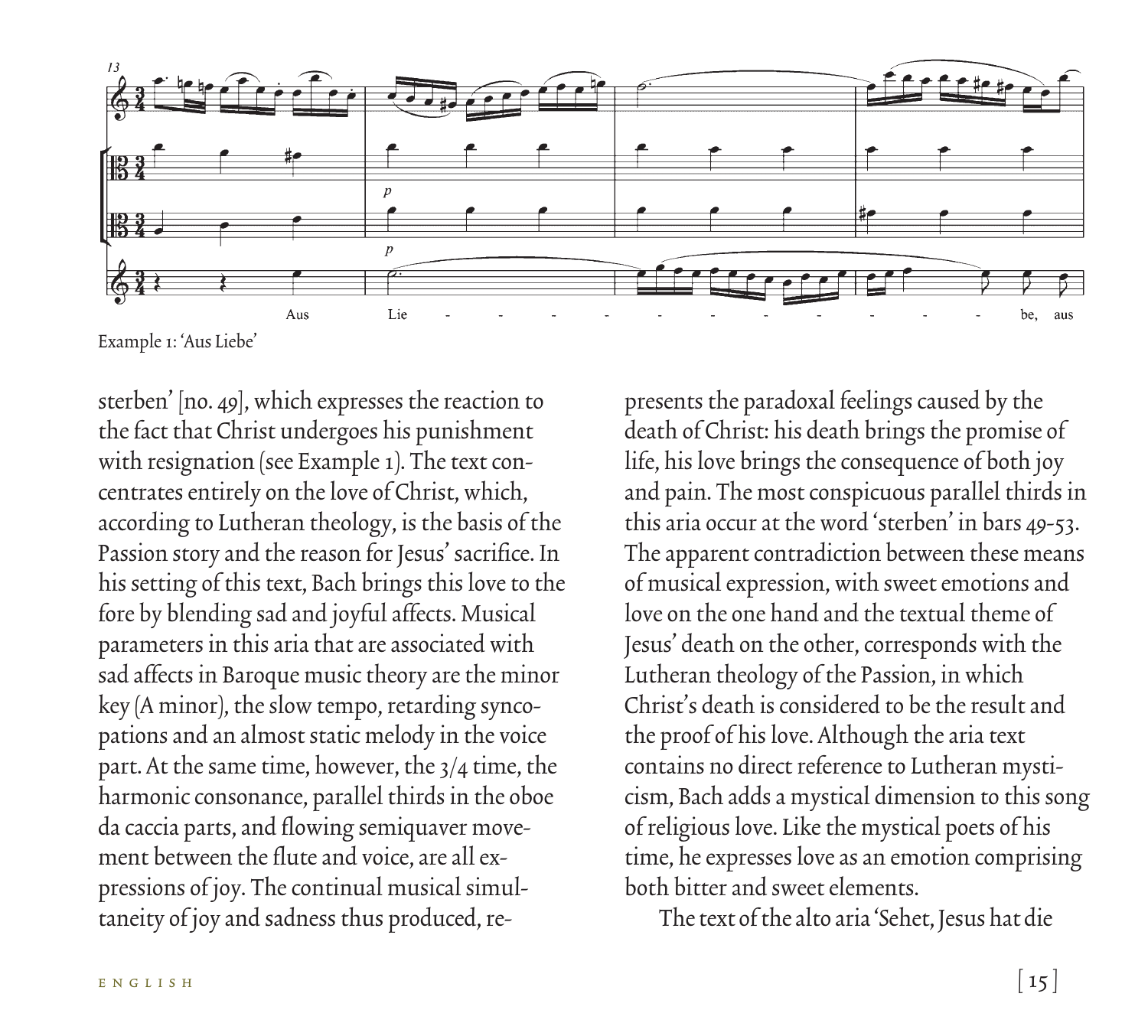Hand' [no. 60] has as its theme a traditional mystical image. As in the text by Johann Gerhard quoted above, the outstretched arms of the crucified Christ are interpreted as an invitation to the loving embrace of the heavenly bridegroom. A greater contrast with the theme of the preceding arioso 'Ach Golgatha' would hardly seem imaginable. While the arioso expresses the so-called paradoxa passionalia\*in emotional cries and antitheses, in the aria the same paradoxes are construed eschatologically as reconciliation. The wordly sinner who is scorned in the arioso, is invited in the aria by the daughters of Zion to enter into the mystical embrace of the bridegroom, to die, and, through reconciliation, to live again.

Although Bach creates the greatest possible intrinsic contrast between the suffering of Christ and the eschatological message of salvation, he also introduces constant factors to interconnect the two themes theologically and musically. Through the use of consistent musical means, such as the slow tempo, the key of E flat major, parallel thirds between the two oboes da caccia, and large melodic intervals in the alto and continuo parts, Bach underlines the theological relationship between the two movements.

The underlying theological theme is love: the arioso sings of the ultimate consequence of the love expressed in 'Aus Liebe', and the aria sings of

the final outcome of this same love. Through love, Christ undergoes the Crucifixion, and through this same love the sinner is forgiven. Here again, this is an emotionally ambivalent love – pain and joy rarely lie so close to one another – which is poetically intensified with the help of the mystical metaphor of the embrace. In order to express this love, Bach again employs a combination of bitter and sweet musical means. The continual paradoxical combination of consonant parallel thirds and unexpected large melodic leaps, and the combination of a sober, slow tempo with a joyful major key, express the love that forms the exegetic key to the Lutheran concept of the Passion.

It is against this theological background that the accompagnato-recitative 'Ach Golgotha' [no. 59] focuses on the horrors of the Crucifixion (see Example 2). The harmonic and melodic extremes of this movement explore the boundaries of the Baroque tonal world. The dissonance of seventh and seventh-ninth chords, the chromatic movement of the continuo part, and the large melodically dissonant intervals in the alto all go to make the continual parallel thirds in the oboes sound deceptively sweet.

In the aria 'Sehet, Jesus hat die Hand' [no. 60], the restless part-writing of the arioso relaxes into consonant harmonies, with first inversions of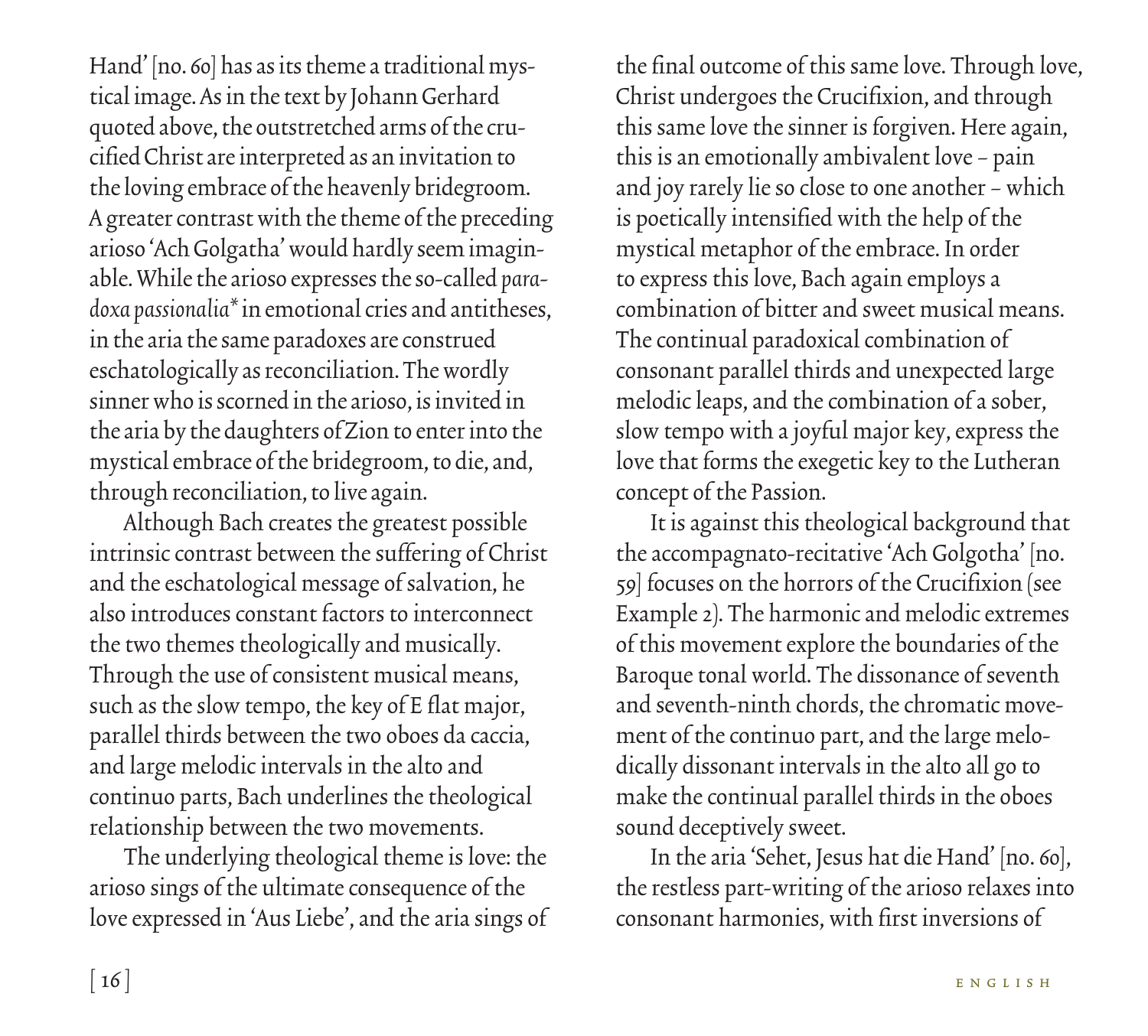



Example 3: 'Sehet, Jesus hat die Hand'

triads and seventh chords and flowing melodic lines (see Example 3). The rising major triads in the continuo point upwards, as it were – 'Sehet' –, while the parallel thirds in the two oboes illustrate the mystical embrace in circling motifs, complementary rhythms and crossing parts.

The communion: the mystical union with Christ In the Baroque era, Lutheran theology described<br>the communion as the sole moment in the communion as the sole moment in which the believer could genuinely personally experience the presence of Christ. Through the communion – the physical reception of the body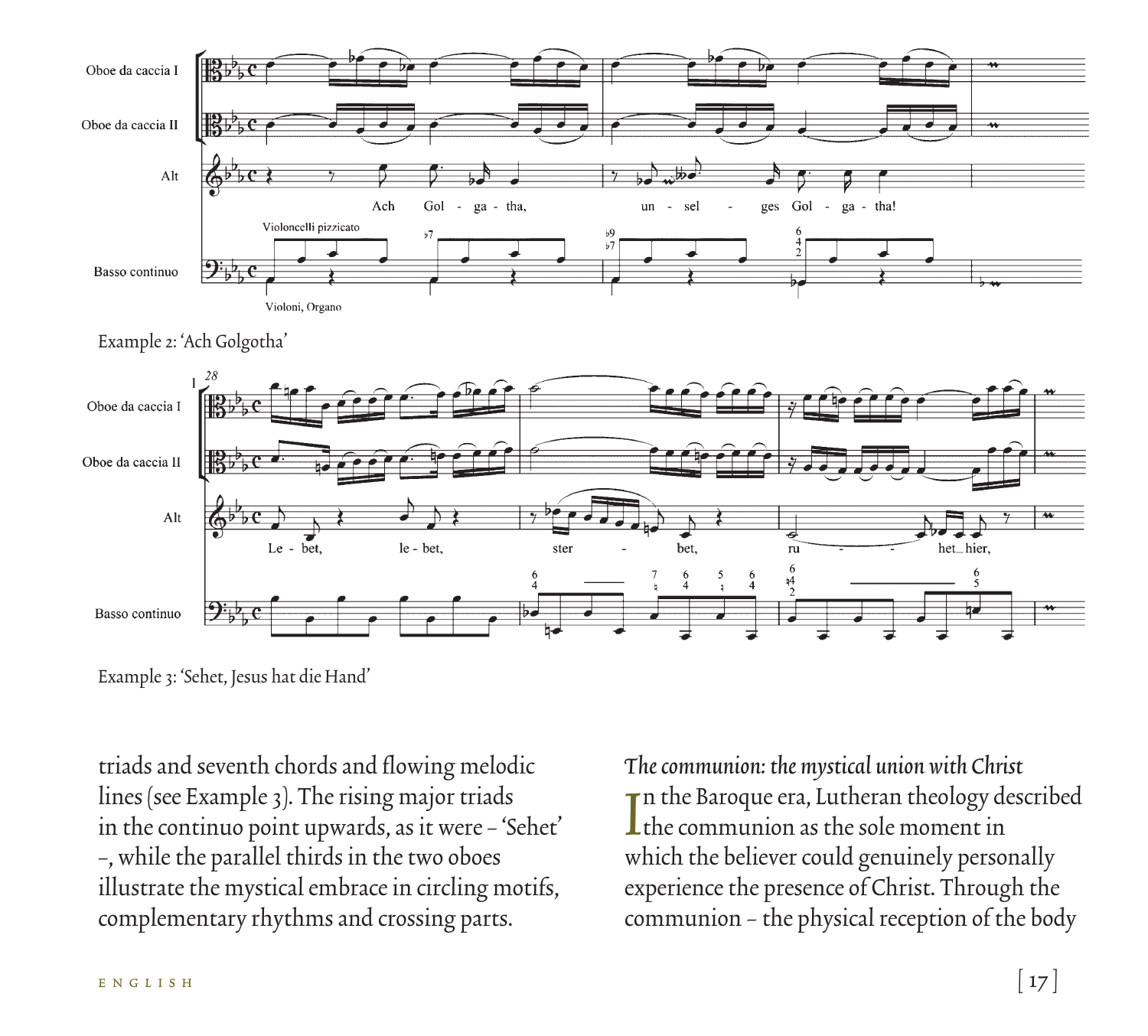and blood of Christ in the form of bread and wine– the love issuing from the Passion could be manifest in the heart of the believer. Although the communion, in strict theological terms, was a union of faith between man and God, it was also interpreted as a union of love. Mystical theologians went a step further, arguing that the loving union with Jesus in the heart of the communicant formed a precursory reflection of the heavenly unio mystica. The communion was therefore often compared with the royal marriage feast in the gospel of Matthew (Mt 22).

By reason of these physiological aspects of communion theology, therefore, the bridal metaphors and Petrarchistic imagery of Lutheran mysticism are often supplemented in communion texts with sensual descriptions of love. Hence the mystical union of love in the communion often has an erotic dimension. The communion is described as a 'meal of love' which physically implants the love of Christ in the heart of the believer, so that Christ 'dwells' in his heart and the two 'merge' in love. The best-known poem on this theme is 'Wie schön leuchtet der Morgenstern' by Philipp Nicolai, employed on several occasions by Johann Sebastian Bach, for example in the communion cantatas bwv 1, 36, 37, 49, 61 and 172. The poem is written from the perspective of the believer, ill with longing to become one, in

fiery love, with the heavenly bridegroom in the communion. Metaphors in the Song of Songs describe this love as a lily and a robin, and the gospel as milk and honey. The spiritual preparation for communion, through penance and longing, is explained mystically as the dressing up and adornment of a bride for the marriage feast. A well-known poem on this theme is Johann Franck's 'Schmücke dich, o liebe Seele'. Franck describes how the soul is adorned as a bride, with longing for love, bittersweet tears, hunger and thirst for love, in order that the bridegroom 'may dwell' in her heart and she may be physically united with God in the communion.

The soprano recitative 'Wiewohl mein Herz in Tränen schwimmt' and aria 'Ich will dir mein Herze schenken' [nos. 12-13], bring together Passion and communion theology. The sorrow of the believer on the approaching departure of Christ flows directly into gratitude: Jesus leaves his body and blood to mankind as a continual remembrance of his love and as a sign of reconciliation. This thankfulness goes together with mystical love, and with longing for the union of love with Christ in the communion. This gives rise to a cumulation of sensually described emotions. Like the bride in Franck's 'Schmücke dich', the faithful soul weeps tears of repentant love and longs to feel Jesus' love flow in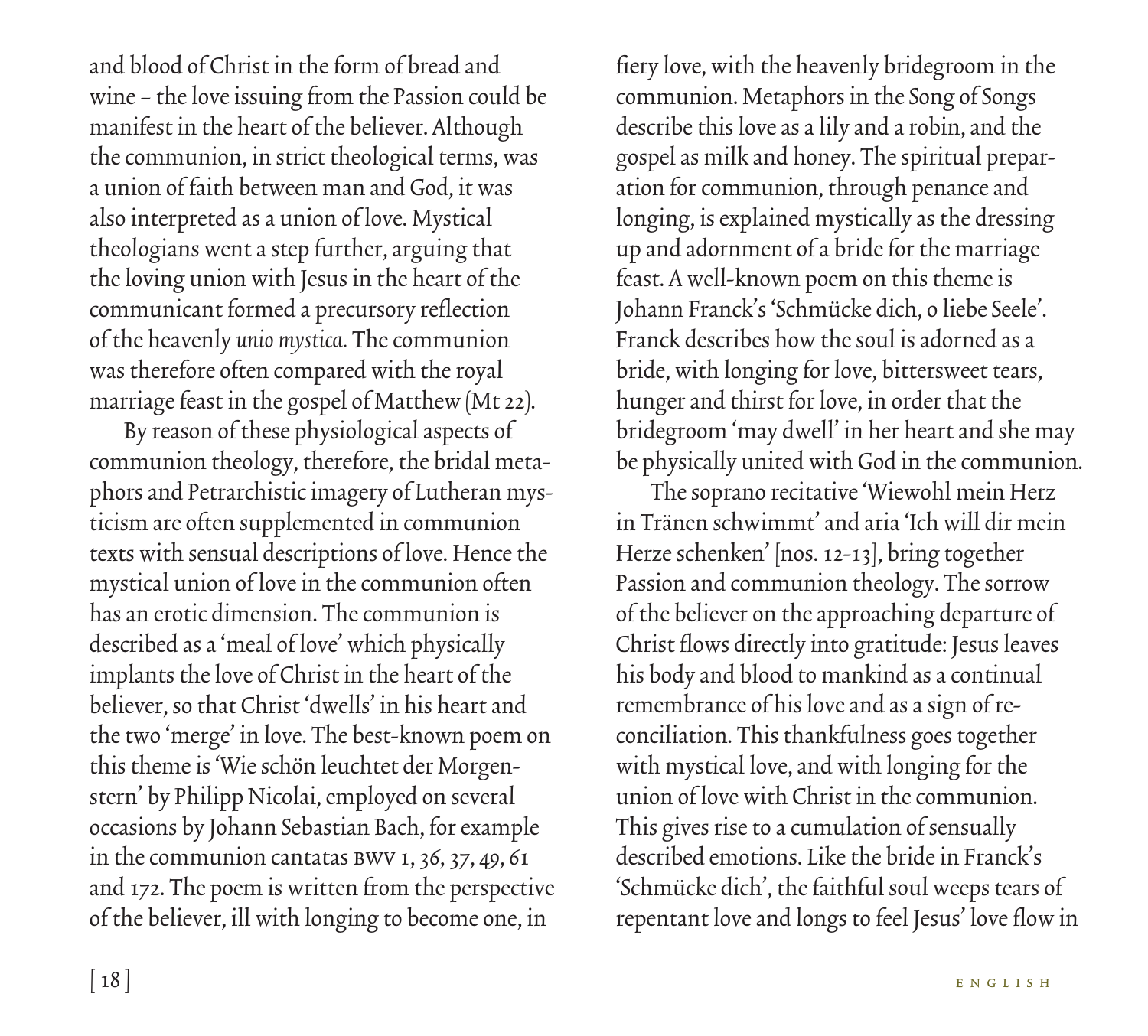

Example 4: 'Wiewohl mein Herz in Tränen schwimmt'



Example 5: Ich will dir mein Herze schenken'

her heart, so that the believer and Jesus can merge into a mystical unity. The imagery in these two movements may well sound rather exalted to the present-day listener, but it is characteristic of the Lutheran mysticism of Bach's time. In his settings of these texts, he gives musical expression to sadness on the departure of Christ, gratitude for his sacrifice of love, and joy at the temporary unio mystica in the communion. As in the recitative 'Ach Golgatha' and the aria 'Sehet, Jesus hat die Hand', this recitative and aria too are joined musically by common means of expression.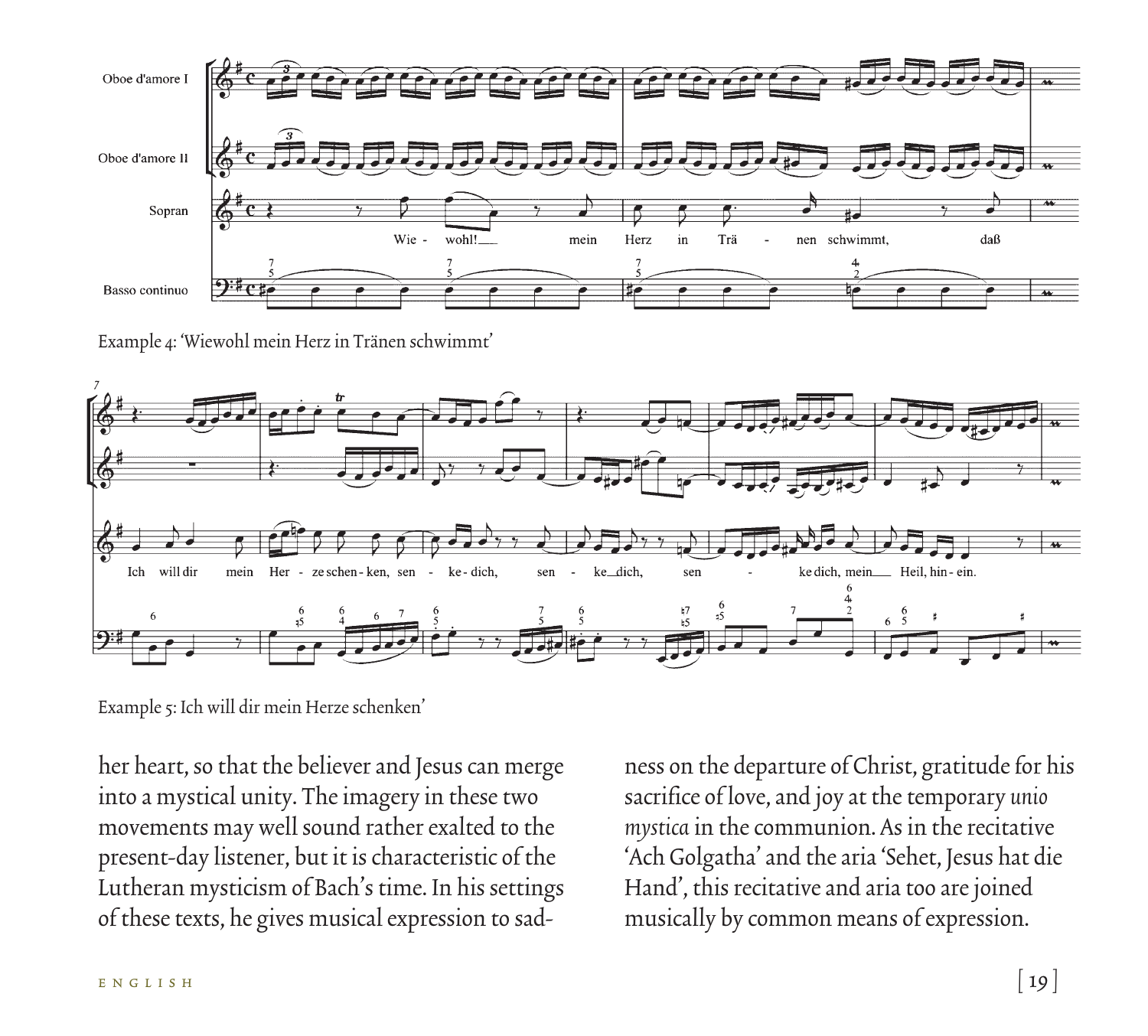Here once more, grieving love for the dying Christ is the common textual theme; it is expressed particularly in the calm tempo, and in the parallel thirds and circling movements in the oboe d'amore parts.

Within this framework of affects, the emphasis in the recitative lies on the ambivalent feelings of mourning and thankful love that the Last Supper evokes in the faithful soul (see Example 4). While the descending melodies represent mourning at the departure, the parallel triplets in the oboe d'amore parts portray the believer's tears of love. The modulation from E minor to C major in the recitative is a musical reference to the theological significance of the death of Christ, and to his testament in the communion. Though events cause temporary sadness (minor), they lead ultimately to redemption and atonement (major).

The aria 'Ich will dir mein Herze schenken' [no. 13] concentrates on physiological aspects of the communion, the mystical amalgam of Christ and the believer during the 'meal of love' (see Example 5). Here again, through a combination of contradictory affective means, Bach creates a musical anticipation of this union. We hear a whole series of contrasting parameters at the same time: while the 'andante' tempo, parallel sixths, syncopations and descending melodies in

the soprano express the longing of the faithful soul for Jesus, the dance-like 6/8 time, consonant major harmonies, parallel thirds and circling motifs depict the joy of union. In the opening bars of the aria, the parallel circling movements of the oboes d'amore in combination with the rising motifs in the continuo transmit the joy of togetherness in love, while the descending syncopations in the voice part appear to retard the tempo for a word painting of Jesus' supplication. This aria illustrates how, besides bittersweet aspects, the sensual dimension of mystical love also finds expression in Bach's composition technique. The use of descending motifs at 'senke dich hinein' against the affective background of love in all the musical parameters, goes to make the aria 'Ich will dir mein Herze schenken' a musical supplement to the communion experience of the individual believer. The love of Christ is thus physically implanted in the heart of the believer– not only by eating and drinking, but also by listening, so that both could lose themselves temporarily in mystical union.

### $\bullet$

The movements from Bach's St Matthew<br>Passion discussed here illustrate how love seen by Lutheran theology of the Baroque period as the basis of the Passion story, is also the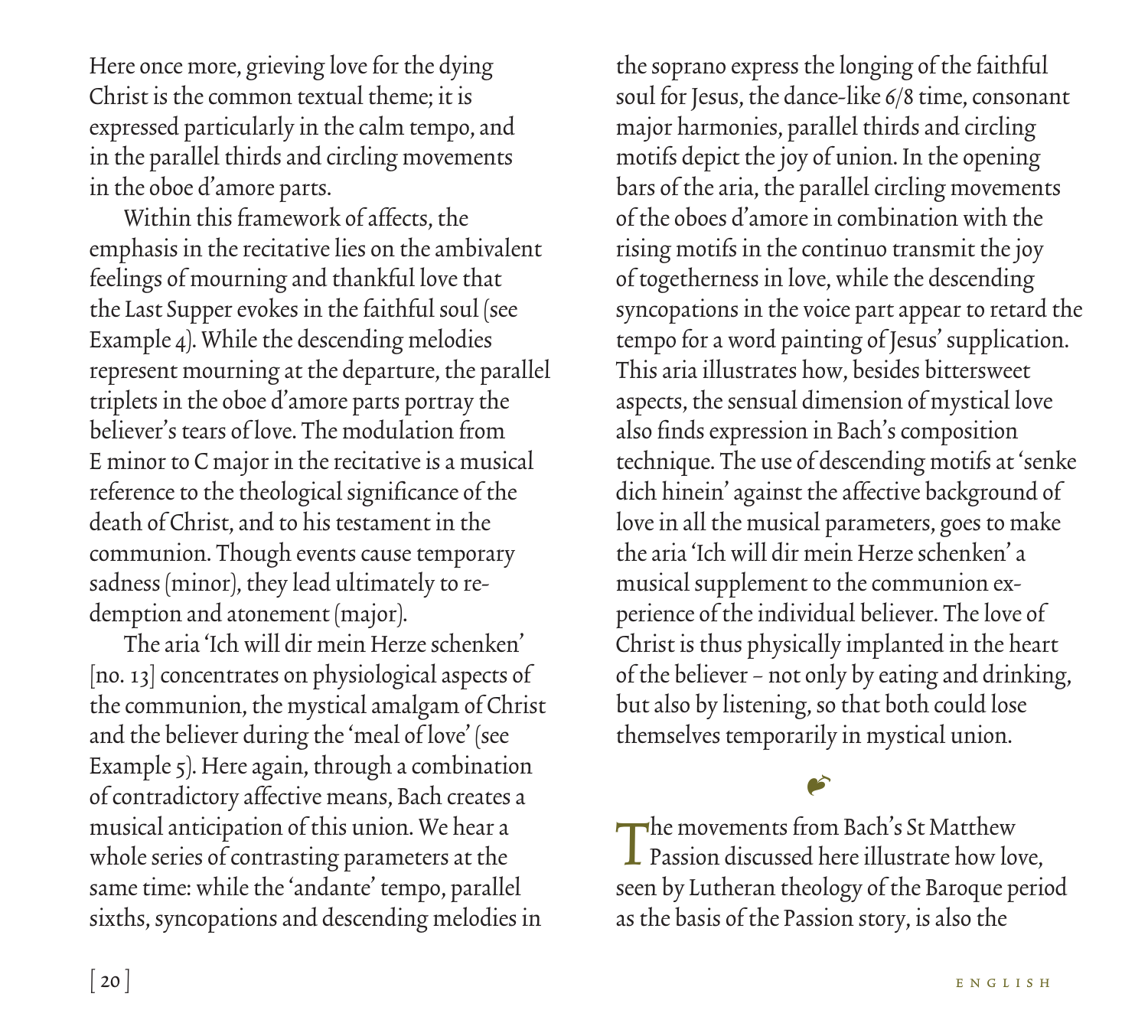guiding principle in the music of this Passion composition. The mystical elements used in the text to intensify the emotional charge are given meticulous musical expression. In depicting mystical love, Bach combines the musical parameters of love's pain with those of love's joy in such a manner that a musical amalgam of bittersweet affects is created. Bach's consistent

bittersweet expression of love in the St Matthew Passion gives the work a musical coherence that corresponds with concepts of religious love in the period. While the Baroque notion of love was both bitter and sweet, the Crucifixion of Christ signifies death and life at one and the same time: 'Drum muß uns sein verdienstlich Leiden recht bitter und doch süße sein'.

Isabella van Elferen

\* The paradoxes of the Passion story: Christ suffers for the sins of the faithful. In Baroque literature, these paradoxes are often expressed in highly emotional short phrases: 'We sin, He is punished! We wallow in earthly pleasures, He suffers the pain of hell! We live, He dies!'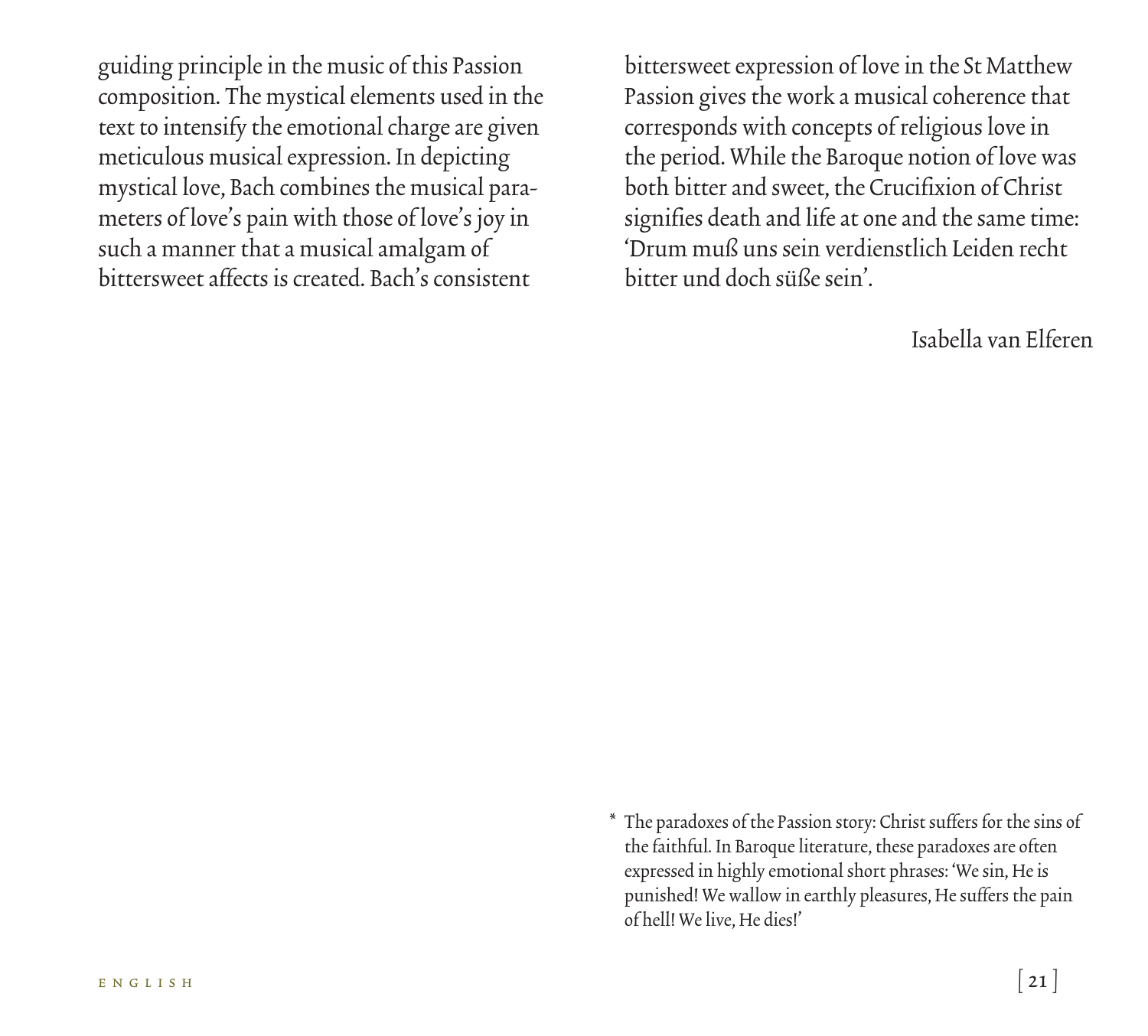## 'Recht bitter und doch süße' Lutherse theologie en mystieke liefde in de Matthäus-Passion

ET LIBRETTO VOOR BACHS<br>
Matthäus-Passion bevat veel<br>
wijzingen naar de mystick. In<br>
openingskoor roepen de doch<br>
Sion uit het Hooglied op tot een klaagzang<br>
hemelse bruidegom die in de aria 'Ach, nu Matthäus-Passion bevat veel verwijzingen naar de mystiek. In het openingskoor roepen de dochters van Sion uit het Hooglied op tot een klaagzang over de hemelse bruidegom die in de aria 'Ach, nun ist mein Jesus hin' [Nr. 30] als de hemelse geliefde wordt beschreven. In de aria's 'Ich will dir mein Herze schenken' [Nr. 13] en 'Können Tränen meiner Wangen' [Nr. 52] bezingt de gelovige ziel haar uiterst zinnelijke liefde voor Jezus. In 'Sehet, Jesus hat die Hand' [Nr. 60] mondt de kruisiging uit in een mystieke liefdesomhelzing. De teksten van deze delen, alsmede Bachs verklanking ervan, roepen vaak vragen op. Verraadt Picanders beeldtaal de 'slechte smaak' van de baroktijd? Laten Bachs wereldlijk aandoende toonzettingen ervan zijn interesse in het piëtisme zien?

Wanneer we het libretto van de Matthäus-Passion in zijn theologisch-historische context plaatsen, wordt duidelijk dat de combinatie van evangelieteksten met persoonlijke bruidegomsen Hoogliedmetaforiek voortvloeit uit de devotionele praktijk van de lutherse mystiek.

Vanuit dit perspectief kunnen de genoemde aria's en de toonzettingen opnieuw worden beluisterd en geïnterpreteerd.

Een bitterzoete gemoedsbeweging<br>Tanaf de late zestiende eeuw werden de per-Vanaf de late zestiende eeuw werden de per-soonlijke devotie en de emotionele ervaringen van de individuele gelovige steeds belangrijker binnen de lutherse theologie. Teksten uit de middeleeuwse mystiek werden door lutherse theologen herontdekt, herlezen en vertaald. Zeer geliefd waren bijvoorbeeld de teksten van Bernardus van Clairvaux over zijn vurige liefde voor Christus, of die van Thomas a Kempis over het lijfelijk navolgen van de lijdende Christus. Het werk van beide middeleeuwse theologen kenmerkt zich door zinnelijke beschrijvingen van de liefde tussen mens en God of tussen mens en Christus. Deze beschreven zij met aan het Hooglied ontleende beeldspraak en bruiloftsmetaforen.

De middeleeuwse beeldspraak werd in lutherse devotionele teksten geïntegreerd, waardoor er in de Duitse barok een nieuwe mystieke stroming ontstond. Het belangrijkste verschil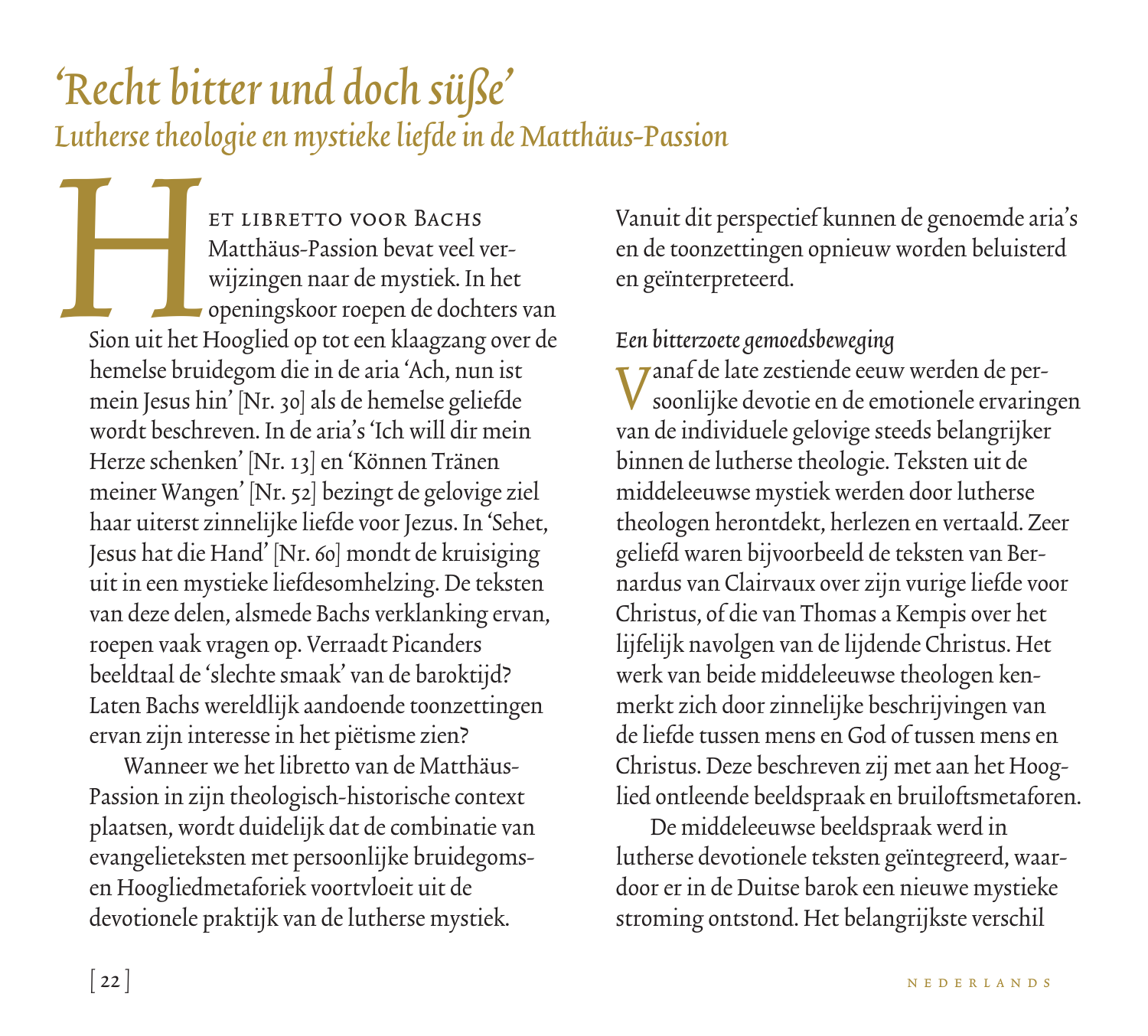tussen de middeleeuwse en de lutherse mystici lag in de opvatting van de unio mystica, de mystieke vereniging tussen God en mens. Terwijl de middeleeuwse mysticus zich in mystieke extase ('raptus mysticus') tijdelijk met Jezus kon verenigen, bleef in de lutherse unio mystica de dialectische ongelijkheid tussen God en mens bestaan. Zelfs de gerechtvaardigde lutherse gelovige kon vanwege zijn principieel zondige aard immers niet volkomen met de Godmens Christus verenigd worden. Een unio mysticazoals die in de katholieke theologie werd voorgesteld – een transcendente vereniging waarin de grenzen tussen God en mens tijdelijk zijn opgeheven – was in de lutherse mystiek onbereikbaar: zelfs in deze mystieke vereniging bleef de mens menselijk en God goddelijk. Deze theologische opvattingen lagen te grondslag aan de ambivalente emoties die kenmerkend waren voor de lutherse mystiek. Hoewel het vooruitzicht van een unio mystica met Jezus vreugdevol was, kon de vereniging pas na een christelijke levenswandel en een berouwvolle dood worden bereikt. De lutherse mystieke literatuur onderscheidt zich van de katholieke middeleeuwse door haar donkerder, droeviger toon, die wordt veroorzaakt door het ambivalente verlangen naar een 'vereniging van het onverenigbare'.

Om deze gevoelens uit te drukken, werden de

bruid- en bruidegomsbeeldspraak en de Hoogliedmetaforiek uit de middeleeuwse mystiek gecombineerd met de barokke liefdespoëzie van het petrarkisme. Het petrarkistische liefdesidioom, dat stoelde op de lyriek van Francesco Petrarca (1304-1374), had de onmogelijke liefde voor een onbereikbare vrouw als belangrijkste thema. Liefde was voor de petrarkisten dolce amaro, bitter en zoet tegelijk, en de minnaar was een vrijwillige gevangene van zijn eigen tegenstrijdige emoties. Omdat Jezus als de hemelse bruidegom voor de gelovige een net zo onbereikbare geliefde was als Laura voor de petrarkisten, gebruikten de lutherse mystici voor het uitdrukken van de bitterzoete liefde voor Christus niet alleen Hoogliedmotieven en mystieke metaforen, maar ook petrarkistische metaforen en stijlmiddelen als paradoxen en oxymorons, zoals 'aangenaam kwaad', 'ijskoud vuur', 'zoet lijden'. De liefde tussen de gelovige ziel en Christus werd op die manier beschreven als een bitterzoete gemoedsbeweging, en Jezus als een verlangende minnaar die aan het kruis een liefdesdood stierf.

'Aus Liebe'<br>**D**achs Matthäus-Passion is heel duidelijk van-Bachs Matthäus-Passion is heel duidelijk van-uit de lutherse passietheologie geconcipieerd. Het lijdensverhaal wordt zowel in tekst als muziek als bewijs van de overweldigende liefde van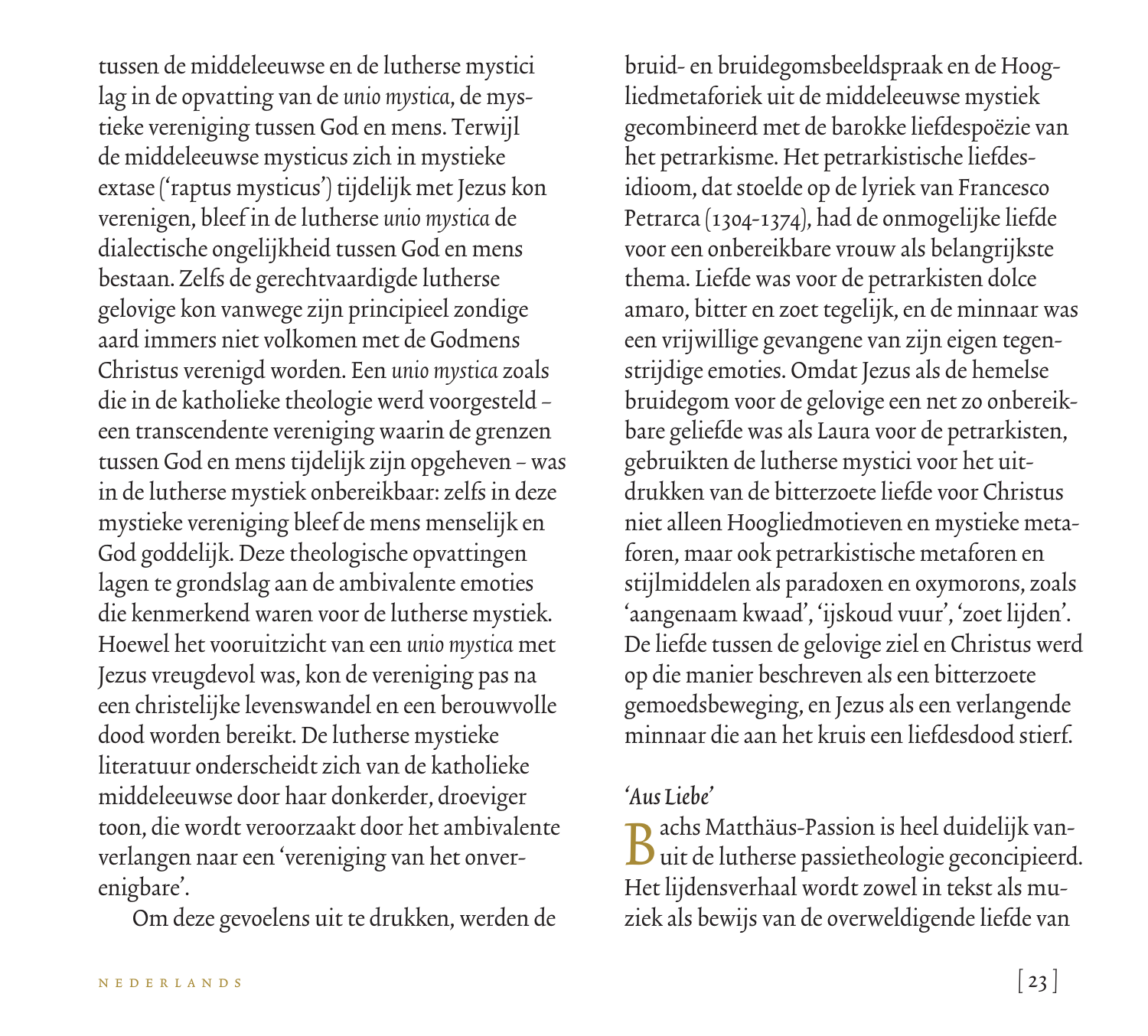

Voorbeeld 1: 'Aus Liebe'

Jezus gerepresenteerd. Deze interpretatie van het lijdensverhaal wordt met mystieke beeldspraak versterkt, zodat de nadruk op de persoonlijke gevoelens van iedere gelovige komt te liggen.

Een in dit opzicht heel bijzonder deel is de sopraanaria 'Aus Liebe will mein Heiland sterben' [Nr. 49], waarin de reactie op het feit dat Christus zijn straf lijdzaam ondergaat gestalte krijgt (zie Voorbeeld 1). De tekst van de aria concentreert zich geheel op de liefde van Christus, die volgens Luthers theologie ten grondslag ligt aan het lijdensverhaal en die Jezus tot zijn offergave aanzet. In de verklanking van deze tekst plaatst Bach de liefde muzikaal op de voorgrond door treurige en vreugdevolle affecten met elkaar te versmelten. Muzikale parameters die in de barokke muziektheorie met treurige affecten worden geassocieerd, zijn in deze aria de mineur-

toonsoort (a-klein), het langzame tempo, de vertragende syncopen en de bijna bewegingsloze melodie in de zangstem. Tegelijkertijd vormen echter de driekwartsmaat, de harmonische consonantie, de parallelle tertsen in de hobopartijen en de vloeiende bewegingen in zestienden tussen fluit en sopraanstem uitdrukkingen van vreugde. De voortdurende muzikale gelijktijdigheid van vreugde en droefenis die op deze manier ontstaat, vertegenwoordigt de paradoxale gevoelens die de dood van Christus veroorzaakt: zijn sterven belooft leven, zijn liefde heeft zowel vreugde als pijn tot gevolg. De meest opvallende tertsparallellen in deze aria komen voor bij het tekstwoord 'sterben' in de maten 49-53. De schijnbare tegenstelling tussen deze muzikale uitdrukkingsmiddelen van zoete emoties en liefde aan de ene en het tekstuele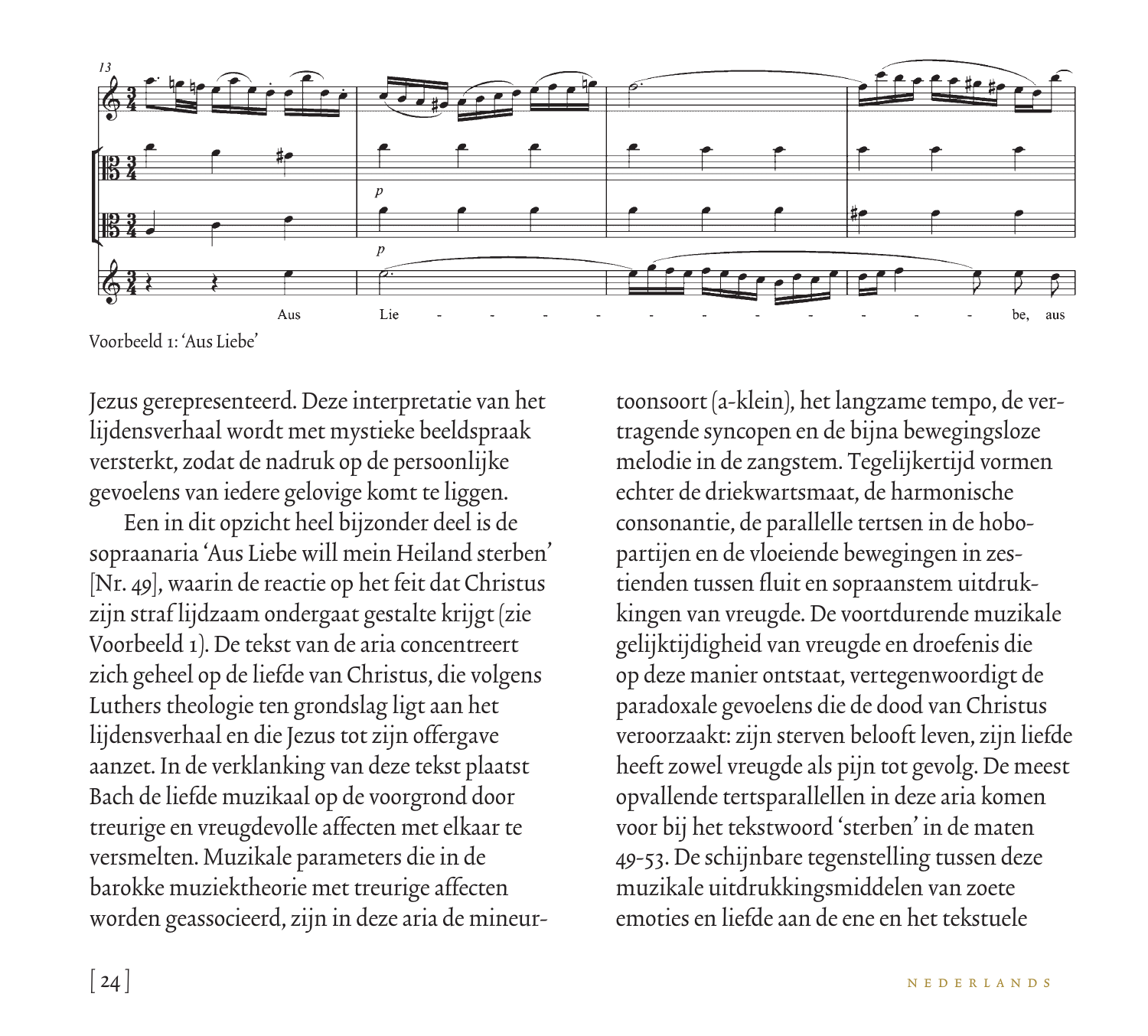thema van Jezus' dood aan de andere kant, correspondeert met de lutherse theologie van de passie: Christus' dood wordt daarin beschouwd als het resultaat en het bewijs van zijn liefde. Hoewel de tekst van deze aria geen directe verwijzingen naar de lutherse mystiek bevat, voegt Bach een mystieke dimensie toe aan zijn verklanking van de hier bezongen religieuze liefde. Net als de mystieke dichters van zijn tijd drukt hij de liefde uit als een emotie die tegelijkertijd bittere en zoete elementen bevat.

De tekst van altaria 'Sehet, Jesus hat die Hand' [Nr. 60], heeft een traditioneel mystiek beeld als thema. De gespreide armen van de gekruisigde Christus worden – net als in de hierboven geciteerde tekst van Johann Gerhard – geïnterpreteerd als een uitnodiging tot de liefhebbende omarming van de hemelse bruidegom. Een groter contrast dan tussen deze thematiek en die van het voorafgaande arioso, 'Ach Golgatha', lijkt nauwelijks denkbaar. Terwijl het arioso de zogenaamde paradoxa passionalia\*in emotionele uitroepen en antithesen uitdrukt, worden dezelfde paradoxen in de aria eschatologisch uitgelegd als verzoening. De aardse zondaar die in het arioso wordt versmaad, wordt in de aria door de Dochters van Sion uitgenodigd om de mystieke omarming van de bruidegom binnen te treden, te sterven en door de verzoening wederom te leven.

Hoewel Bach het inhoudelijke contrast tussen het lijden van Christus en de eschatologische heilsboodschap zo groot mogelijk maakt, zorgt hij er ook voor dat er constante factoren zijn die de beide thema's zowel theologisch en muzikaal met elkaar verbinden. Door het gebruik van consistente muzikale middelen, zoals het langzame tempo, de toonsoort Es-majeur, de tertsparallellen tussen de beide oboi da caccia en de grote melodische intervallen in de alt- en continuopartij, onderstreept Bach de theologische verbinding tussen de twee delen.

Het onderliggende theologische thema is de liefde: in het arioso wordt de ultieme consequentie van de liefde uit de aria 'Aus Liebe' bezongen, in de aria het uiteindelijke gevolg van diezelfde liefde. Uit liefde ondergaat Christus de kruisiging, door deze liefde wordt de zondaar vergeven. Ook hier gaat het om een emotioneel ambivalente liefde – pijn en vreugde liggen zelden zo dicht bij elkaar – die dichterlijk wordt versterkt met behulp van de mystieke metafoor van de omhelzing. Om deze liefde uit te drukken maakt Bach ook hier gebruik van een combinatie van bittere en zoete muzikale middelen. Het voortdurende paradoxale samengaan van consonante tertsparallellen met onverwacht grote melodische sprongen en de combinatie van een sober, langzaam tempo met een vreugdevolle majeurtoonsoort, drukken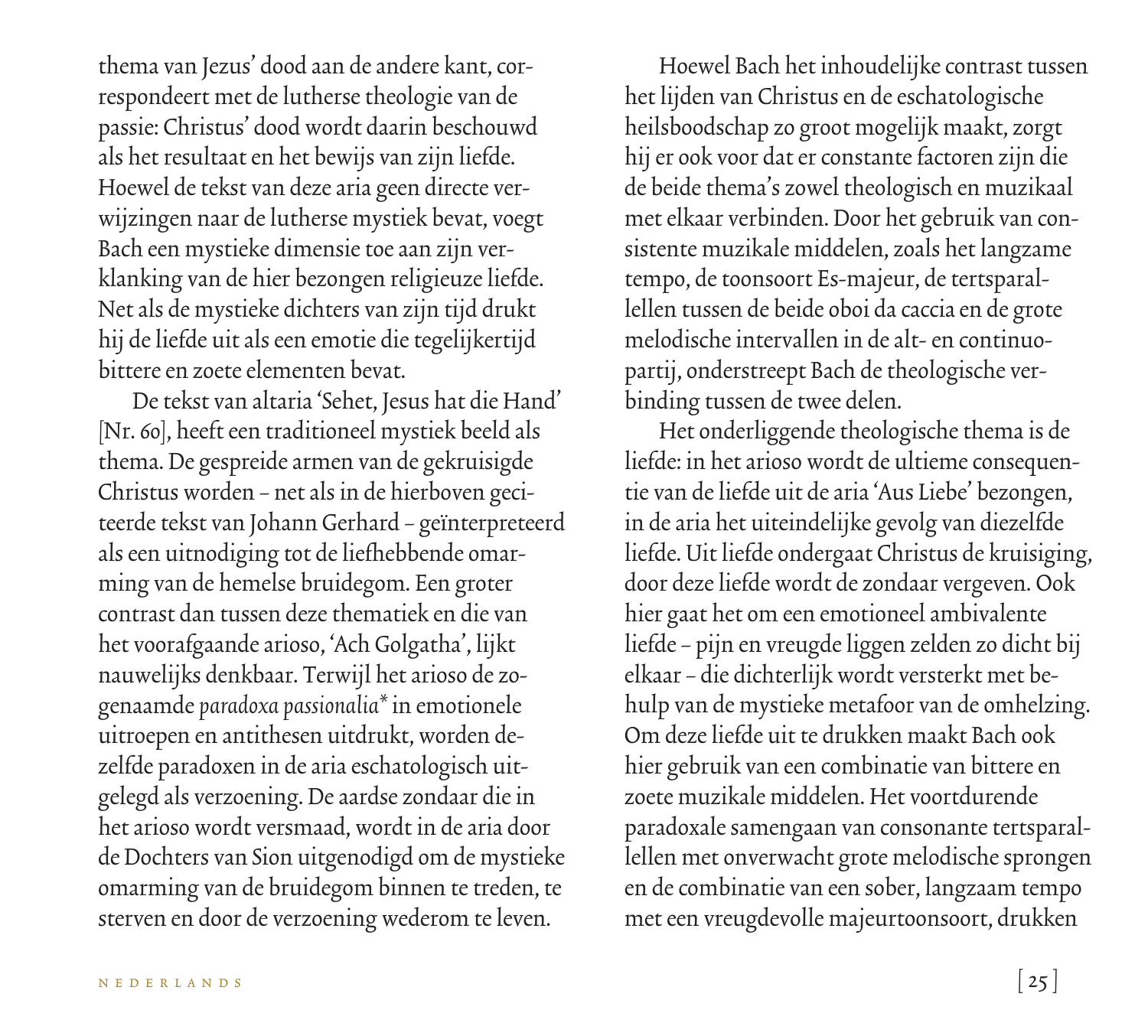





Voorbeeld 3: 'Sehet, Jesus hat die Hand'

hier de liefde uit die de exegetische sleutel tot het lutherse passiebegrip vormt.

Tegen deze theologische achtergrond concentreert het accompagnato-recitatief 'Ach Golgotha' [Nr. 59] zich op de gruwelen van de kruisiging (zie Voorbeeld 2). De harmonische en melodische extremen van dit deel tasten de grenzen van het

barokke klankbeeld af. De dissonantie van de sept- en sept-none-akkoorden, de chromatische beweging van de continuopartij en de grote, melodisch dissonante intervallen in de altstem laten de voortdurende tertsparallellen in de hobo's slechts bedrieglijk zoet klinken.

In de aria 'Sehet, Jesus hat die Hand' [Nr. 60]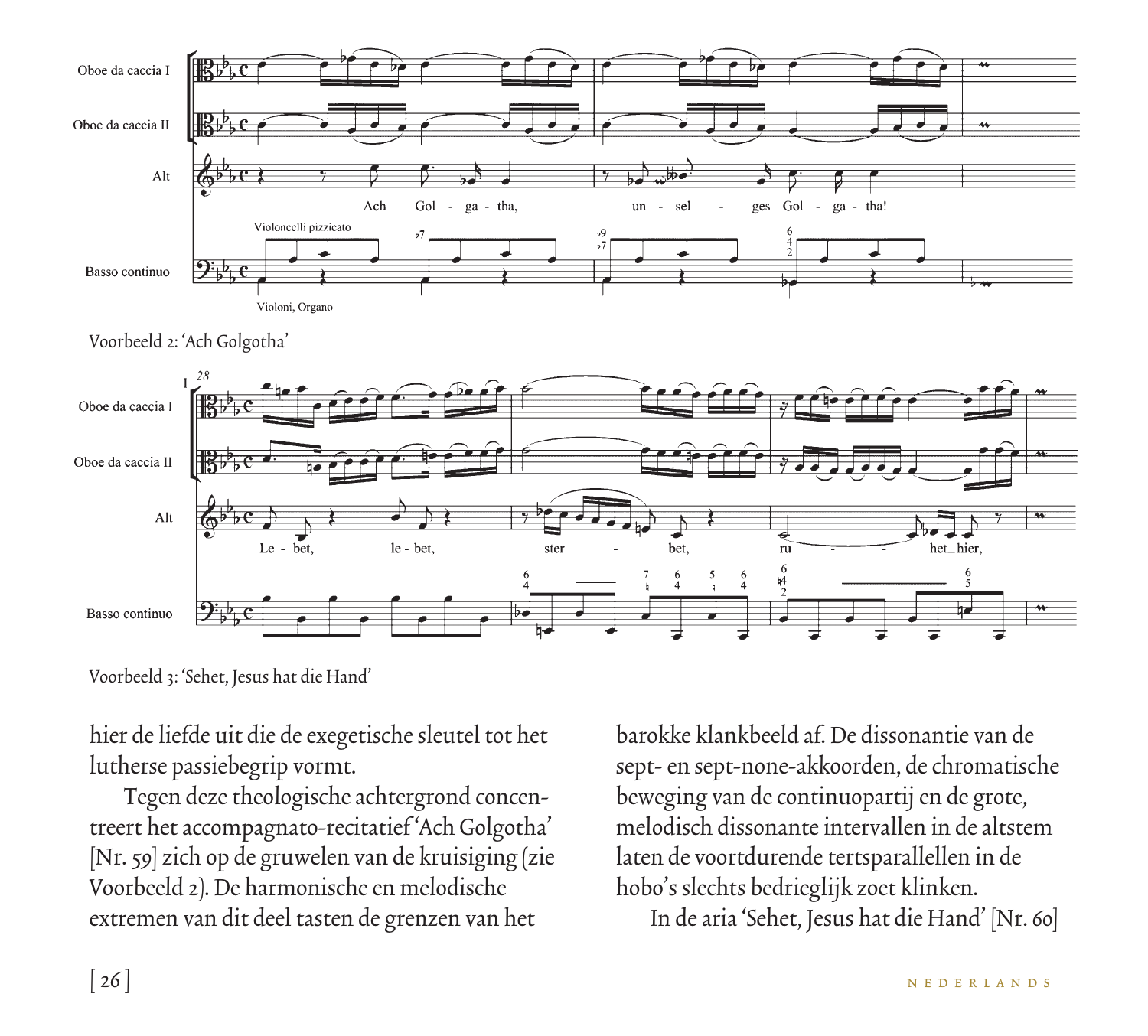ontspant de rusteloze stemvoering van het arioso zich in een consonante harmonie, met sext- en kwintsextaccoorden en vloeiende melodielijnen (zie Voorbeeld 3). De stijgende majeur-drieklanken van het continuo wijzen als het ware naar boven – 'Sehet' –, terwijl de tertsparallellen van de beide hobo's de mystieke omhelzing in cirkelende motieven, complementaire ritmes en stemkruisingen muzikaal afbeelden.

Het avondmaal: de mystieke versmelting met Christus<br>
e lutherse theologie van de baroktijd be-De lutherse theologie van de baroktijd be-schreef het avondmaal als het enige moment waarop de gelovige de aanwezigheid van Christus daadwerkelijk aan den lijve kon ondervinden. Door de communie – de fysieke opname van het lichaam en het bloed van Christus in de gedaante van brood en wijn – kon de liefde uit de passie zich in het hart van de gelovige manifesteren. Hoewel het avondmaal strikt theologisch een vereniging in het geloof tussen mens en God was, werd hij ook wel als liefdesvereniging geïnterpreteerd. Mystieke theologen gingen nog een stap verder en beargumenteerden dat de liefdesvereniging met Jezus in het hart van de communicant een voorafspiegeling van de hemelse unio mystica vormde. Het avondmaal werd daarom vaak met de koninklijke bruiloft uit het Matteüs-evangelie vergeleken (Matheus 22).

pecten van de avondmaalstheologie, de bruidsmetaforen en de petrarkistische beeldspraak van de lutherse mystiek in teksten over de communie vaak worden aangevuld met zinnelijke beschrijvingen van de liefde. De mystieke liefdesvereniging in het avondmaal doet hierdoor niet zelden erotisch aan. Het avondmaal wordt beschreven als een 'liefdesmaal' dat de liefde van Christus lijfelijk 'inplant' in het hart van de gelovige, waardoor hij in diens hart 'woont' en Christus en de gelovige in liefde met elkaar 'versmelten'. Het bekendste gedicht over dit thema is 'Wie schön leuchtet der Morgenstern' door Philipp Nicolai, dat Johann Sebastian Bach meerdere malen heeft verklankt, bijvoorbeeld in de avondmaalscantates bwv 1, 36, 37, 49, 61 en 172. Het gedicht is geschreven vanuit het perspectief van de gelovige die ziek is van verlangen om in vlammende liefde met de hemelse bruidegom één te worden in het avondmaal. Deze liefde wordt in Hoogliedmetaforen beschreven als een lelie en een robijn, het evangelie als melk en honing. De geestelijke voorbereiding op het avondmaal, door boetedoening en verlangen, wordt mystiek uitgelegd als het uitdossen en het versieren van een bruid voor de bruiloft. Een bekend gedicht over dit thema is Johann Francks 'Schmücke dich, o liebe Seele'. Franck beschrijft hoe de ziel zich als

We zien dat, vanwege deze fysiologisch as-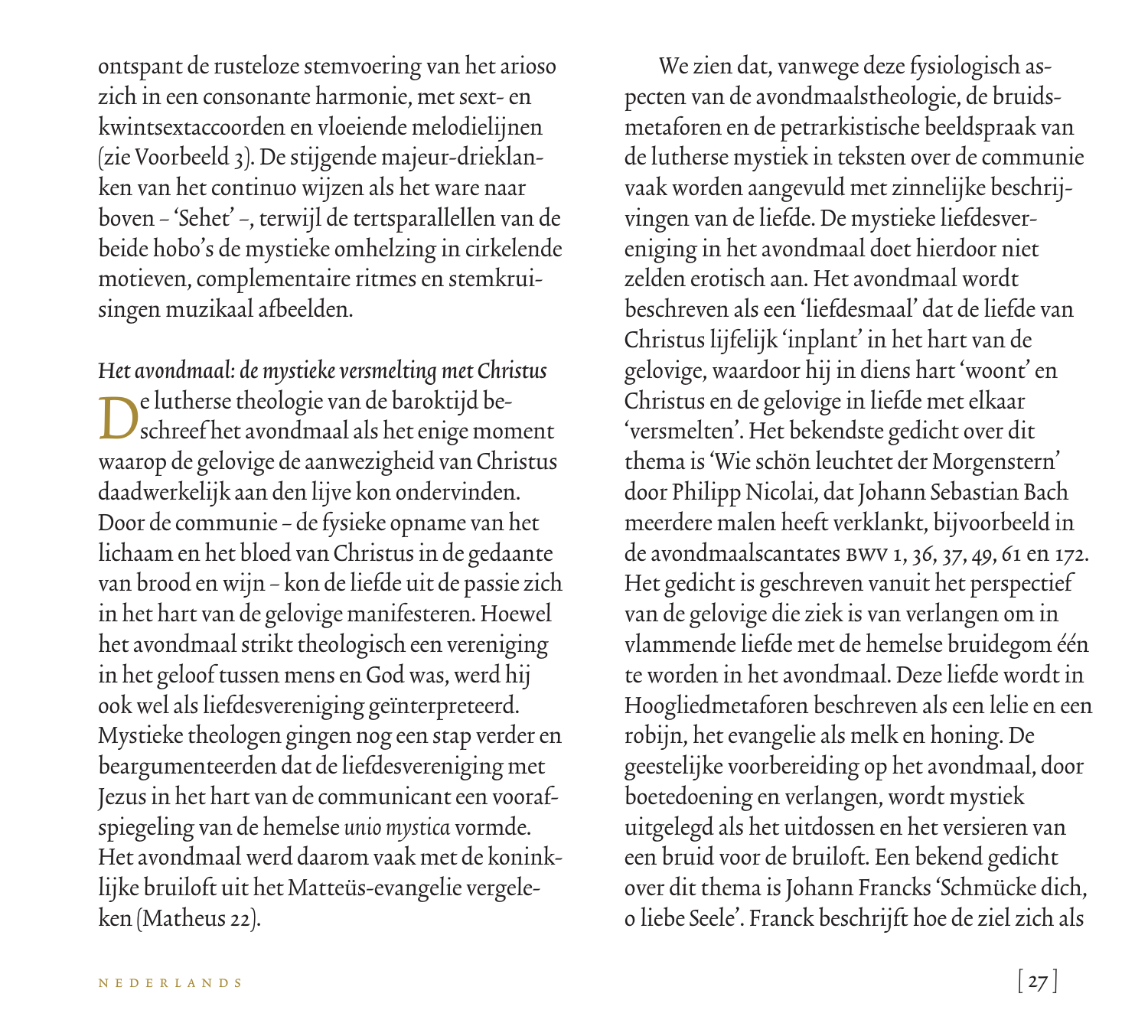een bruid tooit met liefdesverlangen, bitterzoete tranen, honger en dorst van liefde, opdat de bruidegom 'herberg kan houden' in haar hart en zij zich in het avondmaal lijfelijk met God kan verenigen.

In het recitatief-aria-paar voor sopraan 'Wiewohl mein Herz in Tränen schwimmt' en 'Ich will dir mein Herze schenken' [Nrs. 12-13] worden de passie- en avondmaalstheologie met elkaar verbonden. Het verdriet van de gelovige om het naderende afscheid van Christus vloeit direct over in dankbaarheid: Jezus laat de mens zijn lichaam en bloed als voortdurende herinnering aan zijn liefde en als teken van de verzoening na. Deze dankbaarheid gaat samen met mystieke liefde en met het verlangen naar de liefdesvereniging met Christus in het avondmaal. Hierdoor ontstaat er een cumulatie van zintuiglijk beschreven emoties. Net als de bruid in Francks 'Schmücke dich', weent de gelovige ziel tranen van berouwvolle liefde en verlangt ernaar Jezus' liefde in haar hart te voelen vloeien, zodat gelovige en Jezus kunnen versmelten in mystieke eenwording. De beeldspraak in deze beide delen doet voor de hedendaagse luisteraar wellicht wat geëxalteerd aan, maar is karakteristiek voor de lutherse mystiek van Bachs tijd. In Bachs verklankingen van deze teksten krijgen de bedroefdheid om het afscheid van Christus, de dankbaarheid om zijn

offer uit liefde, en de vreugde om de tijdelijke unio mystica in het avondmaal, muzikaal gestalte. Net als in het recitatief 'Ach Golgatha' en de aria 'Sehet, Jesus hat die Hand' worden ook dit recitatief en deze aria door gemeenschappelijke uitdrukkingsmiddelen muzikaal met elkaar verbonden. Ook hier is de rouwende liefde tot de stervende Jezus het overkoepelende tekstuele thema, dat hier vooral in het rustige tempo, en de tertsparallellen en cirkelende bewegingen van de oboe d'amore-partijen naar voren komt.

In het recitatief ligt binnen dit affectieve kader de nadruk op de ambivalente gevoelens van rouw en dankbare liefde van de gelovige ziel bij het laatste avondmaal (zie Voorbeeld 4). Terwijl de dalende melodieën de rouw om het afscheid representeren, vormen de parallelle triolen in de hobopartijen een schildering van de liefdestranen van de gelovige. De modulatie in het recitatief van e-mineur naar C-majeur wijst muzikaal op de theologische betekenis van het sterven van Christus en zijn testament in het avondmaal. Weliswaar stemmen de gebeurtenissen tijdelijk treurig (mineur), maar uiteindelijk leiden ze tot bevrijding en verzoening (majeur).

De aria 'Ich will dir mein Herze schenken' [Nr. 13] concentreert zich op de fysiologische werking van het avondmaal, de mystieke versmelting van Christus en gelovige tijdens dit 'liefdesmaal' (zie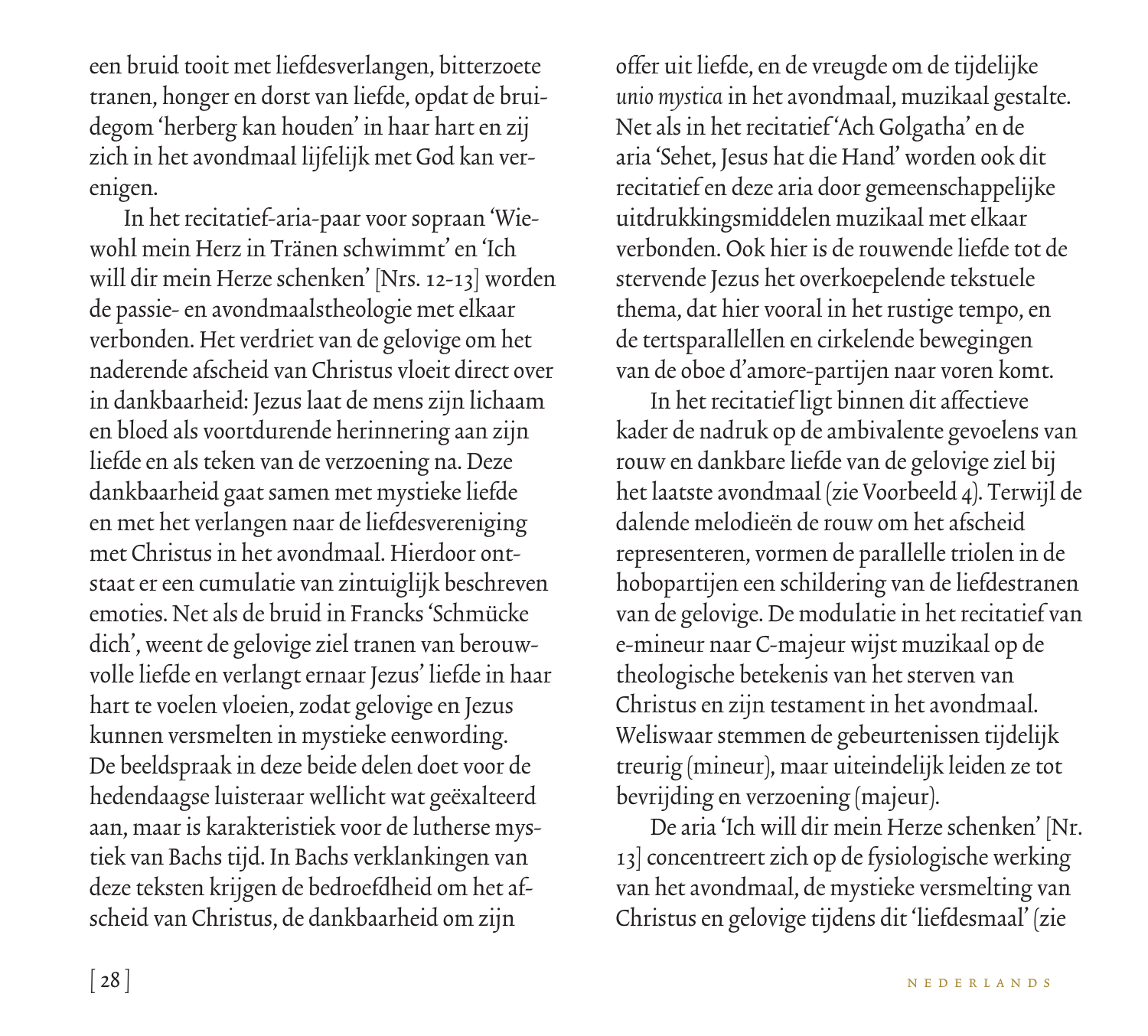

Voorbeeld 4: 'Wiewohl mein Herz in Tränen schwimmt'



Voorbeeld 5: Ich will dir mein Herze schenken'

Voorbeeld 5). Door – nogmaals – een combinatie van tegengestelde affectieve middelen toe te passen, creëert Bach een muzikale voorafbeelding van deze liefdesvereniging. Een hele reeks aan contrasterende parameters klinkt hier tegelijkertijd: terwijl het 'andante' tempo, de paralelle

sextakkoorden, de syncopische ritmes en dalende melodieën van de sopraanstem het verlangen van de gelovige ziel naar Jezus uitdrukken, geven de dansante 6/8-maat, de consonante majeurharmonie, de tertsparallellen en de cirkelende motieven de vreugde over het samenzijn gestalte. In de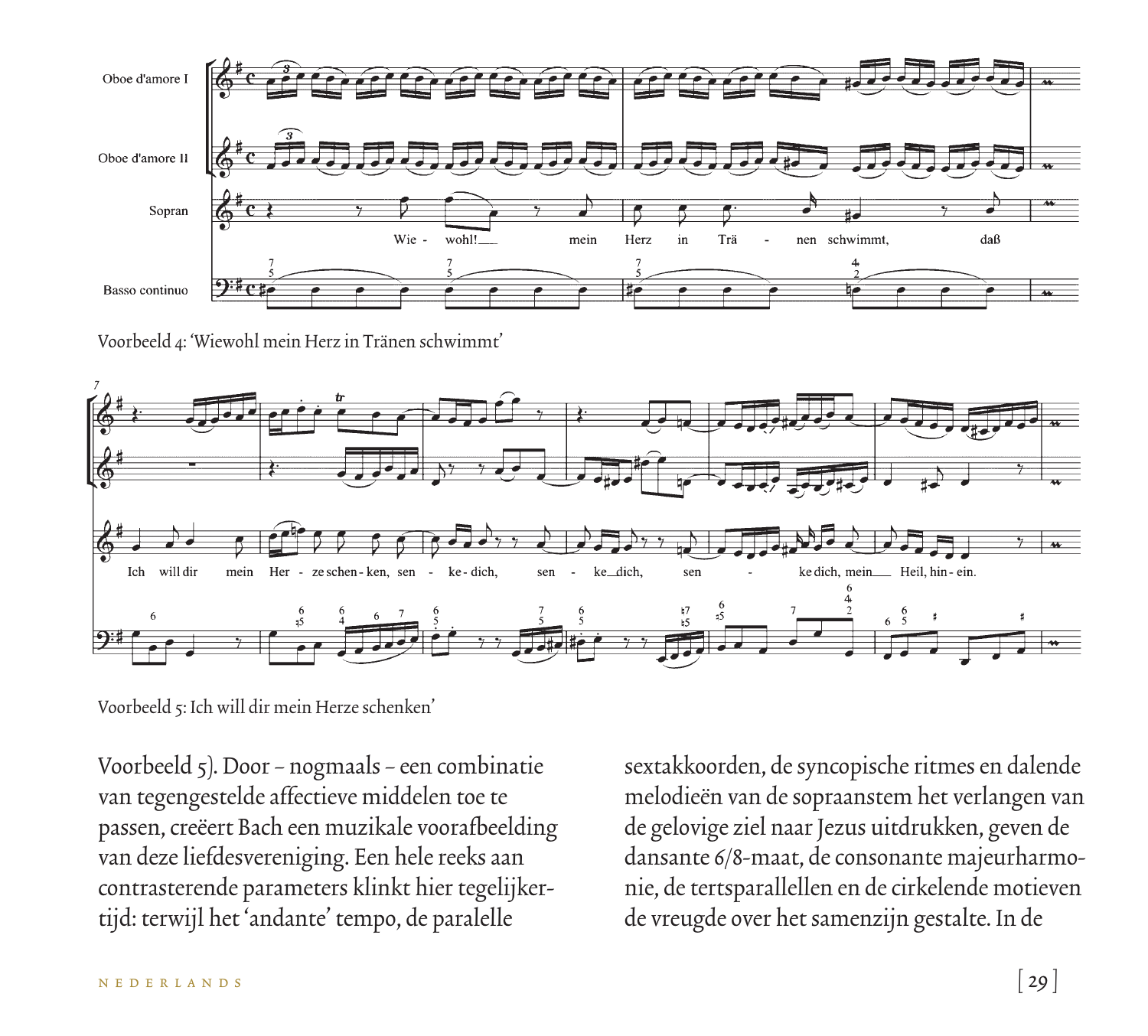beginmaten van de aria drukken de parallelle cirkelbewegingen van de oboi d'amore in combinatie met de stijgende motieven van de continuo de vreugde over het samenzijn in liefde uit, terwijl de dalende syncopen in de zangpartij het tempo lijken te vertragen voor een schildering van de smeekbede aan Christus. Deze aria laat zien hoe behalve de bitterzoete ook de zinnelijke aspecten van de mystieke liefde in Bachs compositietechniek muzikaal gestalte kregen. Door de inzet van dalende motieven op 'senke dich hinein' tegen de affectieve achtergrond van liefde in alle muzikale parameters, vormt de aria 'Ich will dir mein Herze schenken' een muzikale aanvulling op de avondmaalservaring van de individuele gelovige. De liefde van Christus kan zo niet alleen door eten en drinken, maar ook door middel van luisteren lijfelijk in het hart van de gelovige 'ingeplant' worden, zodat beiden zichzelf tijdelijk in mystieke vereniging konden verliezen.

e verschillende hier besproken delen uit Bachs Matthäus-Passion laten zien hoe de liefde, die in de lutherse theologie van de baroktijd als de basis voor het lijdensverhaal werd gezien, ook de muzikale leidraad voor deze passieverklanking vormt. De mystieke elementen die in de tekst worden gebruikt om de emotionele

N

lading te intensiveren krijgen een nauwgezette muzikale uitdrukking. Bij de uitdrukking van mystieke liefde combineert Bach de muzikale parameters van liefdespijn op een dusdanige manier met die van liefdesvreugde, dat er een muzikaal amalgaam van bitterzoete affecten ontstaat. Bachs consistent bitterzoete uitdrukking van de liefde in de Matthäus-Passion verleent het werk een muzikale coherentie die correspondeert met de opvattingen over religieuze liefde uit zijn tijd. Terwijl het barokke liefdesbegrip tegelijk bitter en zoet was, betekende de kruisiging van Christus tegelijk dood en leven: 'Drum muß uns sein verdienstlich Leiden recht bitter und doch süße sein'.

### Isabella van Elferen

De paradoxen van het passieverhaal: Christus lijdt voor de zonden van de gelovigen. In de barokke literatuur werden deze paradoxen vaak in zeer emotionele opsommingen uitgedrukt: 'Wij zondigen, hij wordt bestraft! Wij wentelen ons in aardse genoegens, hij lijdt de pijn van de hel! Wij leven, hij sterft!'.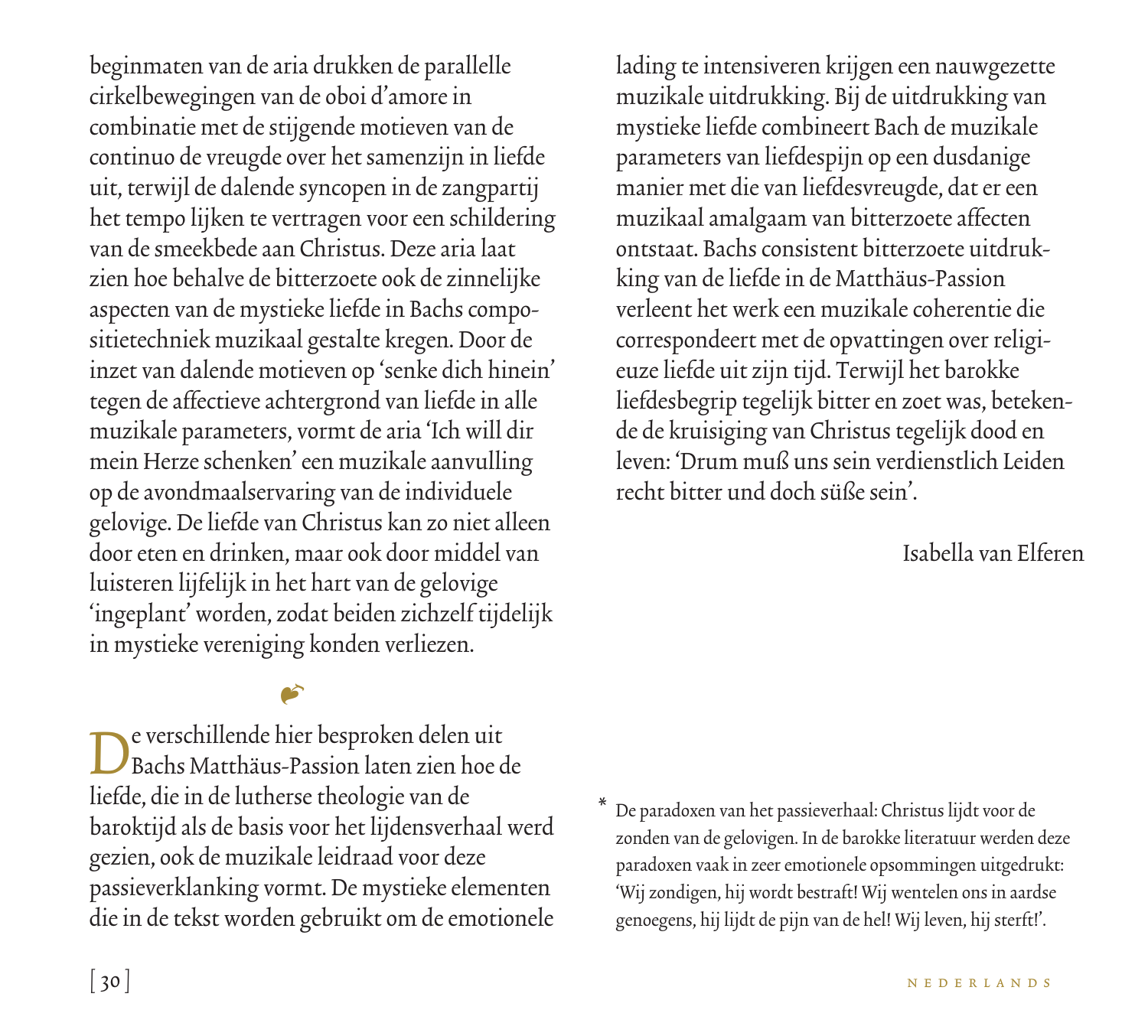## 'Recht bitter und doch süße' Lutherische Theologie und mystische Liebe in der Matthäus-Passion

ER TEXT ZU BACHS MATTHÄUS-<br>Passion enthält viele Hinweise auf<br>Mystik. Im Eröffnungschor rufen d<br>Töchter Zions aus dem Hohelied au<br>einem Klagelied über den himmlischen Bräuti<br>der in der Arie 'Ach, nun ist mein Jesus hin' [N Passion enthält viele Hinweise auf die Mystik. Im Eröffnungschor rufen die Töchter Zions aus dem Hohelied auf zu einem Klagelied über den himmlischen Bräutigam, der in der Arie 'Ach, nun ist mein Jesus hin' [Nr. 30] als der himmlische Geliebte beschrieben wird. In den Arien 'Ich will dir mein Herze schenken' [Nr. 13] und 'Können Tränen meiner Wangen' [Nr. 52] besingt die gläubige Seele ihre äußerst sinnliche Liebe zu Jesus. In 'Sehet, Jesus hat die Hand' [Nr. 60] mündet die Kreuzigung in einer mystischen Liebesumarmung. Die Texte dieser Sätze sowie deren Vertonung durch Bach erwecken Fragen. Verrät Picanders Bildsprache den 'schlechten Geschmack' des Barocks? Offenbaren Bachs weltlich erscheinende Vertonungen sein Interesse am Pietismus?

Wenn wir den Text der Matthäus-Passion in seinen theologisch-historischen Kontext versetzen, wird klar, dass die Kombination von Evangelientexten mit persönlicher Bräutigams- und Hoheliedmetaphorik sich ergibt aus der unterwürfigen Praxis der lutherischen Mystik. Aus dieser Perspektive heraus können die genannten Arien

und die Vertonungen erneut angehört und interpretiert werden.

#### Eine bittersüße Gemütsbewegung

Vom sechzehnten Jahrhundert an wurden die persönliche Verehrung und die emotionalen Erfahrungen des individuellen Gläubigen innerhalb der lutherischen Theologie immer wichtiger. Texte aus der mittelalterlichen Mystik wurden von lutherischen Theologen wiederentdeckt, erneut gelesen und übersetzt. Sehr beliebt waren zum Beispiel die Texte von Bernard von Clairvaux über seine feurige Liebe zu Christus oder die von Thomas von Kempen über die leibliche Nachfolge des leidenden Christus. Das Werk beider mittelalterlicher Theologen wird gekennzeichnet durch sinnliche Beschreibungen der Liebe zwischen Mensch und Gott oder zwischen Mensch und Christus. Diese beschrieben sie mit dem Hohelied entlehnter Bildsprache und Hochzeitsmetaphern.

Die mittelalterliche Bildsprache wurde in lutherische andächtige Texte integriert, und dadurch entstand im deutschen Barock eine neue mystische Strömung. Der wichtigste Unterschied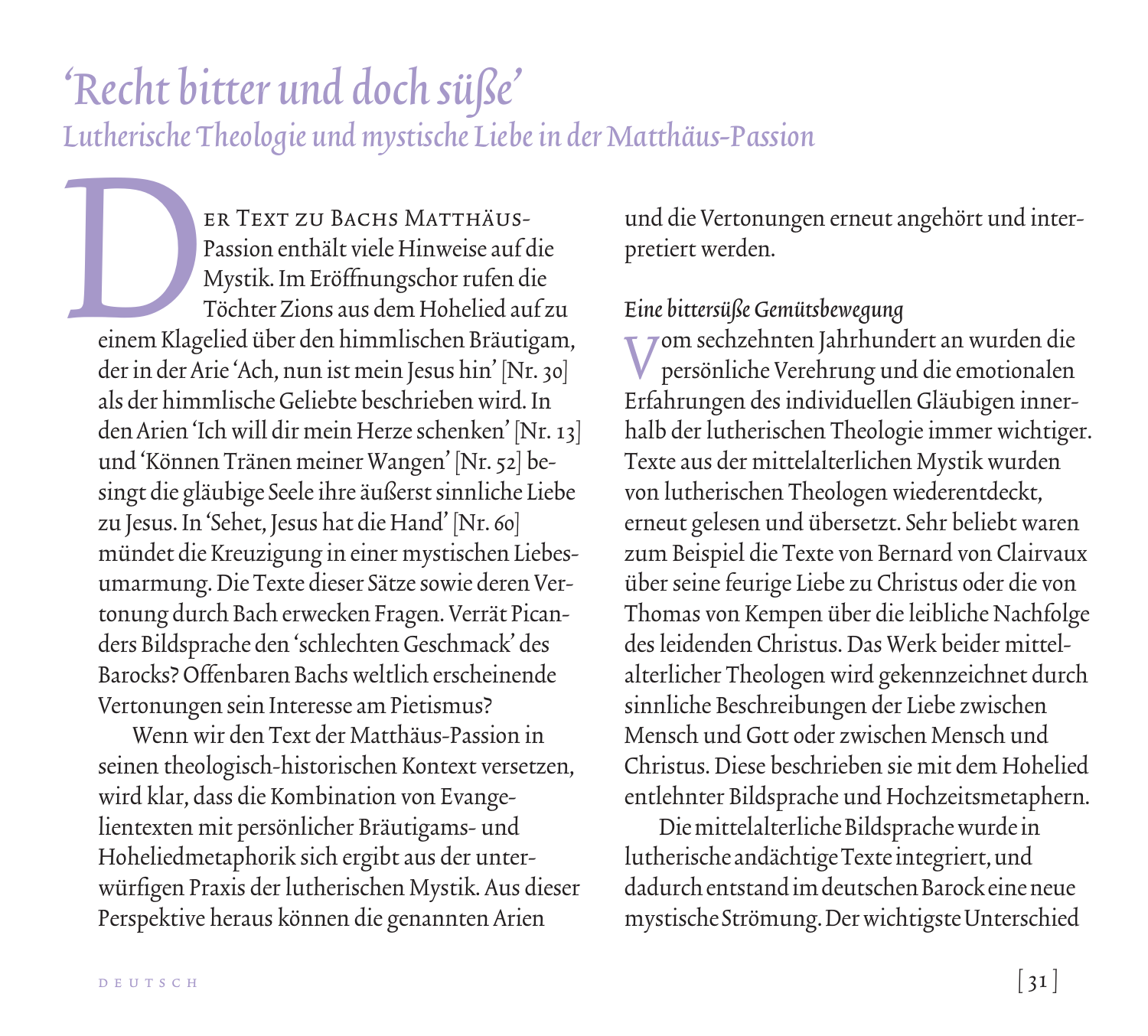zwischen den mittelalterlichen und den lutherischen Mystikern lag in der Auffassung der Unio Mystica, der geheimnisvollen Vereinigung zwischen Gott und dem Menschen. Während der mittelalterliche Mystiker sich in mystischer Ekstase ('raptus mysticus') zeitweilig mit Jesus vereinigen konnte, blieb die dialektische Ungleichheit zwischen Gott und dem Menschen in der lutherischen Unio Mystica bestehen. Selbst der gerechtfertigte lutherische Gläubige konnte aufgrund seiner prinzipiell sündigen Art schließlich nicht vollkommen mit dem Gottmenschen Christus vereinigt werden. Eine Unio Mystica, wie diese in der katholischen Theologie dargestellt wurde – eine transzendente Vereinigung, in der die Grenzen zwischen Gott und dem Menschen zeitweilig aufgehoben sind – war in der lutherischen Mystik unerreichbar: selbst in dieser mystischen Vereinigung blieb der Mensch menschlich und Gott göttlich. Diese theologischen Auffassungen lagen den ambivalenten Emotionen zugrunde, die für die lutherische Mystik kennzeichnend waren. Obwohl die Aussicht auf eine Unio Mysticamit Jesus freudvoll war, konnte die Vereinigung erst nach einem christlichen Lebenswandel und einem reuevollen Tod erreicht werden. Die lutherische mystische Literatur unterscheidet sich von der katholischen mittelalterlichen durch ihren dunkleren, trüberen Ton, der durch das ambivalente Verlangen nach einer 'Vereinigung des Unvereinbaren' verursacht wird.

Um diese Gefühle auszudrücken, wurden die Braut- und Bräutigamsbildsprache und die Hoheliedmetaphorik aus der mittelalterlichen Mystik mit der barocken Liebespoesie des Petrarkismus kombiniert. Das petrarkistische Liebesidiom, das auf der Lyrik des Francesco Petrarca (1304-1374) beruhte, hatte die unmögliche Liebe zu einer unerreichbaren Frau zum wichtigsten Thema. Liebe war für die Petrarkisten dolce amaro, bitter und süß zugleich, und der Liebende war ein freiwilliger Gefangener seiner eigenen widersprüchlichen Emotionen. Da Jesus als der himmlische Bräutigam für den Gläubigen ein ebenso unerreichbarer Geliebter war, wie Laura für die Petrarkisten, verwendeten die lutherischen Mystiker zum Ausdrücken der bittersüßen Liebe zu Christus nicht nur Hoheliedmotive und mystische Metapher, sondern auch petrarkistische Metapher und Stilmittel, wie Paradoxe und Oxymora, wie 'angenehm übel', 'eiskalt Feuer', 'süß leiden'. Die Liebe zwischen der gläubigen Seele und Christus wurde auf diese Weise als eine bittersüße Gemütsbewegung beschrieben und Jesus als ein sehnender Liebhaber, der am Kreuz einen Liebestod starb.

#### 'Aus Liebe'

Bachs Matthäus-Passion ist ganz deutlich aus der Sicht der lutherischen Passionstheologie konzipiert. Die Leidensgeschichte wird sowohl im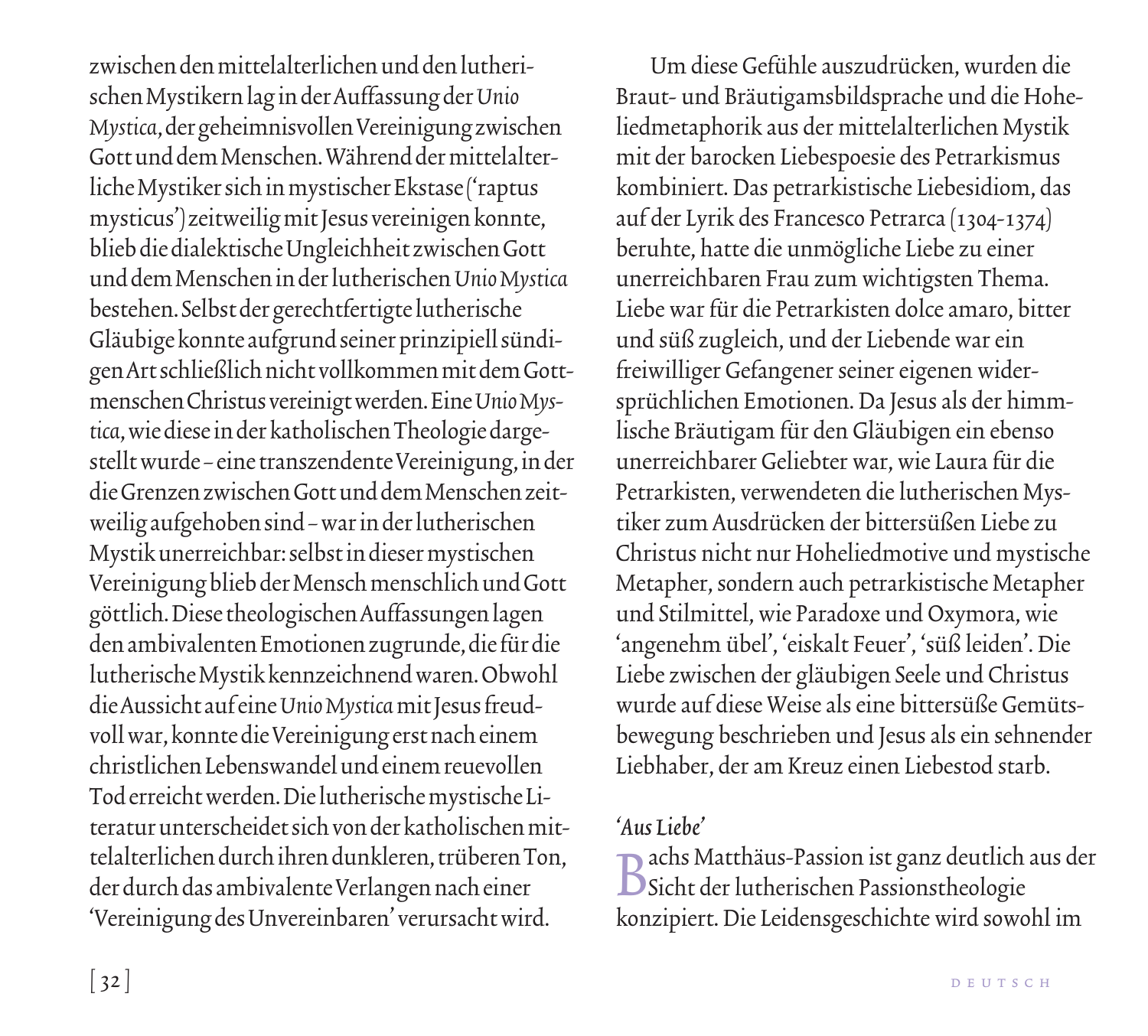

Beispiel 1: 'Aus Liebe'

Text als auch in der Musik als Beweis der überwältigenden Liebe Jesu dargeboten. Diese Interpretation der Leidensgeschichte wird durch die mystische Bildsprache verstärkt, so dass die Betonung auf die persönlichen Gefühle eines jeden Gläubigen gelegt wird.

Ein in dieser Hinsicht ganz besonderer Satz ist die Sopranarie 'Aus Liebe will mein Heiland sterben' [Nr. 49], in der die Reaktion auf den Umstand, dass Christus seine Strafe duldsam erträgt, Gestalt annimmt (siehe Beispiel 1). Der Text der Arie konzentriert sich ganz auf die Liebe Christi, die gemäß Luthers Theologie der Leidensgeschichte zugrunde liegt und die Jesus zu seinem Opfer bewegt. In der Vertonung dieses Textes stellt Bach die Liebe musikalisch in den Vordergrund, indem er traurige und freudige Gemütsbewegungen miteinander verschmilzt. Musikalische Parameter, die in der barocken Musiktheorie mit traurigen Gemütsbewegungen assoziiert werden, sind in dieser Arie die Molltonart (a-Moll), das langsame Tempo, die verzögernden Synkopen und die fast bewegungslose Melodie in der Gesangstimme. Zugleich stellen jedoch der Dreivierteltakt, die harmonische Konsonanz, die parallelen Terzen in den Oboenpartien und die fließenden Bewegungen in Sechzehnteln zwischen Flöte und Sopranstimme Ausdrücke der Freude dar. Die fortwährende musikalische Gleichzeitigkeit von Freude und Trübsal, die auf diese Weise entsteht, vertritt die paradoxen Gefühle, die Christi Tod verursacht: sein Sterben verspricht Leben, seine Liebe hat sowohl Freude als auch Schmerz zur Folge. Die auffälligsten Terzparallelen in dieser Arie erscheinen beim Textwort 'sterben' in den Takten 49-53. Der scheinbare Gegensatz zwischen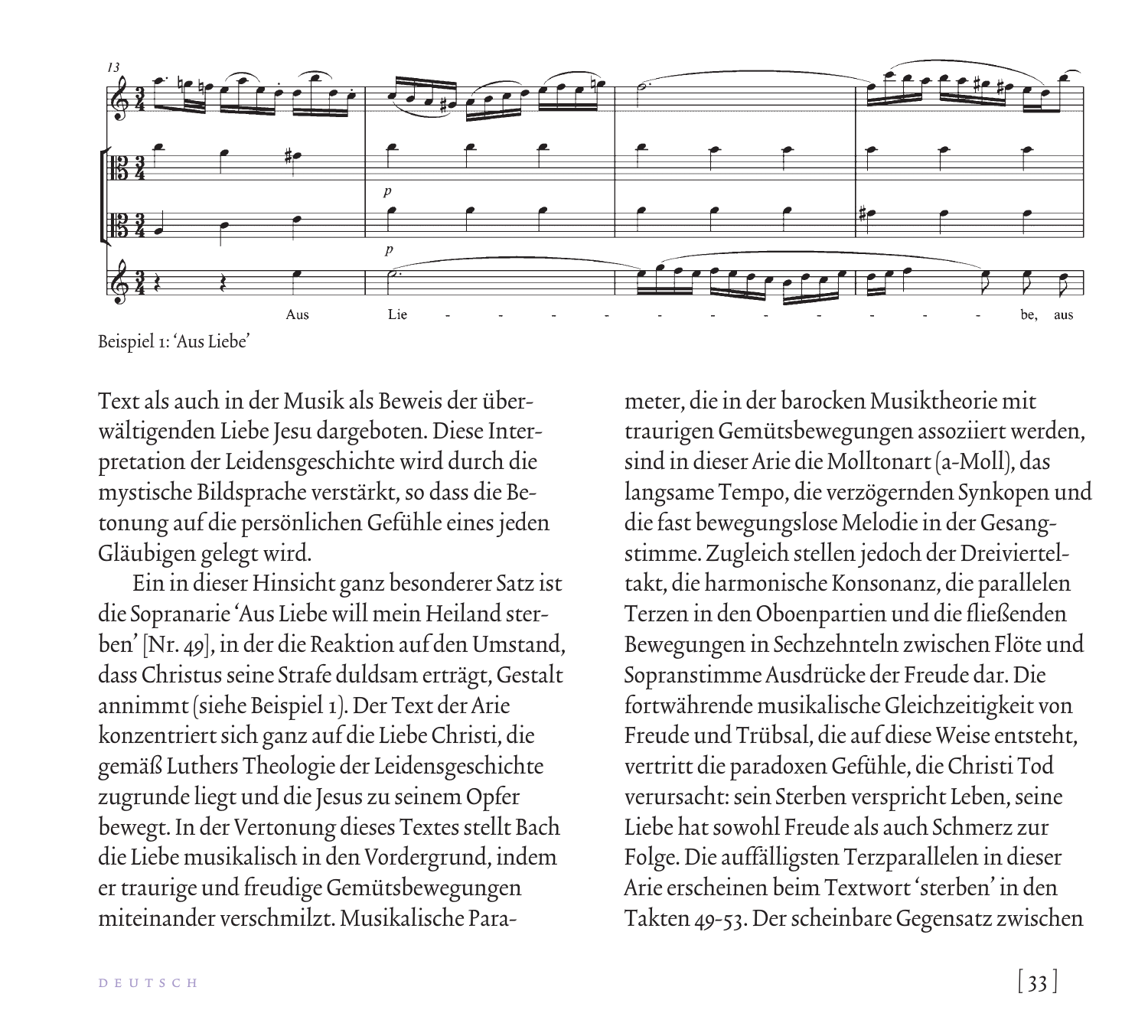diesen musikalischen Ausdrucksmitteln von süßen Emotionen und Liebe auf der einen und dem textlichen Thema von Jesu Tod auf der anderen Seite, korrespondiert mit der lutherischen Passionstheologie: Christi Tod wird darin gesehen als das Resultat und der Beweis seiner Liebe. Obwohl der Text dieser Arie keine direkten Hinweise auf die lutherische Mystik enthält, fügt Bach seiner Vertonung der hier besungenen religiösen Liebe eine mystische Dimension hinzu. Ebenso wie die mystischen Dichter seiner Zeit, drückt er die Liebe aus als eine Emotion, die zugleich bittere und süße Elemente enthält.

Der Text der Altarie 'Sehet, Jesus hat die Hand' [Nr. 60] hat ein traditionelles mystisches Bild zum Thema. Die ausgebreiteten Arme des gekreuzigten Christus werden – ebenso wie im zuvor zitierten Text von Johann Gerhard – interpretiert als Einladung zur liebenden Umarmung des himmlischen Bräutigams. Ein größerer Kontrast als zwischen dieser Thematik und der des vorhergehenden Arioso, 'Ach Golgatha', scheint kaum vorstellbar. Während das Arioso die sogenannten Paradoxa passionalia\*in emotionalen Ausrufen und Antithesen ausdrückt, werden dieselben Paradoxe in der Arie eschatologisch als Versöhnung ausgelegt. Der irdische Sünder, der im Arioso verschmäht wird, wird in der Arie von den Töchtern Zions dazu eingeladen, in die mystische Umarmung des Bräutigams einzutreten, zu sterben und durch die Versöhnung wiederum zu leben.

Obwohl Bach den inhaltlichen Kontrast zwischen dem Leiden Christi und der eschatologischen Heilsbotschaft so groß wie nur möglich macht, sorgt er auch dafür, dass es konstante Faktoren gibt, welche die beiden Themen sowohl theologisch als auch musikalisch miteinander verbinden. Durch die Verwendung konsistenter musikalischer Mittel, wie das langsame Tempo, die Tonart Es-Dur, die Terzparallelen zwischen den beiden Oboen da caccia und die großen melodischen Intervalle in der Alt- und Continuopartie, unterstreicht Bach die theologische Verbindung zwischen den beiden Sätzen.

Das zugrunde liegende theologische Thema ist die Liebe: im Arioso wird die endgültige Konsequenz der Liebe aus der Arie 'Aus Liebe' besungen, in der Arie die letztendliche Folge derselben Liebe. Aus Liebe lässt Christus die Kreuzigung über sich ergehen, durch diese Liebe wird dem Sünder vergeben. Auch hier handelt es sich um eine emotionale ambivalente Liebe – Schmerz und Freude liegen selten so nahe beieinander –, die dichterisch mit Hilfe der mystischen Metapher der Umarmung verstärkt wird. Um diese Liebe auszudrücken, verwendet Bach auch hier eine Kombination von bitteren und süßen musikalischen Mitteln. Das fortwährende paradoxe Zusammengehen von harmonischen Terzparallelen mit überraschend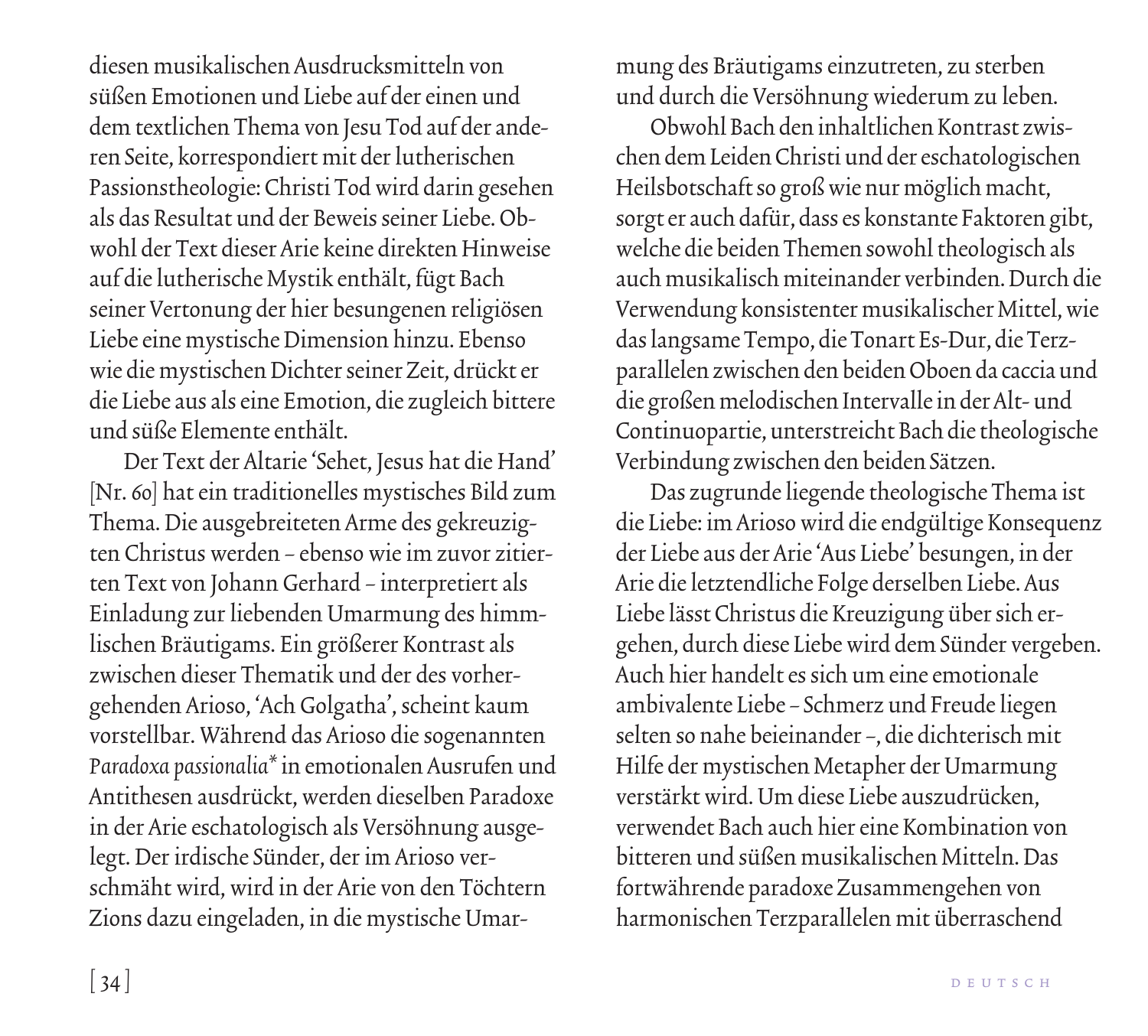





Beispiel 3: 'Sehet, Jesus hat die Hand'

großen melodischen Sprüngen und die Kombination eines nüchternen, langsamen Tempos mit einer freudigen Durtonart drücken hier die Liebe aus, die den exegetischen Schlüssel zum lutherischen Passionsverständnis darstellt.

Vor diesem theologischen Hintergrund konzentriert das Accompagnato-Rezitativ 'Ach Golgatha' [Nr. 59] sich auf die Gräuel der Kreuzigung (siehe Beispiel 2). Die harmonischen und melodischen Extreme dieses Satzes tasten die Grenzen des barocken Klangbildes ab. Die Dissonanz der Septimen- und Septimnonenakkorde, die chromatische Bewegung der Continuopartie und die großen, melodisch dissonanten Intervalle in der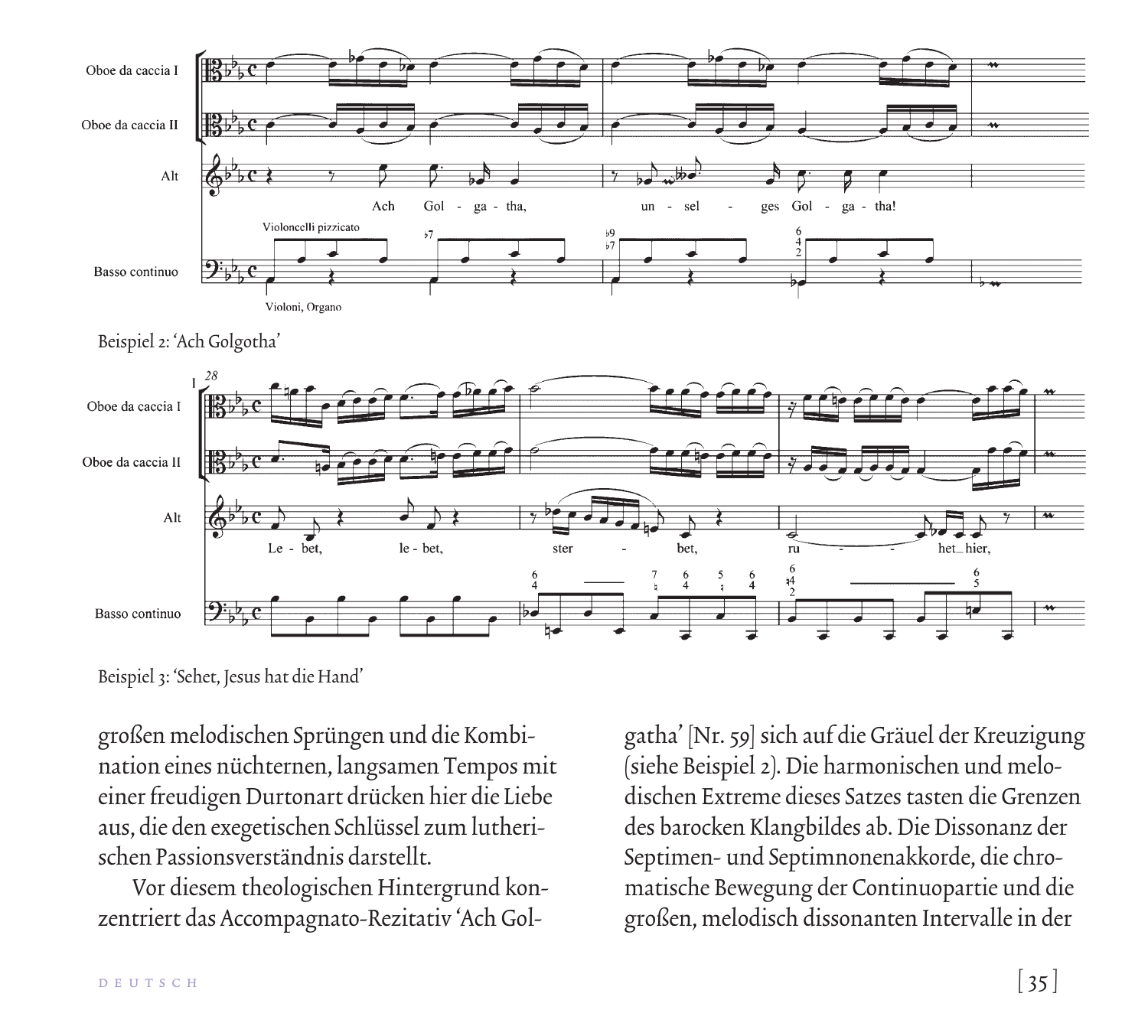Altstimme lassen die fortwährenden Terzparallelen in den Oboen nur trügerisch süß erklingen.

In der Arie 'Sehet, Jesus hat die Hand' [Nr. 60] entspannt die ruhelose Stimmführung des Arioso sich in einer wohlklingenden Harmonie mit Sextund Quintsextakkorden und fließenden Melodielinien (siehe Beispiel 3). Die steigenden Durdreiklänge des Continuos zeigen gewissermaßen nach oben – 'Sehet' –, während die Terzparallelen der beiden Oboen die mystische Umarmung in kreisenden Motiven, komplementären Rhythmen und Stimmkreuzungen musikalisch darstellen.

Das Abendmahl: die mystische Verschmelzung mit Christus Die lutherische Theologie des Barocks beschrieb das Abendmahl als den einzigen Moment, in dem der Gläubige Christi Gegenwart tatsächlich am eigenen Leibe erfahren konnte. Durch die Kommunion – die physische Einnahme von Christi Leib und Blut in der Form von Brot und Wein –, konnte die Liebe aus der Passion sich im Herzen des Gläubigen manifestieren. Obwohl das Abendmahl strikt theologisch eine Vereinigung im Glauben zwischen Mensch und Gott war, wurde es zuweilen auch als Liebesvereinigung interpretiert. Mystische Theologen gingen noch einen Schritt weiter und behaupteten, dass die Liebesvereinigung mit Jesus im Herzen des Kommunikanten eine Vorabspiegelung der himmlischen Unio Mystica darstelle. Das Abendmahl wurde darum oft mit der königlichen Hochzeit aus dem Matthäus-Evangelium verglichen (Mathäus 22).

Wir sehen, dass die Brautmetapher und die petrarkistische Bildsprache der lutherischen Mystik in Texten über die Kommunion aufgrund dieser physiologischen Aspekte der Abendmahlstheologie oft mit sinnlichen Beschreibungen der Liebe ergänzt werden. Die mystische Liebesvereinigung im Abendmahl hat dadurch nicht selten eine erotische Erscheinung. Das Abendmahl wird als ein 'Liebesmahl' beschrieben, das Christi Liebe leiblich in das Herz des Gläubigen 'einpflanzt', so dass er in dessen Herzen 'wohnt' und Christus und der Gläubige in Liebe miteinander 'verschmelzen'. Das bekannteste Gedicht über dieses Thema ist 'Wie schön leuchtet der Morgenstern' von Philipp Nicolai, das Johann Sebastian Bach mehrfach vertont hat, zum Beispiel in den Abendmahlskantaten bwv 1, 36, 37, 49, 61 und 172. Das Gedicht wurde aus der Sicht des Gläubigen geschrieben, der krank ist vom Verlangen, in flammender Liebe mit dem himmlischen Bräutigam im Abendmahl vereinigt zu werden. Diese Liebe wird in Hoheliedmetaphern beschrieben als eine Lilie und ein Rubin, das Evangelium als Milch und Honig. Die geistige Vorbereitung auf das Abendmahl durch Büßen und Verlangen, wird mystisch ausgelegt als das Herausputzen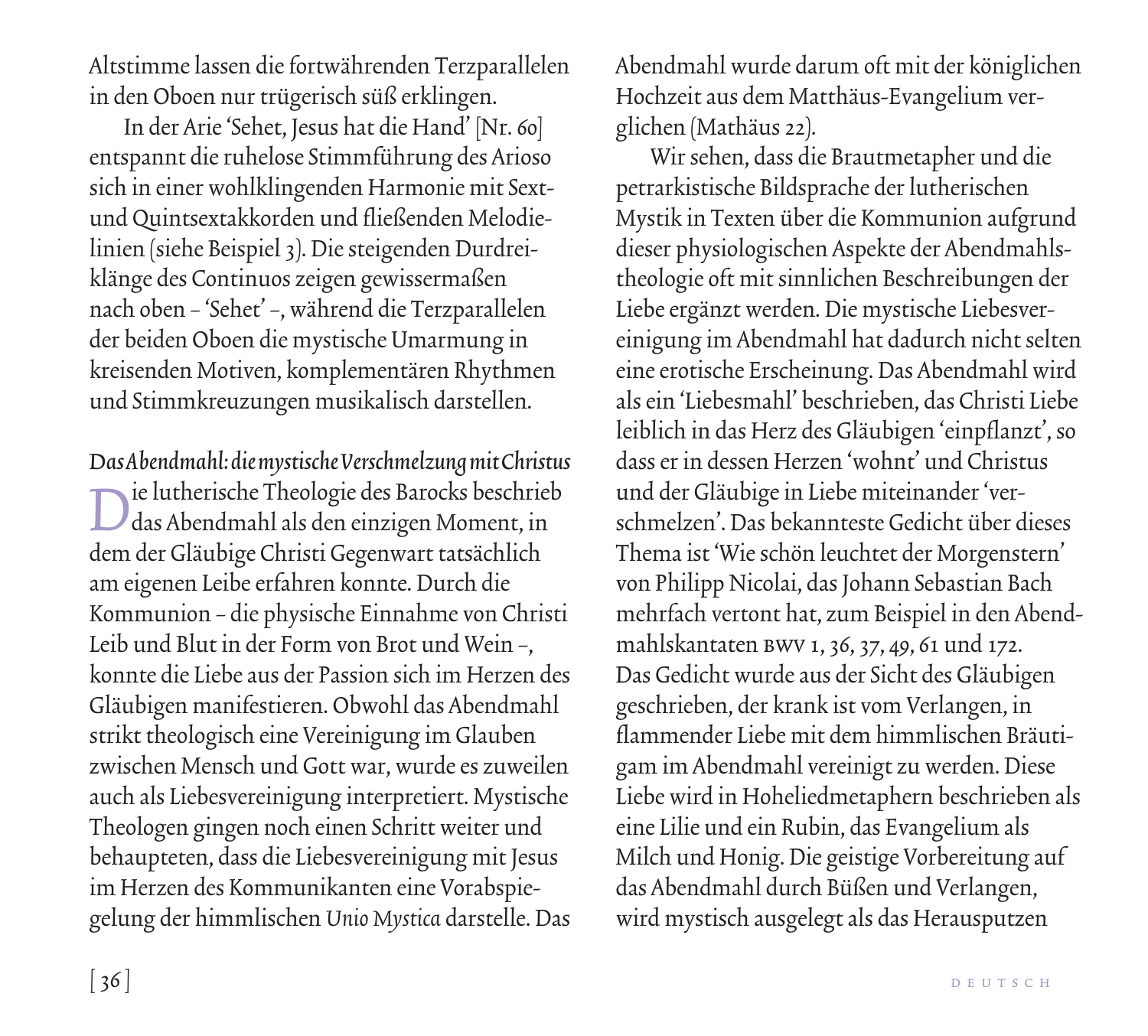und Schmücken einer Braut vor der Hochzeit. Ein bekanntes Gedicht über dieses Thema ist Johann Francks 'Schmücke dich, o liebe Seele'. Franck beschreibt, wie die Seele sich wie eine Braut schmückt mit Liebesverlangen, bittersüßen Tränen, Hunger und Durst nach Liebe, auf dass der Bräutigam sich in ihrem Herzen 'beherbergen kann' und sie sich im Abendmahl leiblich mit Gott vereinigen kann.

Im Rezitativ-Arienpaar für Sopran 'Wiewohl mein Herz in Tränen schwimmt' und 'Ich will dir mein Herze schenken' [Nr. 12-13] werden die Passions- und Abendmahlstheologie miteinander verbunden. Der Schmerz des Gläubigen über Christi nahenden Abschied geht direkt in Dankbarkeit über: Jesus hinterlässt dem Menschen seinen Leib und sein Blut als bleibende Erinnerung an seine Liebe und als Zeichen der Versöhnung. Diese Dankbarkeit geht zusammen mit mystischer Liebe und mit dem Verlangen nach der Liebesvereinigung mit Christus im Abendmahl. Dadurch kommt es zu eine Kumulation von sinnlich beschriebenen Emotionen. Ebenso wie die Braut in Francks 'Schmücke dich', weint die gläubige Seele Tränen reuevoller Liebe und sehnt sich danach, Jesu Liebe in ihr Herz fließen zu spüren, so dass der Gläubige und Jesus in mystischer Einswerdung verschmelzen können. Die Bildsprache in diesen beiden Sätzen mag dem Hörer unserer Zeit vielleicht ein wenig exaltiert erscheinen, aber für die

lutherische Mystik aus Bachs Zeit ist sie charakteristisch. In Bachs Vertonungen dieser Texte nehmen die Trauer um Christi Abschied, die Dankbarkeit für sein Opfer aus Liebe und die Freude über die zeitweilige Unio Mysticaim Abendmahl musikalisch Gestalt an. Ebenso wie im Rezitativ 'Ach Golgatha' und in der Arie 'Sehet, Jesus hat die Hand', werden auch hier Rezitativ und Arie durch gemeinsame Ausdrucksmittel musikalisch miteinander verbunden. Auch hier ist die trauernde Liebe zum sterbenden Jesus das überkuppelnde textliche Thema, das hier vor allem im ruhigen Tempo, den Terzparallelen und den kreisenden Bewegungen der Oboe-d'amore-Partien hervortritt.

Im Rezitativ liegt der Akzent innerhalb dieses gefühlsbetonten Rahmens auf den zwiespältigen Gefühlen der Trauer und der dankbaren Liebe der gläubigen Seele beim letzten Abendmahl (siehe Beispiel 4). Während die sinkenden Melodien die Trauer um den Abschied repräsentieren, bilden die parallelen Triolen in den Oboen eine Schilderung der Liebestränen des Gläubigen. Die Modulation im Rezitativ von e-Moll nach C-Dur weist musikalisch auf die theologische Bedeutung von Christi Sterben und sein Testament im Abendmahl hin. Zwar stimmen die Ereignisse vorübergehend traurig (Moll), aber schließlich führen sie zur Befreiung und Versöhnung (Dur).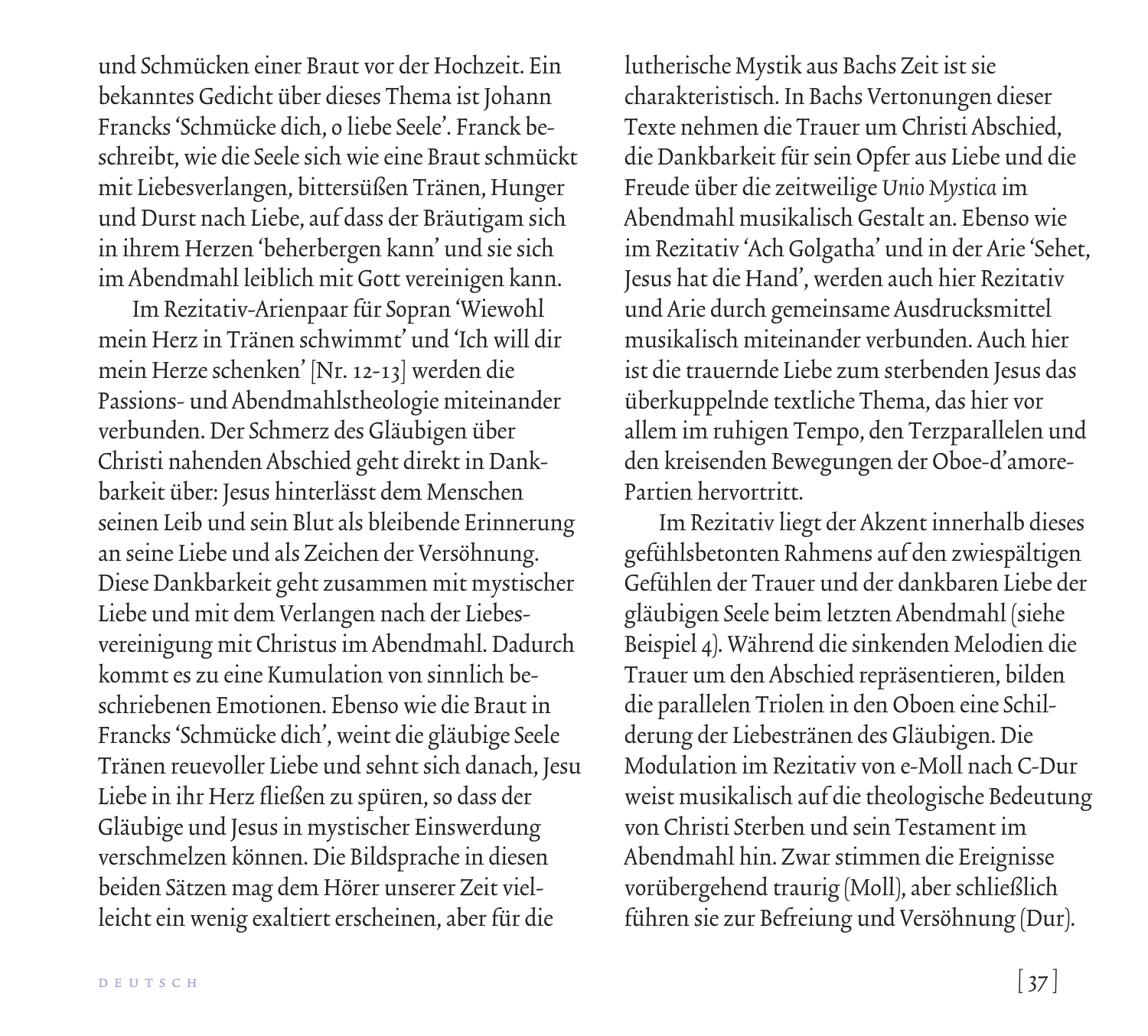

Beispiel 4: 'Wiewohl mein Herz in Tränen schwimmt'



Beispiel 5: Ich will dir mein Herze schenken'

Die Arie 'Ich will dir mein Herze schenken' [Nr. 13] konzentriert sich auf die physische Wirkung des Abendmahls, die mystische Verschmelzung Christi und des Gläubigen während dieses 'Liebesmahls' (siehe Beispiel 5). Indem er – nochmals – eine Kombination gegensätzlicher

gefühlsbetonter Mittel verwendet, entwirft Bach eine musikalische Vorschau auf diese Liebesvereinigung. Eine ganze Reihe kontrastierender Parameter erklingt hier gleichzeitig: während das Tempo 'Andante', die parallelen Sextakkorde, die synkopischen Rhythmen und die abwärts ge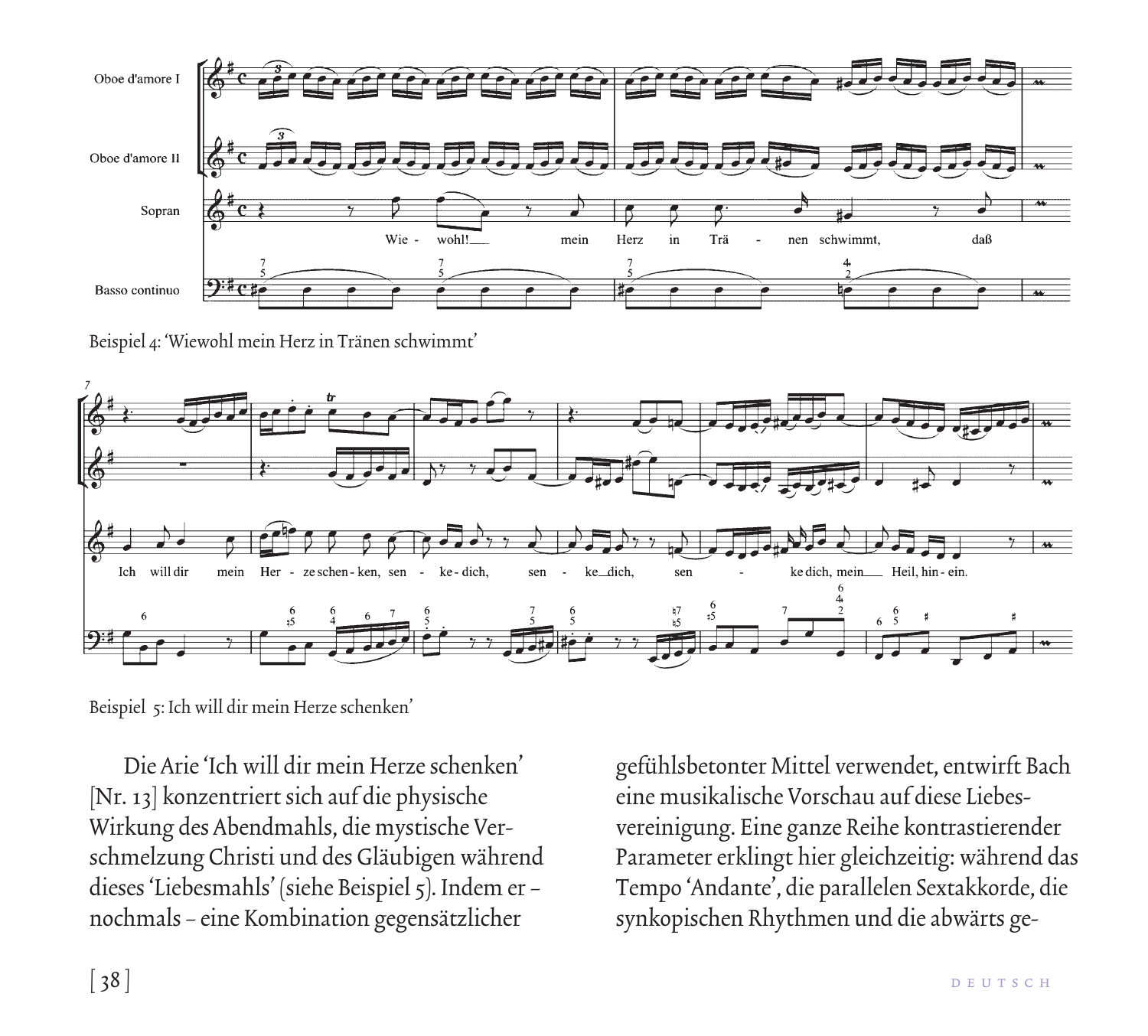henden Melodien der Sopranstimme das Verlangen der gläubigen Seele nach Jesus ausdrücken, verleihen der tänzerische 6/8-Takt, die wohlklingende Durharmonie, die Terzparallelen und die kreisenden Motive der Freude über das Zusammensein Gestalt. In den Anfangstakten der Arie drücken die parallelen Kreisbewegungen der Oboen d'amore in Kombination mit den ansteigenden Motiven des Continuo die Freude über das Beisammensein in Liebe aus, während die abwärts gehenden Synkopen in der Singstimme das Tempo zu einer Schilderung des Flehens zu Christus zu verzögern scheinen. Diese Arie zeigt, wie außer den bittersüßen auch die sinnlichen Aspekte der mystischen Liebe in Bachs Kompositionstechnik musikalisch gestaltet werden. Durch das Einsetzen sinkender Motive bei 'senke dich hinein' gegen den gefühlsbetonten Hintergrund der Liebe in allen musikalischen Parametern, bildet die Arie 'Ich will dir mein Herze schenken' eine musikalische Ergänzung zum Abendmahlserlebnis des individuellen Gläubigen. Christi Liebe kann so nicht nur durch Essen und Trinken, sondern auch mittels des Hörens leiblich in das Herz des Gläubigen 'eingepflanzt' werden, so dass beide sich zeitlich in mystischer Vereinigung verlieren konnten.

N

Die verschiedenen hier besprochenen Sätze aus Bachs Matthäus-Passion zeigen, wie die Liebe, die in der lutherischen Theologie des Barocks als die Grundlage der Leidensgeschichte galt, auch die musikalische Leitlinie zu dieser Passionsvertonung bildet. Die mystischen Elemente, die im Text dazu verwendet werden, die emotionale Ladung zu intensivieren, erhaltenen einen sorgsamen musikalischen Ausdruck. Beim Ausdrücken der mystischen Liebe kombiniert Bach die musikalischen Parameter des Liebeskummers in solcher Weise mit denen der Liebesfreude, dass eine musikalische Legierung von bittersüßen Gefühlen entsteht. Bachs ständig bittersüßer Ausdruck der Liebe in der Matthäus-Passion verleiht dem Werk einen musikalischen Zusammenhang, der den Auffassungen seiner Zeit über religiöse Liebe entspricht. Während der barocke Liebesbegriff zugleich bitter und süß war, bedeutete Christi Kreuzigung Leben und Tod zugleich: 'Drum muss uns sein verdienstlich Leiden recht bitter und doch süße sein'.

# Isabella van Elferen

Die Paradoxe der Passionsgeschichte: Christus leidet für die Sünden der Gläubigen. In der Barockliteratur wurden diese Paradoxe oft in sehr emotionalen Aufzählungen ausgedrückt: 'Wir sündigen, er wird bestraft! Wir wälzen uns in irdischen Lüsten, er erleidet den Schmerz der Hölle! Wir leben, er stirbt!'.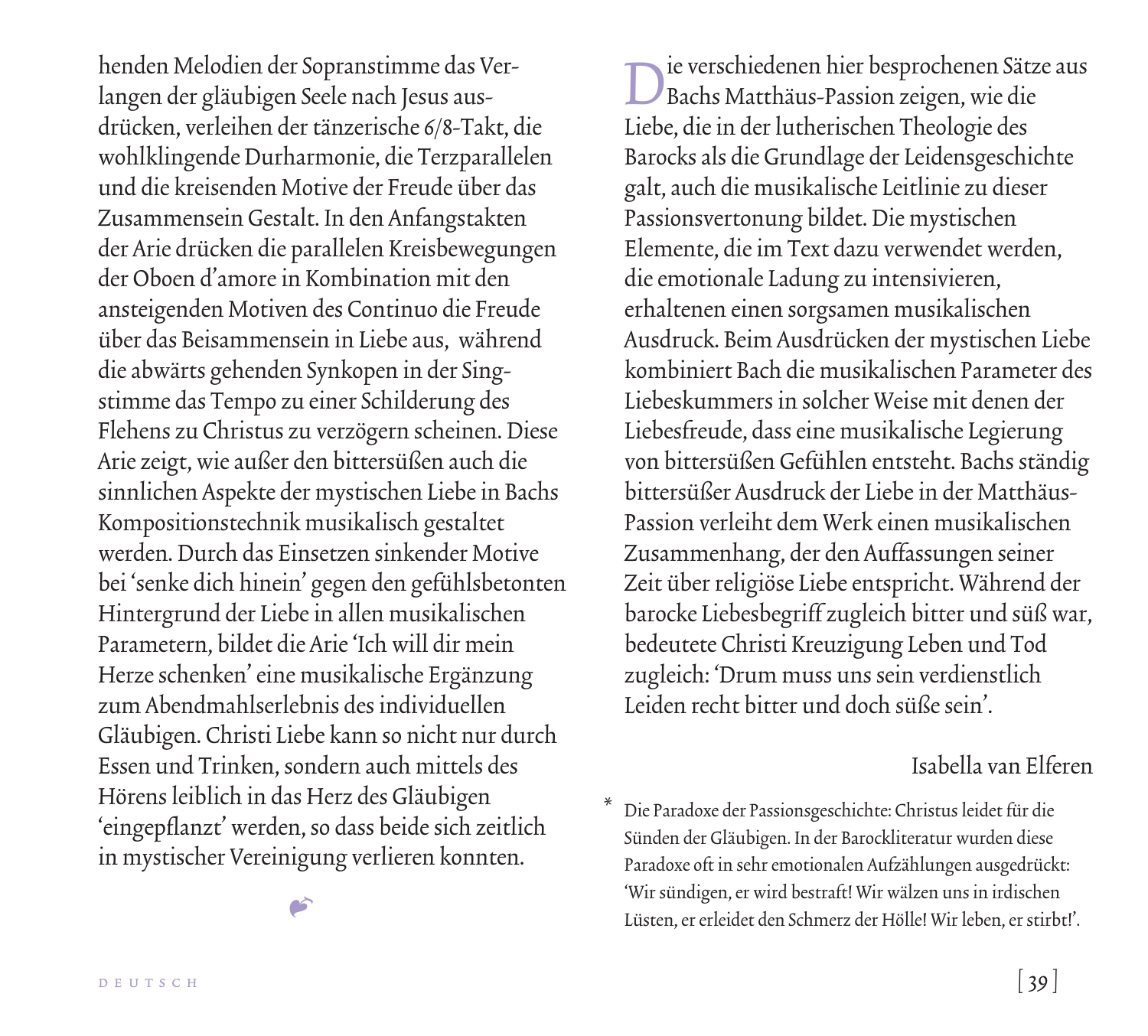# St. Matthew Passion BWV 244 Matthäus-Passion BWV 244

#### compact disc 1

first part

1 1 Chorus and chorale  $(1, 2)$ 

#### Chorus

Come ye daughters, share my mourning; See Him! Whom? The Bridegroom Christ. See Him! How? A spotless Lamb.

See it! What? His patient love. Look! Look where? On our offence. Look on Him. For love of us He Himself His Cross is bearing.

# Chorale

O Lamb of God unspotted, Upon the Cross Thou art slaughtered. Serene and ever patient, Tho' scorned and cruelly tortured. All sin for our sake bearing, Else would we die despairing. Have pity on us, o Jesus.

#### compact disc 1

#### erster teil

1 1 Chor mit choral  $(1, 2)$ 

#### Chor

Kommt, ihr Töchter, helft mir klagen, Sehet - Wen? - den Bräutigam, Seht ihn - Wie? - als wie ein Lamm!

Sehet, - Was? - seht die Geduld, Seht - Wohin? - auf unsre Schuld; Sehet ihn aus Lieb und Huld Holz zum Kreuze selber tragen!

#### Choral

O Lamm Gottes, unschuldig Am Stamm des Kreuzes geschlachtet, Allzeit erfunden geduldig, Wiewohl du warest verachtet. All Sünd hast du getragen, Sonst müßten wir verzagen. Erbarm dich unser, o Jesu!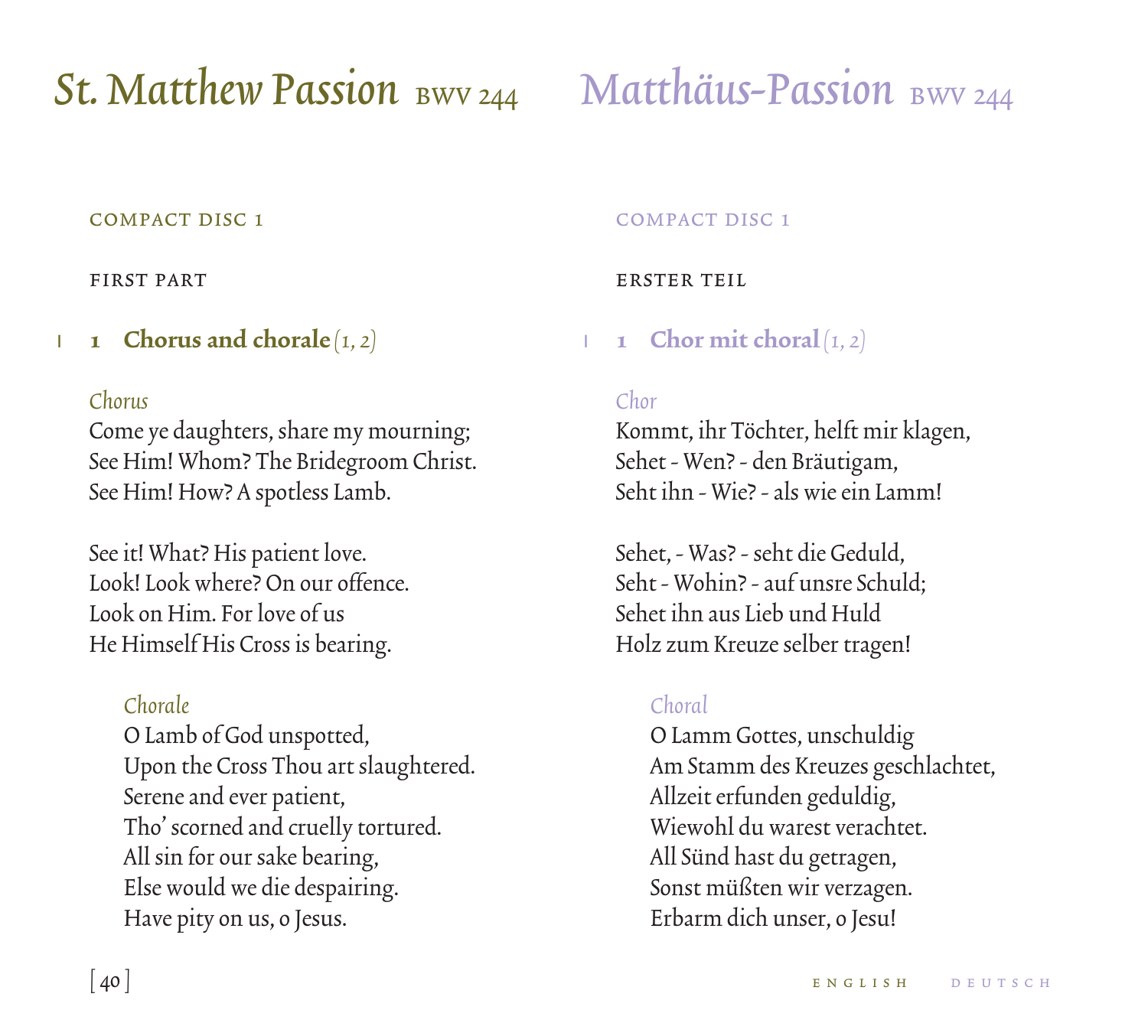<sup>2</sup> 2 Recitative

Evangelist  $(1)$ : When Jesus had finished all these sayings. He said unto His disciples: Jesus (1): Ye know that after two days is the Passover, and the Son of Man is betrayed to be crucified.

# <sup>3</sup> 3 Chorale

O blessed Jesu, how hast Thou offended, That now on Thee such judgement has descended,

Of what misdeed hast Thou to make confession? Of what transgression?

# <sup>4</sup> 4a Recitative

Evangelist: Then assembled together the chief priests, and the scribes, and the elders of the people, unto the palace of the high priest, who was called Caiaphas, and consulted that they might take Jesus by subtlety, and kill Him. But they said,

# 4b

Chorus  $(1, 2)$ : Not upon the feast, lest haply there be an uproar among the people.

#### 4c Recitative

Evangelist: Now when Jesus was in Bethany, in the house of Simon the leper, there came unto

<sup>2</sup> 2 Rezitativ

Evangelist (1): Da Jesus diese Rede vollendet hatte, sprach er zu seinen Jüngern: Jesus (1): Ihr wisset, daß nach zweien Tagen Ostern wird, und des Menschen Sohn wird überantwortet werden, daß er gekreuziget werde.

# <sup>3</sup> 3 Choral

Herzliebster Jesu, was hast du verbrochen, Daß man ein solch scharf Urteil hat gesprochen? Was ist die Schuld, in was für Missetaten Bist du geraten?

# <sup>4</sup> 4a Rezitativ

Evangelist: Da versammleten sich die Hohenpriester und Schriftgelehrten und die Ältesten im Volk in den Palast des Hohenpriesters, der da hieß Kaiphas, und hielten Rat, wie sie Jesum mit Listen griffen und töteten. Sie sprachen aber:

# 4b

Chor (1, 2): Ja nicht auf das Fest, auf daß nicht ein Aufruhr werde im Volk.

# 4c Rezitativ

Evangelist: Da nun Jesus war zu Bethanien, im Hause Simonis des Aussätzigen, trat zu ihm ein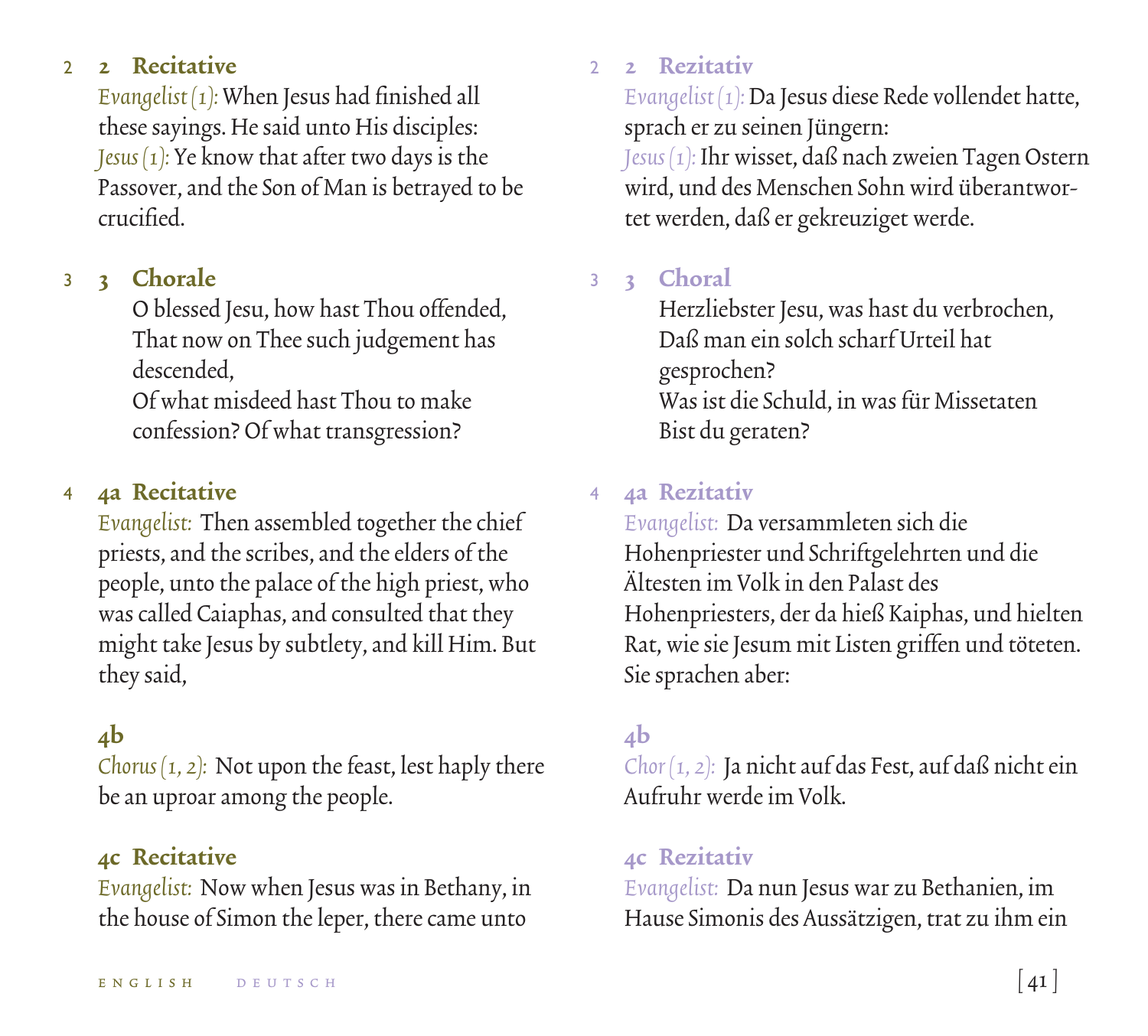Him a woman, having an alabaster box of very precious ointment, and poured it on His head, as He sat at meat. But when His disciples saw it, they had indignation, saying,

# 4d

Chorus (1): To what purpose is that waste? For this ointment might have been sold for much, and given to the poor.

# 4e Recitative

Evangelist: When Jesus understood it, He said unto them: Why trouble ye the woman? For she hath wrought a good work upon me. Jesus: For ye have the poor always with you, but

Me ye have not always. For in that she hath poured this ointment on My

Body, she did it for My burial. Verily I say unto you, Wheresoever this Gospel shall be preached in the whole world, there shall also this, that this woman hath done, be told of her for a memorial.

# 5 5 Recitative alto  $(1)$

My Master and my Lord, In vain do Thy disciples chide Thee, Because this pitying woman, With ointment sweet, Thy flesh For burial maketh ready. O grant to me, beloved Lord,

Weib, die hatte ein Glas mit köstlichem Wasser und goß es auf sein Haupt, da er zu Tische saß. Da das seine Jünger sahen, wurden sie unwillig und sprachen:

# 4d

Chor (1): Wozu dienet dieser Unrat? Dieses Wasser hätte mögen teuer verkauft und den Armen gegeben werden.

#### 4e Rezitativ

Evangelist: Da das Jesus merkete, sprach er zu ihnen:

Jesus: Was bekümmert ihr das Weib? Sie hat ein gut Werk an mir getan. Ihr habet allezeit Armen bei euch, mich aber habt ihr nicht allezeit. Daß sie dies Wasser hat auf meinen Leib gegossen, hat sie getan, daß man mich begraben wird. Wahrlich, ich sage euch: Wo dies Evangelium geprediget wird in der ganzen Welt, da wird man auch sagen zu ihrem Gedächtnis, was sie getan hat.

# 5 5 Rezitativ Alt $(1)$

Du lieber Heiland du, Wenn deine Jünger töricht streiten, Daß dieses fromme Weib Mit Salben deinen Leib Zum Grabe will bereiten, So lasse mir inzwischen zu,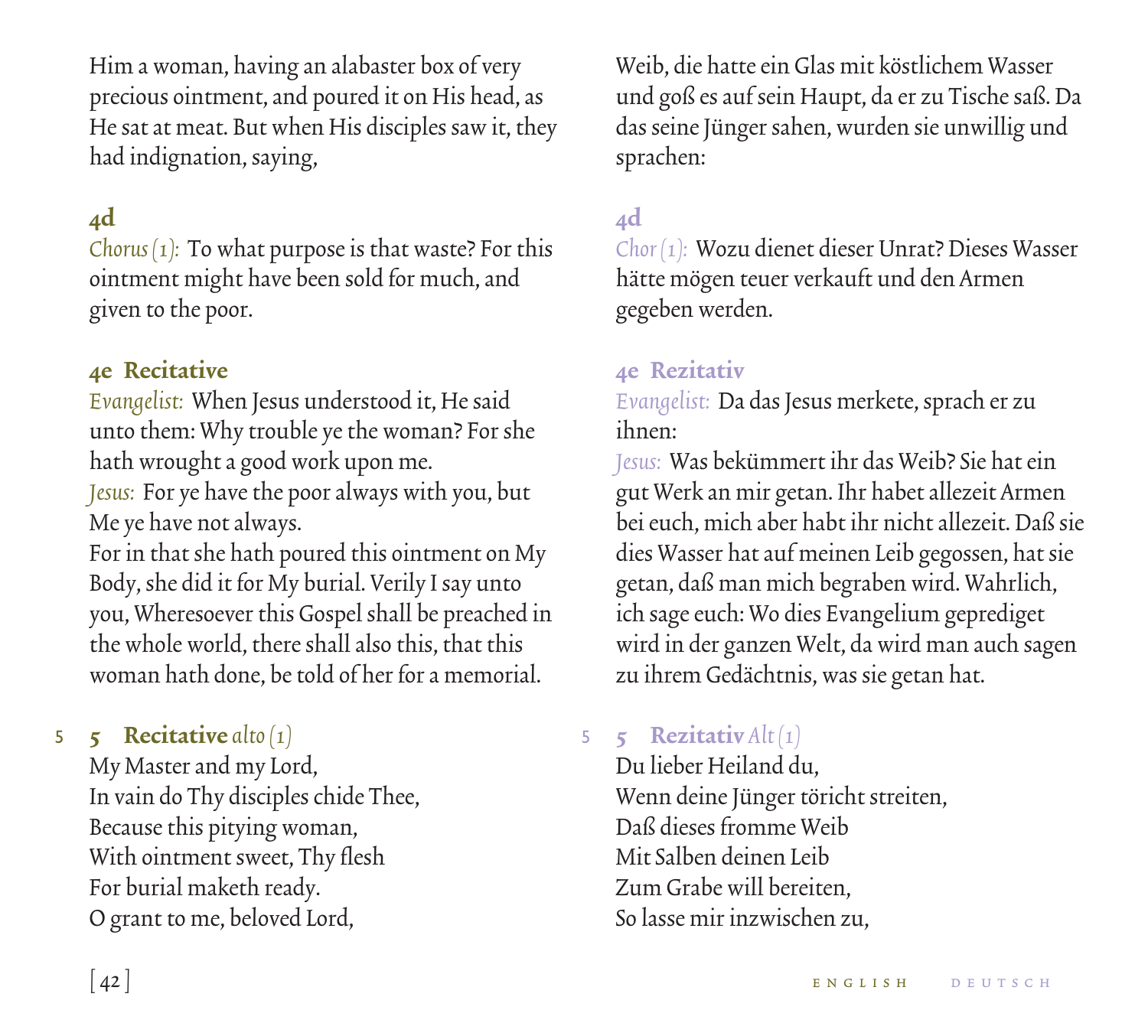The tears wherewith my heart o'erfloweth An unction on Thy head may pour.

#### 6 6 Aria alto  $(1)$

Grief for sin Rends the guilty heart within, May my weeping and my mourning Be a welcome sacrifice. Loving Saviour, hear in mercy!

# <sup>7</sup> 7 Recitative

Evangelist: Then one of the twelve, called Judas Iscariot, went unto the chief priests, and said, Judas (1): What will ye give me, and I will deliver Him unto you?

Evangelist: And they covenanted with him for thirty pieces of silver. And from that time he sought opportunity to betray Him.

# 8 8 Aria soprano  $(z)$

Break and die, Thou dearest heart. Ah! a child which Thou hast trained. Which upon Thy breast remained, Now a serpent has become, Murder is the parent's doom.

Von meiner Augen Tränenflüssen Ein Wasser auf dein Haupt zu gießen!

# 6 6 Arie Alt $(1)$

Buß und Reu Knirscht das Sündenherz entzwei, Daß die Tropfen meiner Zähren Angenehme Spezerei, Treuer Jesu, dir gebären.

# <sup>7</sup> 7 Rezitativ

Evangelist: Da ging hin der Zwölfen einer, mit Namen Judas Ischarioth, zu den Hohenpriestern und sprach:

Judas (1): Was wollt ihr mir geben? Ich will ihn euch verraten.

Evangelist: Und sie boten ihm dreißig Silberlinge. Und von dem an suchte er Gelegenheit, daß er ihn verriete.

#### 8 8 Arie Sopran $(2)$

Blute nur, du liebes Herz! Ach! ein Kind, das du erzogen, Das an deiner Brust gesogen, Droht den Pfleger zu ermorden, Denn es ist zur Schlange worden.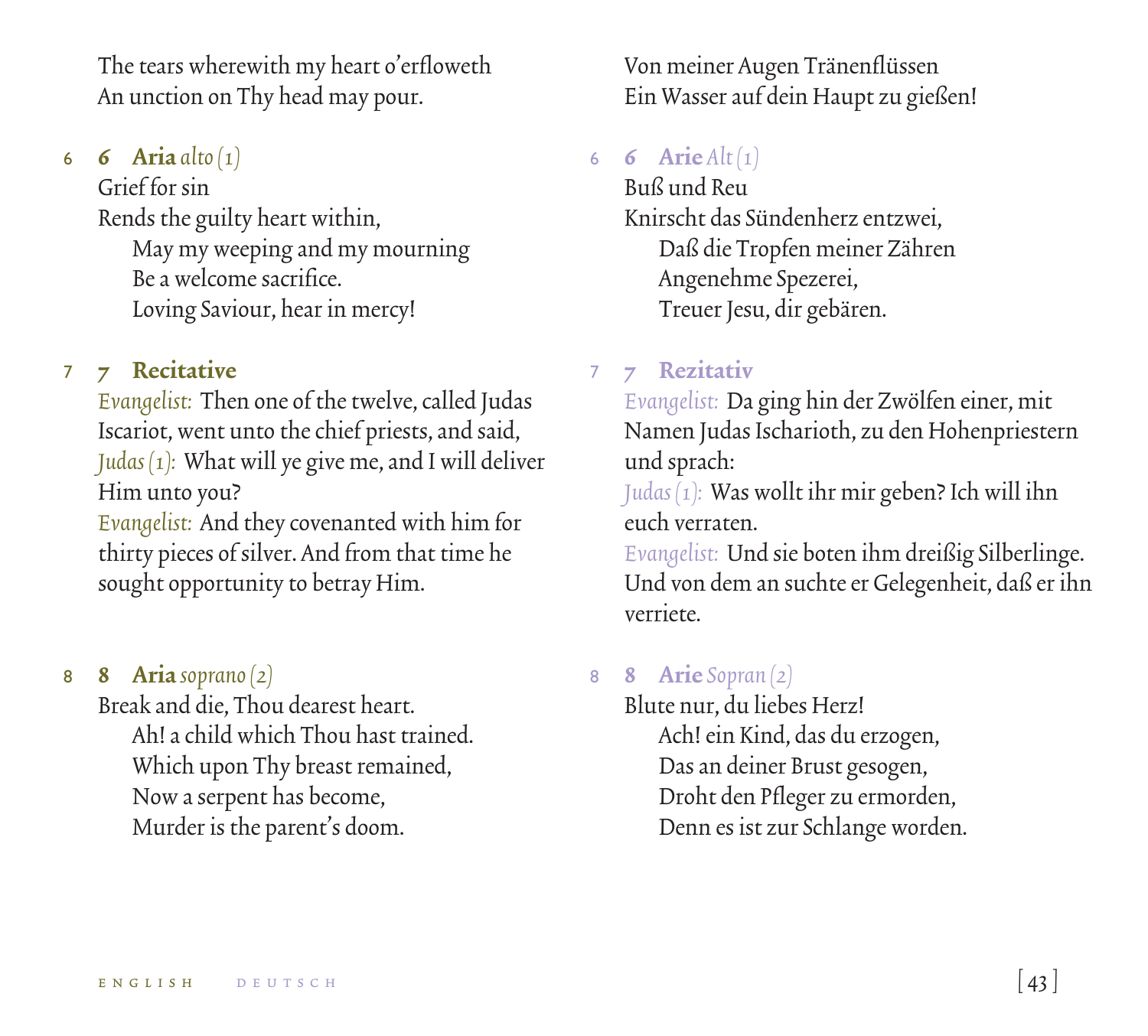<sup>9</sup> 9a Recitative

Evangelist: Now, the first day of the feast of unleavened bread, the disciples came to Jesus, saying unto Him:

# 9b

Chorus (1): Where wilt Thou that we prepare for Thee to eat the Passover?

#### oc Recitative

Evangelist: And He said:

Jesus: Go into the city to such a man, and say unto Him, The Master saith: My time is at hand, I will keep the Passover at thy house with My disciples. Evangelist: And the disciples did as Jesus appointed them, and they made ready the Passover.

Now when the even was come, He sat down with the twelve. And as they did eat, He said, Jesus: Verily. I say unto you, that one of you shall betray Me.

# 9d Recitative

Evangelist: And they were exceedingly sorrowful and began every one of them to say unto Him,

#### 9e Chorus (1): Lord, is it I?

#### <sup>9</sup> 9a Rezitativ

Evangelist: Aber am ersten Tage der süßen Brot traten die Jünger zu Jesu und sprachen zu ihm:

# 9b

Chor (1): Wo willst du, daß wir dir bereiten, das Osterlamm zu essen?

# oc Rezitativ

Evangelist: Er sprach:

Jesus: Gehet hin in die Stadt zu einem und sprecht zu ihm: Der Meister läßt dir sagen: Meine Zeit ist hier, ich will bei dir die Ostern halten mit meinen Jüngern.

Evangelist: Und die Jünger täten, wie ihnen Jesus befohlen hatte, und bereiteten das Osterlamm. Und am Abend satzte er sich zu Tische mit den Zwölfen. Und da sie aßen, sprach er: Jesus: Wahrlich, ich sage euch: Einer unter euch wird mich verraten.

#### 9d Rezitativ

Evangelist: Und sie wurden sehr betrübt und huben an, ein jeglicher unter ihnen, und sagten zu ihm:

9e Chor (1): Herr, bin ich's?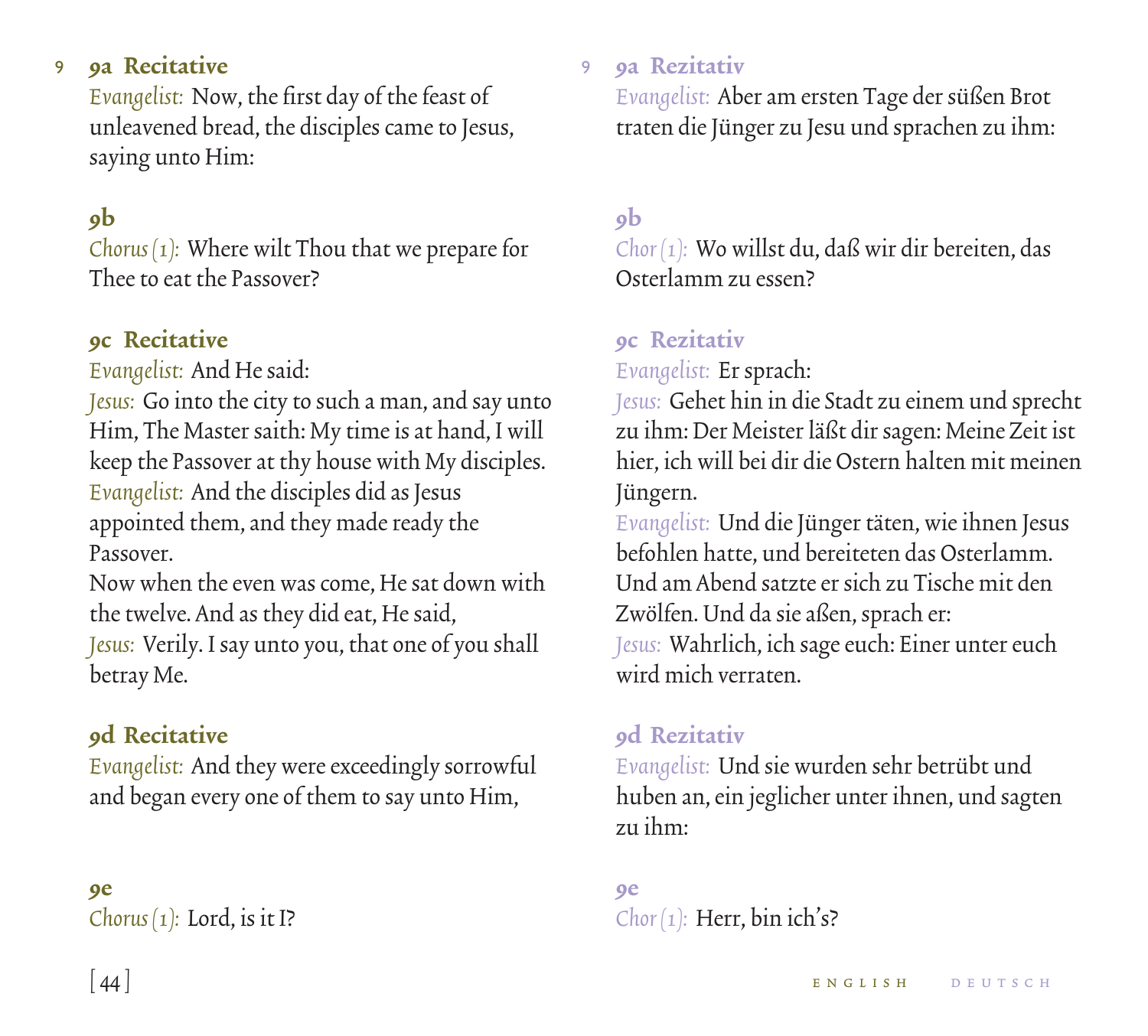# <sup>10</sup> 10 Chorale

'Tis I whose sin now binds Thee. With anguish deep surrounds Thee, And nails Thee to the Tree; The torture Thou art feeling, Thy patient love revealing, 'Tis I should bear it I alone.

# <sup>11</sup> 11 Recitative

Evangelist: And He answered and said, Jesus: He that dippeth his hand with Me in the dish, the same shall betray Me. The Son of Man goeth as it is written of Him; but woe unto that man by whom the Son of Man is betrayed: It had been good for that man, if he had not been born.

Evangelist: Then answered Judas, which betrayed Him, and said,

Judas: Master, is it I?

Evangelist: He said unto Him,

Jesus: Thou hast said.

Evangelist: And as they were eating, Jesus took bread, and blessed it, and brake it, and gave it to His disciples, and said:

Jesus: Take, eat, this is My Body.

Evangelist: And He took the cup, and gave thanks, and gave it to them, saying:

Jesus: Drink ye all of it; For this is My Blood of the

#### <sup>10</sup> 10 Choral

Ich bin's, ich sollte büßen, An Händen und an Füßen Gebunden in der Höll. Die Geißeln und die Banden Und was du ausgestanden, Das hat verdienet meine Seel.

#### <sup>11</sup> 11 Rezitativ

Evangelist: Er antwortete und sprach:

Jesus: Der mit der Hand mit mir in die Schüssel tauchet, der wird mich verraten. Des Menschen Sohn gehet zwar dahin, wie von ihm geschrieben stehet; doch wehe dem Menschen, durch welchen des Menschen Sohn verraten wird! Es wäre ihm besser, daß derselbige Mensch noch nie geboren wäre.

Evangelist: Da antwortete Judas, der ihn verriet, und sprach:

Judas: Bin ich's, Rabbi?

Evangelist: Er sprach zu ihm:

Jesus: Du sagest's.

Evangelist: Da sie aber aßen, nahm Jesus das Brot, dankete und brach's und gab's den Jüngern und sprach:

Jesus: Nehmet, esset, das ist mein Leib.

Evangelist: Und er nahm den Kelch und dankete, gab ihnen den und sprach:

Jesus: Trinket alle daraus; das ist mein Blut des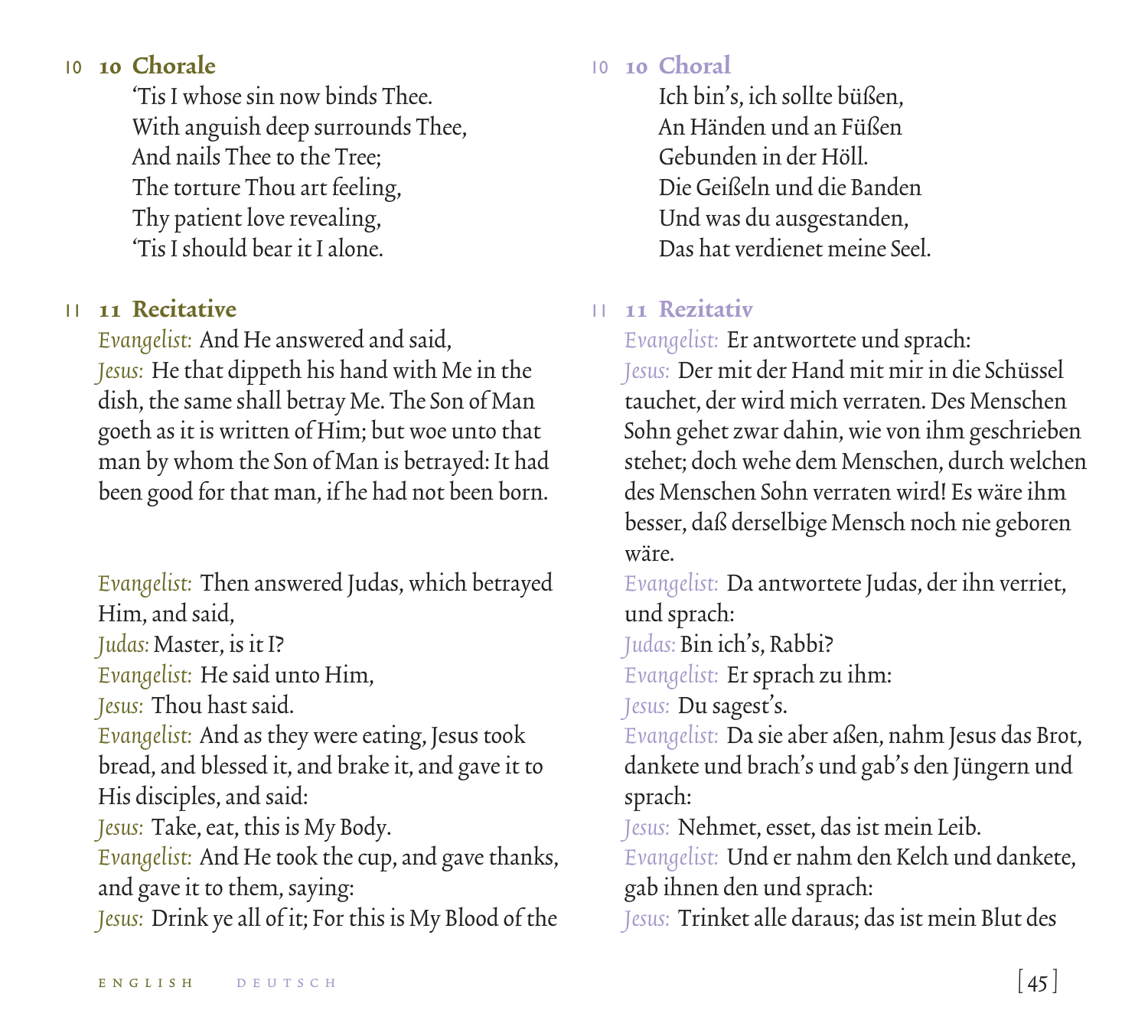New Testament, which is shed for many for the remission of sins. But I say unto you, I will not drink henceforth of this fruit of the wine, until that day when I drink it new with you in My Father's Kingdom."

#### 12 12 Recitative soprano  $(1)$

Although our eyes with tears o'erflow, Since Jesus now must from me go, His gracious promise doth the soul uplift, His Flesh and Blood, O precious gift! He leaves us for our soul's refreshment, As He while in the world did love His own, So now, with love unchanging, He loves them unto the end.

#### 13 13 Aria soprano  $(1)$

Jesus, Saviour, I am Thine, Come and dwell my heart within. All things else I count but loss, Glory only in Thy Cross. Dearer than the world beside Is the Saviour who hath died.

# <sup>14</sup> 14 Recitative

Evangelist: And when they had sung an hymn, they went out into the mount of Olives. Then saith Jesus unto them,

neuen Testaments, welches vergossen wird für viele zur Vergebung der Sünden. Ich sage euch: Ich werde von nun an nicht mehr von diesem Gewächs des Weinstocks trinken bis an den Tag, da ich's neu trinken werde mit euch in meines Vaters Reich.

#### 12 12 Rezitativ Sopran (1)

Wiewohl mein Herz in Tränen schwimmt, Daß Jesus von mir Abschied nimmt, So macht mich doch sein Testament erfreut: Sein Fleisch und Blut, o Kostbarkeit, Vermacht er mir in meine Hände. Wie er es auf der Welt mit denen Seinen Nicht böse können meinen, So liebt er sie bis an das Ende.

#### 13 13 Arie Sopran $(1)$

Ich will dir mein Herze schenken, Senke dich, mein Heil, hinein! Ich will mich in dir versenken; Ist dir gleich die Welt zu klein, Ei, so sollst du mir allein Mehr als Welt und Himmel sein.

#### <sup>14</sup> 14 Rezitativ

Evangelist: Und da sie den Lobgesang gesprochen hatten, gingen sie hinaus an den Ölberg. Da sprach Jesus zu ihnen: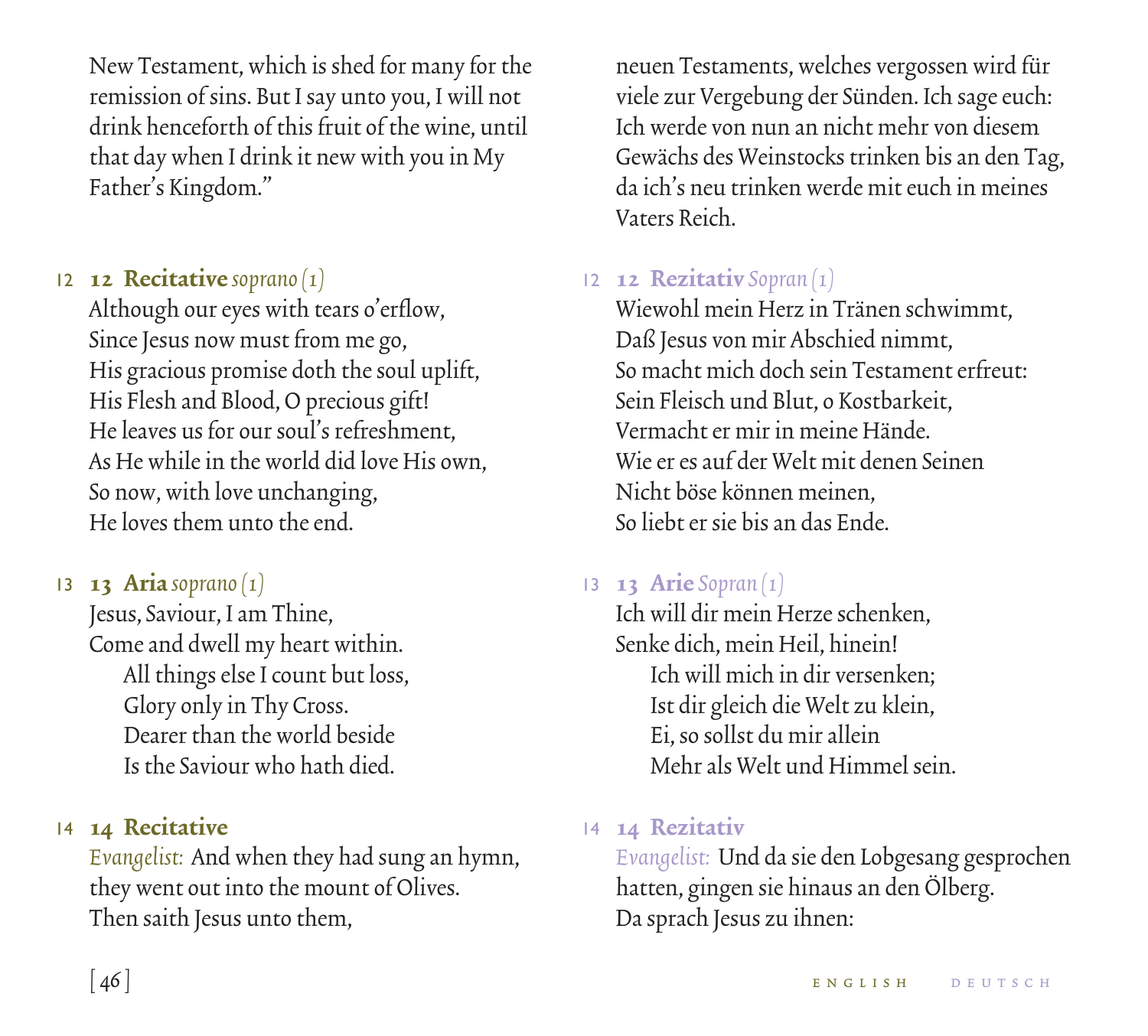Jesus: All ye shall be offended because of Me this night, for it is written, I will smite the shepherd, and the sheep of the flock shall be scattered abroad. But after I am risen again, I will go before you into Galilee.

#### <sup>15</sup> 15 Chorale

Receive me, my Redeemer, My Shepherd, make me Thine; Of every good the fountain, Thou art the spring of mine. How oft Thy words have fed me On earth with angels' food, How oft Thy grace hath led me To highest, Heavenly good.

# <sup>16</sup> 16 Recitative

Evangelist: Peter answered, and said unto Him,

Peter (1): Though all men shall be offended because of Thee, yet will I never be offended. Evangelist: Jesus said unto him, Jesus: Verily I say unto thee, That this night before the cock crow, thou shalt deny Me thrice.

Evangelist: Peter said unto Him, Peter: Though I should die with Thee, yet will I not deny Thee. Evangelist: Likewise also said all the disciples. Jesus: In dieser Nacht werdet ihr euch alle ärgern an mir. Denn es stehet geschrieben: Ich werde den Hirten schlagen, und die Schafe der Herde werden sich zerstreuen. Wenn ich aber auferstehe, will ich vor euch hingehen in Galiläam.

# <sup>15</sup> 15 Choral

Erkenne mich, mein Hüter, Mein Hirte, nimm mich an! Von dir, Quell aller Güter, Ist mir viel Guts getan. Dein Mund hat mich gelabet Mit Milch und süßer Kost, Dein Geist hat mich begabet Mit mancher Himmelslust.

# <sup>16</sup> 16 Rezitativ

Evangelist: Petrus aber antwortete und sprach zu ihm:

Petrus (1): Wenn sie auch alle sich an dir ärgerten, so will ich doch mich nimmermehr ärgern.

Evangelist: Jesus sprach zu ihm:

Jesus: Wahrlich, ich sage dir: In dieser Nacht, ehe der Hahn krähet, wirst du mich dreimal verleugnen.

Evangelist: Petrus sprach zu ihm: Petrus: Und wenn ich mit dir sterben müßte, so will ich dich nicht verleugnen.

Evangelist: Desgleichen sagten auch alle Jünger.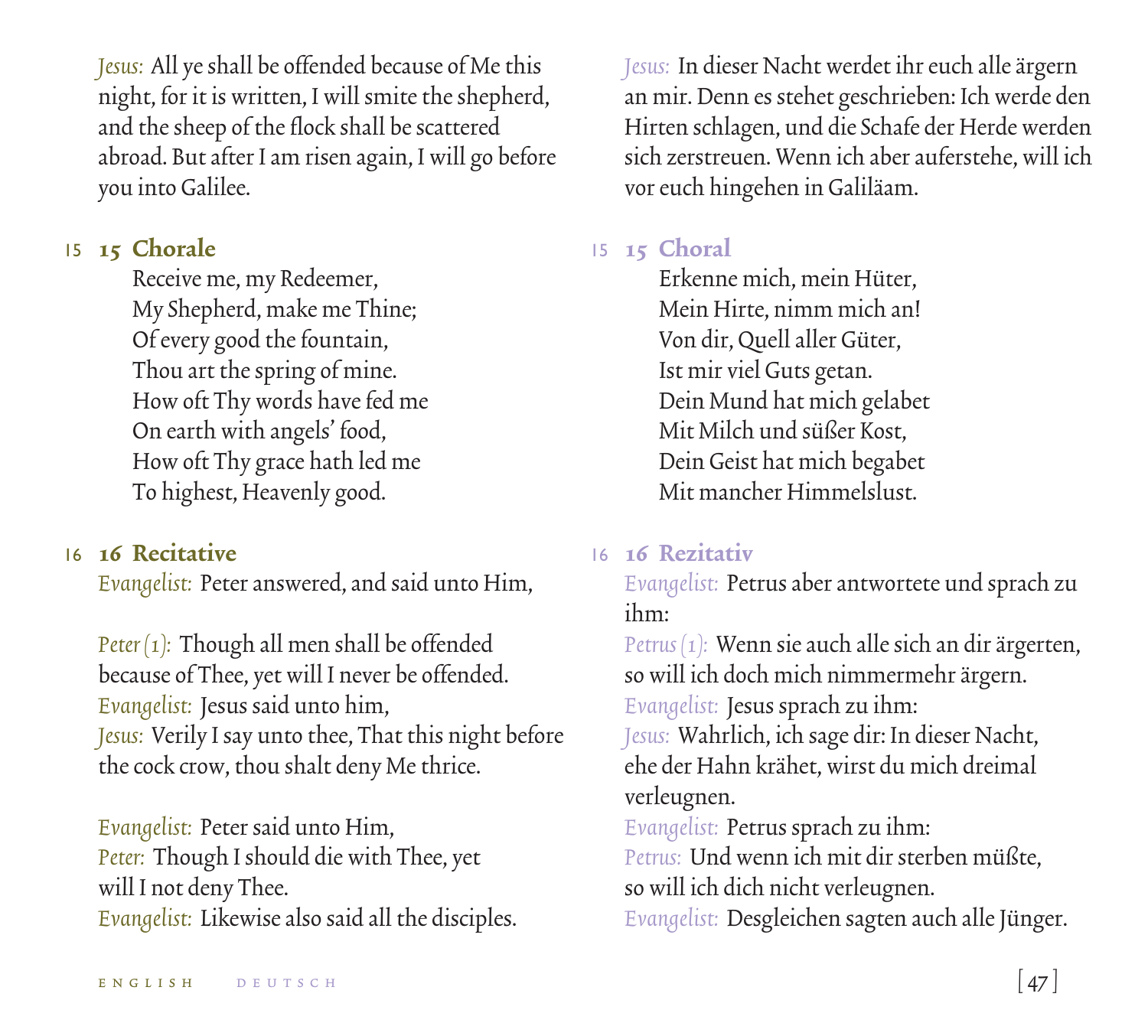# <sup>17</sup> 17 Chorale

Here would I stand beside Thee; Lord, bid me not depart! From Thee I will not sever, Though breaks Thy loving heart. When bitter pain shall hold Thee In agony opprest, Then, will I enfold Thee Within my loving breast.

# <sup>18</sup> 18 Recitative

Evangelist: The cometh Jesus with them unto a place called Gethsemane, and saith unto the disciples:

Jesus: Sit ye here, while I go yonder and pray."

Evangelist: And He took with Him Peter and the two sons of Zebedee, and began to be sorrowful, and very heavy. Then saith He unto them, Jesus: My soul is exceedingly sorrowful, even unto death! tarry ye here and watch with Me.

# 19 19 Recitative tenor  $(1)$  and Chorale  $(2)$

#### Recitative

O grief! How throbs His heavy-loaden breast! His spirit faints, how pale His weary face! He to the Judgement-hall is brought,

# <sup>17</sup> 17 Choral

Ich will hier bei dir stehen; Verachte mich doch nicht! Von dir will ich nicht gehen, Wenn dir dein Herze bricht. Wenn dein Herz wird erblassen Im letzten Todesstoß, Alsdenn will ich dich fassen In meinen Arm und Schoß.

# <sup>18</sup> 18 Rezitativ

Evangelist: Da kam Jesus mit ihnen zu einem Hofe, der hieß Gethsemane, und sprach zu seinen Jüngern:

Jesus: Setzet euch hie, bis daß ich dort hingehe und bete.

Evangelist: Und nahm zu sich Petrum und die zween Söhne Zebedäi und fing an zu trauern und zu zagen. Da sprach Jesus zu ihnen: Jesus: Meine Seele ist betrübt bis an den Tod, bleibet hie und wachet mit mir.

# <sup>19</sup> 19 Rezitativ Tenor (1) mit Choral (2)

#### Rezitativ

O Schmerz! Hier zittert das gequälte Herz: Wie sinkt es hin, wie bleicht sein Angesicht! Der Richter führt ihn vor Gericht.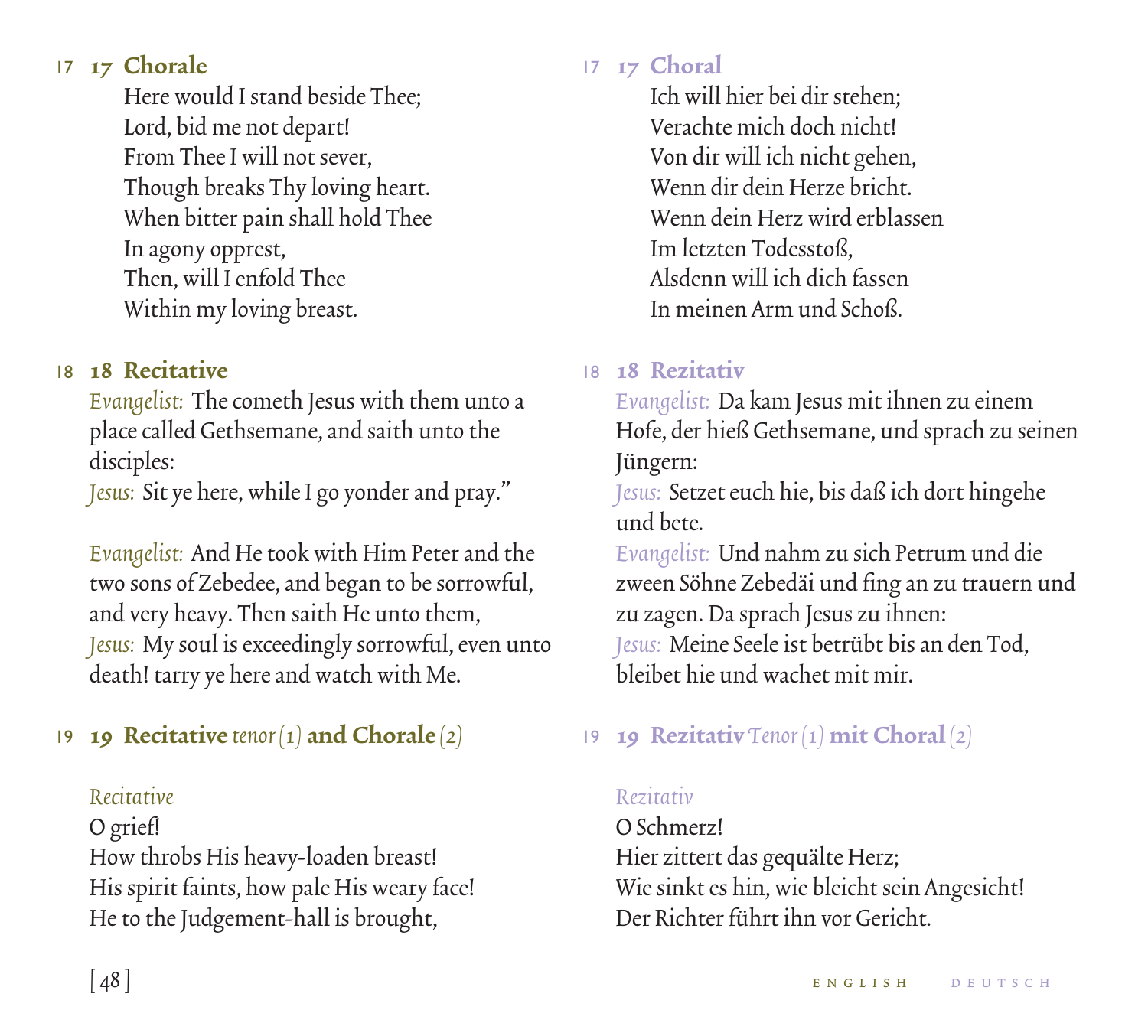There is no help, no comfort near. The powers of darkness now assail Him, His chosen friends will soon forsake Him. Ah! if me love Thy stay could be. If I could gauge Thy grief, and share it, Could make it less, or help to bear it, How gladly would I watch with Thee.

#### Chorale

My Saviour, why must all this ill befall Thee? My sin, alas! from highest Heaven did call Thee. God took the debt from me, who should have paid it; On Thee He laid it.

20 20 Aria tenor  $(1)$  and Chorus  $(2)$ 

Solo I would beside my Lord be watching,

Chorus So all our sins will fall asleep

> Solo I am saved from sin and loss; by his cross His sorrows win my soul its ransom.

Da ist kein Trost, kein Helfer nicht. Er leidet alle Höllenqualen, Er soll vor fremden Raub bezahlen. Ach, könnte meine Liebe dir, Mein Heil, dein Zittern und dein Zagen Vermindern oder helfen tragen, Wie gerne blieb ich hier!

#### Choral

Was ist die Ursach aller solcher Plagen? Ach! meine Sünden haben dich geschlagen; Ich, ach Herr Jesu, habe dies verschuldet, Was du erduldet.

20 20 Arie Tenor  $(1)$  mit Chor $(2)$ 

Solo Ich will bei meinem Jesu wachen,

Chor So schlafen unsre Sünden ein.

#### Solo

Meinen Tod Büßet seine Seelennot; Sein Trauren machet mich voll Freuden.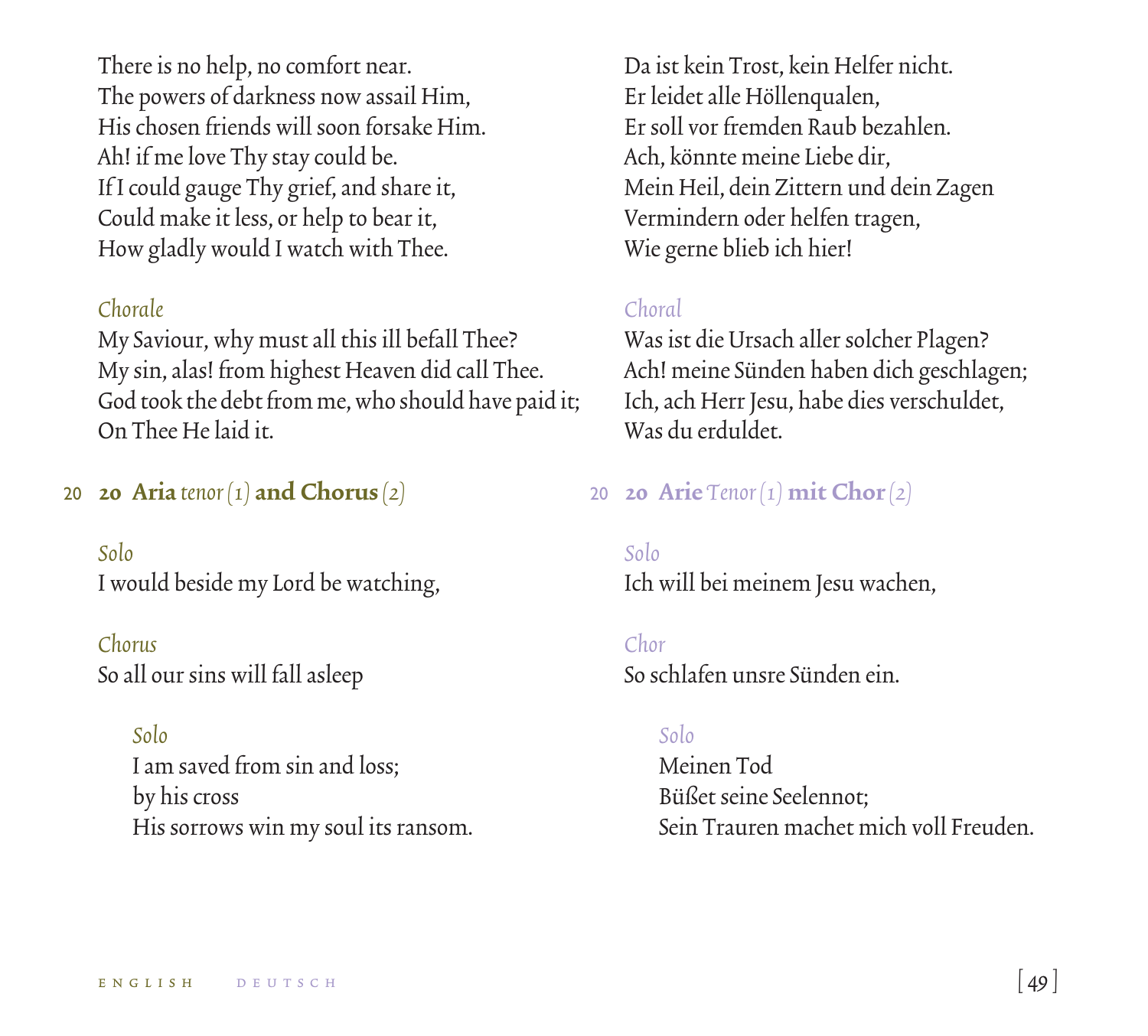#### Chorus

His pain and woe and all His sadness How bitter and how sweet are they.

# <sup>21</sup> 21 Recitative

Evangelist: And He went a little farther, and fell on His face and prayed, saying Jesus: My Father, if it be possible, let this cup pass from me, yet not as I will, but as Thou wilt.

# 22 22 Recitative bass  $(z)$

The Saviour falleth low before His father, Thereby He raiseth me and all The Sons of Adam, To taste once more, the grace of God. He is prepared The cup of deathly bitterness to swallow, In which the sons of all the world Are poured, and foul the dregs; Because the Father's will is so.

# 23 23 Aria bass  $(2)$

Gladly will I, fear disdaining Drink the cup without complaining Drink it as my Saviour did. By His lips, With milk and honey flowing

#### Chor

Drum muß uns sein verdienstlich Leiden Recht bitter und doch süße sein.

# <sup>21</sup> 21 Rezitativ

Evangelist: Und ging hin ein wenig, fiel nieder auf sein Angesicht und betete und sprach: Jesus: Mein Vater, ist's möglich, so gehe dieser Kelch von mir; doch nicht wie ich will, sondern wie du willt.

# 22 22 Rezitativ Ba $\beta$ (2)

Der Heiland fällt vor seinem Vater nieder; Dadurch erhebt er mich und alle Von unserm Falle Hinauf zu Gottes Gnade wieder. Er ist bereit, Den Kelch, des Todes Bitterkeit Zu trinken, In welchen Sünden dieser Welt Gegossen sind und häßlich stinken, Weil es dem lieben Gott gefällt.

# 23 23 Arie Ba $\beta$ (2)

Gerne will ich mich bequemen, Kreuz und Becher anzunehmen, Trink ich doch dem Heiland nach. Denn sein Mund, Der mit Milch und Honig fließet,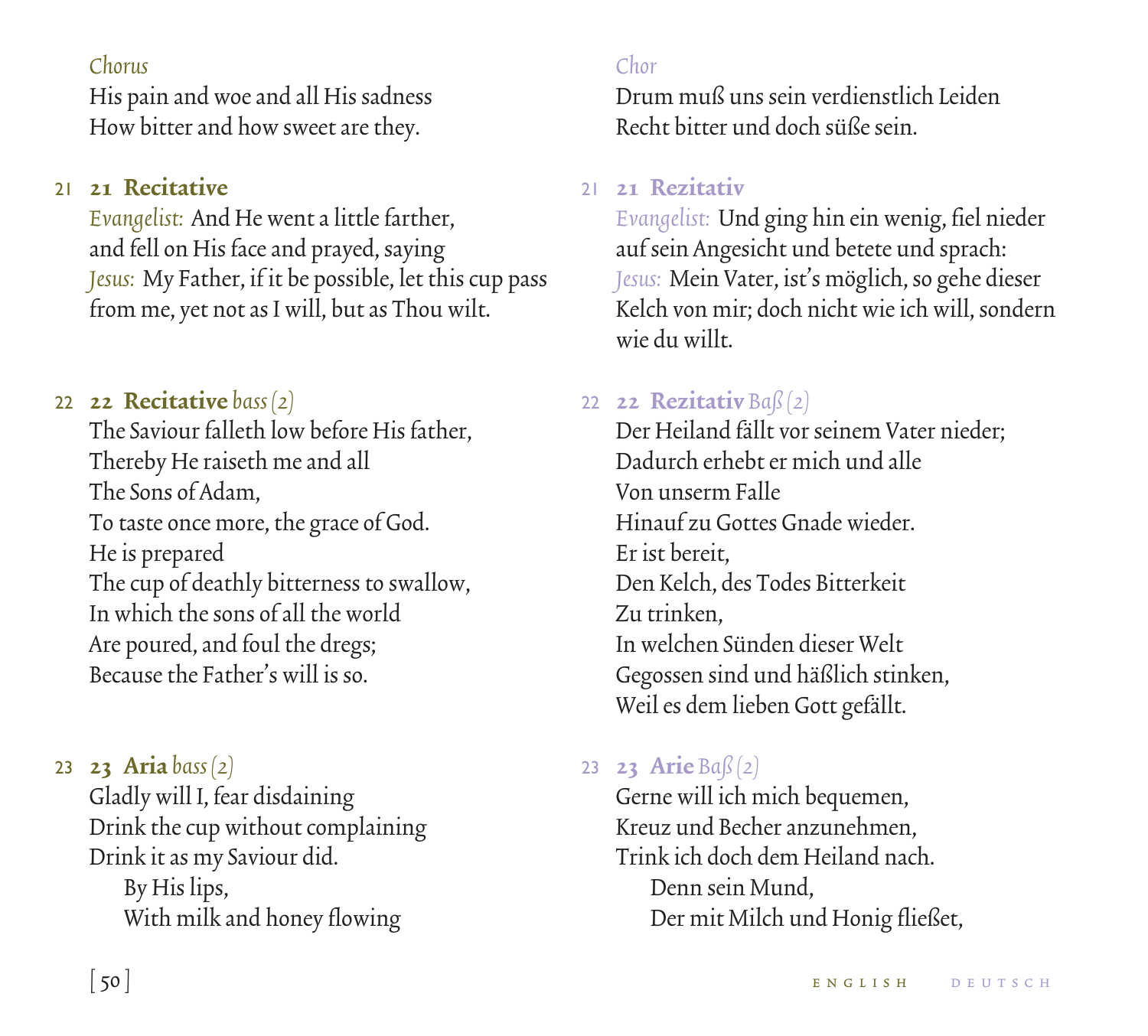All the shame And bitterness has been sid, Sweetness on its dregs bestowing.

#### <sup>24</sup> 24 Recitative

Evangelist: And He cometh unto the disciples, and findeth them asleep, and saith unto Peter: Jesus: What, could ye not watch with Me one hour? Watch and pray, that ye enter not into temptation; the spirit indeed is willing, but the flesh is weak.

Evangelist: He went away again the second time, and prayed, saying:

Jesus: O My Father, if this cup may not pass away from Me, except, I drink it, Thy will be done.

# <sup>25</sup> 25 Chorale

O Father, let Thy will be done, Far all things well Thou doest, In time of need refusest none, But helpest e'en the lowest, In deep distress, Thou still dost bless, In wrath rememberest mercy; Who trusts in Thee Shall ever be In perfect peace and safety.

Hat den Grund Und des Leidens herbe Schmach Durch den ersten Trunk versüßet.

#### <sup>24</sup> 24 Rezitativ

Evangelist: Und er kam zu seinen Jüngern und fand sie schlafend und sprach zu ihnen: Jesus: Könnet ihr denn nicht eine Stunde mit mir wachen? Wachet und betet, daß ihr nicht in Anfechtung fallet! Der Geist ist willig, aber das Fleisch ist schwach.

Evangelist: Zum andernmal ging er hin, betete und sprach:

Jesus: Mein Vater, ist's nicht möglich, daß dieser Kelch von mir gehe, ich trinke ihn denn, so geschehe dein Wille.

# <sup>25</sup> 25 Choral

Was mein Gott will, das g'scheh allzeit, Sein Will, der ist der beste, Zu helfen den'n er ist bereit, Die an ihn gläuben feste. Er hilft aus Not, der fromme Gott, Und züchtiget mit Maßen. Wer Gott vertraut, fest auf ihn baut, Den will er nicht verlassen.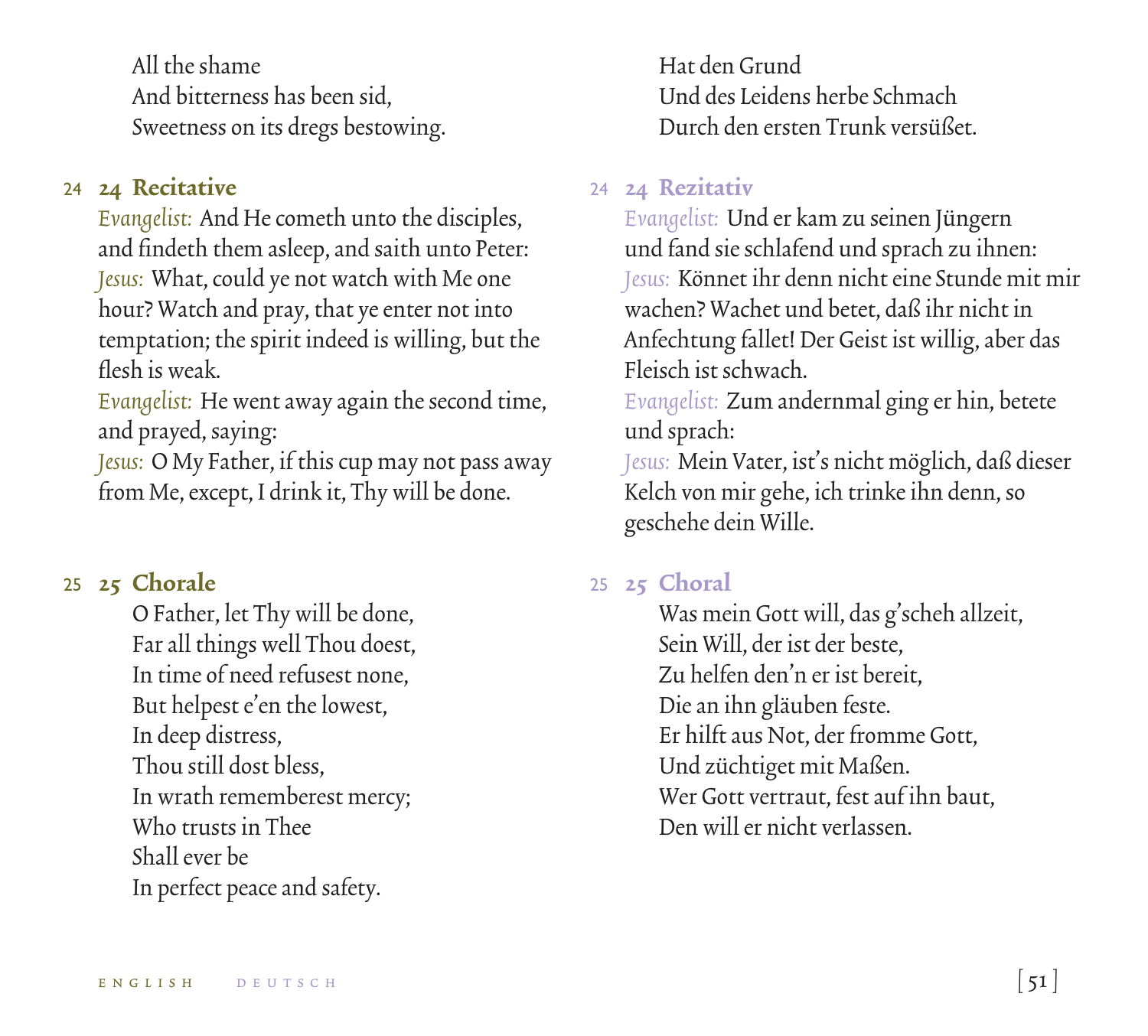# <sup>26</sup> 26 Recitative

Evangelist: And He came and found them asleep again: For their eyes were heavy. And He left them, and went away again, and prayed the third time, saying the same words. Then cometh He to His disciples, and saith unto them, Jesus: Sleep on now, and take your rest, behold, the hour is at hand, and the Son of Man is betrayed

into the hands of sinners. Rise, let us be going; behold, he is at hand that doth betray Me.

Evangelist: And while He yet spoke, Judas, one of the twelve, came, and with him a great multitude with swords and staves from the chief priests and the elders of the people. Now he that betrayed Him, gave them a sign, saying "Whomsoever I shall kiss, that same is He, hold Him fast." And forthwith he came to Jesus, and said Judas (1): Hail Master,

Evangelist: and kissed Him. And Jesus said unto him:

Jesus: Friend, wherefore art thou come? Evangelist: Then came they, and laid hands on Jesus and took Him.

27 27a Duet soprano  $(1)$  und alto  $(1)$  and Chorus  $(2)$ Behold, my Saviour now is taken, Moon and Stars, Have for grief the night forsaken,

#### <sup>26</sup> 26 Rezitativ

Evangelist: Und er kam und fand sie aber schlafend, und ihre Augen waren voll Schlafs. Und er ließ sie und ging abermal hin und betete zum drittenmal und redete dieselbigen Worte. Da kam er zu seinen Jüngern und sprach zu ihnen: Jesus: Ach! wollt ihr nun schlafen und ruhen? Siehe, die Stunde ist hie, daß des Menschen Sohn in der Sünder Hände überantwortet wird. Stehet auf, lasset uns gehen; siehe, er ist da, der mich verrät.

Evangelist: Und als er noch redete, siehe, da kam Judas, der Zwölfen einer, und mit ihm eine große Schar mit Schwerten und mit Stangen von den Hohenpriestern und Ältesten des Volks. Und der Verräter hatte ihnen ein Zeichen gegeben und gesagt: "Welchen ich küssen werde, der ist's, den greifet!" Und alsbald trat er zu Jesu und sprach: Judas (1): Gegrüßet seist du, Rabbi! Evangelist: Und küssete ihn. Jesus aber sprach zu ihm:

Jesus: Mein Freund, warum bist du kommen? Evangelist: Da traten sie hinzu und legten die Hände an Jesum und griffen ihn.

27 27a Arie Sopran  $(1)$  und Alt $(1)$  mit Chor $(2)$ 

So ist mein Jesus nun gefangen. Mond und Licht Ist vor Schmerzen untergangen,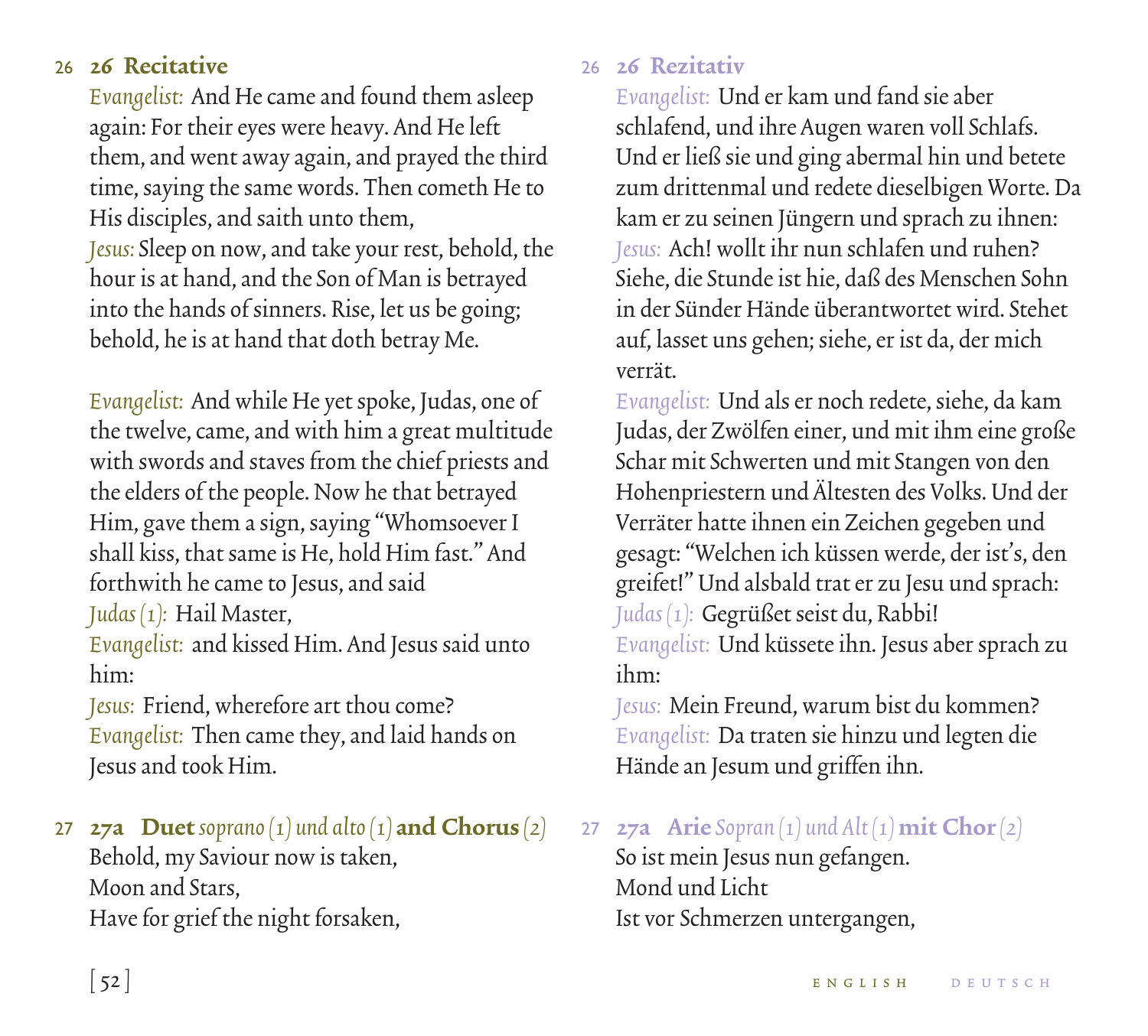Since my Saviour now is taken. They lead Him hence, with cords they bind Him!

#### Chorus

Loose Him! Leave Him! Bind Him not!

# $27<sub>b</sub>$

# Chorus (2):

Have lightnings and thunders their fury forgotten?

Then open, o fathomless pit, all thy terrors! Destroy them, o'erwhelm them, devour them, consume them

With tumult of rage.

The treach'rous betrayer, the merciless throng.

# <sup>28</sup> 28 Recitative

Evangelist: And behold, one of them that were with Jesus, stretched out his hand, and struck a servant of the High Priest's, and smote off his ear. Then said Jesus unto Him:

Jesus: Put up thy sword into its place, for all they that take the sword, shall perish with the sword. For thinkest thou that I cannot now pray to my Father, and He shall presently give me more than twelve legions of angels? But how then shall the Scriptures be fulfilled, that thus it must be? Evangelist: In that hour, said Jesus to the multitudes:

Weil mein Jesus ist gefangen. Sie führen ihn, er ist gebunden.

Chor Laßt ihn, haltet, bindet nicht!

# 27b

# $Chor(2)$ :

Sind Blitze, sind Donner in Wolken verschwunden? Eröffne den feurigen Abgrund, o Hölle, Zertrümmre, verderbe, verschlinge, zerschelle Mit plötzlicher Wut Den falschen Verräter, das mördrische Blut!

# <sup>28</sup> 28 Rezitativ

Evangelist: Und siehe, einer aus denen, die mit Jesu waren, reckete die Hand aus und schlug des Hohenpriesters Knecht und hieb ihm ein Ohr ab. Da sprach Jesus zu ihm:

Jesus: Stecke dein Schwert an seinen Ort; denn wer das Schwert nimmt, der soll durchs Schwert umkommen. Oder meinest du, daß ich nicht könnte meinen Vater bitten, daß er mir zuschickte mehr denn zwölf Legion Engel? Wie würde aber die Schrift erfüllet? Es muß also gehen. Evangelist: Zu der Stund sprach Jesus zu den Scharen: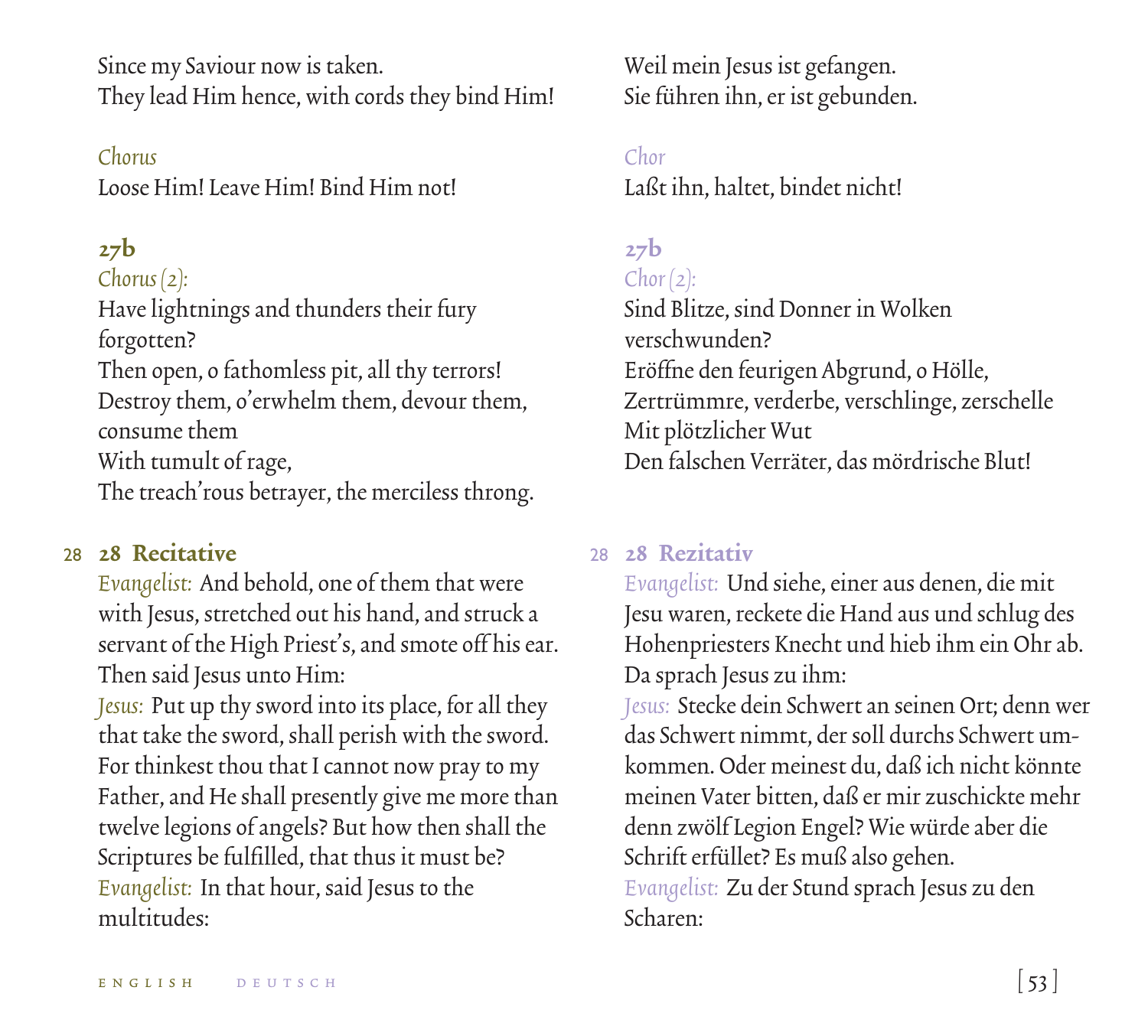Jesus: Are ye come out, as against a thief, with swords and staves for to take Me? I sat daily with you teaching in the temple and ye laid no hold on Me. But all this was done, that the Scriptures of the Prophets might be fulfilled.

Evangelist: Then all the disciples forsook Him, and fled.

#### <sup>29</sup> 29 Chorale

O man, thy heavy sin lament, For which the Son of God was sent To die upon the Cross. He left His Father's throne above To save thy soul, o wondrous love! From everlasting loss. He healed the sick, He raised the dead And hungry multitudes He fed Until the time drew nigh, When He should be betrayed and slain That we God's pardon might obtain. O praise the Lamb, the Lamb for aye!

Jesus: Ihr seid ausgegangen als zu einem Mörder, mit Schwerten und mit Stangen, mich zu fahen; bin ich doch täglich bei euch gesessen und habe gelehret im Tempel, und ihr habt mich nicht gegriffen. Aber das ist alles geschehen, daß erfüllet würden die Schriften der Propheten. Evangelist: Da verließen ihn alle Jünger und flohen.

#### <sup>29</sup> 29 Choral

O Mensch, bewein dein Sünde groß, Darum Christus seins Vaters Schoß Äußert und kam auf Erden; Von einer Jungfrau rein und zart Für uns er hie geboren ward, Er wollt der Mittler werden. Den Toten er das Leben gab Und legt darbei all Krankheit ab, Bis sich die Zeit herdrange, Daß er für uns geopfert würd, Trüg unsrer Sünden schwere Bürd Wohl an dem Kreuze lange.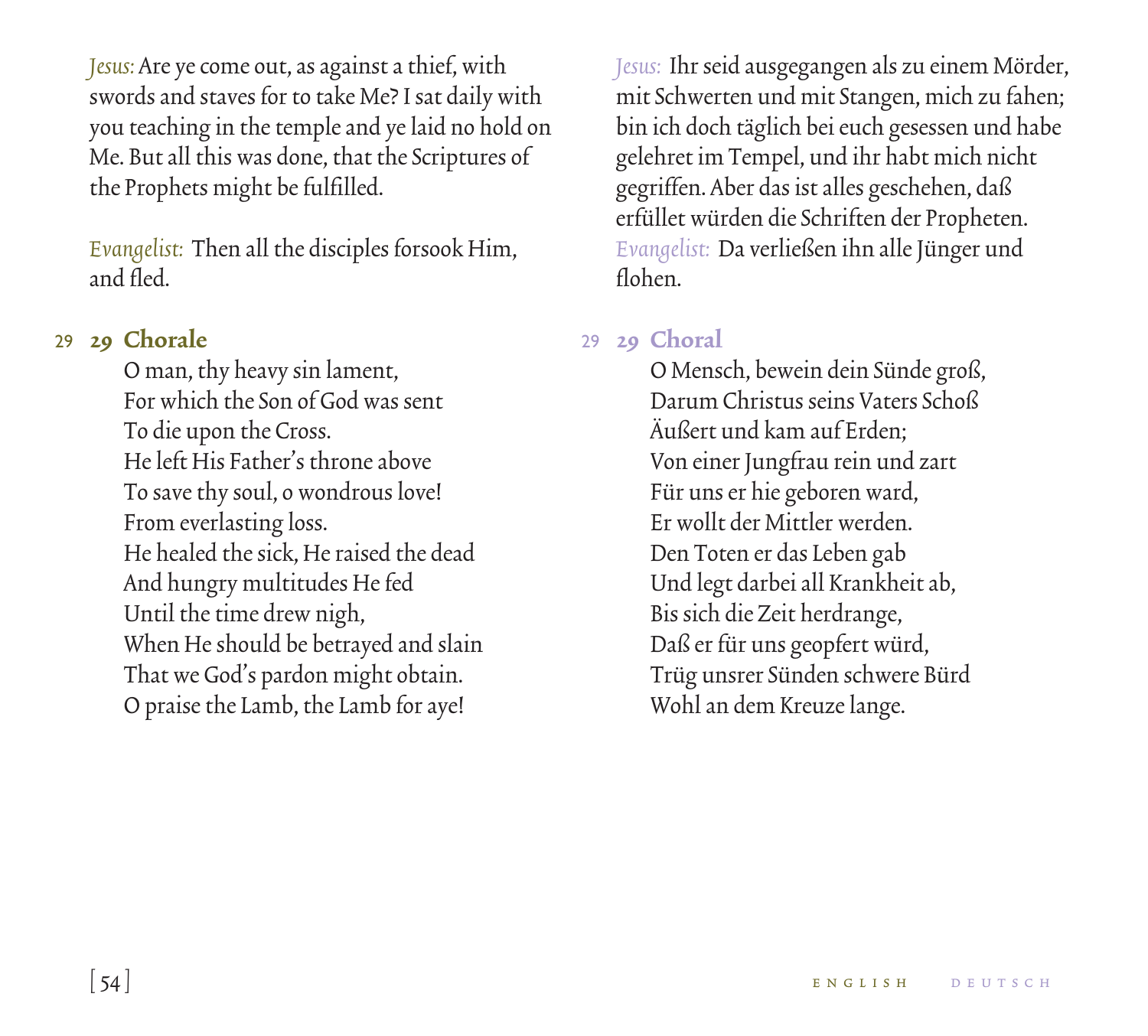#### second part

#### 1 30 Aria alto  $(1)$  and Chorus  $(2)$

Alas! Now is my Saviour gone! Is it possible? Can I behold it? Ah! My Lamb, in tiger's clutches! Ah! Where is my Saviour gone? Ah! How shall I answer my soul When she anxiously doth ask me? Whither is thy beloved gone? O thy fairest among women, Whither is thy beloved turned aside? That we may seek Him, seek Him with thee.

#### <sup>2</sup> 31 Recitative

Evangelist: And they that had laid hold of Jesus led Him away to Caiaphas the high priest, where the scribes and the elders were assembled. But Peter followed Him afar off unto the high priest's palace, and went in, and sat with the servants to see the end. Now the chief priests and elders and all the council sought false witness against Jesus, that they might kill Him but found none.

#### compact disc 2

#### zweiter teil

# 30 Arie Alt $(1)$  mit Chor $(2)$

Ach! nun ist mein Jesus hin! Wo ist denn dein Freund hingegangen, O du Schönste unter den Weibern? Ist es möglich, kann ich schauen? Wo hat sich dein Freund hingewandt? Ach! mein Lamm in Tigerklauen, Ach! wo ist mein Jesus hin? So wollen wir mit dir ihn suchen. Ach! was soll ich der Seele sagen, Wenn sie mich wird ängstlich fragen? Ach! wo ist mein Jesus hin?

#### <sup>2</sup> 31 Rezitativ

Evangelist: Die aber Jesum gegriffen hatten, führeten ihn zu dem Hohenpriester Kaiphas, dahin die Schriftgelehrten und Ältesten sich versammlet hatten. Petrus aber folgete ihm nach von ferne bis in den Palast des Hohenpriesters und ging hinein und satzte sich bei die Knechte, auf daß er sähe, wo es hinaus wollte. Die Hohenpriester aber und Ältesten und der ganze Rat suchten falsche Zeugnis wider Jesum, auf daß sie ihn töteten, und funden keines.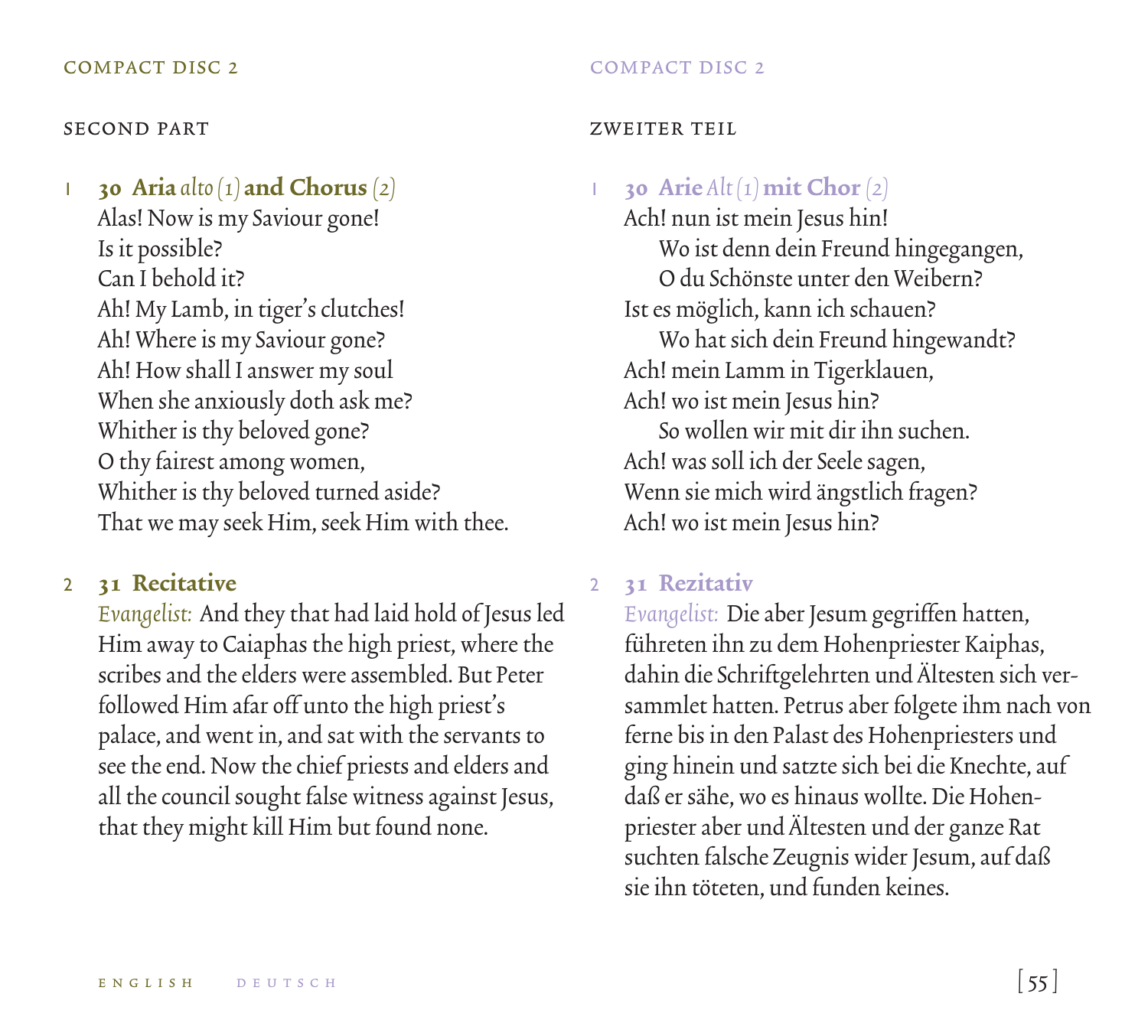# <sup>3</sup> 32 Chorale

For me the untrue world hath set With lie and fable, many a net, And trap in secret places: In parlous plight Defend my right, O Lord, from double faces.

#### <sup>4</sup> 33 Recitative

Evangelist: Yea, though many false witnesses came, yet found they none. At the last came two false witnesses, and said:

Testis (2): This fellow said 'I am able to destroy the temple of God, and to build it in three days. Evangelist: And the high priest arose, and said to Him,

Pontifex  $(1)$ : Answerest Thou nothing? What is it which these witness against Thee? Evangelist: But Jesus held His peace.

# <sup>5</sup> 34 Recitative tenor (2)

To witness false, my Saviour answereth not, That He thereby may show us That with Divine compassion moved His will for us did bow to sorrow, And that when trouble is our lot We should resemble Him, And hold our peace, when persecuted.

# <sup>3</sup> 32 Choral

Mir hat die Welt trüglich gericht' Mit Lügen und mit falschem G'dicht, Viel Netz und heimlich Stricke. Herr, nimm mein wahr in dieser G'fahr, B'hüt mich für falschen Tücken!

# <sup>4</sup> 33 Rezitativ

Evangelist: Und wiewohl viel falsche Zeugen herzutraten, funden sie doch keins. Zuletzt traten herzu zween falsche Zeugen und sprachen: Testis (2): Er hat gesagt: Ich kann den Tempel Gottes abbrechen und in dreien Tagen denselben bauen.

Evangelist: Und der Hohepriester stund auf und sprach zu ihm:

Pontifex (1): Antwortest du nichts zu dem, das diese wider dich zeugen? Evangelist: Aber Jesus schwieg stille.

# <sup>5</sup> 34 Rezitativ Tenor (2)

Mein Jesus schweigt Zu falschen Lügen stille, Um uns damit zu zeigen, Daß sein Erbarmens voller Wille, Vor uns zum Leiden sei geneigt, Und daß wir in dergleichen Pein Ihm sollen ähnlich sein Und in Verfolgung stille schweigen.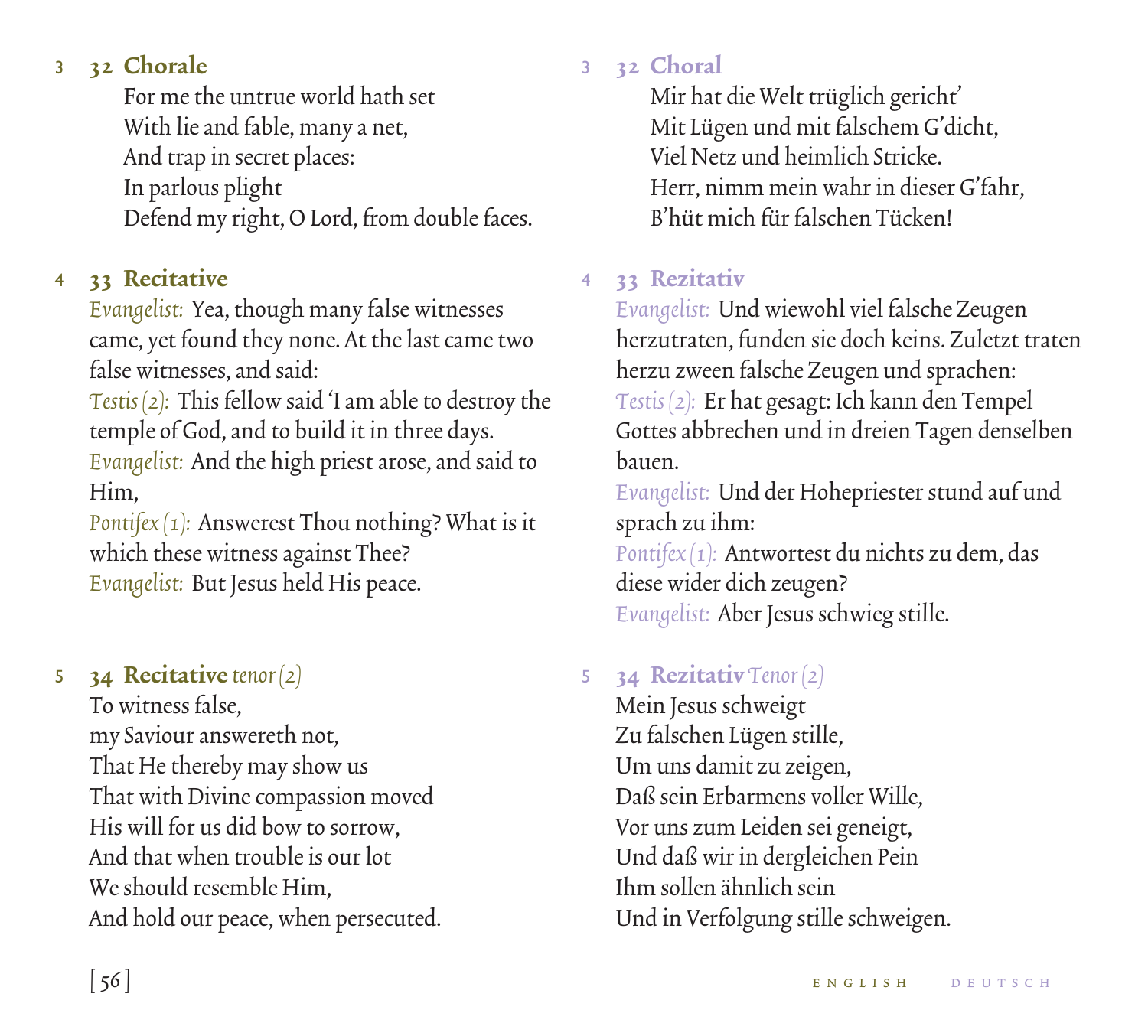<sup>6</sup> 35 Aria

Rejoice! If ye be reproached For the name of Christ, Happy are ye, rejoice! That when His glory shall be revealed, Ye may be glad also with exceeding joy.

# <sup>7</sup> 36a Recitative

Evangelist: And the high priest answered and said unto Him:

Pontifex: I adjure Thee by the living God, that Thou tell us, whether Thou be the Christ, the Son of God.

Evangelist: Jesus saith unto him,

Jesus: Thou hast said; nevertheless I say unto you, Hereafter shall ye see the Son of Man sitting on the right hand of power, and coming in the clouds of Heaven.

Evangelist: Then the high priest rent his clothes, saying,

Pontifex: He hath spoken blasphemy: What further need have we of witnesses? Behold, now ye have heard His blasphemy. What think ye? Evangelist: They answered and said,

# 36b

Chorus  $(1, 2)$ : He is worthy of death.

# <sup>6</sup> 35 Arie (Tenor)

Geduld! Wenn mich falsche Zungen stechen. Leid ich wider meine Schuld Schimpf und Spott, Ei, so mag der liebe Gott Meines Herzens Unschuld rächen.

<sup>7</sup> 36a Rezitativ

Evangelist: Und der Hohepriester antwortete und sprach zu ihm:

Pontifex: Ich beschwöre dich bei dem lebendigen Gott, daß du uns sagest, ob du seiest Christus, der Sohn Gottes?

Evangelist: Jesus sprach zu ihm:

Jesus: Du sagest's. Doch sage ich euch: Von nun an wird's geschehen, daß ihr sehen werdet des Menschen Sohn sitzen zur Rechten der Kraft und kommen in den Wolken des Himmels. Evangelist: Da zerriß der Hohepriester seine Kleider und sprach:

Pontifex: Er hat Gott gelästert; was dürfen wir weiter Zeugnis? Siehe, itzt habt ihr seine Gotteslästerung gehöret. Was dünket euch? Evangelist: Sie antworteten und sprachen:

#### 36b

Chor (1, 2): Er ist des Todes schuldig!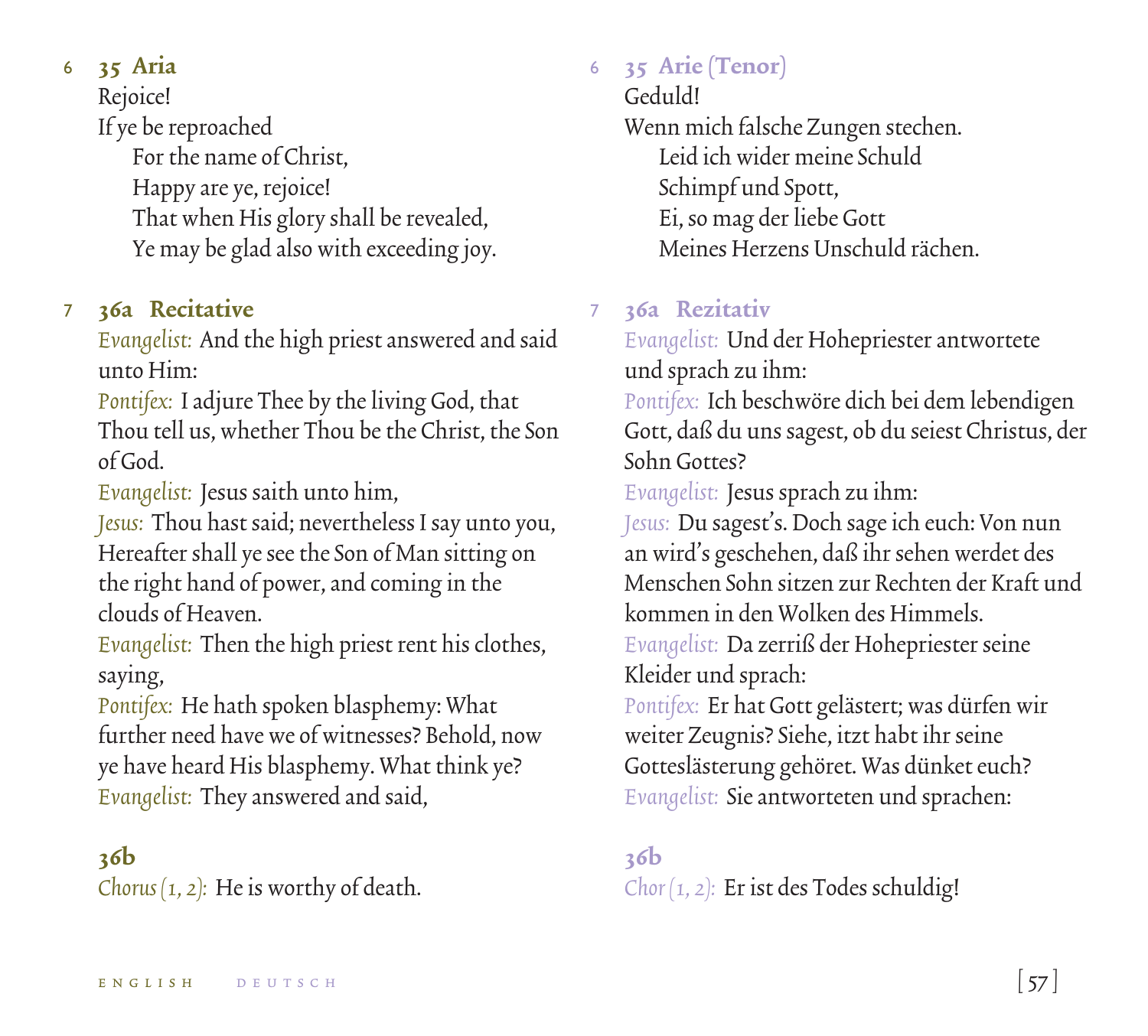#### 36c Recitative

Evangelist: Then did they spit in His face, and buffeted Him, and others smote Him with the palms of their hands, saying,

#### 36d

Chorus (1, 2): Now tell us, Thou Christ, who is he that smote Thee?

# <sup>8</sup> 37 Chorale

O Lord who dares to smite Thee, And falsely to indict Thee, Deride and mock Thee so? Thou canst not need confession, Who knowest not transgression As we and all our children know.

# <sup>9</sup> 38a Recitative

Evangelist: Now Peter sat without in the palace, and a damsel came unto him, saying, Ancilla (1): Thou also wast with Jesus of Galilee.

Evangelist: But he denied before them all, saying,

Peter  $(1)$ : I know not what thou sayest. Evangelist: And when he was gone out into the porch, another maid saw him and said unto them that were there:

# 36c Rezitativ

Evangelist: Da speieten sie aus in sein Angesicht und schlugen ihn mit Fäusten. Etliche aber schlugen ihn ins Angesicht und sprachen:

#### 36d

Chor (1, 2): Weissage uns, Christe, wer ist's, der dich schlug?

# <sup>8</sup> 37 Choral

Wer hat dich so geschlagen, Mein Heil, und dich mit Plagen So übel zugericht'? Du bist ja nicht ein Sünder Wie wir und unsre Kinder; Von Missetaten weißt du nicht.

#### <sup>9</sup> 38a Rezitativ

Evangelist: Petrus aber saß draußen im Palast; und es trat zu ihm eine Magd und sprach: Ancilla (1): Und du warest auch mit dem Jesu aus Galiläa.

Evangelist: Er leugnete aber vor ihnen allen und sprach:

Petrus (1): Ich weiß nicht, was du sagest. Evangelist: Als er aber zur Tür hinausging, sahe ihn eine andere und sprach zu denen, die da waren: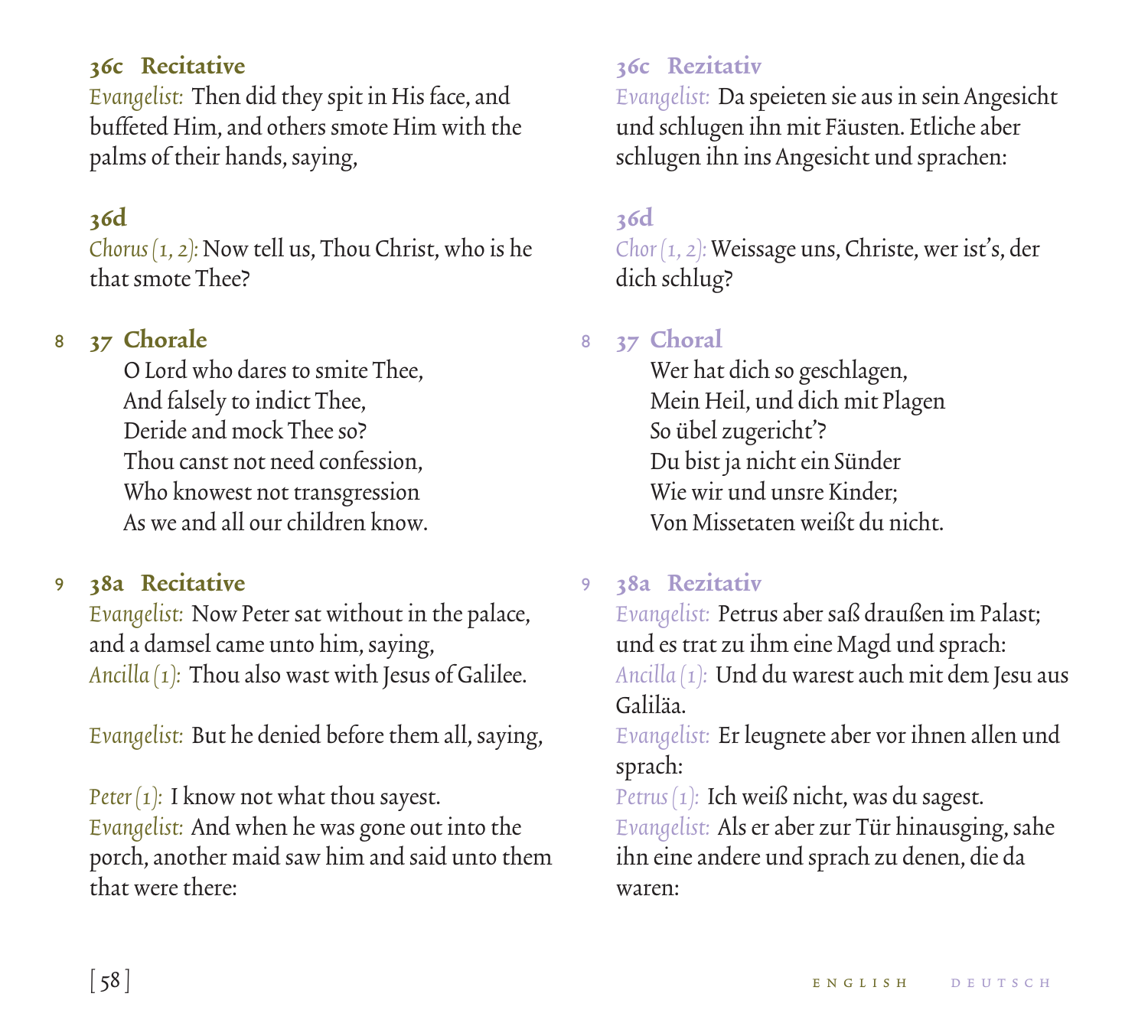Ancilla  $(1)$ : This fellow was also with Jesus of Nazareth.

Evangelist: And again he denied with an oath,

Peter: I do not know the man. Evangelist: And after a while came unto him they that stood by, and said to Peter,

#### 38b

Chorus (2): Surely thou also are one of them, for thy speech betrayeth thee.

#### 38c Recitative

Evangelist: Then began he to curse and to swear, saying:

Peter: I know not the man.

Evangelist: And immediately the cock crew. And Peter remembered the word of Jesus, which said unto him, "Before the cock crow, thou shalt deny Me thrice." And he went out, and wept bitterly.

#### 10 39 Aria alto $(1)$

Have mercy, Lord, on me, Regard my bitter weeping, Look at me, heart and eyes Both weep to Thee bitterly. Have mercy, Lord!

Ancilla (1): Dieser war auch mit dem Jesu von Nazareth.

Evangelist: Und er leugnete abermal und schwur dazu:

Petrus: Ich kenne des Menschen nicht. Evangelist: Und über eine kleine Weile traten hinzu, die da stunden, und sprachen zu Petro:

#### 38b

Chor (2): Wahrlich, du bist auch einer von denen; denn deine Sprache verrät dich.

#### 38c Rezitativ

Evangelist: Da hub er an, sich zu verfluchen und zu schwören:

Petrus: Ich kenne des Menschen nicht. Evangelist: Und alsbald krähete der Hahn. Da dachte Petrus an die Worte Jesu, da er zu ihm sagte: Ehe der Hahn krähen wird, wirst du mich dreimal verleugnen. Und ging heraus und weinete bitterlich.

#### $10$  39 Arie Alt $(1)$

Erbarme dich,

Mein Gott, um meiner Zähren willen! Schaue hier, Herz und Auge weint vor dir Bitterlich.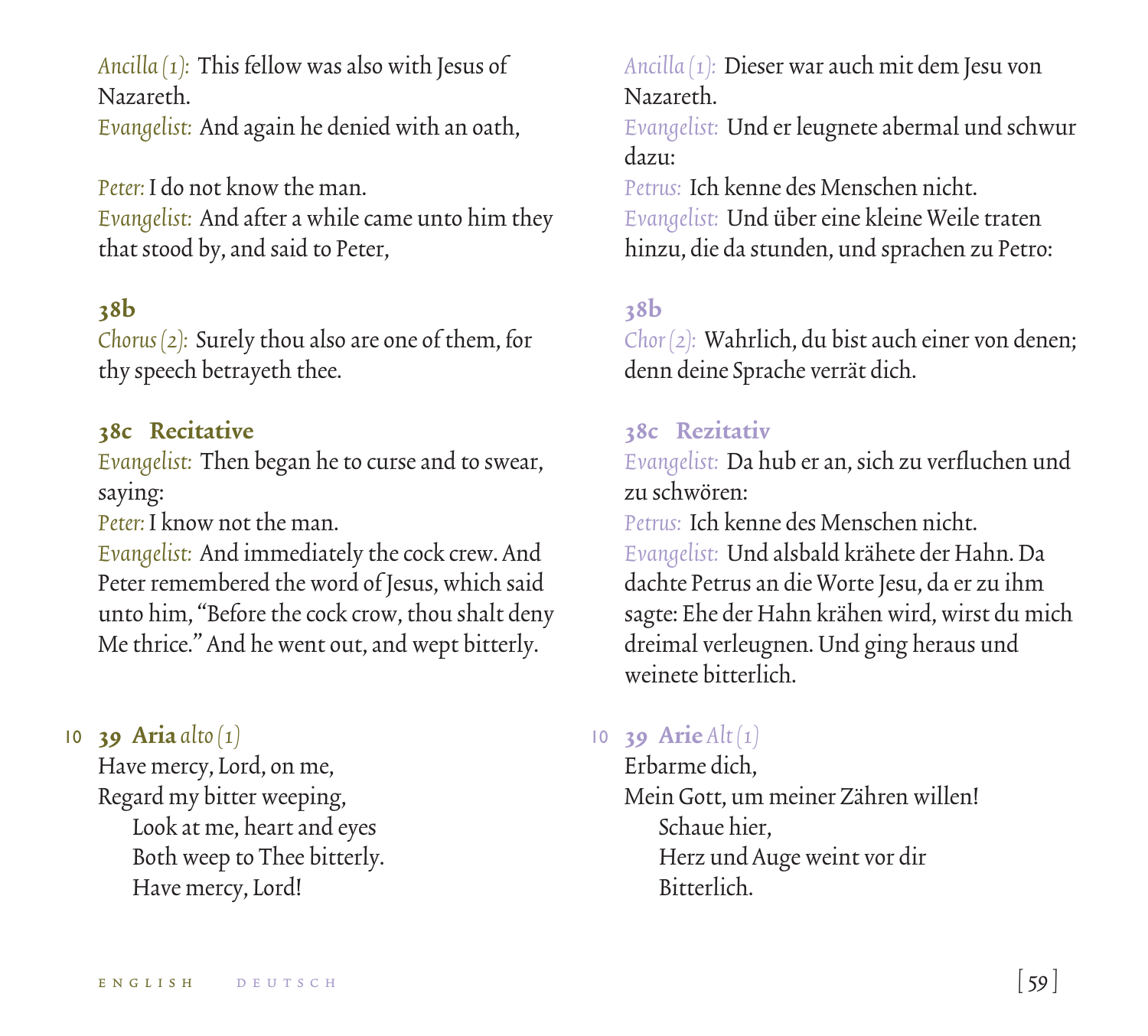# <sup>11</sup> 40 Chorale

Lamb of God, I fall before Thee, Humbly trusting in Thy Cross; That alone be all my glory, All things else I count but loss. Jesus, all my hope and joy Flow from Thee, Thou sov'reign good, Hope, and love, and faith, and patience, All were purchased by Thy blood.

# <sup>12</sup> 41a Recitative

Evangelist: When the morning was come, all the chief priests and elders of the people took counsel against Jesus to put Him to death. And when they had bound Him they led Him away, and delivered Him to Pontius Pilate the governor. Then Judas, which had betrayed Him, when he saw that He was condemned, repented himself, and brought again the thirty pieces of silver to the chief priest and elders, saying:

Judas (1): I have sinned, in that I have betrayed the innocent blood.

Evangelist: And they said,

# 41b

Chorus (1, 2): But what is that to us? See thou to that.

#### <sup>11</sup> 40 Choral

Bin ich gleich von dir gewichen, Stell ich mich doch wieder ein; Hat uns doch dein Sohn verglichen Durch sein' Angst und Todespein. Ich verleugne nicht die Schuld; Aber deine Gnad und Huld Ist viel größer als die Sünde, Die ich stets in mir befinde.

# <sup>12</sup> 41a Rezitativ

Evangelist: Des Morgens aber hielten alle Hohepriester und die Ältesten des Volks einen Rat über Jesum, daß sie ihn töteten. Und bunden ihn, führeten ihn hin und überantworteten ihn dem Landpfleger Pontio Pilato. Da das sahe Judas, der ihn verraten hatte, daß er verdammt war zum Tode, gereuete es ihn und brachte herwieder die dreißig Silberlinge den Hohenpriestern und Ältesten und sprach: Judas (1): Ich habe übel getan, daß ich unschuldig Blut verraten habe. Evangelist: Sie sprachen:

# 41b

Chor (1, 2): Was gehet uns das an? Da siehe du zu!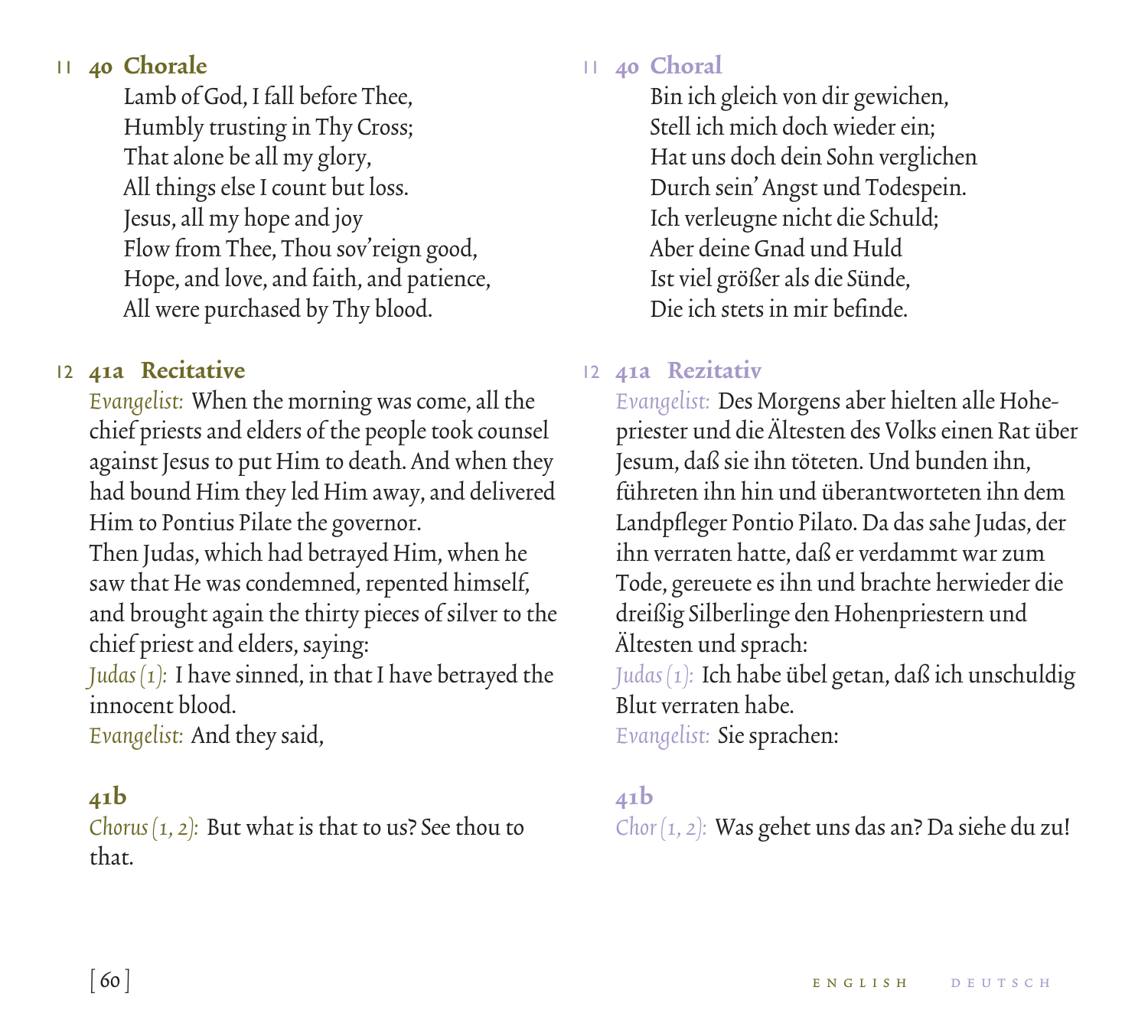# 41c Recitative

Evangelist: And he cast down the pieces of silver in the temple, and departed, and went and hanged himself. And the chief priests took the silver pieces, and said,

Pontifex  $(1)$ : It is not lawful for us to put them into the treasury, because it is the price of blood.

#### 13 42 Aria Bass $(2)$

Give, o give me back my Lord, See the silver, price of blood, At your feet in horror pour'd By the lost betrayer.

#### <sup>14</sup> 43 Recitative

Evangelist: And they took counsel together, and bought with them the potter's field, to bury strangers in; Wherefore that field was called the field of blood, unto this day. Then was fulfilled that which was spoken by Jeremy the Prophet, saying, "And they took the thirty pieces of silver, the price of Him that was valued, whom they bought of the children of Israel, and gave them for the potter's field, as the Lord appointed me." And Jesus stood before the governor, and the governor asked Him, saying,

Pilate (1): Art Thou the King of the Jews? Evangelist: And Jesus said unto him:

# 41c Rezitativ

Evangelist: Und er warf die Silberlinge in den Tempel, hub sich davon, ging hin und erhängete sich selbst. Aber die Hohenpriester nahmen die Silberlinge und sprachen: Pontifex (1): Es taugt nicht, daß wir sie in den Gotteskasten legen, denn es ist Blutgeld.

# 13 42 Arie  $Ba\beta(2)$

Gebt mir meinen Jesum wieder! Seht, das Geld, den Mörderlohn, Wirft euch der verlorne Sohn Zu den Füßen nieder!

# <sup>14</sup> 43 Rezitativ

Evangelist: Sie hielten aber einen Rat und kauften einen Töpfersacker darum zum Begräbnis der Pilger. Daher ist derselbige Acker genennet der Blutacker bis auf den heutigen Tag. Da ist erfüllet, das gesagt ist durch den Propheten Jeremias, da er spricht: "Sie haben genommen dreißig Silberlinge, damit bezahlet ward der Verkaufte, welchen sie kauften von den Kindern Israel, und haben sie gegeben um einen Töpfersacker, als mir der Herr befohlen hat." Jesus aber stund vor dem Landpfleger; und der Landpfleger fragte ihn und sprach: Pilatus (1): Bist du der Jüden König? Evangelist: Jesus aber sprach zu ihm: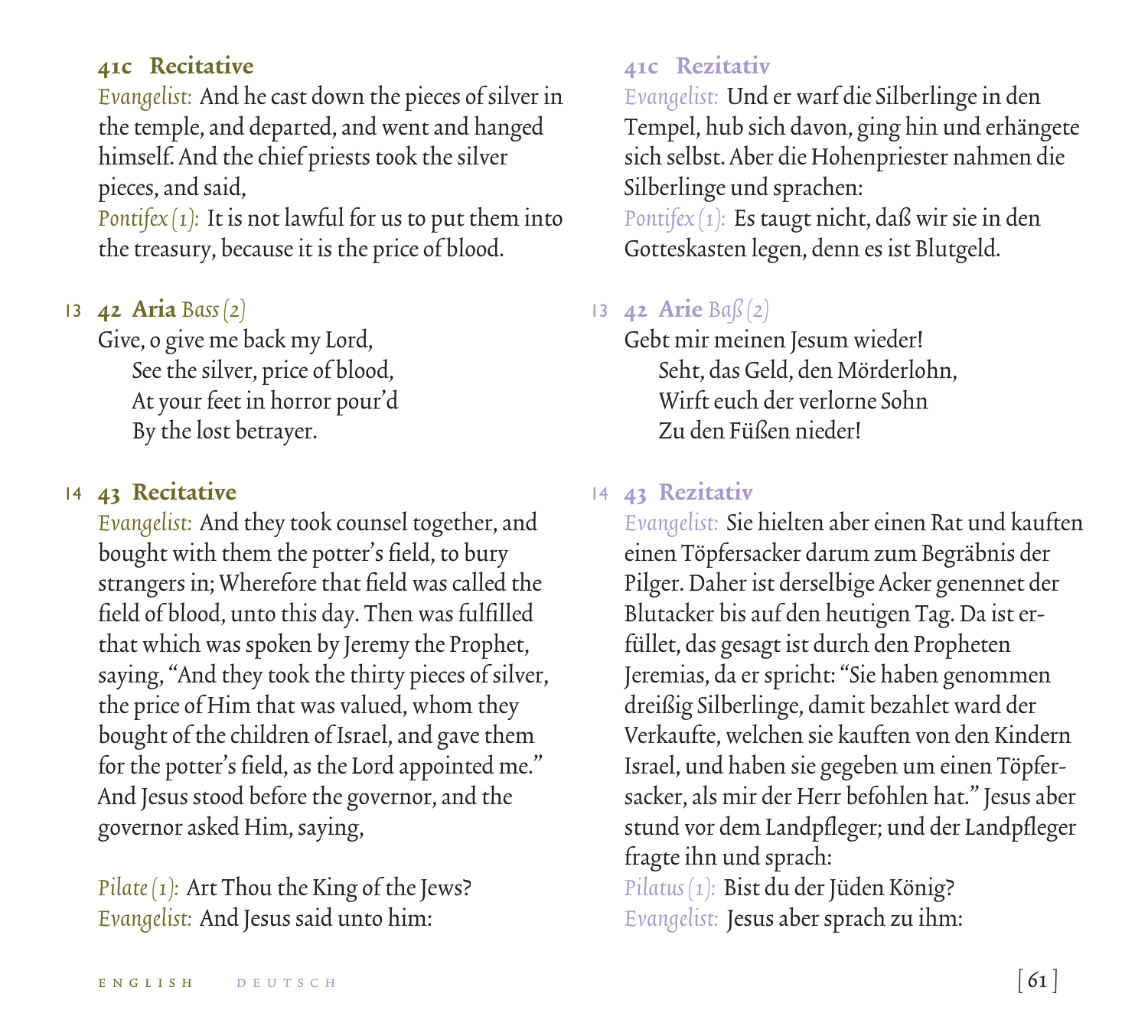Jesus: Thou sayest.

Evangelist: And when He was accused of the chief priests and elders, He answered nothing. Then said Pilate unto Him,

Pilate: Hearest Thou not how many things they witness against Thee?

Evangelist: And He answered him never a word, insomuch that the governor marvelled greatly.

# <sup>15</sup> 44 Chorale

Commit thy way to Jesus, Thy burdens and thy cares; He from them all releases, He all thy sorrows shares. He gives the winds their courses, And bounds the ocean's shore, He suffers not temptation To rise beyond thy power.

#### <sup>16</sup> 45a Recitative

Evangelist: Now at that feast the governor was wont to release unto the people a prisoner, whom they would. And they had then a notable prisoner called Barabbas. Therefore when they were gathered, together, Pilate said unto them: Pilate: Whom will ye that I release unto you? Barabbas, or Jesus, which is called Christ?

Jesus: Du sagest's.

Evangelist: Und da er verklagt war von den Hohenpriestern und Ältesten, antwortete er nichts. Da sprach Pilatus zu ihm:

Pilatus: Hörest du nicht, wie hart sie dich verklagen? Evangelist: Und er antwortete ihm nicht auf ein Wort, also, daß sich auch der Landpfleger sehr verwunderte.

# <sup>15</sup> 44 Choral

Befiehl du deine Wege Und was dein Herze kränkt Der allertreusten Pflege Des, der den Himmel lenkt. Der Wolken, Luft und Winden Gibt Wege, Lauf und Bahn, Der wird auch Wege finden, Da dein Fuß gehen kann.

# <sup>16</sup> 45a Rezitativ

Evangelist: Auf das Fest aber hatte der Landpfleger Gewohnheit, dem Volk einen Gefangenen loszugeben, welchen sie wollten. Er hatte aber zu der Zeit einen Gefangenen, einen sonderlichen vor andern, der hieß Barrabas. Und da sie versammlet waren, sprach Pilatus zu ihnen:

Pilatus: Welchen wollet ihr, daß ich euch losgebe? Barrabam oder Jesum, von dem gesaget wird, er sei Christus?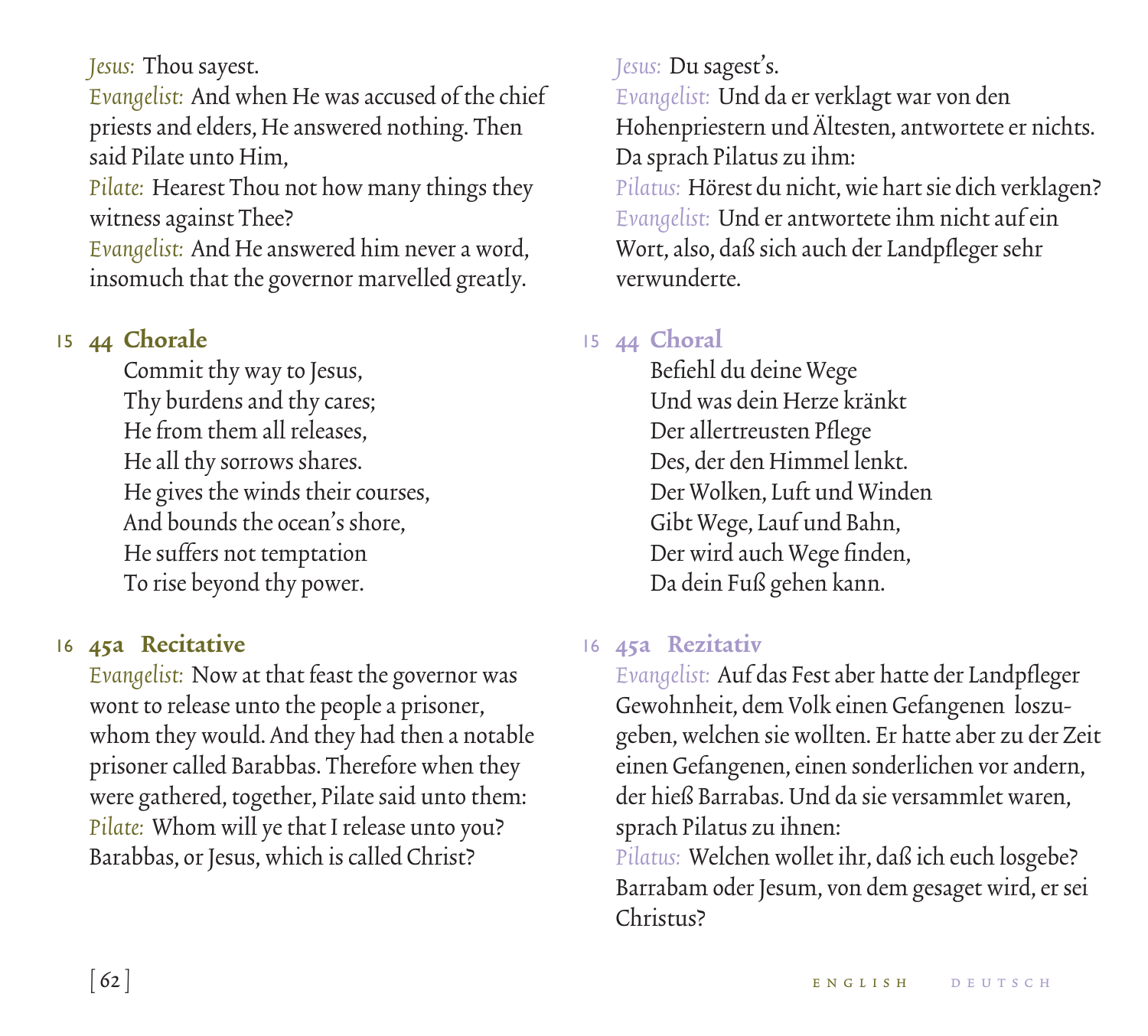Evangelist: For he knew that for envy they had delivered Him. When he was sat down on the judgement seat, his wife sent unto him, saying,

Uxor Pilati (1): Have thou nothing to do with that just man! For I have suffered many things this day in a dream because of Him. Evangelist: But the chief priests and elders persuaded the multitude that they should ask Barabbas and destroy Jesus. The governor answered and said unto them: Pilate  $(1)$ : Whether of the twain will ye that I release unto you? Evangelist: They said: Chorus (1, 2): Barabbas! Evangelist: Pilate said unto them, Pilate (1): What shall I do then with Jesus, which is called Christ? Evangelist: They all say unto him:

# $45<sub>b</sub>$

Chorus  $(1, 2)$ : Let Him be crucified.

#### <sup>17</sup> 46 Chorale

O wond'rous love, that suffers this correction! The Shepherd dying for his flock's protection, The Master pays the debts His Servants owe Him! And they betray Him!

Evangelist: Denn er wußte wohl, daß sie ihn aus Neid überantwortet hatten. Und da er auf Richtstuhl saß, schickete sein Weib zu ihm und ließ ihm sagen:

Uxor Pilati (1): Habe du nichts zu schaffen mit diesem Gerechten; ich habe heute viel erlitten im Traum von seinetwegen!

Evangelist: Aber die Hohenpriester und die Ältesten überredeten das Volk, daß sie um Barrabas bitten sollten und Jesum umbrächten. Da antwortete nun der Landpfleger und sprach zu ihnen: Pilatus (1): Welchen wollt ihr unter diesen zweien, den ich euch soll losgeben? Evangelist: Sie sprachen: Chor (1, 2): Barrabam! Evangelist: Pilatus sprach zu ihnen: Pilatus (1): Was soll ich denn machen mit Jesu, von dem gesagt wird, er sei Christus? Evangelist: Sie sprachen alle:

 $45b$ Chor  $(1, 2)$ : Laß ihn kreuzigen!

#### <sup>17</sup> 46 Choral

Wie wunderbarlich ist doch diese Strafe! Der gute Hirte leidet für die Schafe, Die Schuld bezahlt der Herre, der Gerechte, Für seine Knechte.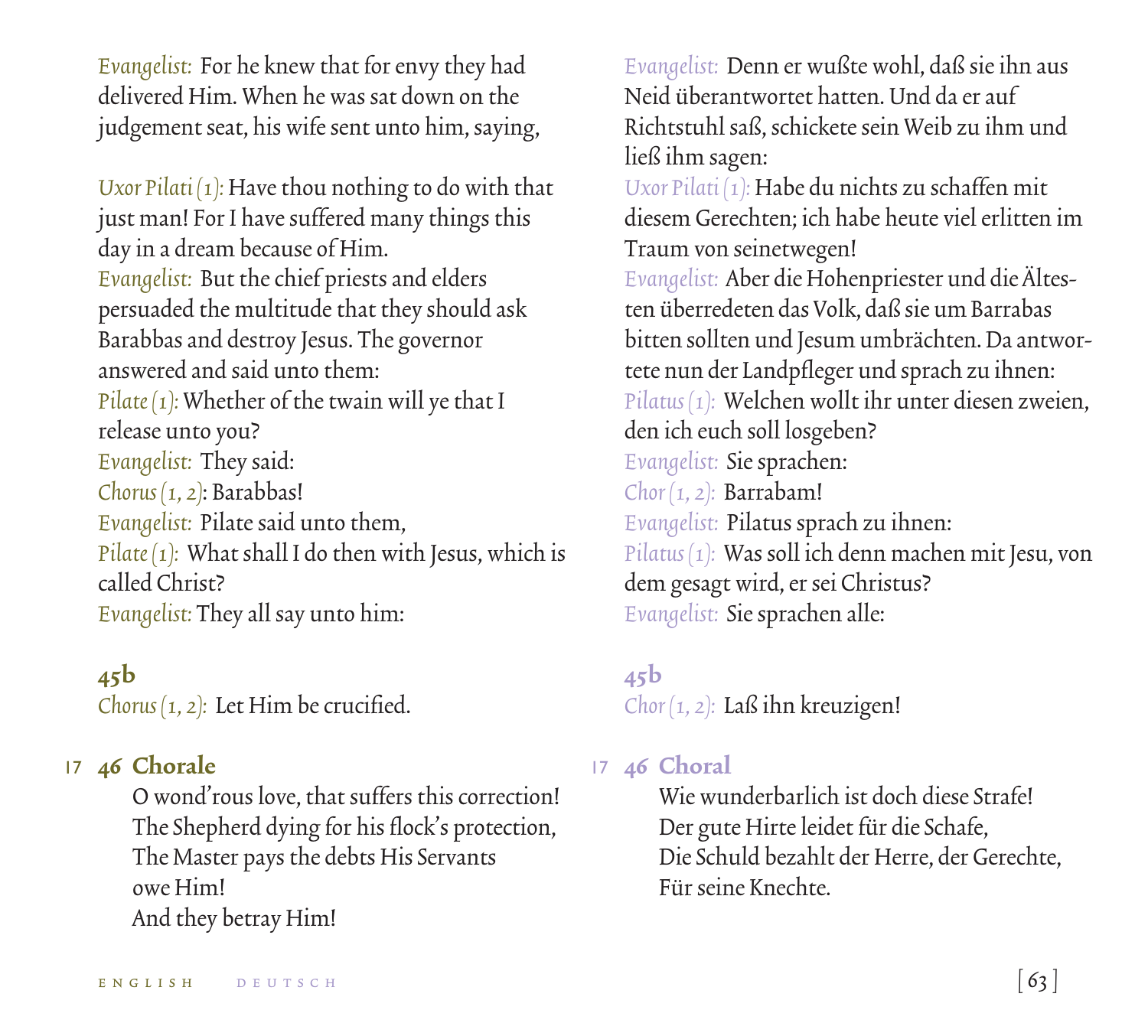#### <sup>18</sup> 47 Recitative

Evangelist: And the governor said, Pilate (1): Why, what evil hath He done?

# <sup>19</sup> 48 Recitative soprano (1)

To us He hath done all things well; The blind man sight from Him received, The lame man leaped and walked; He told us of His Father's word; He sent the devils forth, The mourners He hath comforted, And sinners, too, He hath received, Besides this, Jesus nought hath done.

# 20 49 Aria soprano  $(1)$

For love my Saviour now is dying, Of sin and guilt He knoweth nought, So eternal desolation And the sinner's righteous doom Shall not rest upon my spirit.

# <sup>21</sup> 50a Recitative

Evangelist: But they cried out the more, saying:

#### 50a

Chorus (1, 2): Let Him be crucified!

### <sup>18</sup> 47 Rezitativ Evangelist: Der Landpfleger sagte:

Pilatus (1): Was hat er denn Übels getan?

### <sup>19</sup> 48 Rezitativ Sopran (1)

Er hat uns allen wohlgetan, Den Blinden gab er das Gesicht, Die Lahmen macht er gehend, Er sagt uns seines Vaters Wort, Er trieb die Teufel fort, Betrübte hat er aufgericht', Er nahm die Sünder auf und an. Sonst hat mein Jesus nichts getan.

# 20 49 Arie Sopran $(1)$

Aus Liebe, Aus Liebe will mein Heiland sterben, Von einer Sünde weiß er nichts. Daß das ewige Verderben Und die Strafe des Gerichts Nicht auf meiner Seele bliebe.

#### <sup>21</sup> 50a Rezitativ

Evangelist: Sie schrieen aber noch mehr und sprachen:

#### 50a Chor  $(1, 2)$ : Laß ihn kreuzigen!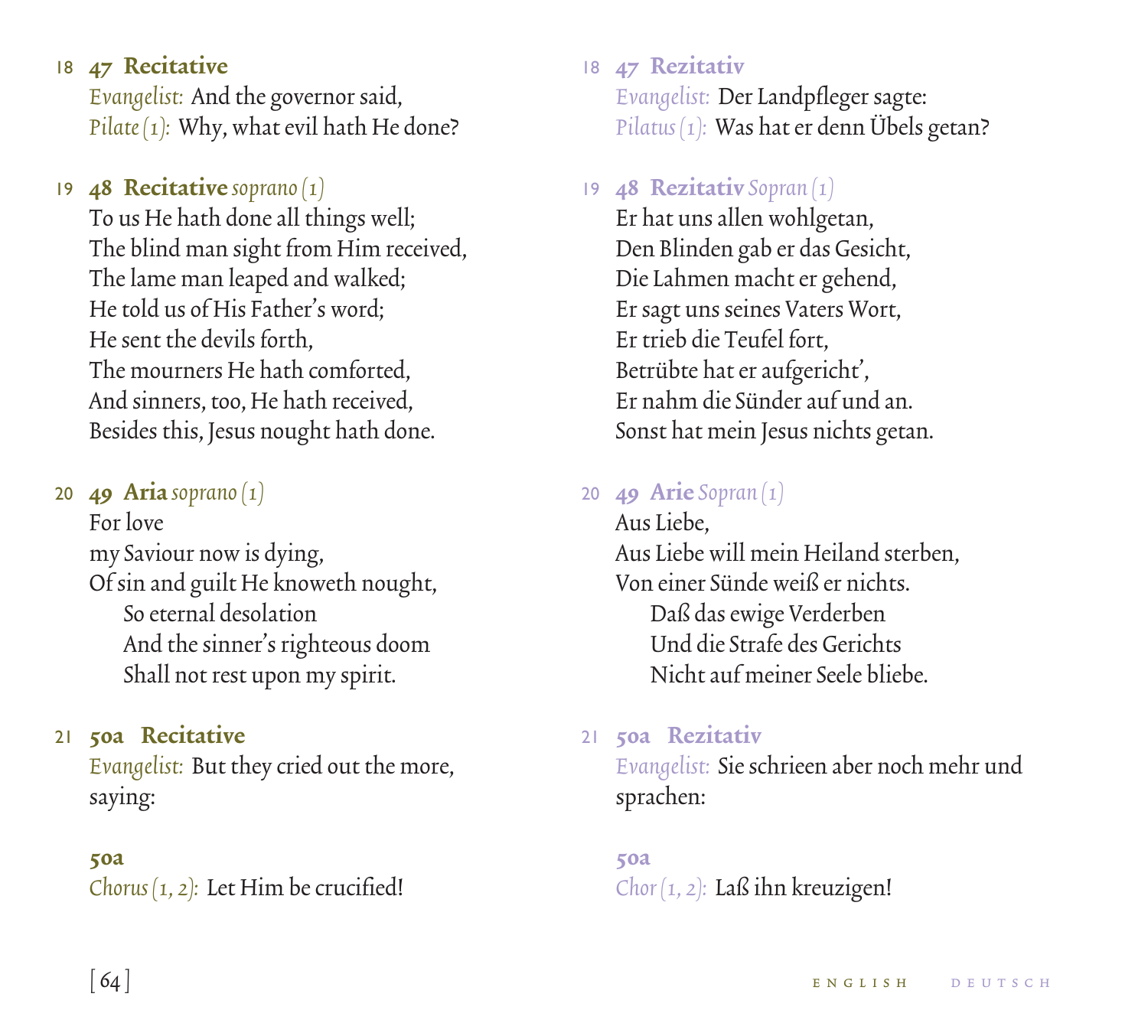# 50c Recitative

Evangelist: When Pilate saw that he could prevail nothing, but that rather a tumult was made, he took water, and washed his hands before the multitude, saying,

Pilate: I am innocent of the blood of this just person: see ye to it.

Evangelist: Then answered all the people, and said:

# 50d

Chorus  $(1, 2)$ : His blood be on us and on our children.

# 50e Recitative

Evangelist: Then released he Barabbas unto them, and when he had scourged Jesus, he delivered Him to be crucified.

# 22  $51$  Recitative alto (2)

O gracious God! Behold, the Saviour standeth bound. Now scourge they Him, and smite and wound Him!

Tormenters, stay your hands! Are not your hearts with pity moved To see such anguish meekly borne? Ah no! Your hearts are hard. And must be like the rock itself,

# 50c Rezitativ

Evangelist: Da aber Pilatus sahe, daß er nichts schaffete, sondern daß ein viel größer Getümmel ward, nahm er Wasser und wusch die Hände vor dem Volk und sprach:

Pilatus: Ich bin unschuldig an dem Blut dieses Gerechten, sehet ihr zu.

Evangelist: Da antwortete das ganze Volk und sprach:

# 50d

Chor (1, 2): Sein Blut komme über uns und unsre Kinder.

#### 50e Rezitativ

Evangelist: Da gab er ihnen Barrabam los; aber Jesum ließ er geißeln und überantwortete ihn, daß er gekreuziget würde.

# 22  $51$  Rezitativ Alt(2)

Erbarm es Gott! Hier steht der Heiland angebunden. O Geißelung, o Schläg, o Wunden! Ihr Henker, haltet ein! Erweichet euch Der Seelen Schmerz, Der Anblick solches Jammers nicht? Ach ja! Ihr habt ein Herz, Das muß der Martersäule gleich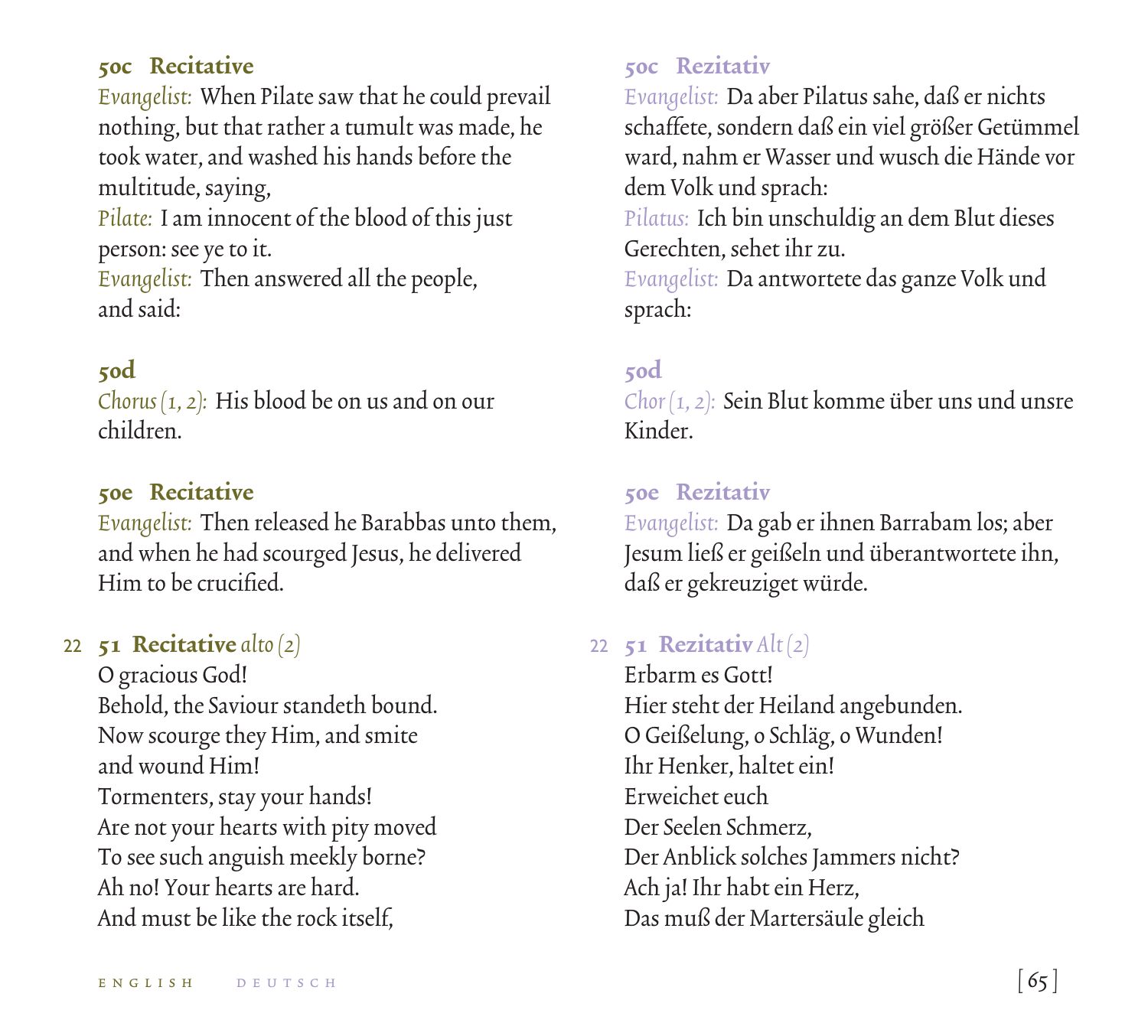Nay, more unyielding still. Have pity! Stay your hands!

# 23  $52$  Aria alto  $(2)$

Be my weeping and my wailing Unavailing, Still receive my willing heart. When Thy suff rings are completed, When at God's right hand Thou art seated, Let me have in Thee a part.

# <sup>24</sup> 53a Recitative

Evangelist: Then the soldiers of the governor took Jesus into the common hall, and gathered unto Him the whole band of soldiers, and stripped Him, and put on Him a scarlet robe, and when they had platted a crown of thorns, they put it upon His head, and a reed in His right hand, and they bowed the knee before Him, and mocked Him, and said:

# 53b

Chorus (1, 2): Hail, Hail, King of the Jews!

# 53c Recitative

Evangelist: And they spit upon Him, and took the reed, and smote Him on the head.

Und noch viel härter sein. Erbarmt euch, haltet ein!

# 23 52 Arie  $Alt(2)$

Können Tränen meiner Wangen Nichts erlangen, O, so nehmt mein Herz hinein! Aber laßt es bei den Fluten, Wenn die Wunden milde bluten, Auch die Opferschale sein!

# <sup>24</sup> 53a Rezitativ

Evangelist: Da nahmen die Kriegsknechte des Landpflegers Jesum zu sich in das Richthaus und sammleten über ihn die ganze Schar und zogen ihn aus und legeten ihm einen Purpurmantel an und flochten eine dornene Krone und satzten sie auf sein Haupt und ein Rohr in seine rechte Hand und beugeten die Knie vor ihm und spotteten ihn und sprachen:

#### 53b

Chor (1, 2): Gegrüßet seist du, Jüdenkönig!

#### 53c Rezitativ

Evangelist: Und speieten ihn an und nahmen das Rohr und schlugen damit sein Haupt.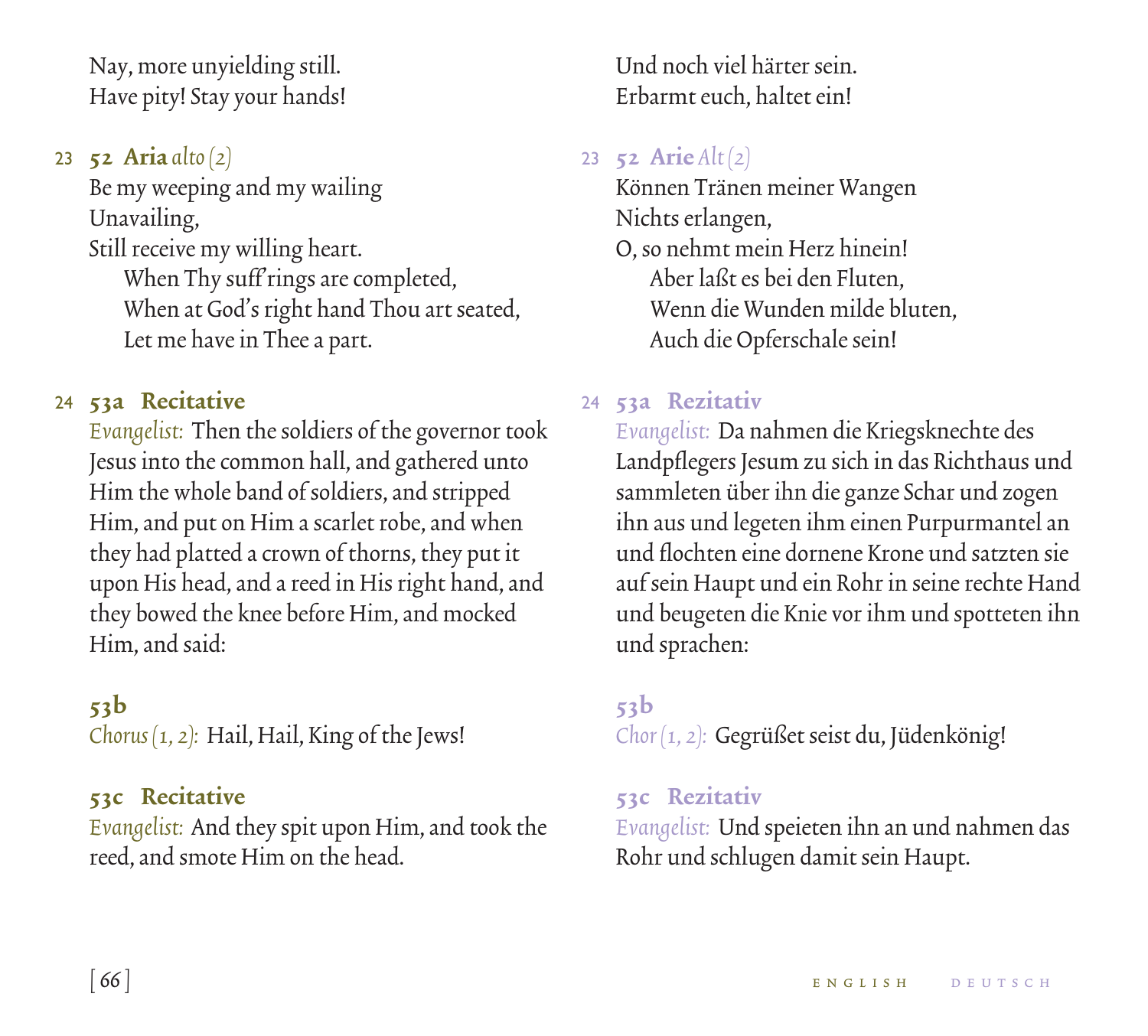# 25 54 Chorale

O sacred head sore wounded, Defiled and put to scorn! O Kingly Head surrounded With mocking crown of thorn! What sorrow mars Thy grandeur? Can death Thy bloom deflower? O countenance whose splendour The hosts in heaven adore.

The beauty long desired, Hath vanished from our sight. Thy power is all expired, And quenched the Light of Light. Ah me! For whom Thou diest, Hide not so far Thy grace; Show me, o Love most highest, The brightness of Thy face.

# 25 54 Choral

O Haupt voll Blut und Wunden, Voll Schmerz und voller Hohn, O Haupt, zu Spott gebunden Mit einer Dornenkron, O Haupt, sonst schön gezieret Mit höchster Ehr und Zier, Jetzt aber hoch schimpfieret, Gegrüßet seist du mir!

Du edles Angeschichte, Dafür sonst schrickt und scheut Das große Weltgewichte, Wie bist du so bespeit; Wie bist du so erbleichet! Wer hat dein Augenlicht, Dem sonst kein Licht nicht gleichet, So schändlich zugericht'?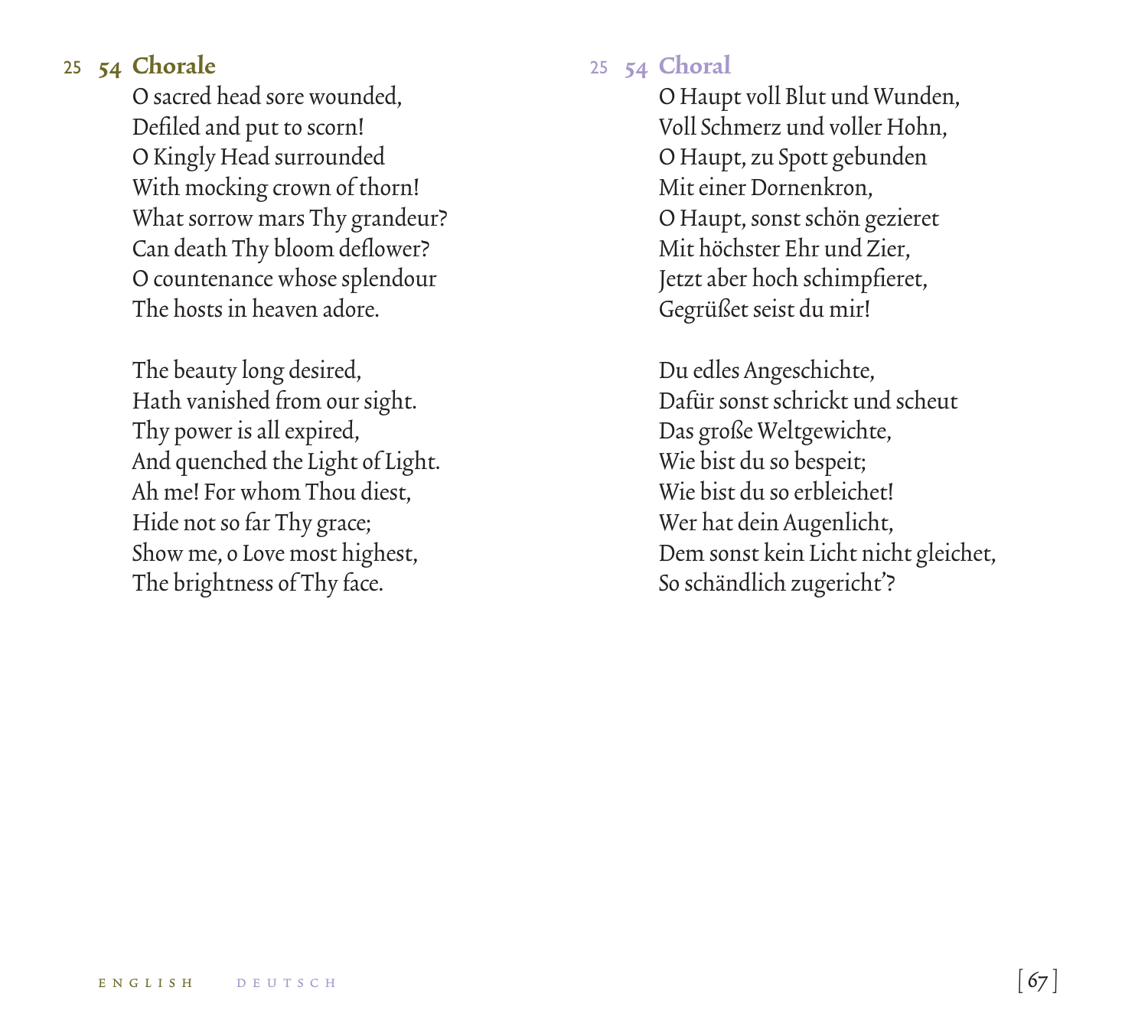#### compact disc 3

#### compact disc 3

#### <sup>1</sup> 55 Recitative

Evangelist: And after that they had mocked Him they took the robe off from Him, and put His own raiment on Him, and led Him away, to crucify Him. And as they came out, they found a man of Cyrene, Simon by name, him compelled they to bear His cross.

# 2 56 Recitative bass  $(1)$

The flesh must even be crucified. If we would follow Christ: Each sinful lust must be subdued, Though sore the conflict be.

# $3\quad 57 \text{ Aria bass}(1)$

Come blessed cross, thus will I sing, My Saviour ever give it me. Should burdens ever too heavy be, I'll cast them on my Saviour King.

# <sup>4</sup> 58a Recitative

Evangelist: When they were come unto a place called Golgotha (that is, a place of a skull), they gave Him vinegar to drink mingled with gall. And when He had tasted it, He would not drink. And they crucified Him, and parted His garments,

### <sup>1</sup> 55 Rezitativ

Evangelist: Und da sie ihn verspottet hatten, zogen sie ihm den Mantel aus und zogen ihm seine Kleider an und führeten ihn hin, daß sie ihn kreuzigten. Und indem sie hinausgingen, funden sie einen Menschen von Kyrene mit Namen Simon; den zwungen sie, daß er ihm sein Kreuz trug.

# 2 56 Rezitativ Ba $\beta(1)$

Ja freilich will in uns das Fleisch und Blut Zum Kreuz gezwungen sein; Je mehr es unsrer Seele gut, Je herber geht es ein.

# 3 57 Arie Ba $\beta(1)$

Komm, süßes Kreuz, so will ich sagen, Mein Jesu, gib es immer her! Wird mir mein Leiden einst zu schwer, So hilfst du mir es selber tragen.

# <sup>4</sup> 58a Rezitativ

Evangelist: Und da sie an die Stätte kamen mit Namen Golgatha, das ist verdeutschet Schädelstätt, gaben sie ihm Essig zu trinken mit Gallen vermischet; und da er's schmeckete, wollte er's nicht trinken. Da sie ihn aber gekreuziget hatten,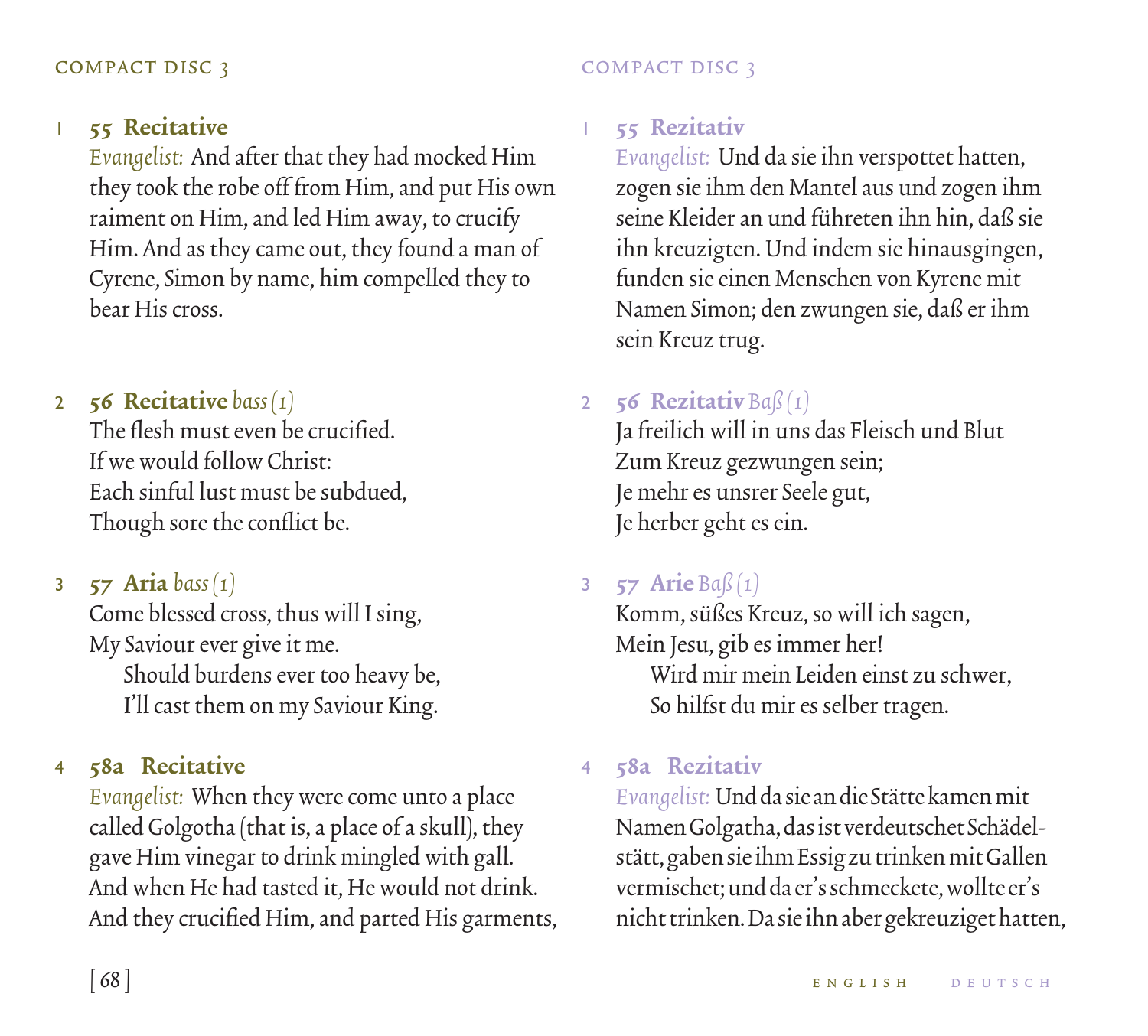casting lots; that it might be fulfilled, which was spoken by the prophet: "They parted My garments among them, and upon My vesture did they cast lots." And sitting down, they watched Him there. And they set up over His head His accusation written, saying, "This is Jesus, the King of the Jews!" Then were there two thieves crucified with Him, one on the right hand, and another on the left. And they that passed by reviled Him, wagging their heads, and saying:

#### 58b

Chorus (1, 2): Thou that destroyest the temple of God, and buildest it in three days, Save Thyself, if Thou be the Son of God, come down from the cross.

#### 58c Recitative

Evangelist: Likewise also the chief priests mocking Him, with the scribes and elders said:

# 58d

Chorus (1, 2): He saved others, Himself He cannot save. If He be King of Israel, let Him now come down from the cross, and we will believe Him; He trusted in God, let Him deliver Him now, if He will have Him, for He hath said, I am the Son of God.

teilten sie seine Kleider und wurfen das Los darum, auf daß erfüllet würde, das gesagt ist durch den Propheten: "Sie haben meine Kleider unter sich geteilet, und über mein Gewand haben sie das Los geworfen." Und sie saßen allda und hüteten sein. Und oben zu seinen Häupten hefteten sie die Ursach seines Todes beschrieben, nämlich: "Dies ist Jesus, der Jüden König." Und da wurden zween Mörder mit ihm gekreuziget, einer zur Rechten und einer zur Linken. Die aber vorübergingen, lästerten ihn und schüttelten ihre Köpfe und sprachen:

# 58b

Chor (1, 2): Der du den Tempel Gottes zerbrichst und bauest ihn in dreien Tagen, hilf dir selber! Bist du Gottes Sohn, so steig herab vom Kreuz!

#### 58c Rezitativ

Evangelist: Desgleichen auch die Hohenpriester spotteten sein samt den Schriftgelehrten und Ältesten und sprachen:

# 58d

Chor (1, 2): Andern hat er geholfen und kann ihm selber nicht helfen. Ist er der König Israel, so steige er nun vom Kreuz, so wollen wir ihm glauben. Er hat Gott vertrauet, der erlöse ihn nun, lüstet's ihn; denn er hat gesagt: Ich bin Gottes Sohn.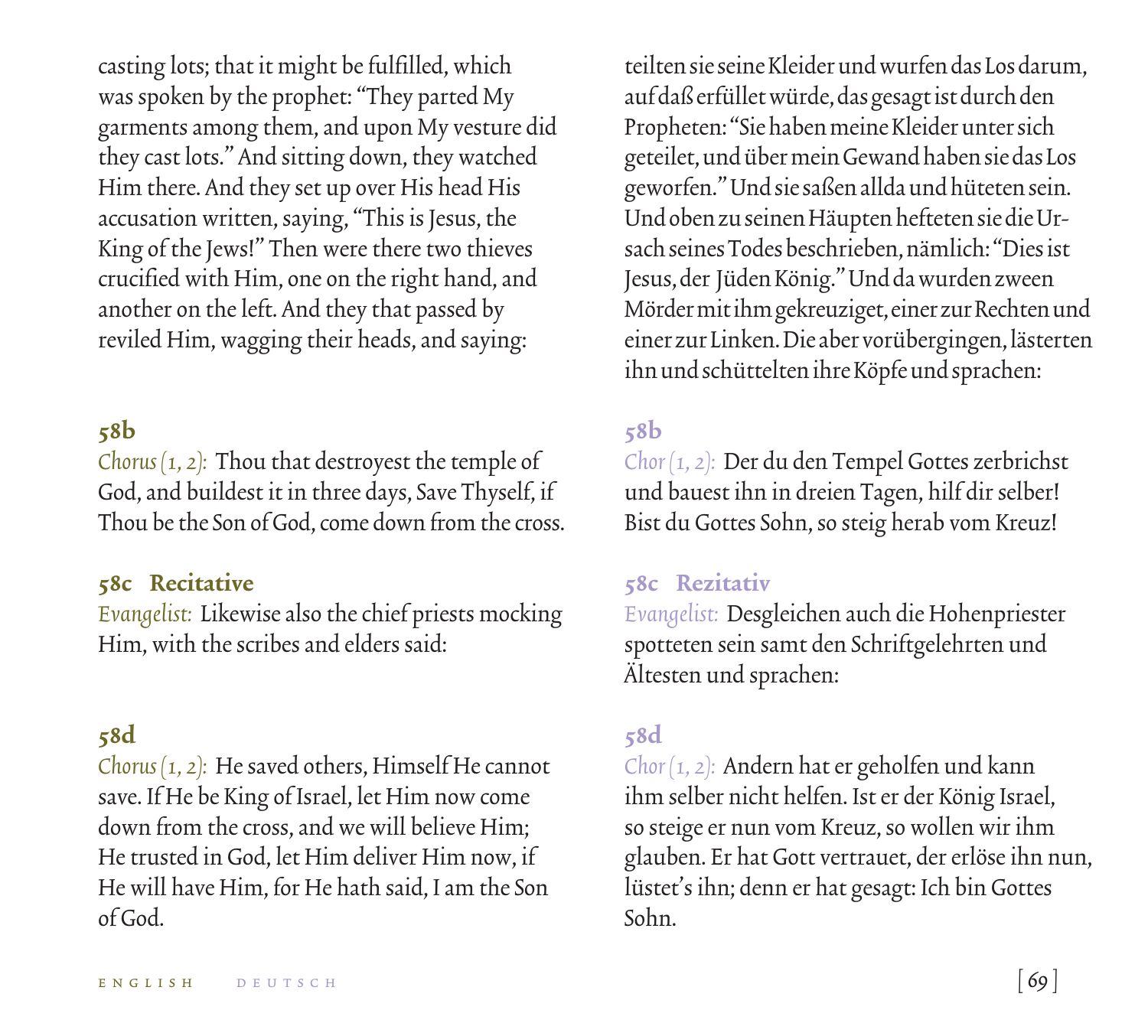#### 58e Recitative

Evangelist: The thieves also which were crucified with Him cast the same in His teeth.

# 5 59 Recitative alto  $(1)$

Ah, Golgotha! Unhappy Gologotha! Twas there the Lord of glory vilely was rejected.

The blessed Saviour of the world, Here hangs upon th'accursed tree. The God who heav'n and earth created, On thee must perish from the earth, The innocent must die, as do the guilty. Ah! how this grief afflicts my soul. Ah, Golgotha! Unhappy Golgotha!

6 60 Aria alto  $(1)$  and Chorus  $(2)$ See ye, see the Saviour's outstretched Hands! He would draw us to Himself. Come! – Where? – In Jesus' bosom. Seek Redemption, seek ye mercy, Seek them! – Where? – In Jesus' bosom. Live ye, die ye, rest ye here, Ye whom sin and guilt oppress, Rest. – Where? – In Jesus' bosom.

# 58e Rezitativ

Evangelist: Desgleichen schmäheten ihn auch die Mörder, die mit ihm gekreuziget waren.

# 5 59 Rezitativ Alt $(1)$

Ach Golgatha, unselges Golgatha! Der Herr der Herrlichkeit muß schimpflich hier verderben, Der Segen und das Heil der Welt Wird als ein Fluch ans Kreuz gestellt. Der Schöpfer Himmels und der Erden Soll Erd und Luft entzogen werden. Die Unschuld muß hier schuldig sterben, Das gehet meiner Seele nah; Ach Golgatha, unselges Golgatha!

# 6 60 Arie Alt $(1)$  mit Chor $(2)$

Sehet, Jesus hat die Hand, Uns zu fassen, ausgespannt, Kommt! - Wohin? - in Jesu Armen Sucht Erlösung, nehmt Erbarmen, Suchet! - Wo? - in Jesu Armen. Lebet, sterbet, ruhet hier, Ihr verlass'nen Küchlein ihr, Bleibet - Wo? – in Jesu Armen.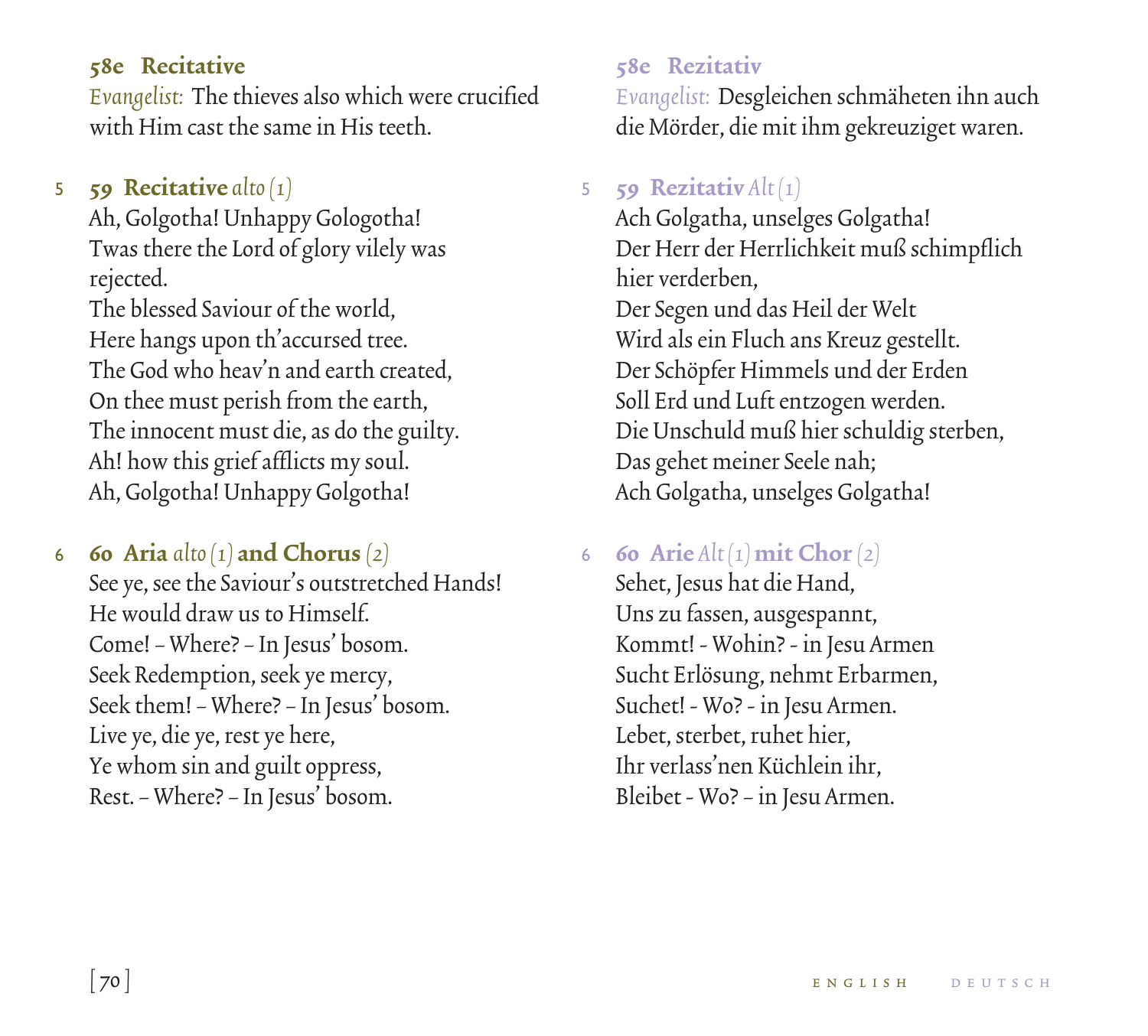# <sup>7</sup> 61a Recitative

Evangelist: Now from the sixth hour there was darkness over all the land until the ninth hour. And about the ninth hour. Jesus cried with a loud voice, saying,

Jesus: Eli, Eli, lama sabachthani.

Evangelist: That is to say, "My God, My God, why hast Thou forsaken Me?" Some of them that stood there, when they heard that, said,

# $61<sub>b</sub>$

Chorus (1): He calleth for Elias.

#### 61c Recitative

Evangelist: And straightway one of them ran, and took a sponge, and filled it with vinegar, and put it on a reed, and gave Him to drink. The rest said:

# 61d

Chorus (2): Let be, let us see whether Elias will come to save Him.

#### 61e Recitative

Evangelist: Jesus, when He had cried again with a loud voice, yielded up the ghost.

#### <sup>7</sup> 61a Rezitativ

Evangelist: Und von der sechsten Stunde an war eine Finsternis über das ganze Land bis zu der neunten Stunde. Und um die neunte Stunde schriee Jesus laut und sprach: Jesus: Eli, Eli, lama asabthani? Evangelist: Das ist: Mein Gott, mein Gott, warum hast du mich verlassen? Etliche aber, die da stunden, da sie das höreten, sprachen sie:

#### 61b

Chor (1): Der rufet dem Elias!

#### 61c Rezitativ

Evangelist: Und bald lief einer unter ihnen, nahm einen Schwamm und füllete ihn mit Essig und steckete ihn auf ein Rohr und tränkete ihn. Die andern aber sprachen:

# 61d

Chor (2): Halt! laß sehen, ob Elias komme und ihm helfe?

#### 61e Rezitativ

Evangelist: Aber Jesus schriee abermal laut und verschied.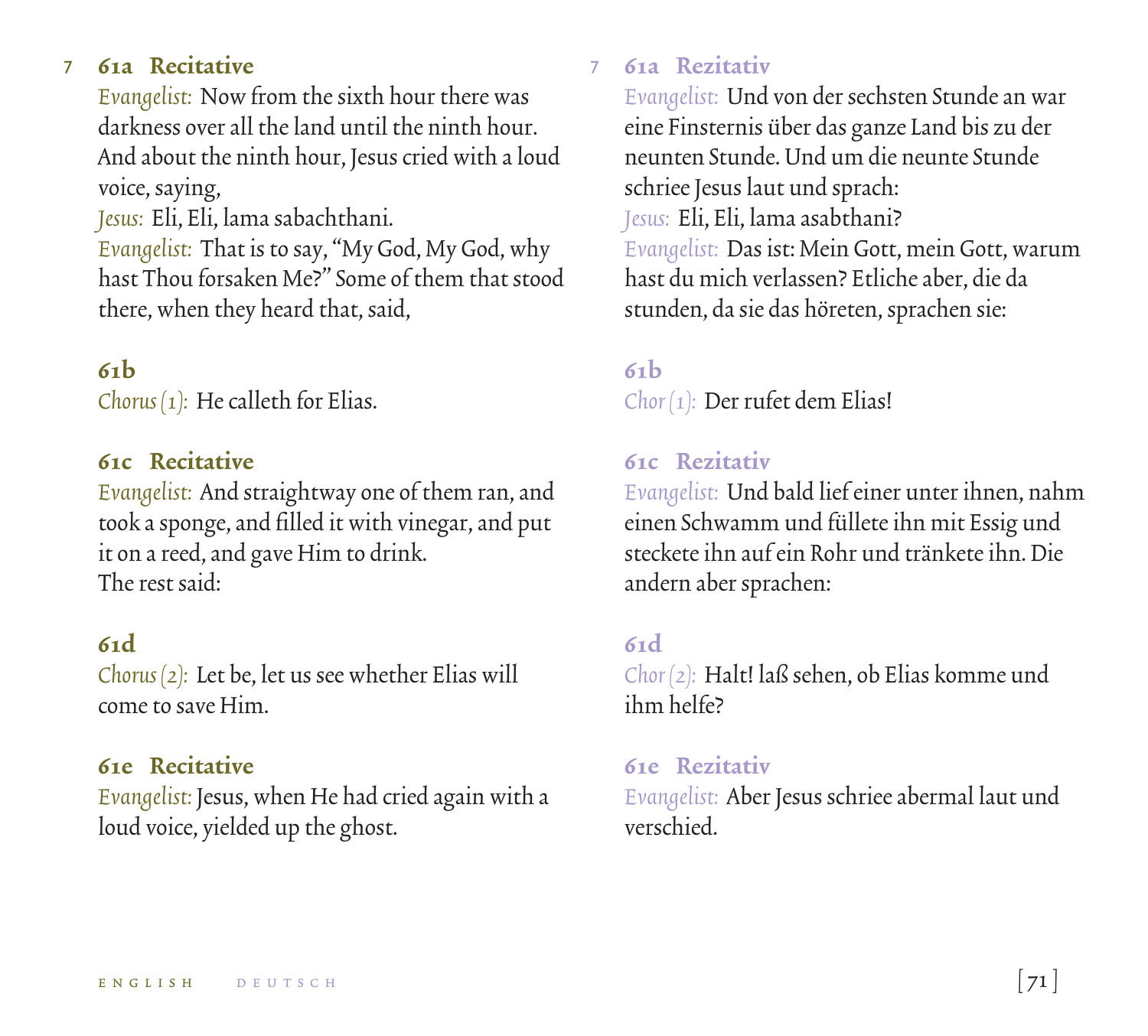# <sup>8</sup> 62 Chorale

Be near me, Lord, when dying, O part not Thou from me! And to my succour flying, Come, Lord, and set me free! And when my heart must languish In death's last awful throe, Release me from mine anguish, By Thine own pain and woe.

# <sup>9</sup> 63a Recitative

Evangelist: And behold, the veil of the temple was rent in twain, from the top unto the bottom, and the earth did quake, and the rocks rent. And the graves were opened, and there arose many bodies of the saints which had slept, and came out of the graves after His resurrection, and went into the holy city, and appeared unto many. Now when the centurion, and they that were with him, watching Jesus, saw the earthquake, and those things that were done, they feared greatly, saying,

# $6<sub>3</sub>b$

Chorus (1, 2): Truly, this was the Son of God.

# 63c Recitative

And many women were there (beholding afar off) which followed Jesus from Galilee, ministering

# 8 62 Choral

Wenn ich einmal soll scheiden, So scheide nicht von mir, Wenn ich den Tod soll leiden, So tritt du denn herfür! Wenn mir am allerbängsten Wird um das Herze sein So reiß mich aus den Ängsten Kraft deiner Angst und Pein!

# <sup>9</sup> 63a Rezitativ

Evangelist: Und siehe da, der Vorhang im Tempel zerriß in zwei Stück von oben an bis unten aus. Und die Erde erbebete, und die Felsen zerrissen, und die Gräber täten sich auf, und stunden auf viel Leiber der Heiligen, die da schliefen, und gingen aus den Gräbern nach seiner Auferstehung und kamen in die heilige Stadt und erschienen vielen. Aber der Hauptmann und die bei ihm waren und bewahreten Jesum, da sie sahen das Erdbeben und was da geschah, erschraken sie sehr und sprachen:

# $6<sub>3</sub>b$

Chor (1, 2): Wahrlich, dieser ist Gottes Sohn gewesen.

# 63c Rezitativ

Evangelist: Und es waren viel Weiber da, die von ferne zusahen, die da waren nachgefolget aus Galiläa und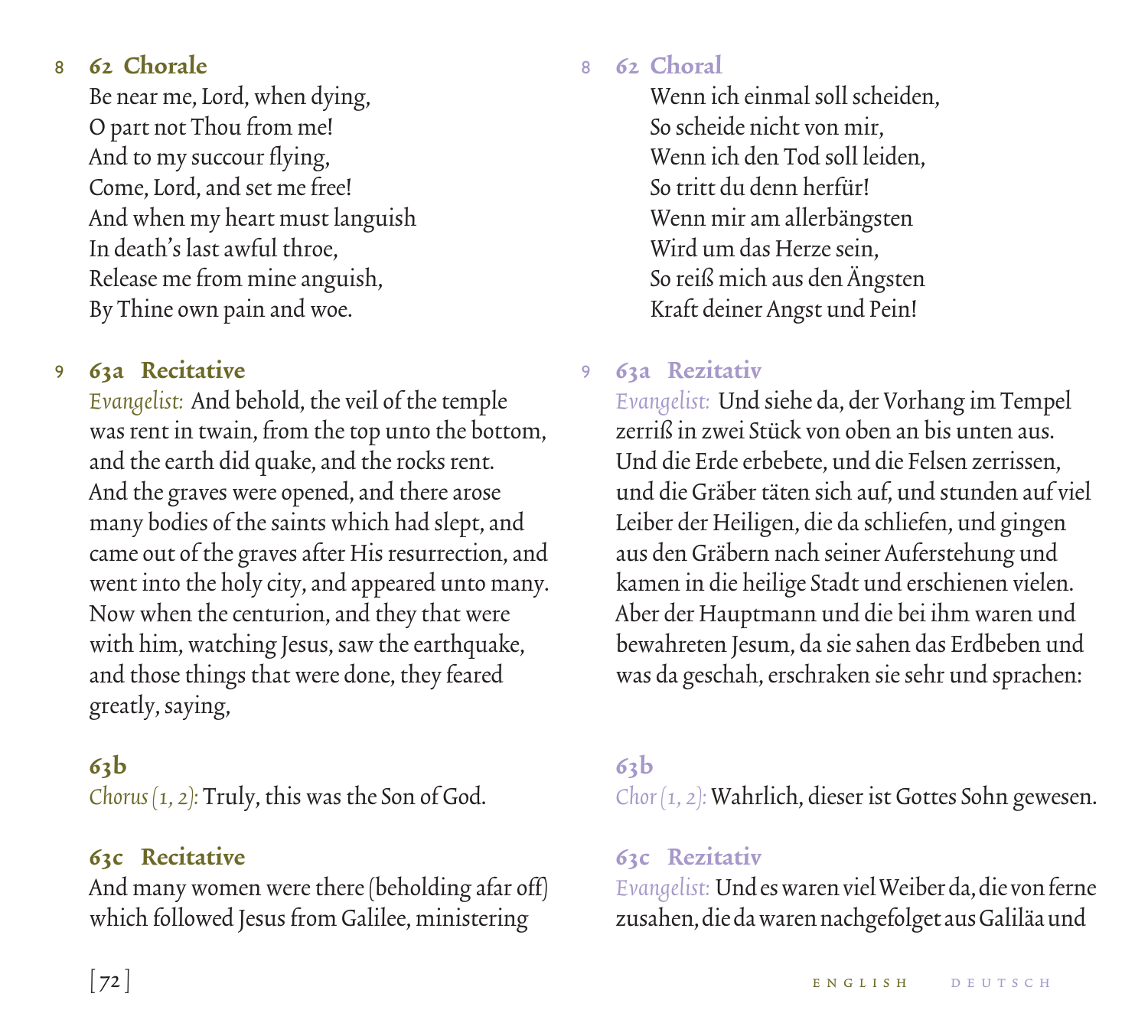unto Him. Among which was Mary Magdalene, and Mary the mother of James and Joses, and the mother of Zebedee's children. When the even was come, there came a rich man of Arimathea, named Joseph, who also himself was Jesus' disciple: He went to Pilate, and begged the body of Jesus. Then Pilate commanded the body to be delivered.

#### 10  $64$  Recitative bass (1)

At evening, hour of calm and peace, Was Adam's fall made manifest: At evening, too, the Lord's redeeming love; At evening homeward turned the dove And bore the olive-leaf as token. O beauteous time! O evening hour! Our lasting peace is now with God made sure, For Jesus hath His Cross endured. His body sinks to rest. Go, loving servant, ask thou it - Go, be it thine, the lifeless Saviour's Body. O, wond'rous Gift! A precious, holy burden.

#### 11 65 Aria bass  $(1)$

Make thee clean, my heart, from sin. Unto Jesus give thou welcome. So within my cleansed breast Shall He rest,

Dwelling evermore within me, World, depart; let Jesus in!

hatten ihm gedienet, unter welchen war Maria Magdalena und Maria, die Mutter Jacobi und Joses, und die Mutter der Kinder Zebedäi. Am Abend aber kam ein reicher Mann von Arimathia, der hieß Joseph, welcher auch ein Jünger Jesu war, der ging zu Pilato und bat ihn um den Leichnam Jesu. Da befahl Pilatus, man sollte ihm ihn geben.

10  $64$  Rezitativ Ba $\beta(1)$ 

Am Abend, da es kühle war. Ward Adams Fallen offenbar; Am Abend drücket ihn der Heiland nieder. Am Abend kam die Taube wieder Und trug ein Ölblatt in dem Munde. O schöne Zeit! O Abendstunde! Der Friedensschluß ist nun mit Gott gemacht, Denn Jesus hat sein Kreuz vollbracht. Sein Leichnam kömmt zur Ruh, Ach! liebe Seele, bitte du, Geh, lasse dir den toten Jesum schenken, O heilsames, o köstlichs Angedenken!

#### 11 65 Arie Ba $\beta$ (1)

Mache dich, mein Herze, rein, Ich will Jesum selbst begraben. Denn er soll nunmehr in mir Für und für Seine süße Ruhe haben. Welt, geh aus, laß Jesum ein!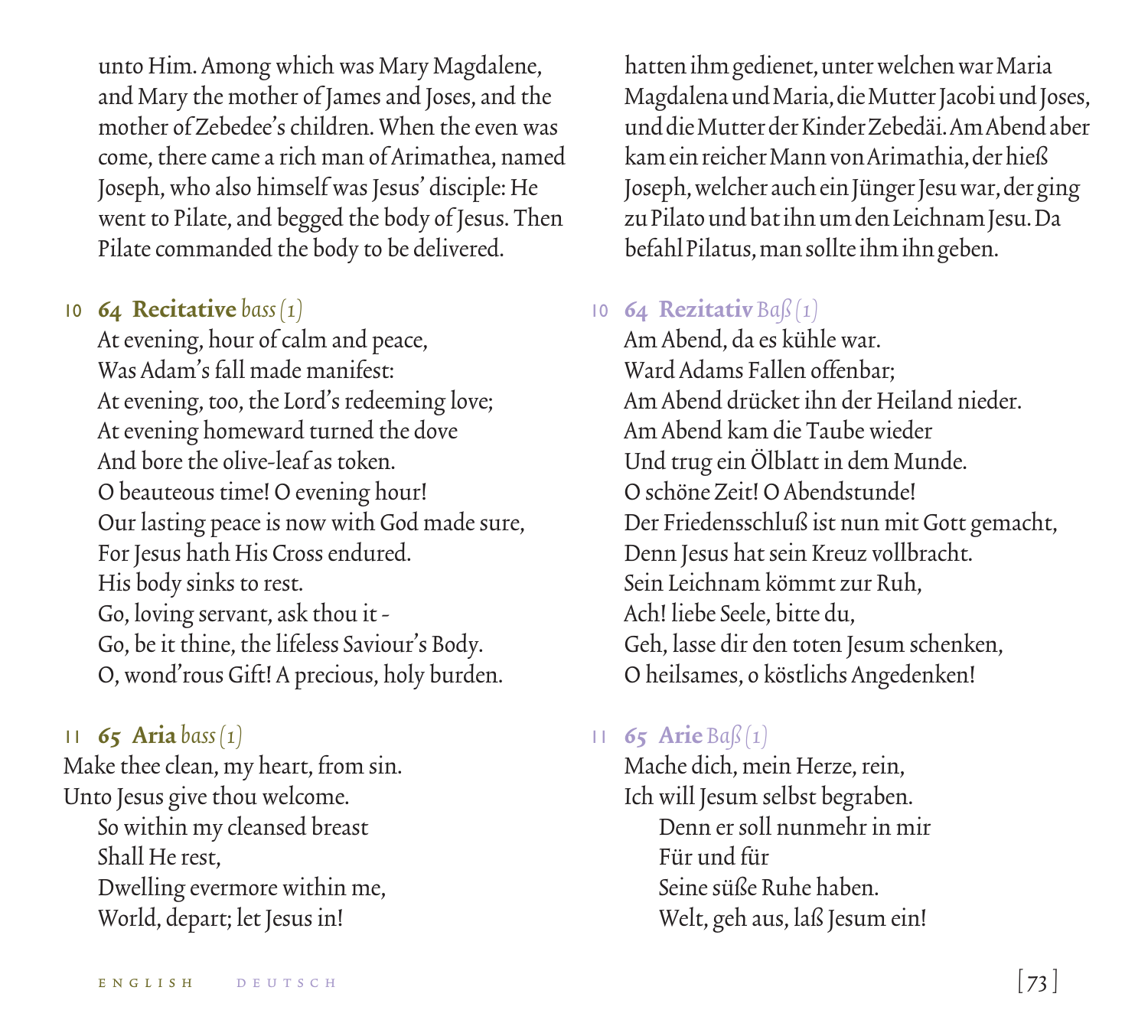#### <sup>12</sup> 66a Recitative

Evangelist: And when Joseph had taken the body, he wrapped it in a clean linen cloth, and laid it in his own new tomb, which he had hewn out in the rock; and he rolled a great stone to the door of the sepulchre, and he departed. And there was Mary Magdalene, and the other Mary, sitting over against the sepulchre. Now the next day that followed the day of the preparation, the chief priest and the Pharisees came together unto Pilate, saying:

#### 66b

Chorus  $(1, 2)$ : Sir, we remember that that deceiver said, while He was yet alive, "After three days I will rise again." Therefore command the grave to be made sure, until the third day, lest His disciples come by night and steal Him away, and say unto the people, "He is risen from the dead", so the last error shall be worse than the first.

#### 66c Recitative

Evangelist: Pilate said unto them: Pilate: Ye have a watch, go your way, make it as sure as you can.

Evangelist: So they went, and made the sepulchre sure, sealing the stone, and setting a watch.

#### <sup>12</sup> 66a Rezitativ

Evangelist: Und Joseph nahm den Leib und wickelte ihn in ein rein Leinwand und legte ihn in sein eigen neu Grab, welches er hatte lassen in einen Fels hauen, und wälzete einen großen Stein vor die Tür des Grabes und ging davon. Es war aber allda Maria Magdalena und die andere Maria, die satzten sich gegen das Grab. Des andern Tages, der da folget nach dem Rüsttage, kamen die Hohenpriester und Pharisäer sämtlich zu Pilato und sprachen:

### 66b

Chor (1, 2): Herr, wir haben gedacht, daß dieser Verführer sprach, da er noch lebete: Ich will nach dreien Tagen wieder auferstehen. Darum befiehl, daß man das Grab verwahre bis an den dritten Tag, auf daß nicht seine Jünger kommen und stehlen ihn und sagen zu dem Volk: Er ist auferstanden von den Toten, und werde der letzte Betrug ärger denn der erste!

#### 66c Rezitativ

Evangelist: Pilatus sprach zu ihnen: Pilatus: Da habt ihr die Hüter; gehet hin und verwahret's, wie ihr's wisset! Evangelist: Sie gingen hin und verwahreten das Grab mit Hütern und versiegelten den Stein.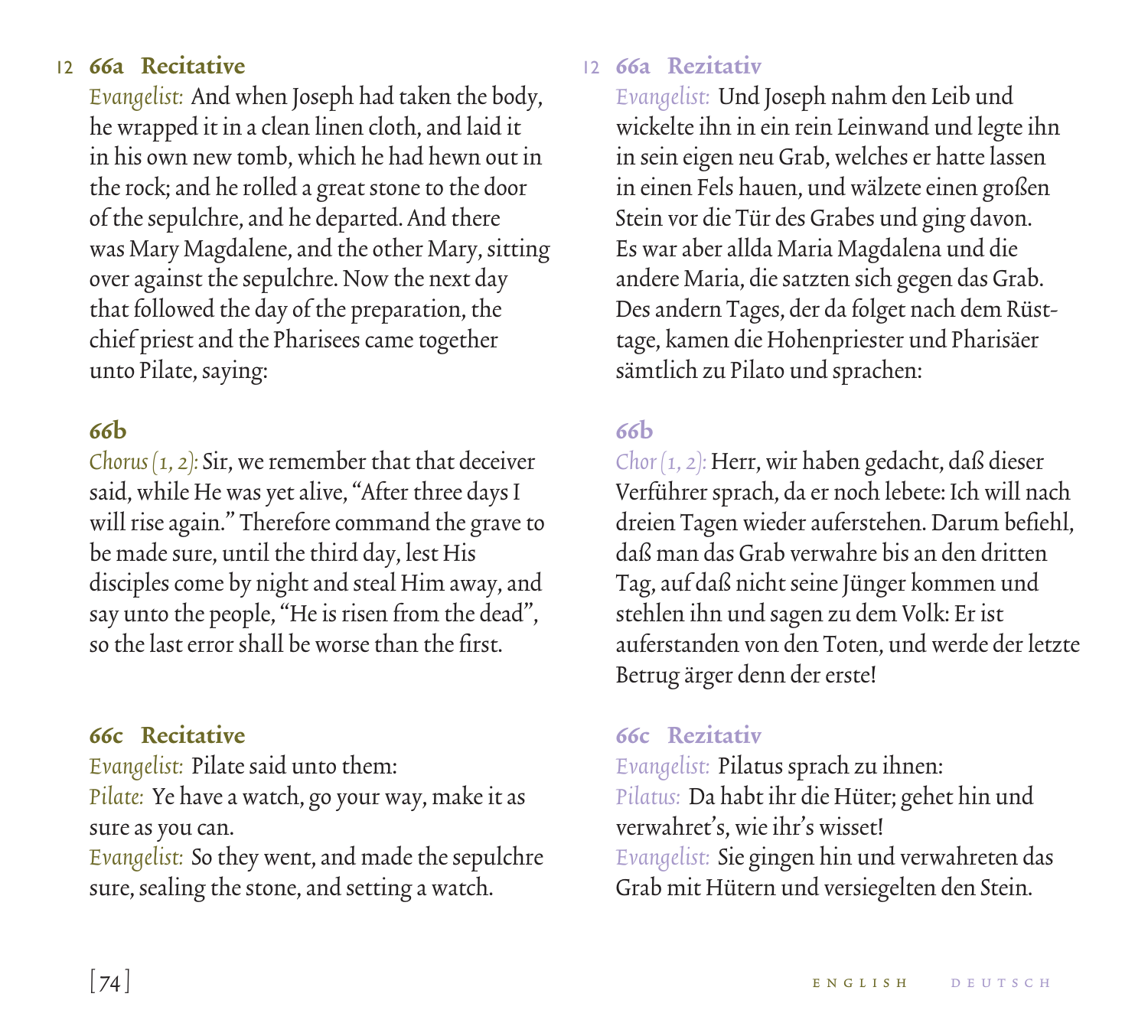## 13 67 Recitative soprano, alto, tenor, bass  $(1)$

and Chorus (2)

Bass: And now the Lord to rest is laid. Chorus: Lord Jesus, fare Thee well! Tenor: His task is o'er; For all our sins He hath atoned.

Chorus: Lord Jesus, fare Thee well! Alto: O weary, broken Body! See, with repentant tears we would bedew it, Which our offence to such a death has brought. Chorus: Lord Jesus, fare Thee well! Soprano: While life shall last, O let Thy suffering claim our love, Since Thou for man salvation sure hast wrought. Chorus: Lord Jesus, fare Thee well!

### <sup>14</sup> 68 Chorus(1, 2)

In tears of grief, dear Lord, we leave Thee. Hearts cry to Thee, o Saviour dear. Lie Thou softly, softly here.

Rest Thy worn and bruised Body. Lie Thou softly, softly here. At Thy grave, o Jesu blest. May the sinner, worn with weeping, Comfort find in Thy dear keeping, And the weary soul find rest. Sleep in peace, sleep Thou In the Father's breast.

#### 13 67 Rezitativ Sopran, Alt. Tenor, Ba $\beta$ (1) mit Chor (2)

Baß: Nun ist der Herr zur Ruh gebracht. Chor: Mein Jesu, gute Nacht! Tenor: Die Müh ist aus, die unsre Sünden ihm gemacht. Chor: Mein Jesu, gute Nacht! Alt: O selige Gebeine, Seht, wie ich euch mit Buß und Reu beweine, Daß euch mein Fall in solche Not gebracht! Chor: Mein Jesu, gute Nacht! Sopran: Habt lebenslang Vor euer Leiden tausend Dank, Daß ihr mein Seelenheil so wert geacht'. Chor: Mein Jesu, gute Nacht!

### 14 **68 Chor** $(1, 2)$

Wir setzen uns mit Tränen nieder Und rufen dir im Grabe zu: Ruhe sanfte, sanfte ruh! Ruht, ihr ausgesognen Glieder! Euer Grab und Leichenstein Soll dem ängstlichen Gewissen Ein bequemes Ruhekissen Und der Seelen Ruhstatt sein. Höchst vergnügt schlummern da die Augen ein.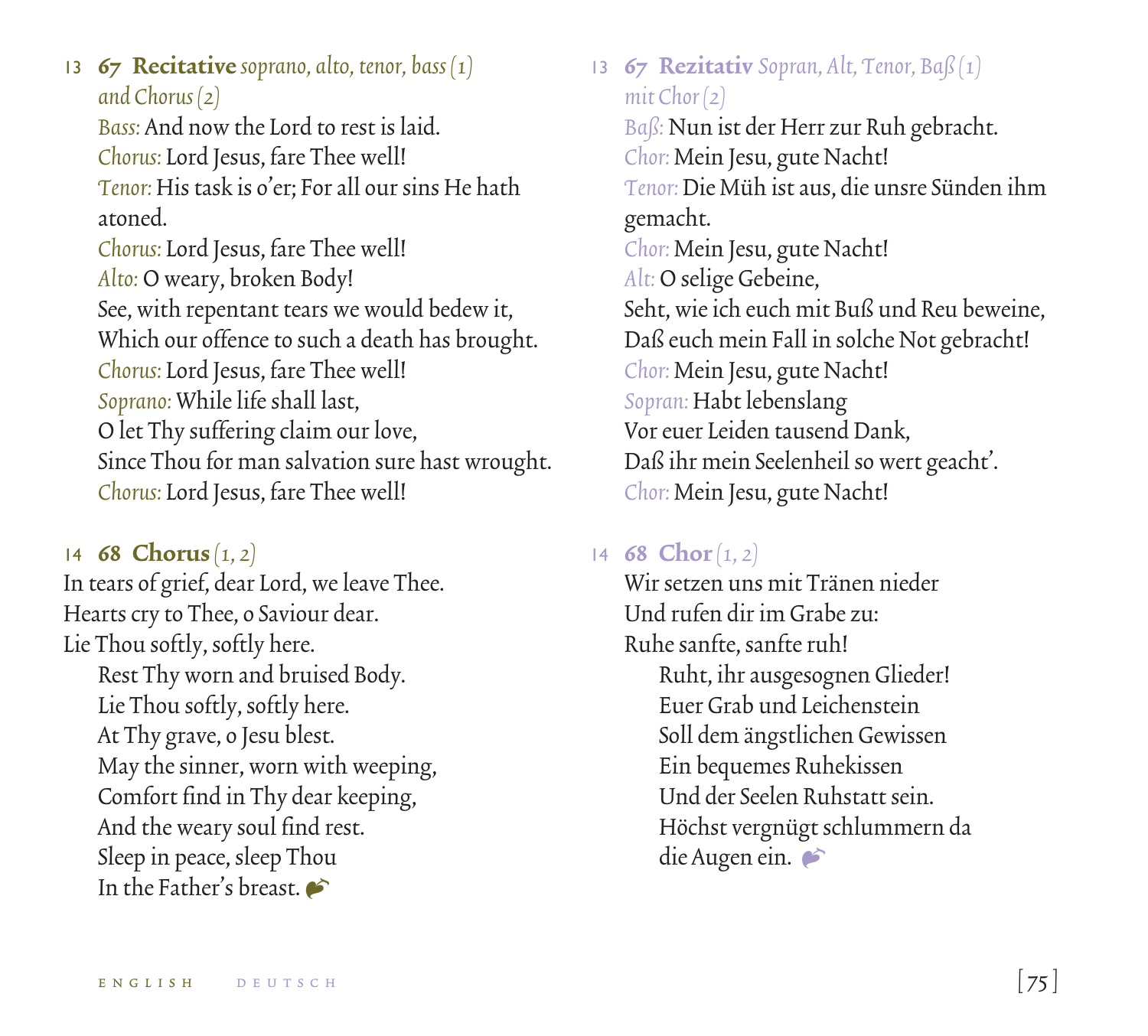# The Netherlands Bach Society

HE NETHERLANDS BACH SOCIETY<br>is the oldest early music ensemble in t<br>Netherlands, and possibly in the worl-<br>Yet its artistic director Jos van Veldhov<br>and his musicians continue to search for new w<br>of presenting this music, is the oldest early music ensemble in the Netherlands, and possibly in the world. Yet its artistic director Jos van Veldhoven and his musicians continue to search for new ways of presenting this music, whether it be the traditional performances of the St Matthew Passion in Naarden, other works by Johann Sebastian Bach (1685-1750), or music by his predecessors, successors, contemporaries and fellow spirits. Many programmes are compiled in an original manner, refreshing our view of the various musical styles from Schütz and Monteverdi to Haydn and Mozart, and not least the central composer Bach. The flexibility of the ensemble enables the performance of secular and sacred repertoire in many different combinations. But first and foremost is the beauty and emotion, the quality and authenticity of the concert experience.

It is a long time since the activities of The Netherlands Bach Society were restricted to Naarden and the surrounding region of Holland. Today, the ensemble attracts growing international attention from major concert venues

and leading festivals, and plays an increasing and honourable role as a cultural ambassador.

In addition to its principal conductor Jos van Veldhoven, The Netherlands Bach Society also performs with leading early music specialists from the Netherlands and abroad, such as Rinaldo Alessandrini, Peter Dijkstra, Richard Egarr, Gustav Leonhardt, Paul McCreesh, Lars Ulrik Mortensen, Masaaki Suzuki and Alan Curtis.

#### Jos van Veldhoven

Jos van Veldhoven studied musicology at<br>JUtrecht University, and choral and orch Utrecht University, and choral and orchestral conducting at the Royal Conservatory in The Hague. He has been artistic director of The Netherlands Bach Society since 1983, in which capacity he regularly directs performances at home and abroad of the major works of Johann Sebastian Bach, his predecessors and contemporaries. Van Veldhoven also directs the Utrechts Barok Consort, which he founded in 1976. With these ensembles he has made a great number of national and international radio, TV and CD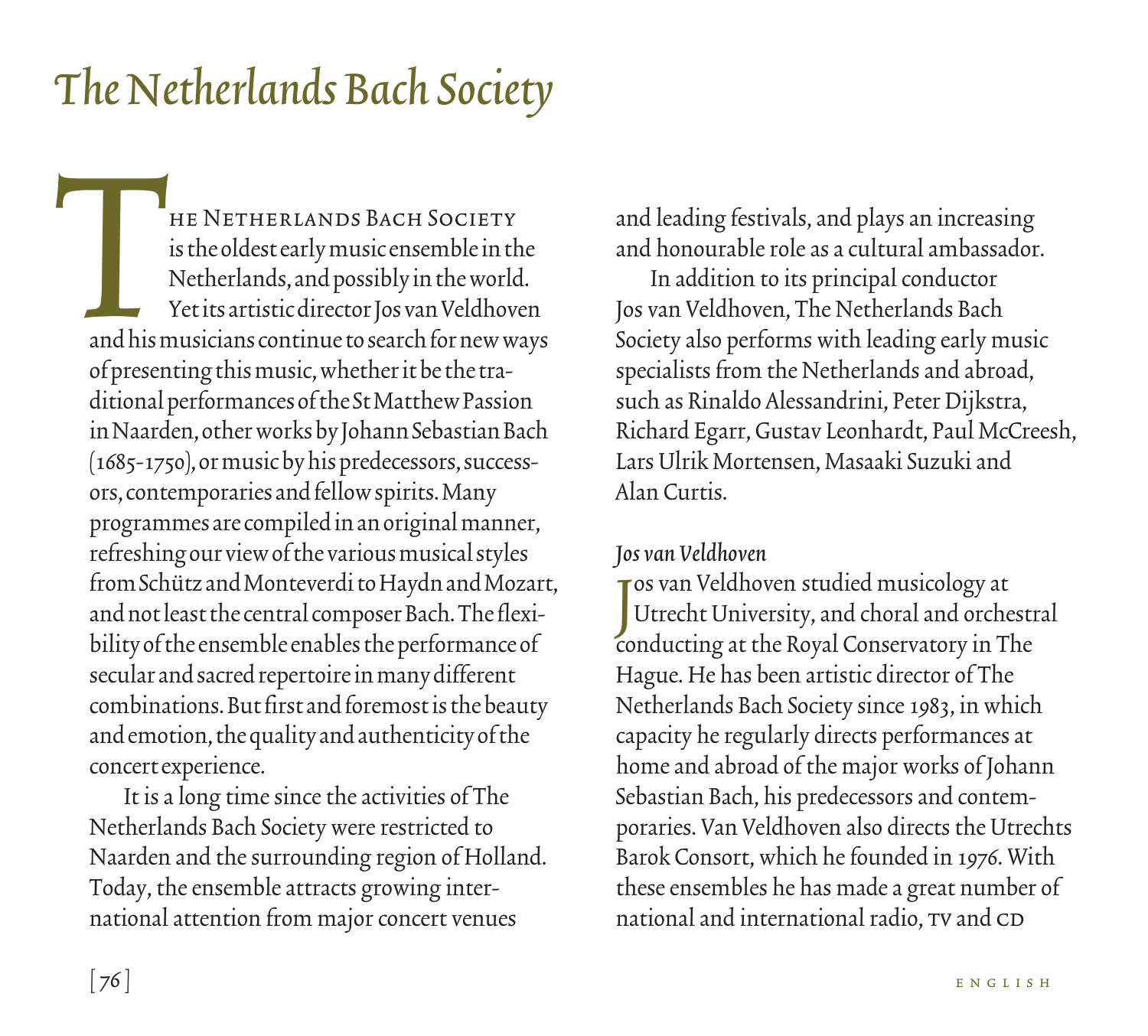recordings, and has appeared in festivals in the Netherlands, Europe, the United States and Japan. Jos van Veldhoven is a frequent guest conductor with Dutch and foreign orchestras, including Das Orchester der Beethovenhalle Bonn, The Tokyo Philharmonic Orchestra, the Robert Schumann Philharmonie, the Essener Philharmoniker, the Brabant Orchestra and the Limburg Symphony Orchestra. Since 2001 he has collaborated with director Dietrich Hilsdorf on a cycle of staged Handel oratorios at the opera houses of Bonn, Chemnitz and Essen.

Jos van Veldhoven has attracted frequent attention with performances of newly discovered repertoire within the realm of early music, including noteworthy performances of oratorios by Telemann and Graun, Vespers by Gastoldi, reconstructions of Bach's St Mark Passion, the so-called Köthener Trauer-Music and many unknown seventeenth-century dialogues. Van Veldhoven has conducted many contemporary premieres of Baroque operas by composers including Mattheson, Keiser, Andrea, Bononcini, Legrenzi, Conti and Scarlatti.

Jos van Veldhoven is professor of choral conducting at the Amsterdam Conservatory and the Royal Conservatory in The Hague. In 2007 he was appointed Knight of the Order of the Netherlands Lion for his pioneering services to early music.



Jos van Veldhoven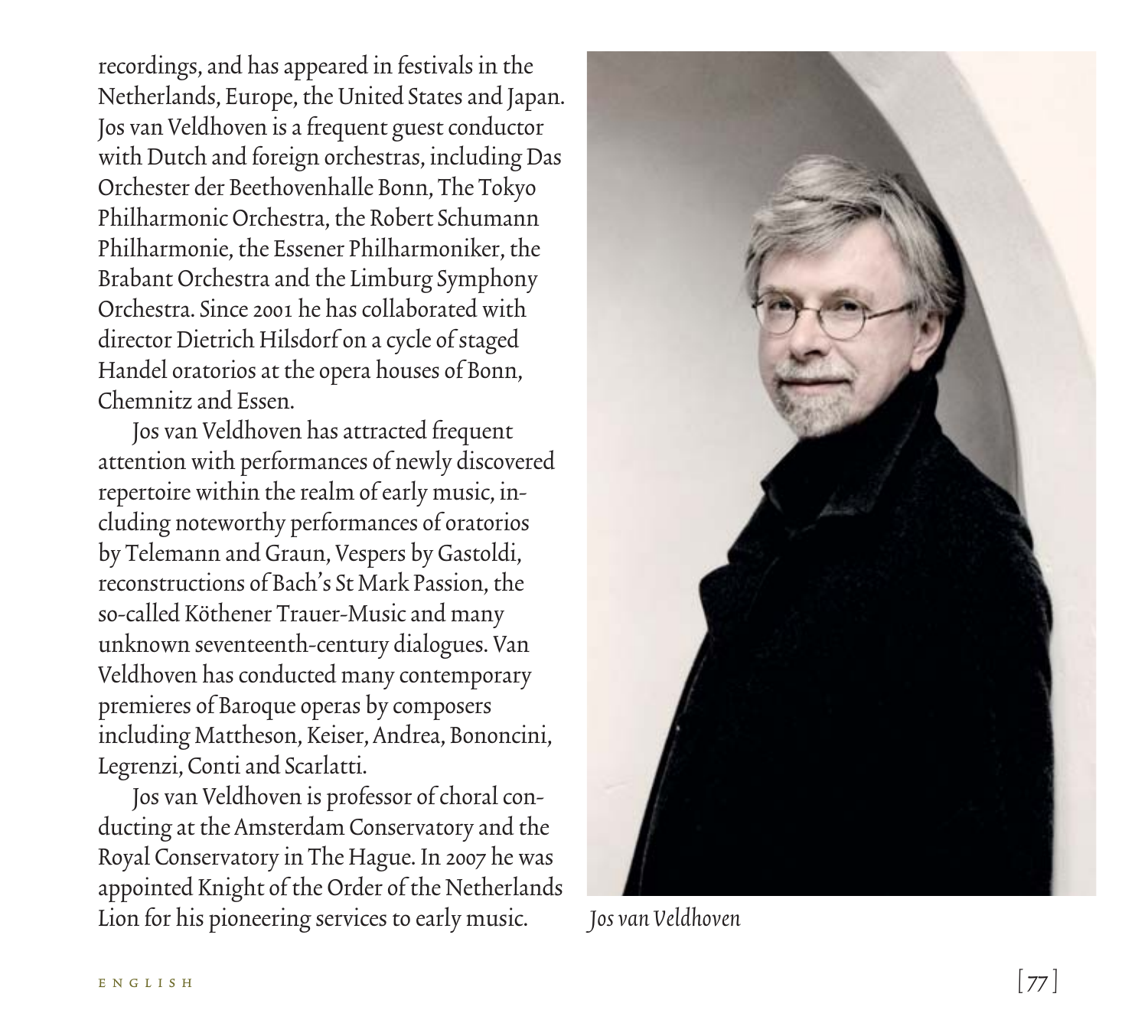

Amaryllis Dieltiens Siri Karoline Thornhill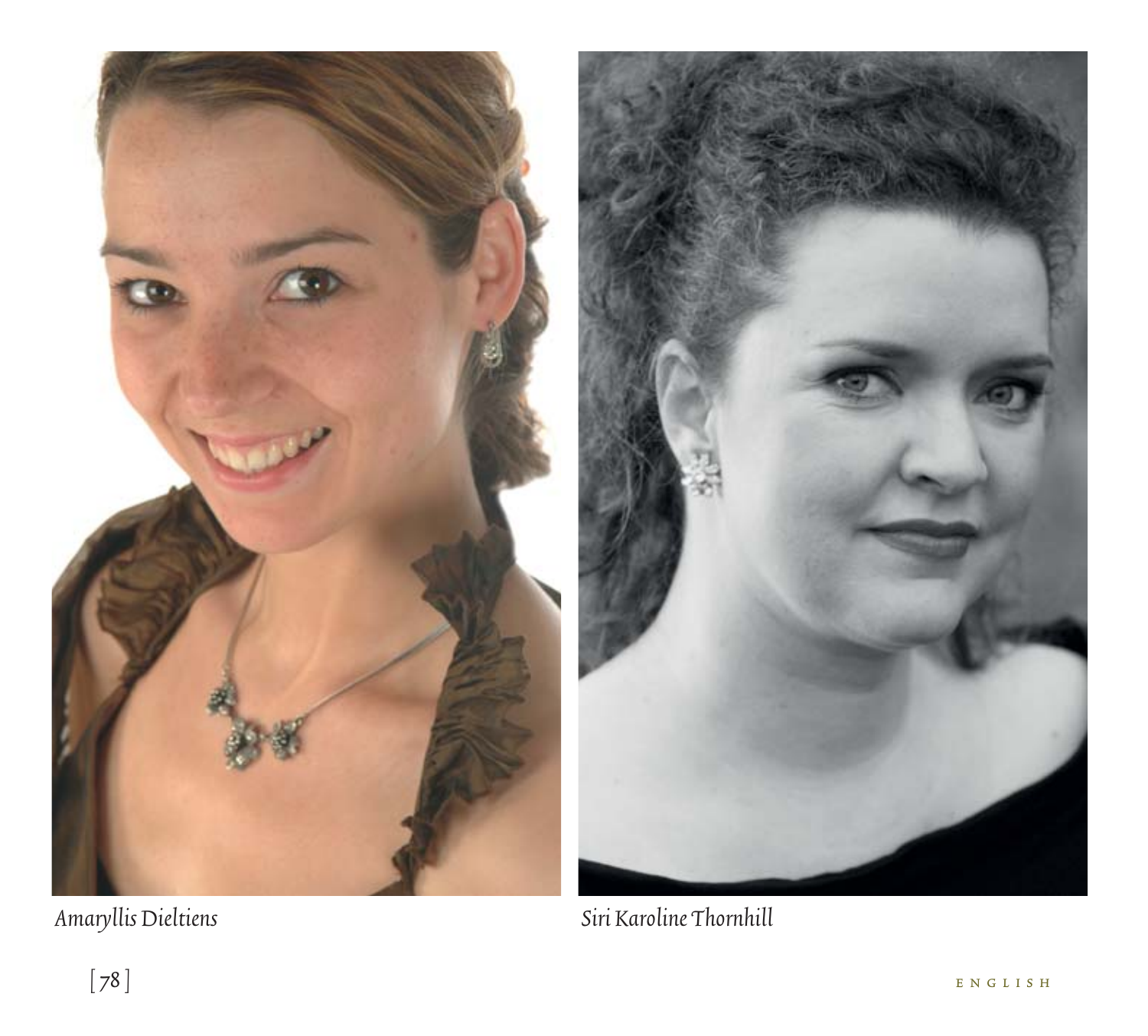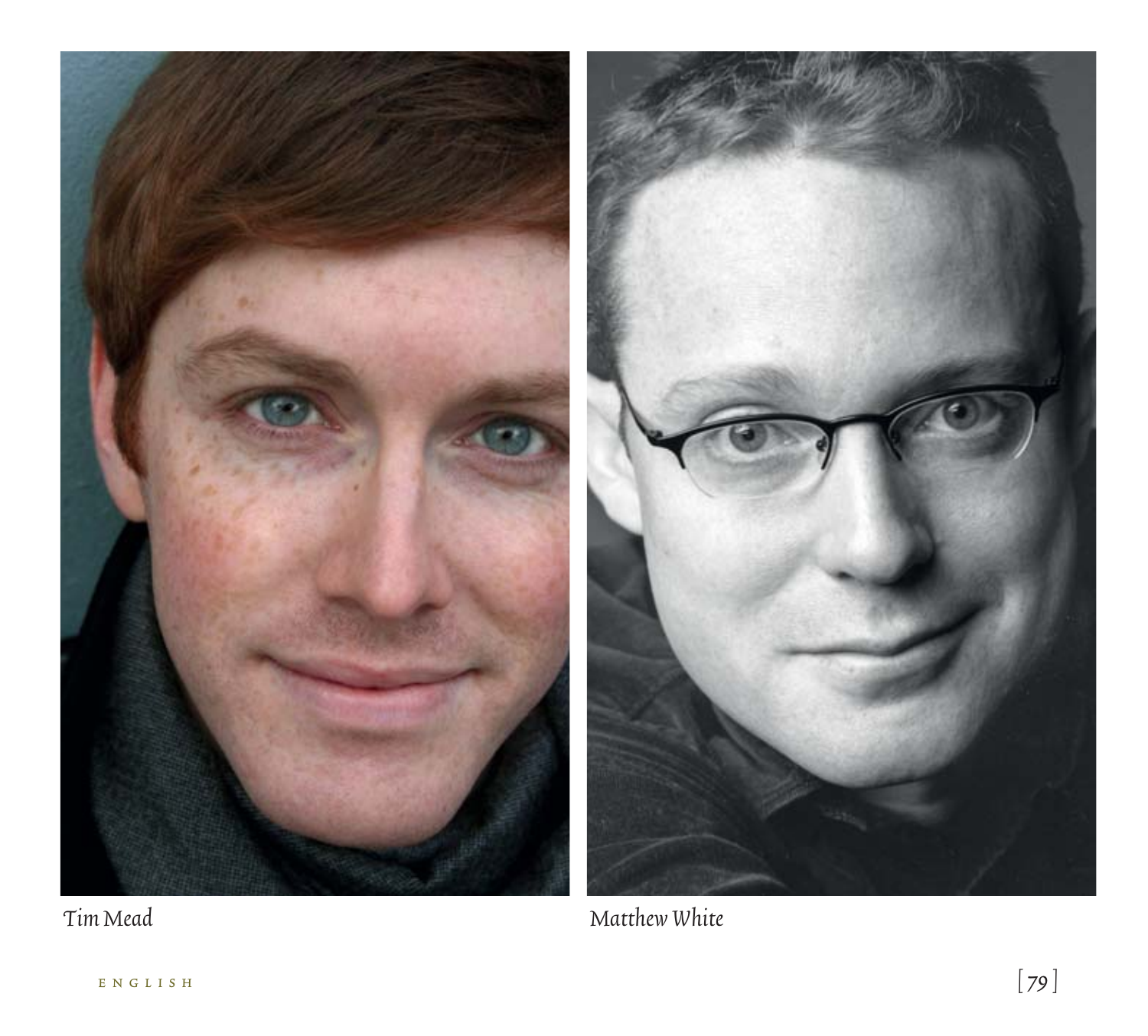Amaryllis Dieltiens

The Belgian soprano Amaryllis Dieltiens studied with Lieve Vanhaverbeke and her present coach Margreet Honig. She has sung recently with conductors including Richard Egarr, Jos van Veldhoven, Johannes Leertouwer, Erik Van Nevel, Jan Willem de Vriend and Jed Wentz. Her stage roles have included Morgana in Handel's Alcinaand Venus in Blow's Venus & Adonis.

#### Siri Karoline Thornhill

Siri Karoline Thornhill studied in Norway and<br>Sthe Netherlands, and attended masterclasses<br>with Christine Dovedsen, Elle Anedine Tar  $\sum$ the Netherlands, and attended masterclasses with Christina Deutekom, Elly Ameling, Ton Koopman and Jean Cox. Her busy concert and opera schedule includes a wide repertoire from early music to twentieth-century works. She has worked with conductors including Philippe Herreweghe, Harry Christophers, Andreas Spering and Sigiswald Kuijken. Siri Karoline Thornhill has sung at famous festivals all over the world and has appeared as a soloist with Collegium Vocale Orchestra, Freiburg Baroque Orchestra and the Bayerische Kammerphilharmonie. As an opera singer she has worked with Komische Oper Berlin, Freiburg Theater and Halle Opera.

Siri Karoline Thornhill has made many recordings for radio, TV and CD, including Brahms'

Deutsches Requiem, Bach cantatas and Handel's Imeneo, Messiah and Saul. This is the second time she has worked with The Netherlands Bach Society.

Tim Mead<br>Tim Mead began to sing as a chorister at King's Tim Mead began to sing as a chorister at King's College Cambridge, after which he studied with Robin Blaze in Londen. He is in demand as a soloist and appears in various famous opera houses and festivals, singing roles in operas such as Handel's Admeto, Cavalli's La Calisto and Birtwistle's The Minotaur (première). He works with conductors including Andreas Spering, William Christie, Alan Curtis, Paul Goodwin and Marcus Creed, and with orchestras such as The Academy of Ancient Music, Basel Kammerorchester, The Hanover Band and The King's Consort. Baroque repertoire is central to Mead's concert and recording career. Future plans include Handel's Rinaldo with the Bach Collegium Japan (Masaaki Suzuki) and concerts with the Rias Kammerchor (Hans-Christoph Rademann). Tim Mead has sung frequently with The Netherlands Bach Society.

Matthew White<br>The Canadian countertenor Matthew White The Canadian countertenor Matthew White<br>came quickly to international attention. His work took him to America but quickly to Europe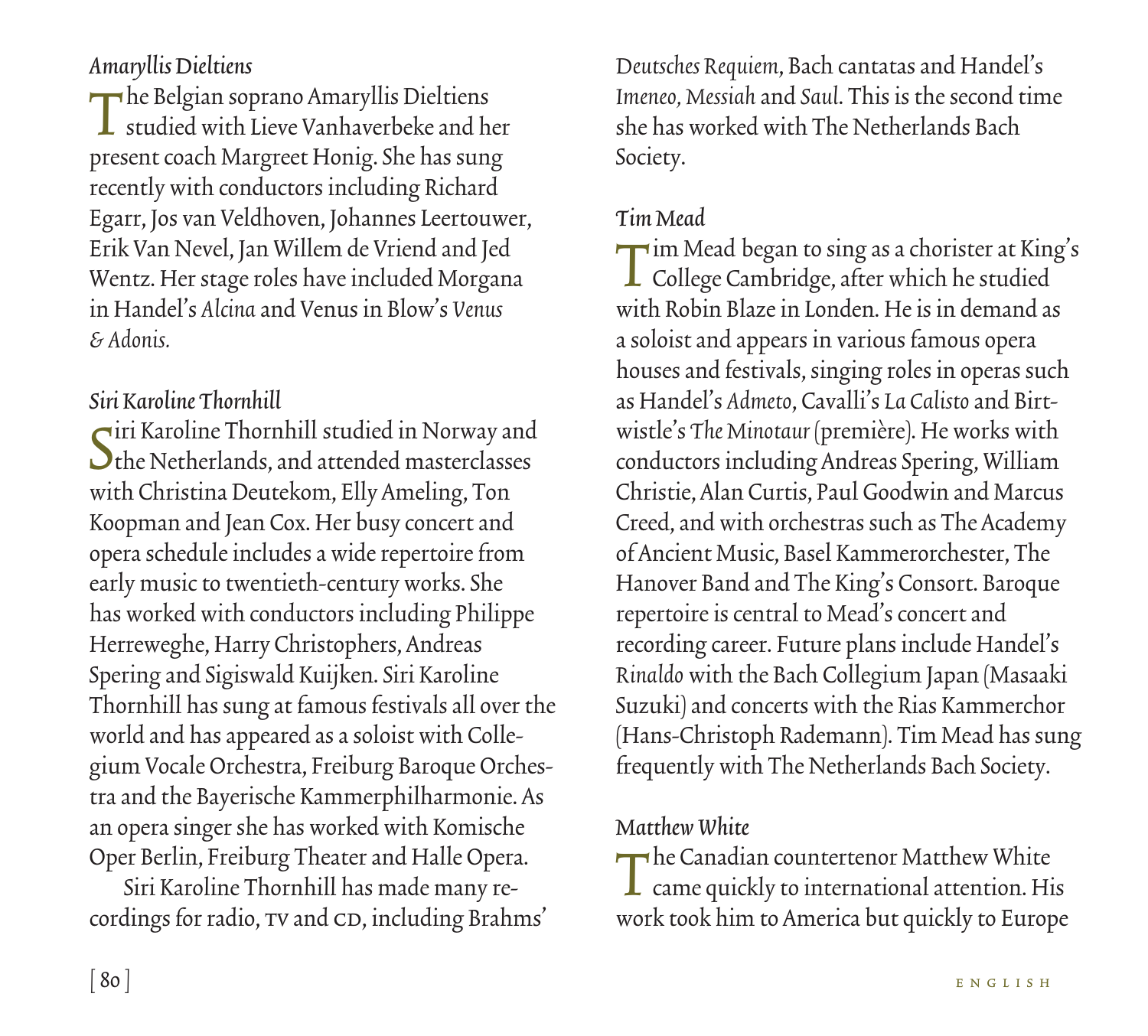and New Zeeland too. He has sung opera roles in Handel's Orlando with the New York City Opera, Monteverdi's L'Incoronazione di Poppea with Opera Atelier, and Caldara's La Conversione di Clodoveo. White appears regularly with modern and Baroque orchestras including Tafelmusik (Jeanne Lamon), Bach Collegium Japan (Masaaki Suzuki), Le Concert Spirituel (Hervé Niquet) and Portland Baroque Orchestra (Paul Goodwin). He is artistic director of Les Voix Baroque, with whom he sings and records frequently. Recent projects include a CD with sacred cantatas by Buxtehude, and Schütz' Schwanengesang with Philippe Herreweghe's Collegium Vocale Gent. Matthew White has sung frequently with The Netherlands Bach Society, and can be heard on the CD of Bach's B Minor Mass

Gerd Türk<br>Ende tenor Gerd Türk studied church music The tenor Gerd Türk studied church music<br>and choral conducting at Frankfurt conservatory, and thereafter Baroque singing and interpretation at the Schola Cantorum Basiliensis, as well as attending masterclasses with prominent singers. He is now in demand worldwide, has appeared at leading early music festivals and has worked with conductors including Philippe Herreweghe, René Jacobs, Ton Koopman, Jordi Savall and Michel Corboz. Türk is a member of

Cantus Cölln and Gilles Binchois and is increasingly involved in opera. He has made more than 100 CD recordings, for which he was awarded various prizes, and took part in the Bach cantata recordings with Bach Collegium Japan. He teaches at the Schola Cantorum Basiliensis. Gerd Türk has sung frequently with The Netherlands Bach Society.

## Julian Podger

Julian Podger studied in Kassel, where he<br>established his reputation as a solo sing established his reputation as a solo singer and conductor. As a soloist he sings frequently in England and abroad. Recent highlights include recordings of Bach cantatas with John Eliot Gardiner and Monteverdi's Vespers with Tragicomedia. Podger also appears frequently as the Evangelist in the Passions. He sings in many of the world's famous concert halls. His operatic roles include the leading part in Monteverdi's Orfeo and The Play of Daniel with Andrew Lawrence-King. As a choral singer Podger is a member of Gothic Voices, one of the most prominent ensembles for medieval music. He also sings frequently with Harp Consort and I Fagiolini and directs his own ensemble Trinity Baroque. Julian Podger has sung frequently with The Netherlands Bach Society.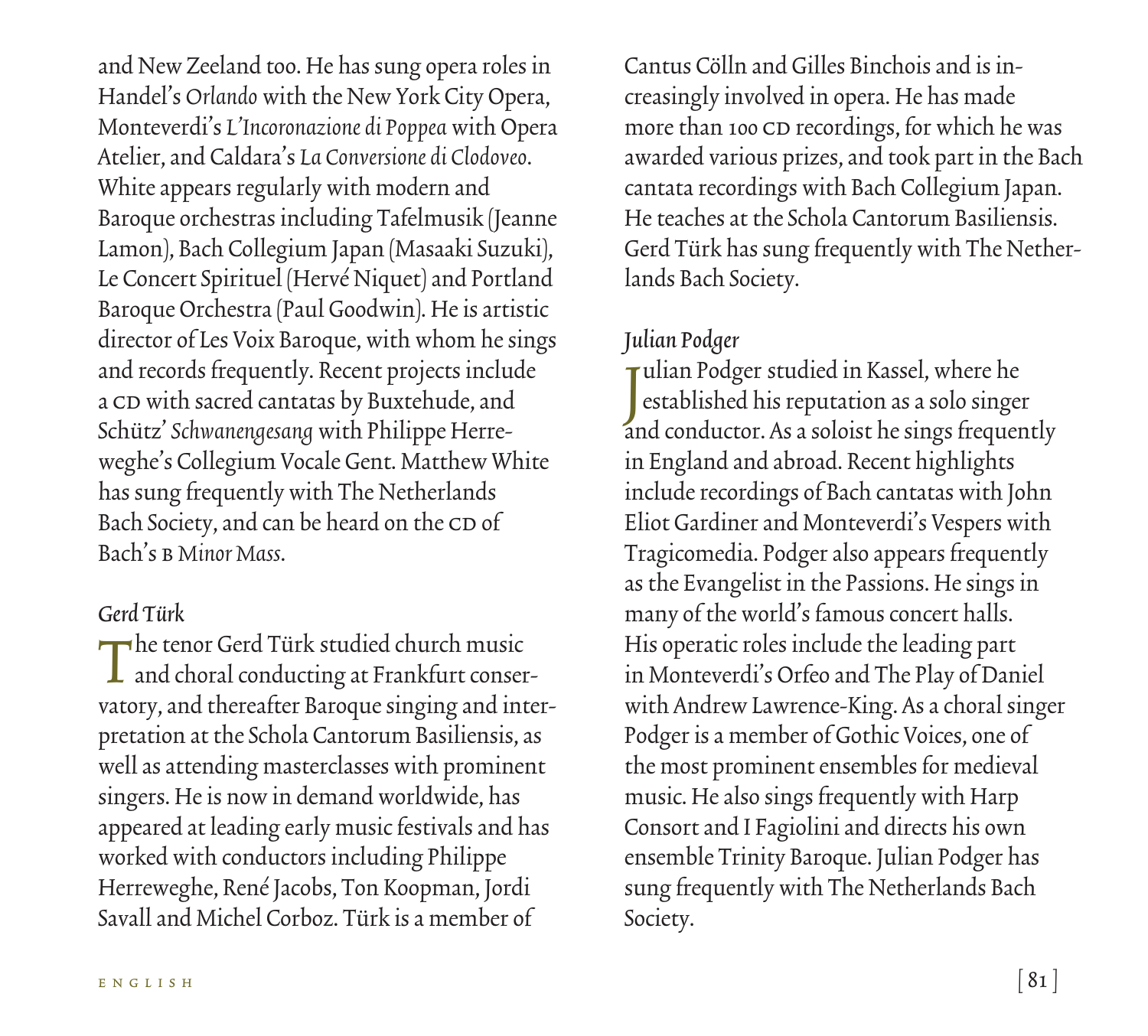

Sebastian Noack Julian Podger

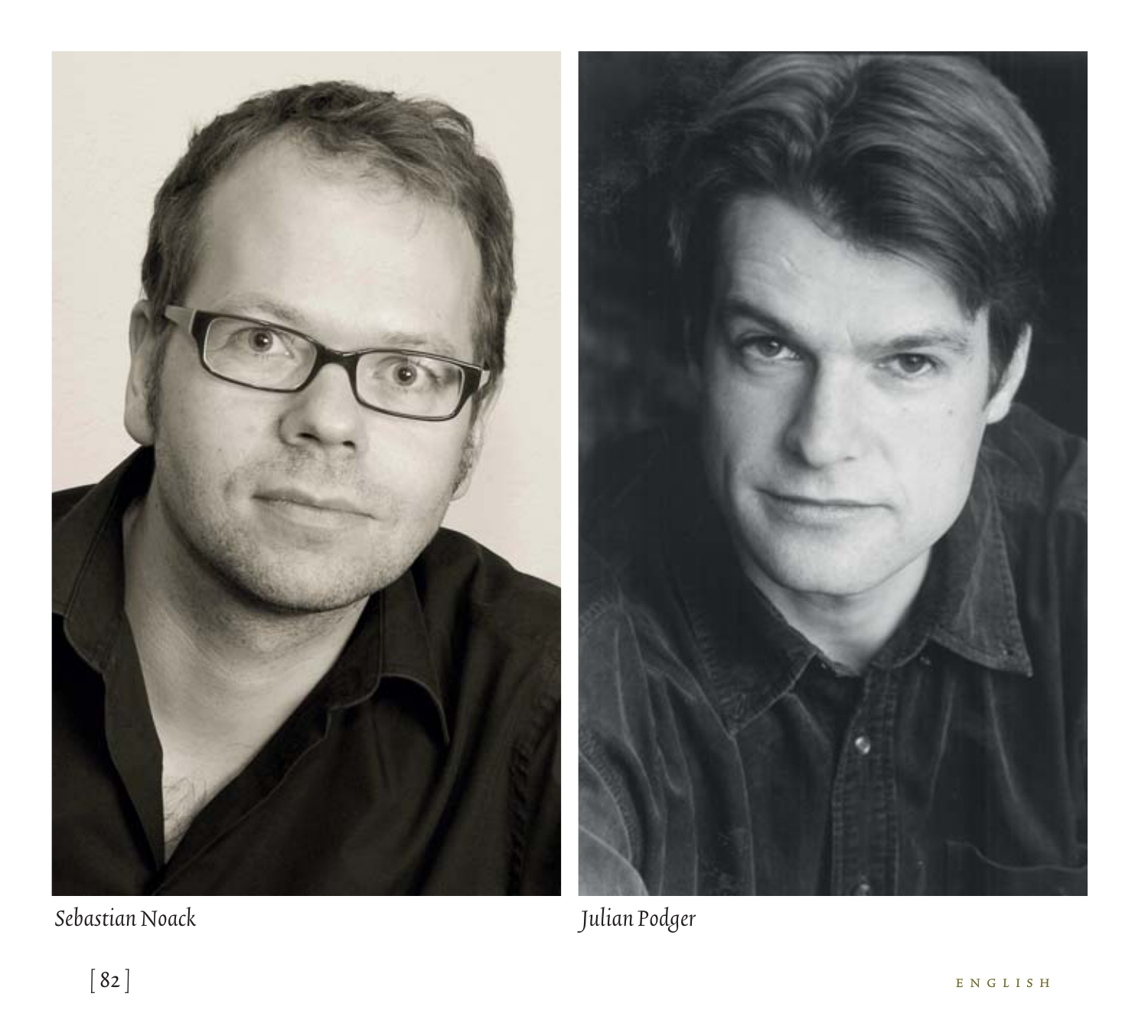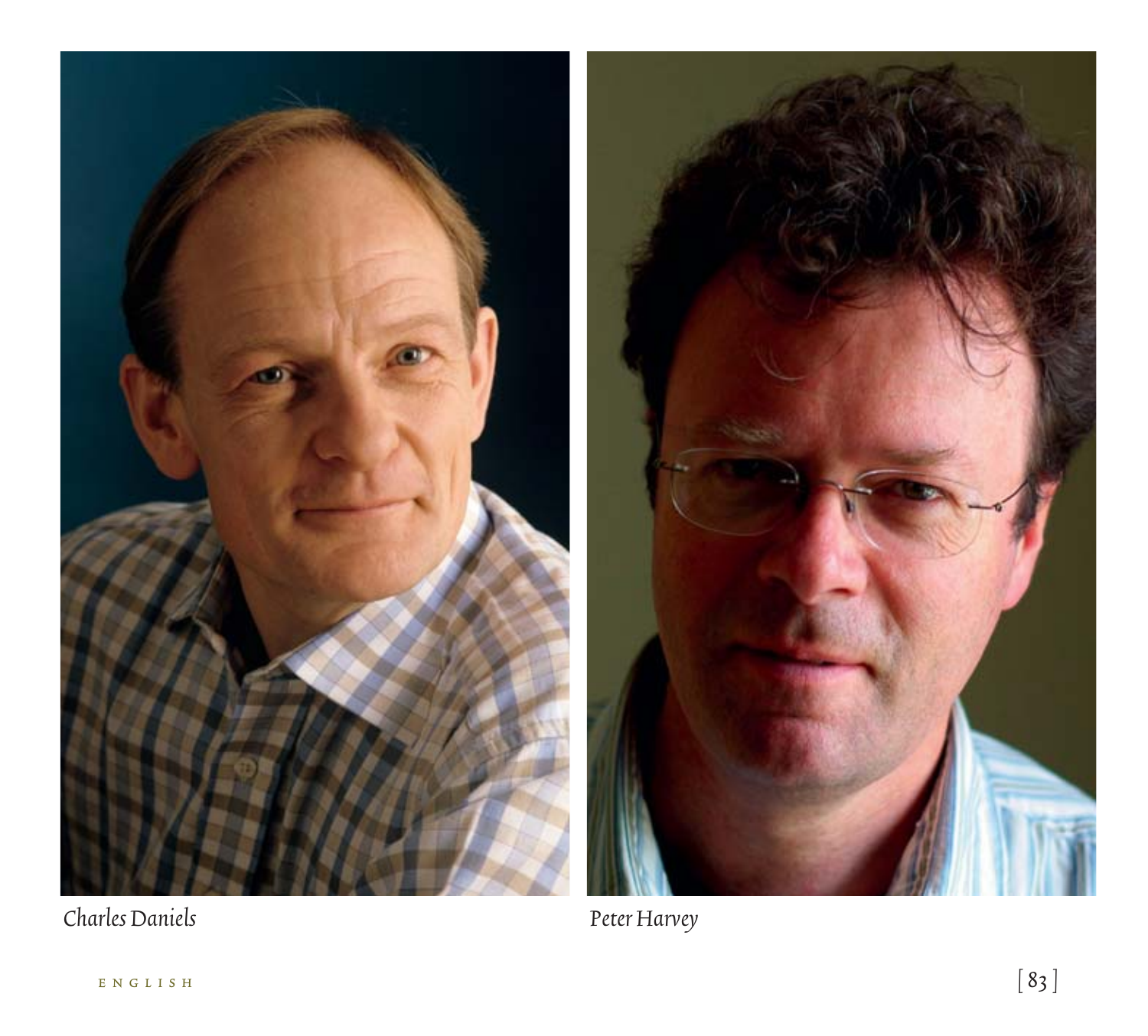### Charles Daniels

The repertoire of Charles Daniels, who studied **L** in Cambridge and London, covers 1150 years from the ninth century to the present day. He has made more than 60 recordings as a soloist, including works by Purcell with The King's Consort, Handel's Messiah with the Gabrieli Consort, Haydn's St Caecilia Mass with the Gulbenkian Choir and Orchestra, Bach's Whitsun Oratorio with the Taverner Consort and songs with Emma Kirkby. He sung roles in Lully's Atys at the Opera de Paris and Purcell's Fairy Queen in the Aix-en-Provence festival. Daniels sung the role of the Evangelist in the St John Passion with the Academy of Ancient Music and appeared in the great oratorios of Handel, including Esther, Joshua and Messiah. He has also sung more recent repertoire, including Stravinsky's Cantata and Finzi's Dies Natalis. Charles Daniels is a regular soloist with The Netherlands Bach Society.

Peter Harvey<br>The bass Peter Harvey studied in Oxford and The bass Peter Harvey studied in Oxford and Londen. His broad repertoire includes works of all periods, but he is particularly known for his work with early music ensembles such as The King's Consort and Collegium Vocale Gent. He has made more than 100 CD recordings with a wide range of compositions from the seventeenth century to the present day, from great favorites to unknown works. But the music of Bach is the core of Harvey's concert and recording repertoire. He has also recorded much French Baroque music, including all Rameau's Grand Motets with Le Concert Spirituel. Recent recordings include Haydn's The Creation with The Gabrieli Consort (Grammy Award) and Schubert's Die Winterreise with fortepianist Gary Cooper. Peter Harvey is a regular soloist with The Netherlands Bach Society.

Sebastian Noack<br>The baritone Sebastian Noack was born in The baritone Sebastian Noack was born in Berlin; his teachers included Dietrich Fischer-Dieskau. He established his reputation by winning first prize at the Bundeswettbewerb Gesang. He has worked with conductors including Marcus Creed, Markus Stenz, Christoph Eschenbach, Gustav Leonhardt, Philippe Herreweghe, Helmuth Rilling, Andreas Spering and Roy Goodman. His repertoire includes many of the great oratorios and Passions from all periods, and he has appeared as a soloist in famous festivals including the Oregon Bach Festival and Schleswig-Holstein Musik Festival. Noack is fond of singing Lieder, and some years ago he substituted for Thomas Quasthoff in Lindau. With the pianist Manuel Lange he founded the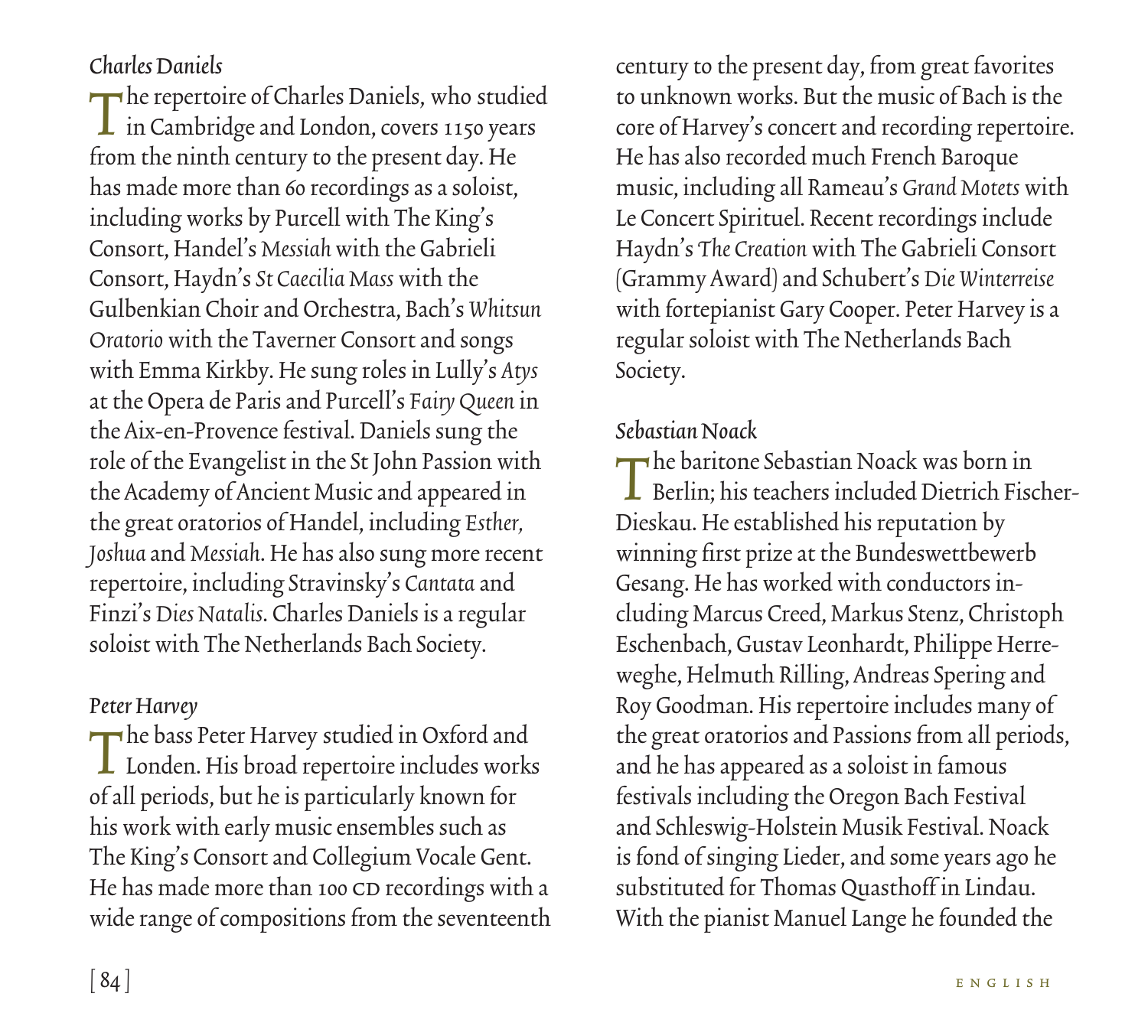Konzertreihe Meisterlies in Berlin. In 2010 he sung Wolfram in Wagner's Tannhäuser in the Halle opera house under Karl-Heinz Steffens. In 2008 Sebastian Noack sung Bach's Weihnachtsoratorium with The Netherlands Bach Society.

Kampen Boys Choir<br>The Kampen Boys Choir was founded in 2002 The Kampen Boys Choir was founded in 2002 and is directed by Bouwe Dijkstra. Some 18 boys and 14 men sing in the choir, which is part of the Kampen Boys' Choir School, founded in 2000 to form a boys' choir after the English model. The style is therefore consistently English, not only in terms of size and voices, but also with great attention to the voice quality of the individual members. The choir opts in every respect for the musical approach that has produced the famous high standard of singing among English boys' choirs. The Kampen Boys Choir sung with The Netherlands Bach Society for the first time in 2006.  $\bullet$ 



Gerd Türk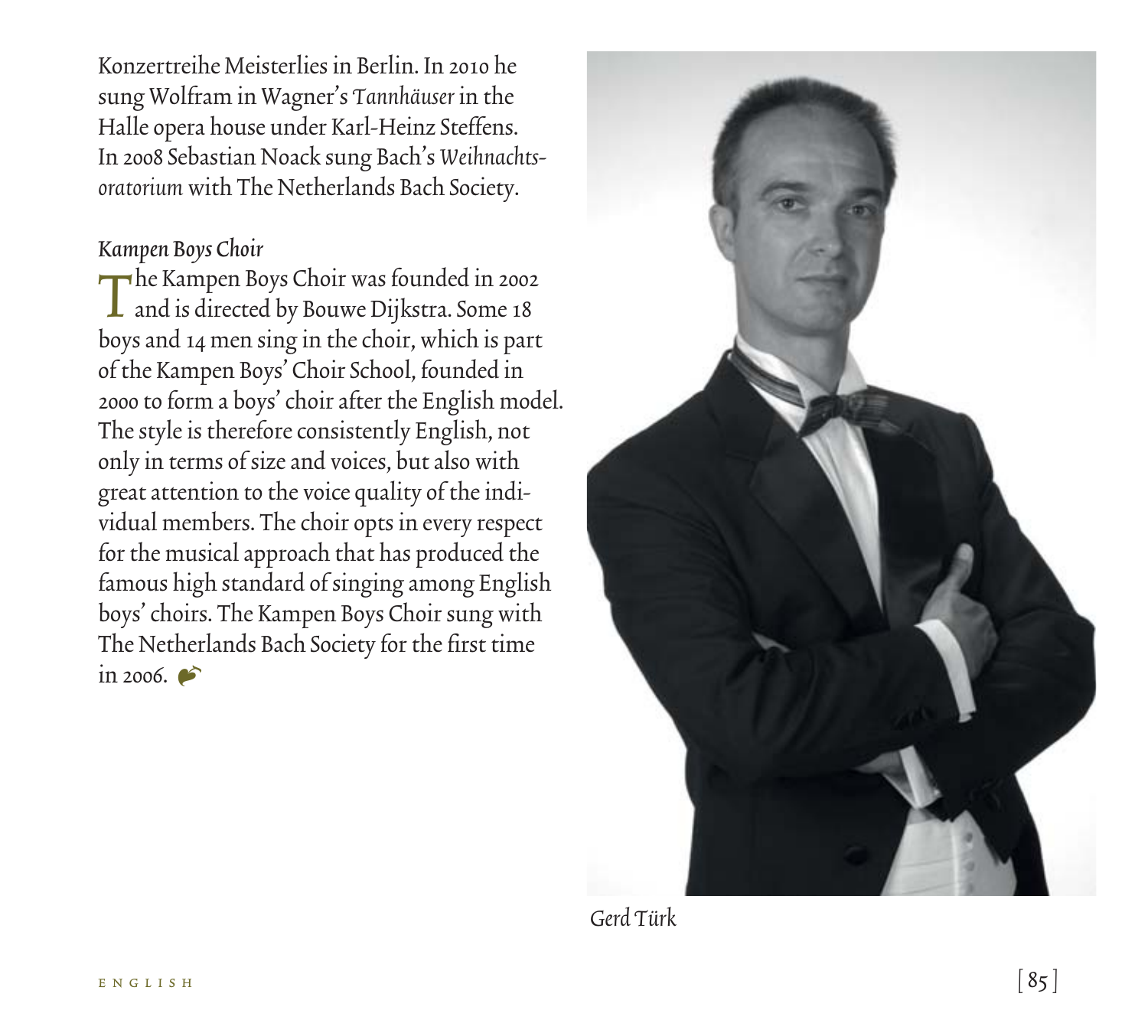# Musicians

Jos van Veldhoven conductor

### Concertists Coro i Gerd Türk tenor (Evangelist) Amaryllis Dieltiens soprano Tim Mead alto Julian Podger tenor

Peter Harvey bass (Christ)

#### Concertists Coro ii

Siri Karoline Thornhill soprano Matthew White alto Charles Daniels tenor Sebastian Noack bass

#### Ripienists Coro i

Dorothea Jakob soprano (Ancilla I) Marjon Strijk soprano (Ancilla II, Uxor Pilati) Barnabás Hegyi alto Elena Pozhidaeva alto Alastair Carey tenor Scott Wellstead tenor Matthew Baker bass (Petrus, Pilatus, Pontifex I) Philippe Favette bass (Judas, Pontifex II)

#### Instrumentalists Coro i

Johannes Leertouwer, Foskien Kooistra, Lidewij van der Voort violin 1 Anneke van Haaften, Annabelle Ferdinand violin 2 Staas Swierstra viola Lucia Swarts cello James Munro double bass Mieneke van der Velden viola da gamba Marten Root, Doretthe Janssens flute Martin Stadler, Peter Frankenberg oboe Benny Aghassi, Diego Nadra recorder Benny Aghassibassoon Fred Jacobs theorbo Leo van Doeselaar organ Pieter-Jan Belder harpsichord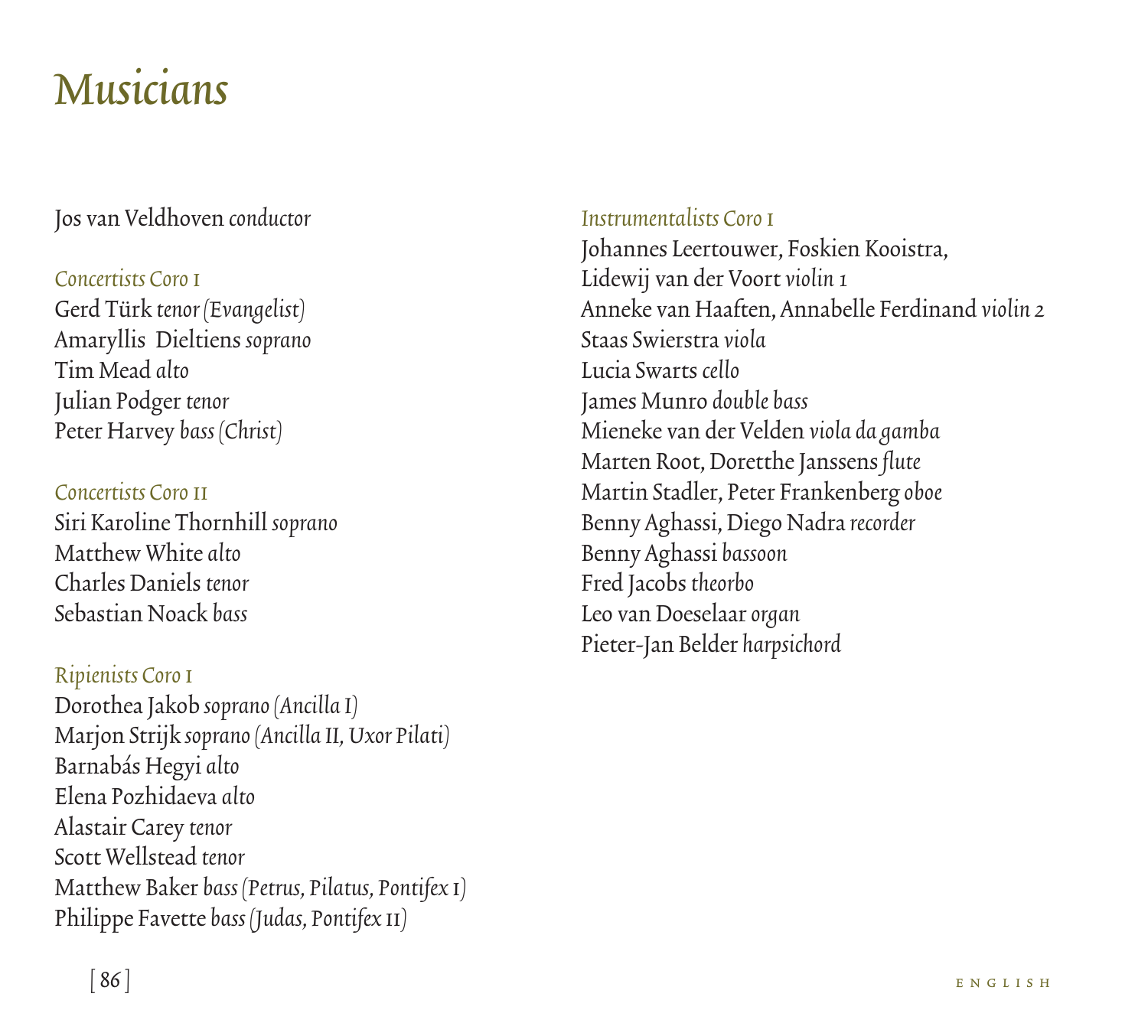#### Instrumentalists Coro ii

Sayuri Yamagata, Hanneke Wierenga, Peter Van Boxelaere violin 1 Pieter Affourtit, Wanda Visser violin 2 Deirdre Dowling viola Barbara Kernig cello Joshua Cheatham double bass Oeds van Middelkoop, Marjolein Lever flute Diego Nadra, Sarah Assmann oboe Bart Naessens organ

#### Kampen Boys Choir

Marnick van Bruggen, Teunard Droog, Marijn Eigenhuis, Dani Goosen, Marcel van der Hart, Menno Hoekstra, Werner van Manen, Jaap Spaargaren, Felmen Schinkel

In the concerts, of which this CD is a record<br>Indecided to create a spatial arrangement<br>lab kning a support space for each space  $\tau$ n the concerts, of which this  $CD$  is a recording. by having a separate stage for each group of musicians, placed some ten metres apart. Some members of the audience even sat between the two choirs, experiencing the dialogue in a very special manner.

ij de concerten, waarvan deze CD-opname een  $\mathbf D$  registratie is, heb ik ervoor gekozen om een ruimtelijke opstelling te maken waarbij de twee podia voor de beide groepen musici ongeveer tien meter van elkaar verwijderd waren. Een deel van het publiek zat zelfs tussen de beide koren en kon op deze wijze de dialoog op een bijzondere manier ondergaan.

ei den Konzerten, die auf dieser CD aufgenommen wurden, habe ich mich zu einer räumlichen Aufstellung entschieden, bei der die zwei Podien für beide Musikergruppen etwa zehn Meter voneinander entfernt waren. Ein Teil des Publikums saß selbst zwischen den beiden Chören und konnte den Dialog somit in einer besonderen Weise erleben.

Jos van Veldhoven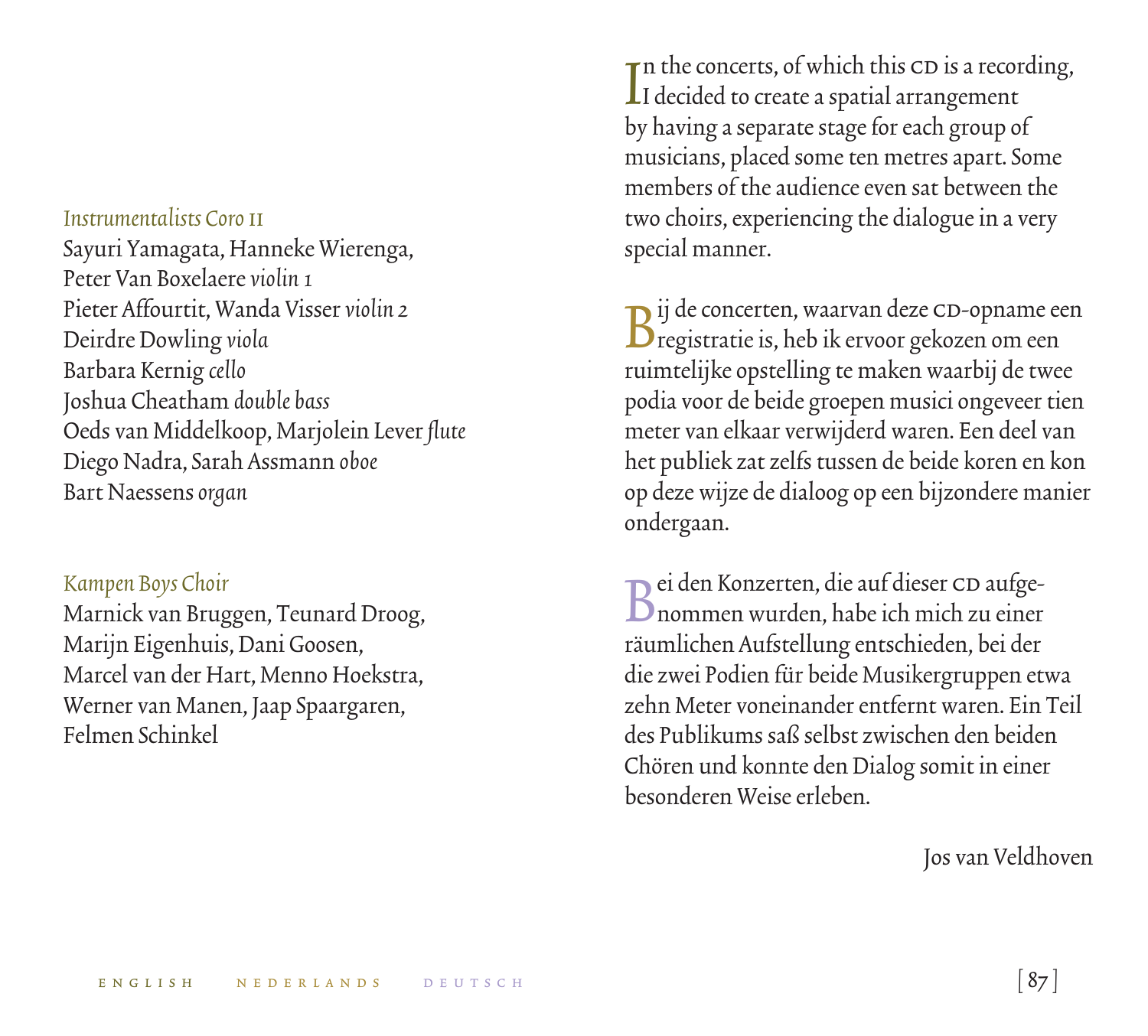# The Netherlands Bach Society & Jos van Veldhoven **Discography**

#### Magnificat

#### J.S. Bach: Magnificat bwv 243

Dorothée Mields, Johannette Zomer, William Towers, Charles Daniels, Stephan Mac Leod

Classics Today: " This is terrific Bach singing and playing, and even if you already own one or two or three Magnificats, you won't be sorry to add this one – so vibrant and fresh – sounding, and possessed of the hopeful, optimistic spirit of the texts and music. And the sound, well, Channel Classics has a lock on whatever combination of technical know-how and magic is involved in making consistently demonstration-quality recordings. Don't hesitate to include this in your holiday-season acquisitions. Highly recommended." ccs sa 32010

#### Music for the Peace of Utrecht G.F. Händel & W.Croft

Nicki Kennedy, William Towers, Wolfram Lattke, Julian Podger, Peter Harvey

The Guardian: "...the performances are terrific (...) the fires of political and humanitarian justice still blaze in the majesty of the chral singing and the elation of the playing!"

ccs sa 29610

#### Beloved & Beautiful Meine Freundin, du bist schön

Johannette Zomer, Marcel Beekman, Harry van der Kamp, Stephan Mac Leod Classics Today: "Again, the singing is first-rate, and if anything the instrumental playing — both solo and ensemble — is even more impressive." Fanfare: "Jos van Veldhoven has recorded several thematic collections such as this along with the major choral masterpieces of Bach, and his work has a consistently high standard. This is well worth hearing." ccs sa 27308

#### Mass in **B** minor

# J.S. Bach: Mass in B minor BWV 232

Dorothée Mields, Johannette Zomer, Matthew White, Charles Daniels, Peter Harvey Sunday Times: Classical CD of the week ccs sa 25007

#### Membra Jesu Nostri

D. Buxtehude: Membra Jesu Nostri, Fried- und Freudenreiche Hinfarth Anne Grimm, Johannette Zomer , Peter de Groot,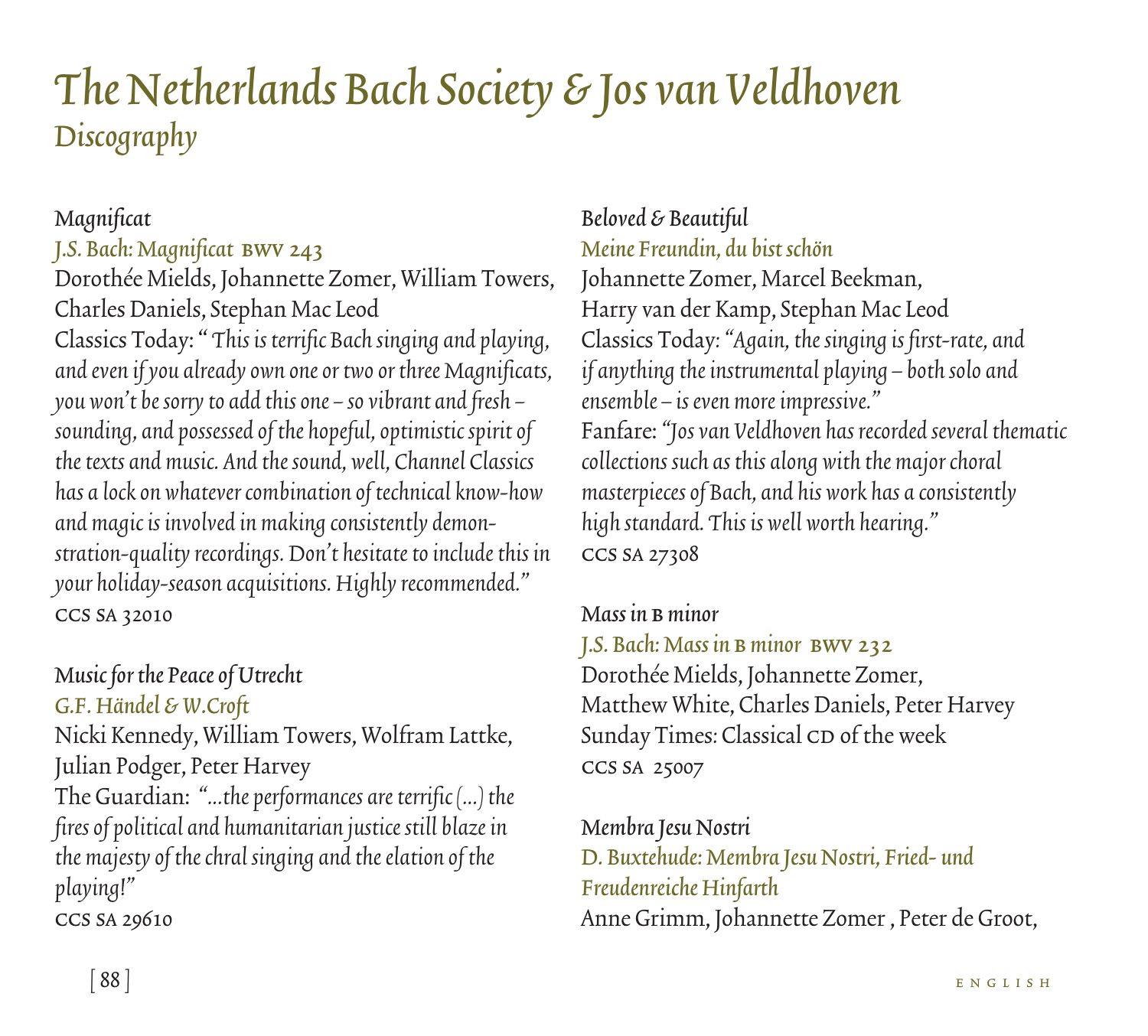Andrew Tortise, Bas Ramselaar Alte Musik Aktuell: CD of the month Gramophone: "Both new versions of Membra Jesu Nostri are magnificent, but Van Veldhoven's is the more profoundly absorbing."

ccs sa 24006

#### St. John Passion

### J.S. Bach: St. John Passion bwv 245 (version 1724, reconstruction: Pieter Dirksen)

Gerd Türk, Stephan MacLeod , Caroline Stam, Peter de Groot, Charles Daniels , Bas Ramselaar Music Week: "Channel Classics has once again produced a dream package of recording and artwork, with the musical component here surpassing the high level set by The Netherlands Bach Society. Medieval images of Christ's Passion reproduced in vivid colour in the accompanying book, complement the very personal, private sense of grief expressed by Jos van Veldhoven and his admirable musicians" International Record Review: "Strongly recommended!" ccs sa 31309 (re-issue 22005)

#### Death & Devotion Buxtehude, Weckmann, Tunder and Ritter

Johannette Zomer, Peter Harvey

Gramophone: "A superbly performed survey of pre-bach cantatas delivered with rare and relishable imagination." International Record Review: "This superb recital, aided by a crystal-clear SACD recorded sound (even on a

conventional cd player), is the perfect place to make its acquaintance."

National Post, Toronto: "Dark-hued works that tear one's heart out – especially when performed as expressively and directly as they are here." ccs sa 20804

#### Christmas Oratorio

J.S. Bach: Christmas Oratorio bwv 248 Johannette Zomer, Annette Markert, Gerd Türk , Peter Harvey The Sunday Times: "The performance is unfailingly stylish, moving in the retelling of the Nativity and appropriately joyful." Classics Today.com: "A Marvelous performance of Bach's six cantata cycle that offers ravishing coral singing." ccs sa 30809 (re-issue 20103)

#### Mozart Requiem

W.A. Mozart: Requiem (version Süßmayr/Flothuis) J.Chr. Bach: Introitus und Kyrie der Totenmesse Marie-Noëlle de Callataÿ soprano Annette Markert alto Robert Getchell tenor Peter Harvey bass Gramophone: "This is about as enjoyable a version of the Mozart Requiem as I have ever encountered." Fanfare: "Very carefully and lovely prepared, the phrasing as unanimous as one could wish, the little refinements of rhythm tellingly placed." ccs sa 18102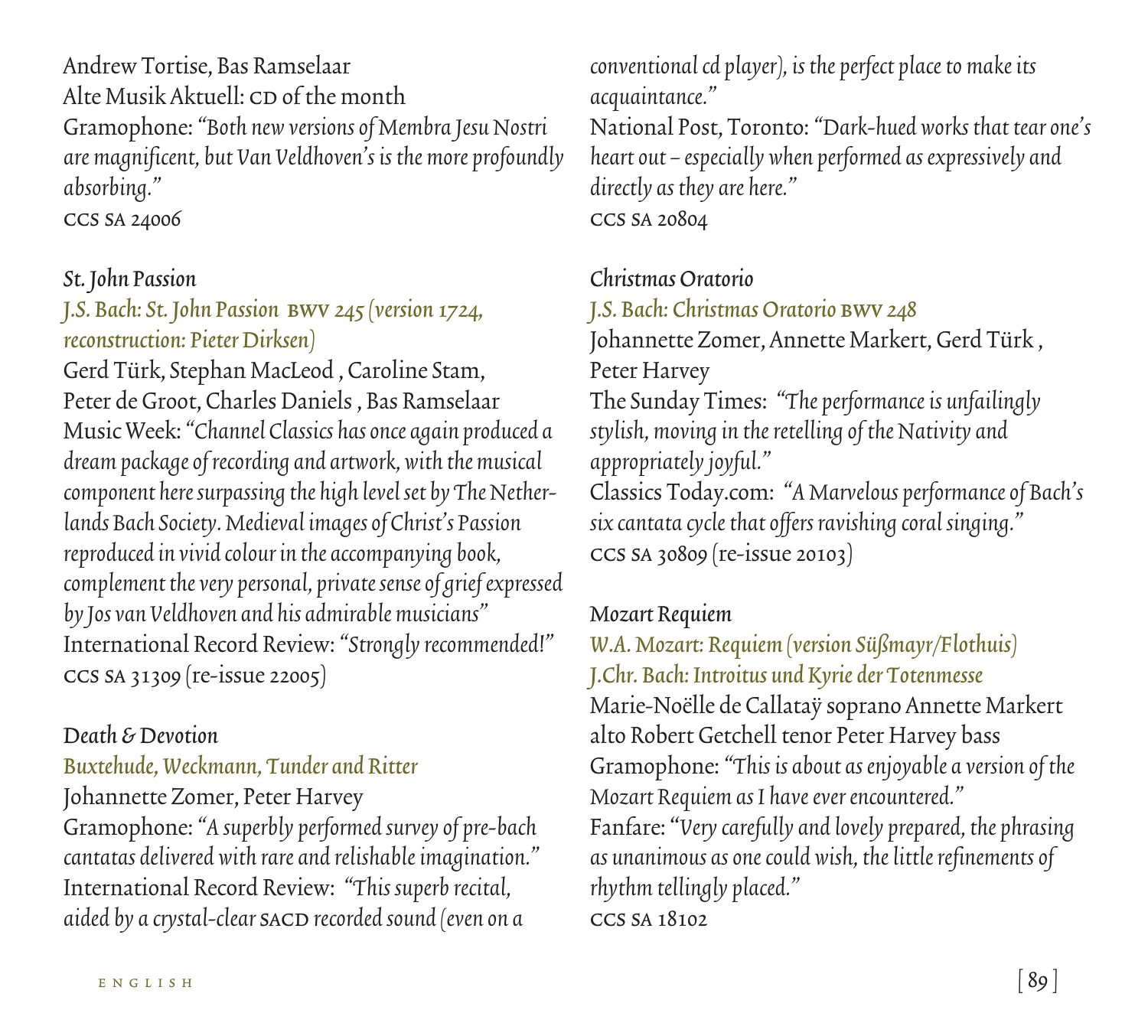#### Love & Lament

Frescobaldi, Monteverdi, Della Ciaia, Carissimi, Rossi Cappella Figuralis and The Netherlands Bach Society Fanfare: "Exceptionally intelligently planned, and beautifully executed and engineered, this cd is urgently recommended to all with any interest in 17th-century music."

bbc Music Magazine: "This release includes some of the most gorgeous vocal and keyboard music of the early Italian Baroque. Excellent performances!"

Classics Today: "This dutch group, led by Jos van Veldhoven, has managed to enter the Italian emotional sensibility as no English consort can touch. The acoustic is both intimate and rich. WOW!" ccs17098

#### Angels & Shepherds a 17th Century Christmas

Cappella Figuralis and The Netherlands Bach Society Early Music America: "a Christmas program that cares more about musicality than marketability." Gramophone: "best mixed choirs of today" ccs15198

### Kyrie, Gott Vater in Ewigkeit J.S. Bach: Great Organ Mass

Leo van Doeselaar organ American Record Guide: "the organ performances are masterly in beautiful sound" Gramophone: "This project deserves recognition well beyond the organ fraternity. Strongly recommended."

ccs 13498

### Saints & Sinners

## 17th Century Musical Dialogues

Capella Figuralis and The Netherlands Bach Society Gramophone: "This is a disc of such unexpexted pleasures. Well worth investigating" ccs12498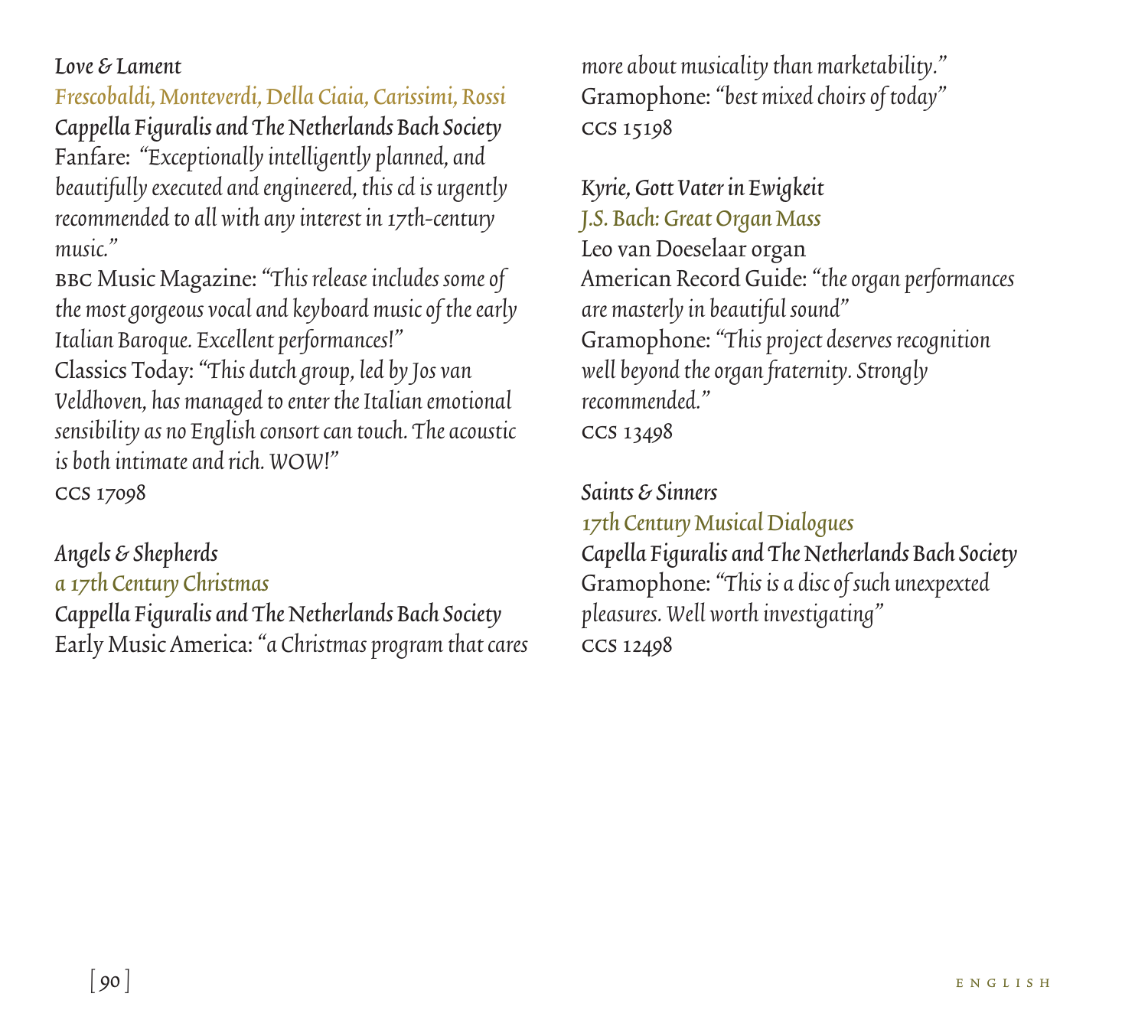

Saints & Sinners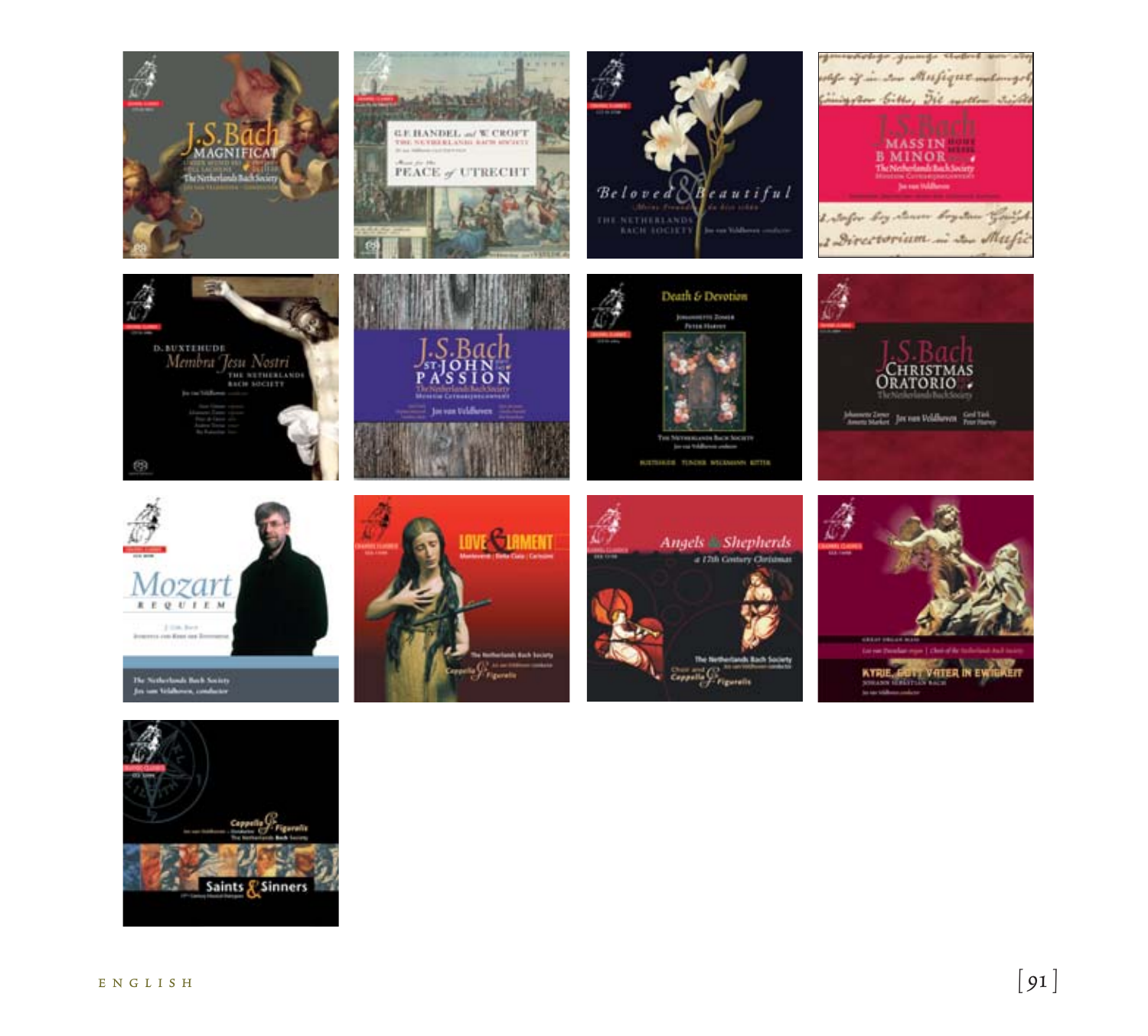# Tracklist

#### CD 1 PART 1

|                 | $\mathbf{1}$            | Kommt, ihr Töchter, helft mir klagen       | 7.51 |
|-----------------|-------------------------|--------------------------------------------|------|
| $\overline{2}$  | $\overline{2}$          | Da Jesus diese Rede vollendet hatte        | 0.40 |
| 3               | $\overline{\mathbf{3}}$ | Herzliebster Jesu, was hast du verbrochen  | 0.51 |
| $\overline{4}$  | $\overline{4}$          | Da versammleten sich die Hohenpriester     | 3.00 |
| 5               |                         | 5 Du lieber Heiland du                     | 0.54 |
| 6               |                         | 6 Buß und Reu                              | 3.58 |
| 7               | $7^{\circ}$             | Da ging hin der Zwölfen einer              | 0.40 |
| 8               | 8                       | Blute nur, du liebes Herz!                 | 4.54 |
| 9               | 9                       | Aber am ersten Tage der Süßen Brot         | 2.11 |
| $\overline{10}$ | 10                      | Ich bin's, ich sollte büßen                | 0.45 |
| П               | 11                      | Er antwortete und sprach                   | 2.57 |
| 12              | 12                      | Wiewohl mein Herz in Tränen schwimmt       | 1.19 |
| 3               | 13                      | Ich will dir mein Herze schenken           | 3.14 |
| 4               | 14                      | Und da sie den Lobgesang gesprochen hatten | 1.04 |
| 15              | 15                      | Erkenne mich, mein Hüter                   | 1.06 |
| 6               | 16                      | Petrus aber antwortete                     | 1.02 |
| 17              | 17                      | Ich will hier bei dir stehen               | 1.02 |
| 8               | 18                      | Da kam Jesus mit ihnen zu einem Hofe       | 1.57 |
| $ 9\rangle$     | 19                      | O Schmerz! Hier zittert das gequälte Herz  | 1.40 |
| 20              | 20                      | Ich will bei meinem Jesu wachen            | 4.50 |
| 21              | $2\sqrt{1}$             | Und ging hin ein wenig                     | 0.43 |
| 22              | 22                      | Der Heiland fällt vor seinem Vater nieder  | 0.55 |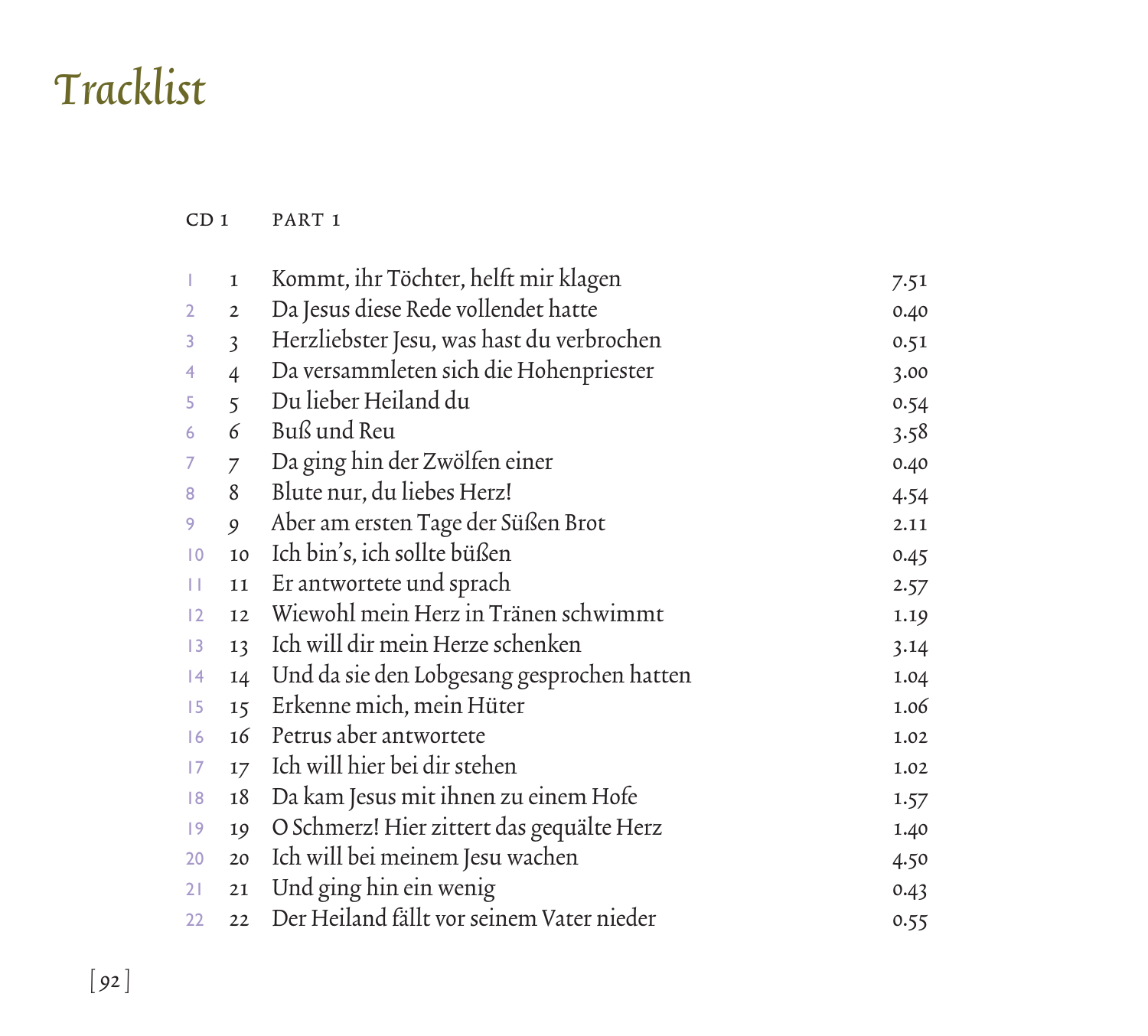|  | 23 23 Gerne will ich mich bequemen             | 4.20 |
|--|------------------------------------------------|------|
|  | 24 24 Und er kam zu seinen Jüngern             | 1.19 |
|  | 25 25 Was mein Gott will, das g'scheh' allzeit | 1.05 |
|  | 26 26 Und er kam und fand sie aber schlafend   | 2.23 |
|  | 27 27 So ist mein Jesus nun gefangen           | 4.34 |
|  | 28 28 Und siehe, einer aus denen               | 2.12 |
|  | 29 29 O Mensch, bewein' dein Sünde groß        | 6.07 |
|  |                                                |      |

Total time 69.51

#### CD 2 PART 2

|                | 30 | Ach! Nun ist mein Jesus hin!                 | 3.21 |
|----------------|----|----------------------------------------------|------|
| $\overline{2}$ | 31 | Die aber Jesum gegriffen hatten              | 1.01 |
| 3              | 32 | Mir hat die Welt trüglich gericht'           | 0.42 |
| 4              | 33 | Und wiewold viel falsche Zeugen herzutraten  | 1.08 |
| 5              | 34 | Mein Jesus schweigt zu falschen Lügen stille | 1.43 |
| 6              | 35 | Geduld!                                      | 3.53 |
|                | 36 | Und der Hohepriester antwortete              | 1.59 |
| 8              | 37 | Wer hat dich so geschlagen                   | 0.53 |
| 9              | 38 | Petrus aber saß draußen im Palast            | 2.22 |
| $ 0\rangle$    | 39 | Erbarme dich                                 | 6.11 |
| п              | 40 | Bin ich gleich von dir gewichen              | 1.04 |
| 12             | 41 | Des Morgens aber hielten alle Hohenpriester  | 1.47 |
| 3              | 42 | Gebt mir meinen Jesum wieder                 | 2.37 |
| 4              | 43 | Sie hielten aber einen Rat                   | 2.11 |
| 15             | 44 | Befiehl du deine Wege                        | 1.05 |
| 6              | 45 | Auf das Fest aber hatte der Landpfleger      | 2.19 |
| 17             | 46 | Wie wunderbarlich ist doch diese Strafe!     | 0.53 |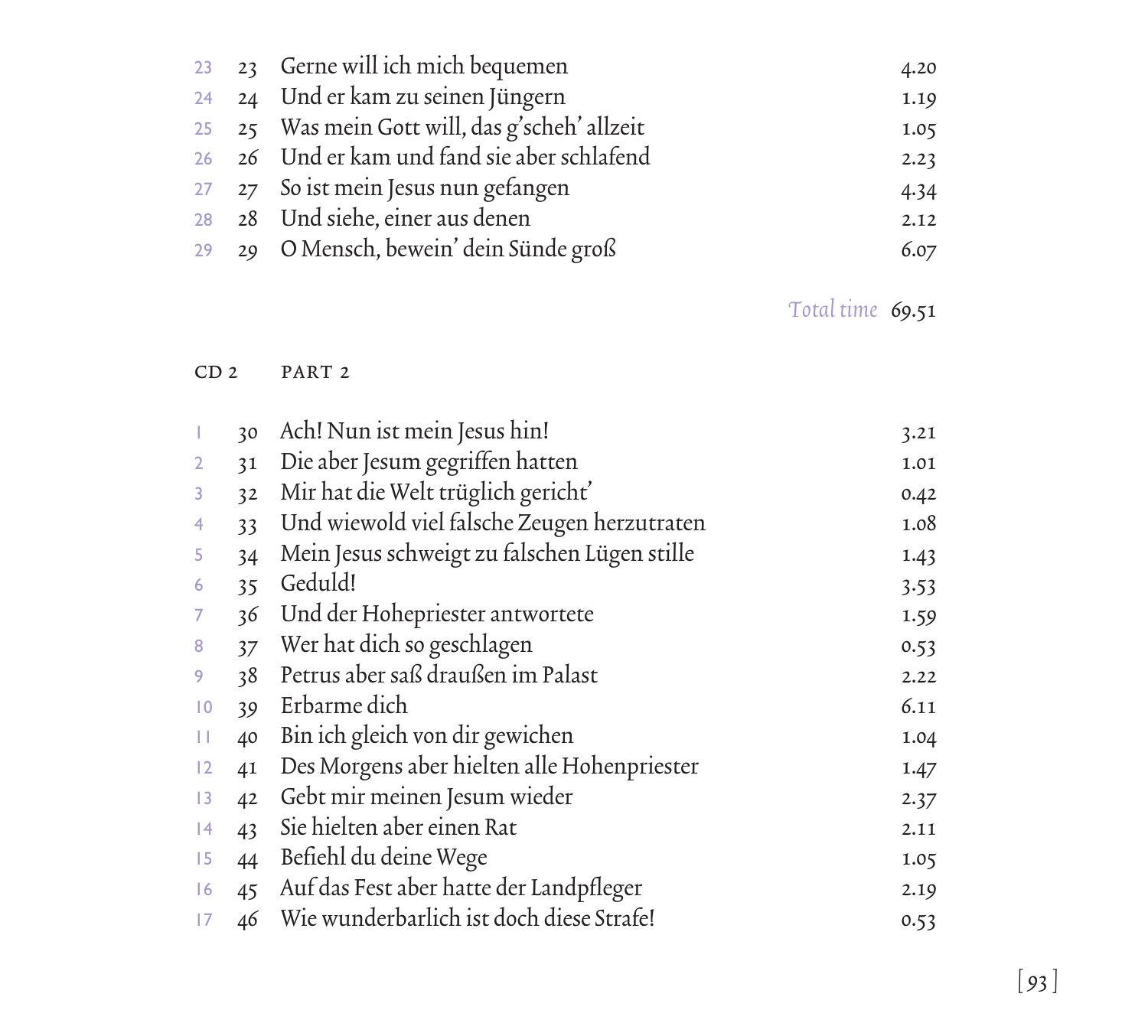|  | 18 47 Der Landpfleger sagte               | 0.15 |
|--|-------------------------------------------|------|
|  | 19 48 Er hat uns allen wohlgetan          | 1.09 |
|  | 20 49 Aus Liebe will mein Heiland sterben | 4.47 |
|  | 21 50 Sie schrieen aber noch mehr         | 1.42 |
|  | 22 51 Erbarm es Gott!                     | 1.00 |
|  | 23 52 Können Tränen meiner Wangen         | 6.37 |
|  | 24 53 Da nahmen die Kriegsknechte         | 1.08 |
|  | 25 54 O Haupt voll Blut und Wunden        | 2.35 |

Total time 54.38

| CD <sub>3</sub> |    | PART 2 (continued)                           |      |
|-----------------|----|----------------------------------------------|------|
|                 |    | 55 Und da sie ihn verspottet hatten          | 0.57 |
|                 | 56 | Ja freilich will in uns das Fleisch und Blut | 0.40 |
| 3               | 57 | Komm, süßes Kreuz                            | 6.40 |
| 4               | 58 | Und da sie an die Stätte kamen               | 3.25 |
| 5               | 59 | Ach, Golgatha, unselges Golgatha!            | 1.22 |
| 6               | 60 | Sehet, Jesus hat die Hand                    | 3.09 |
|                 | 61 | Und von der sechsten Stunde an               | 2.23 |
| 8               |    | 62 Wenn ich einmal soll scheiden             | 1.30 |
| 9               | 63 | Und siehe da, der Vorhang im Tempel zerriß   | 2.34 |
| $\overline{10}$ |    | 64 Am Abend da es kühle war                  | 1.57 |
| П               | 65 | Mache dich, mein Herze, rein                 | 5.53 |
| 12              | 66 | Und Joseph nahm den Leib                     | 2.28 |
| 3               | 67 | Nun ist der Herr zur Ruh gebracht            | 2.02 |
| 4               | 68 | Wir setzen uns mit Tränen nieder             | 5.48 |

Total time 40.56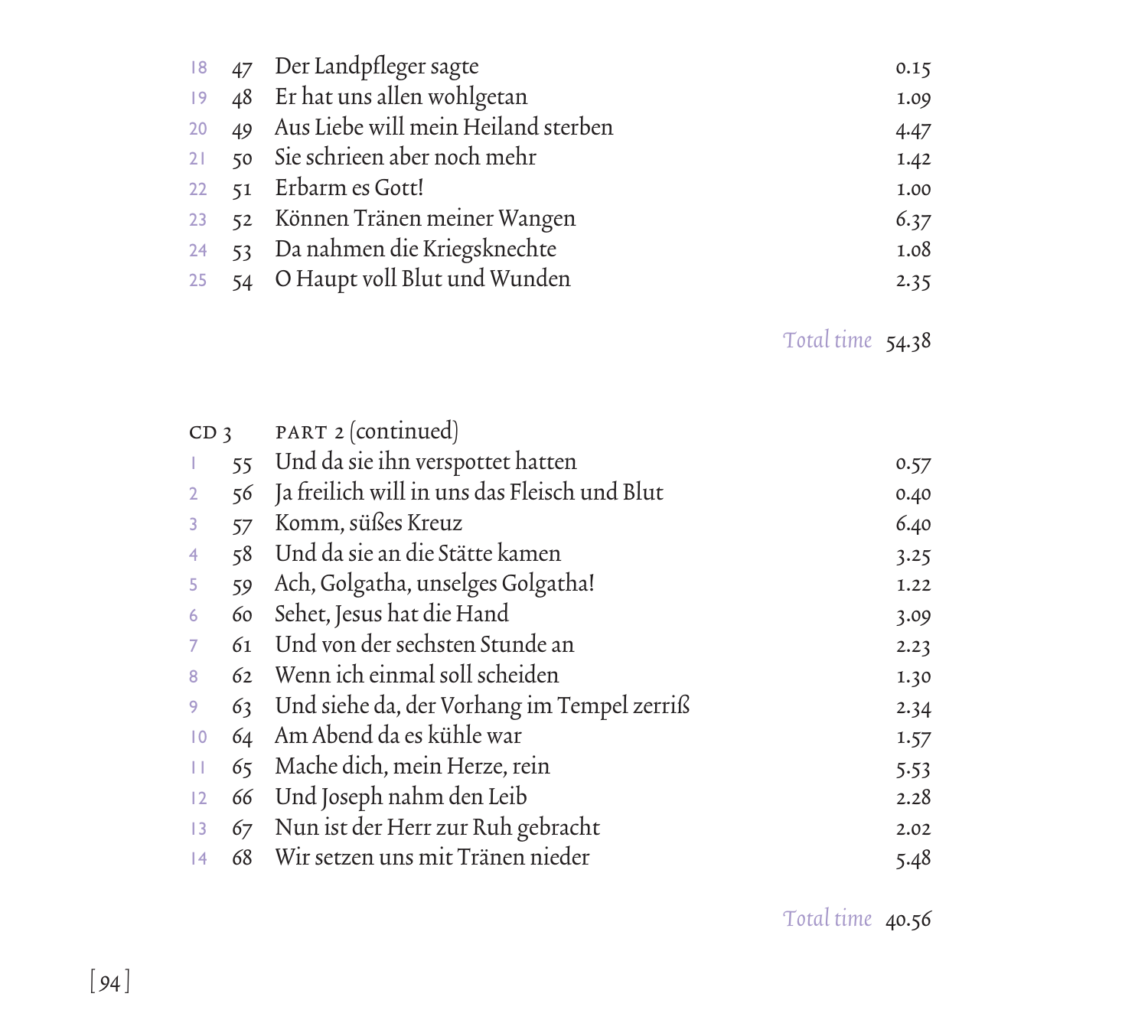Production Channel Classics Records bv Producer Paul Janse Recording engineer & editing C. Jared Sacks Technical assistance Tom Peeters Graphic design Ad van der Kouwe, Manifesta, Rotterdam Liner notes Dr. Isabella van Elferen, Jos van Veldhoven, Anique de Kruijff, Marieke van Schijndel Recording location Grote Kerk, Naarden, the Netherlands Photography Tom Croes, Marco Borggreve, Hanya Chlala, Peter Amplifier Cuypers, Ruben de Heer, Michael Slobodian, a.o. Printing agi / Van de Steeg, Enschede Van Hoogdalem Offset, Arkel Translations Stephen Taylor (English), Erwin Peters (German) Recording date live concerts April 2010

www.bachvereniging.nl www.catharijneconvent.nl www.channelclassics.com

### Technical information

**Microphones** Bruel & Kjaer 4006, Schoeps Digital converter DSD Super Audio /Grimm Audio Pyramix Editing/Merging Technologies

Speakers Audio Lab, Holland Amplifiers Van Medevoort, Holland Mixing board Rens Heijnis, custom design

## Mastering Room Speakers b+w 803d series Classe 5200 Cables\* Van den Hul

If you listen in SACD multichannel, Chorus II is sounding out of your surround speakers which is recreating the performances. This is because the seating of the two ensembles was separated by ten meters with public sitting between them. For the stereo layer (SACD stereo and normal pcm layer) Chorus ii will come through on the right side. Jared Sacks

\*exclusive use of Van den Hul cables The integration and The second